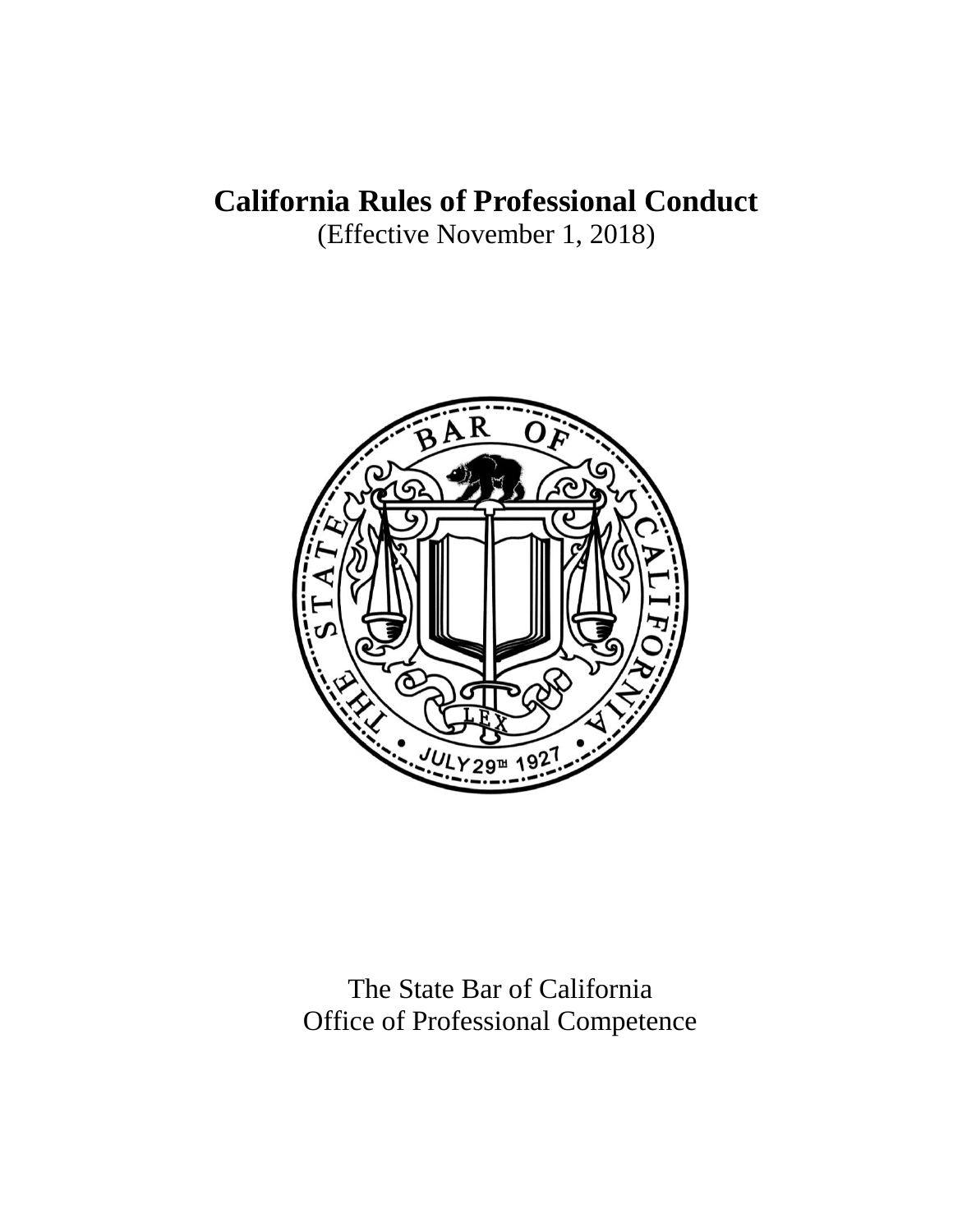**The State Bar of California Office of Professional Competence 180 Howard Street San Francisco, CA 94105-1617 Phone: (415) 538-2116 Website: [www.calbar.ca.gov/ethics](http://www.calbar.ca.gov/ethics) Ethics Hotline: 1-800-238-4427** 

**Copyright © 2018 State Bar of California All rights reserved.**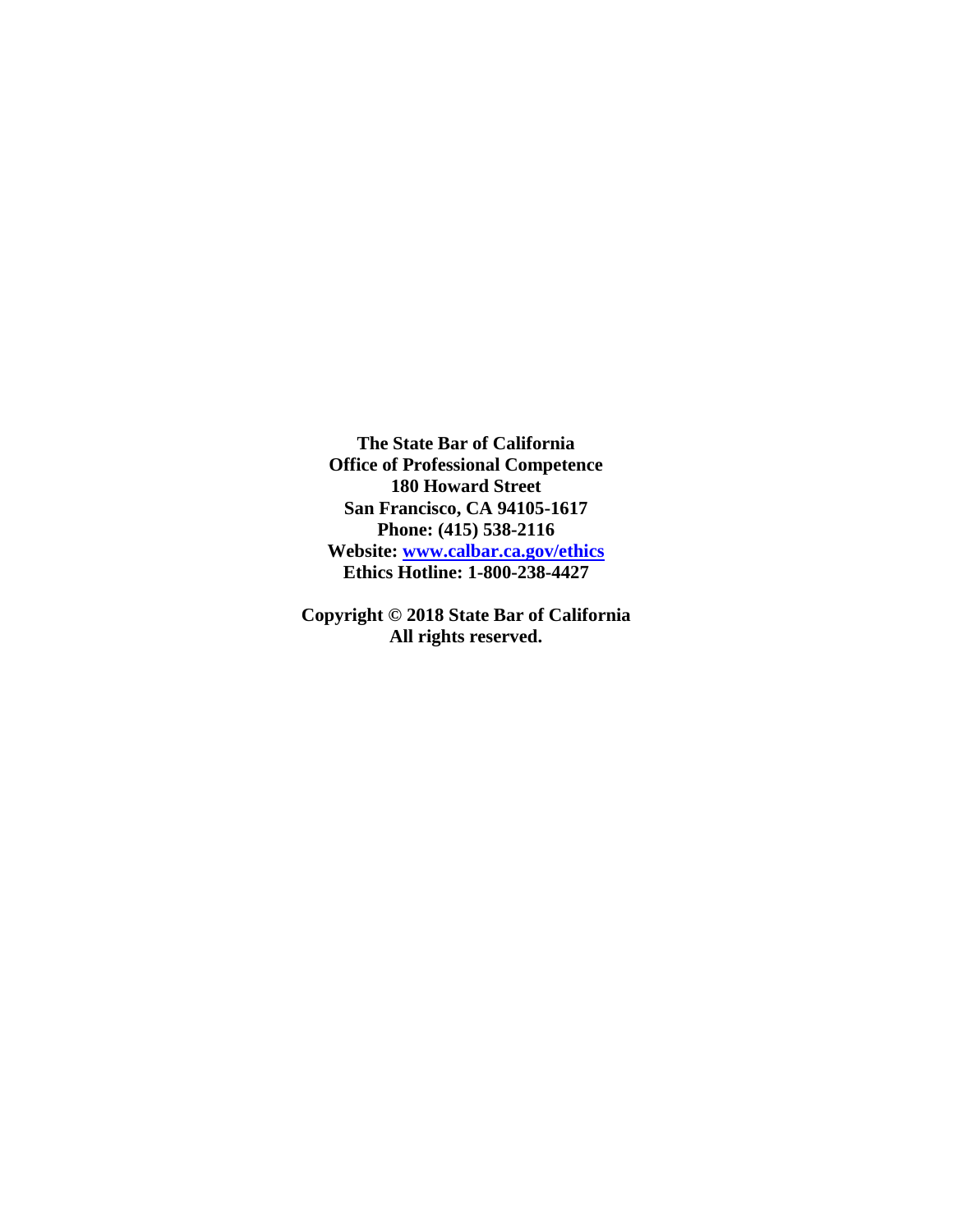# **TABLE OF CONTENTS**

|  |  |  | <b>CROSS REFERENCE CHARTS</b> |
|--|--|--|-------------------------------|
|--|--|--|-------------------------------|

| <b>Cross-Reference Chart of Current</b><br><b>Rules to New Rules</b>                          | iii |
|-----------------------------------------------------------------------------------------------|-----|
| <b>Cross-Reference Chart of Current</b><br><b>Rules to New Rules</b>                          | vi  |
| <b>RULES OF PROFESSIONAL CONDUCT</b>                                                          |     |
| Rule 1.0 Purpose and Function of the Rules of<br><b>Professional Conduct</b>                  | 1   |
| Rule 1.0.1 Terminology                                                                        | 1   |
| <b>CHAPTER 1.</b><br><b>LAWYER-CLIENT RELATIONSHIP</b>                                        |     |
| Rule 1.1 Competence                                                                           | 3   |
| Rule 1.2 Scope of Representation and Allocation<br>of Authority                               | 3   |
| Rule 1.2.1 Advising or Assisting the Violation<br>of Law                                      | 4   |
| Rule 1.3 Diligence                                                                            | 4   |
| Rule 1.4 Communication with Clients                                                           | 5   |
| Rule 1.4.1 Communication of Settlement Offers                                                 | 5   |
| Rule 1.4.2 Disclosure of Professional Liability<br>Insurance                                  | 5   |
| Rule 1.5 Fees for Legal Services                                                              | 6   |
| Rule 1.5.1 Fee Divisions Among Lawyers                                                        | 7   |
| Rule 1.6 Confidential Information of a Client                                                 | 7   |
| Rule 1.7 Conflict of Interest: Current Clients                                                | 10  |
| Rule 1.8.1 Business Transactions with a Client<br>and Pecuniary Interests Adverse to a Client | 13  |
| Rule 1.8.2 Use of Current Client's Information                                                | 13  |
| Rule 1.8.3 Gifts from Client                                                                  | 14  |
| Rule 1.8.4 [Reserved]                                                                         | 14  |
| Rule 1.8.5 Payment of Personal or Business<br>Expenses Incurred by or for a Client            | 14  |
| Rule 1.8.6 Compensation from One Other than<br>Client                                         | 14  |
| Rule 1.8.7 Aggregate Settlements                                                              | 15  |
| Rule 1.8.8 Limiting Liability to Client                                                       | 15  |
| Rule 1.8.9 Purchasing Property at a Foreclosure<br>or a Sale Subject to Judicial Review       | 15  |
| Rule 1.8.10 Sexual Relations with Current<br>Client                                           | 16  |

| Rule 1.8.11 Imputation of Prohibitions Under<br>Rules 1.8.1 to 1.8.9                                    | 16 |
|---------------------------------------------------------------------------------------------------------|----|
| Rule 1.9 Duties to Former Clients                                                                       | 16 |
| Rule 1.10 Imputation of Conflicts of Interest:<br><b>General Rule</b>                                   | 17 |
| Rule 1.11 Special Conflicts of Interest for<br>Former and Current Government Officials and<br>Employees | 18 |
| Rule 1.12 Former Judge, Arbitrator, Mediator,<br>or Other Third-Party Neutral                           | 19 |
| Rule 1.13 Organization as Client                                                                        | 20 |
| Rule 1.14 [Reserved]                                                                                    | 22 |
| Rule 1.15 Safekeeping Funds and Property of<br>Clients and Other Persons*                               | 22 |
| Rule 1.16 Declining or Terminating<br>Representation                                                    | 23 |
| Rule 1.17 Sale of a Law Practice                                                                        | 25 |
| Rule 1.18 Duties to Prospective Client                                                                  | 26 |
| <b>CHAPTER 2. COUNSELOR</b>                                                                             |    |
| Rule 2.1 Advisor                                                                                        | 27 |
| Rule 2.2 [Reserved]                                                                                     | 27 |
| Rule 2.3 [Reserved]                                                                                     | 27 |
| Rule 2.4 Lawyer as Third-Party Neutral                                                                  | 27 |
| Rule 2.4.1 Lawyer as Temporary Judge,<br>Referee, or Court-Appointed Arbitrator                         | 27 |
| <b>CHAPTER 3. ADVOCATE</b>                                                                              |    |
| Rule 3.1 Meritorious Claims and Contentions                                                             | 27 |
| Rule 3.2 Delay of Litigation                                                                            | 28 |
| Rule 3.3 Candor Toward the Tribunal*                                                                    | 28 |
| Rule 3.4 Fairness to Opposing Party and<br>Counsel                                                      | 29 |
| Rule 3.5 Contact with Judges, Officials,<br>Employees, and Jurors                                       | 30 |
| Rule 3.6 Trial Publicity                                                                                | 31 |
| Rule 3.7 Lawyer as Witness                                                                              | 31 |
| Rule 3.8 Special Responsibilities of a Prosecutor                                                       | 32 |
| Rule 3.9 Advocate in Nonadjudicative<br>Proceedings                                                     | 33 |
| Rule 3.10 Threatening Criminal, Administrative,<br>or Disciplinary Charges                              | 33 |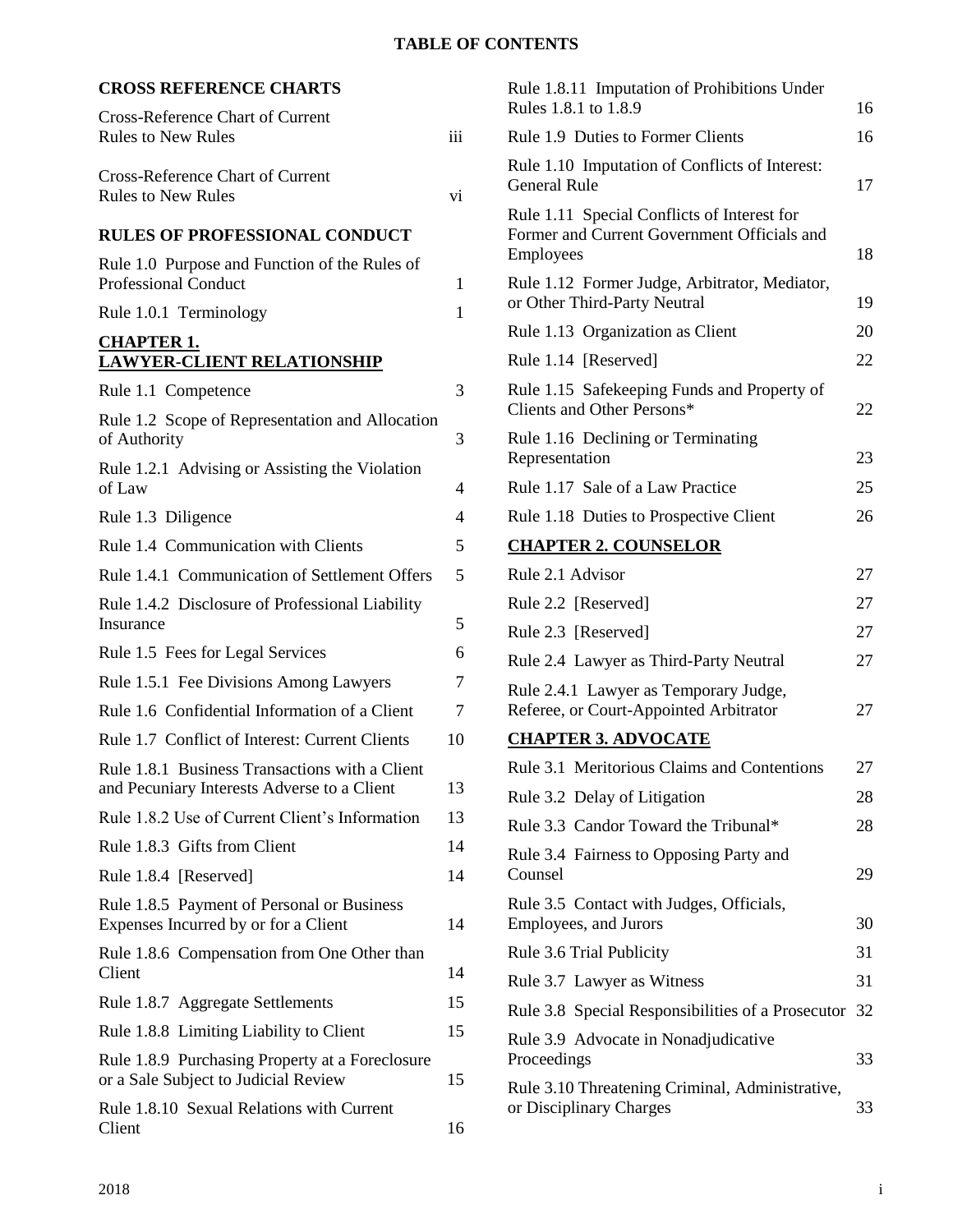# **CHAPTER 4. TRANSACTIONS WITH PERSONS\* OTHER THAN CLIENTS**

| Rule 4.1 Truthfulness in Statements to Others                                                   | 34 |
|-------------------------------------------------------------------------------------------------|----|
| Rule 4.2 Communication with a Represented<br>Person*                                            | 34 |
| Rule 4.3 Communicating with an Unrepresented<br>Person*                                         | 36 |
| Rule 4.4 Duties Concerning Inadvertently<br>Transmitted Writings*                               | 36 |
| <b>CHAPTER 5.</b><br><b>LAW FIRMS* AND ASSOCIATIONS</b>                                         |    |
| Rule 5.1 Responsibilities of Managerial and<br><b>Supervisory Lawyers</b>                       | 36 |
| Rule 5.2 Responsibilities of a Subordinate<br>Lawyer                                            | 37 |
| Rule 5.3 Responsibilities Regarding Nonlawyer<br>Assistants                                     | 38 |
| Rule 5.3.1 Employment of Disbarred,<br>Suspended, Resigned, or Involuntarily Inactive<br>Lawyer | 38 |
| Rule 5.4 Financial and Similar Arrangements<br>with Nonlawyers                                  | 39 |
| Rule 5.5 Unauthorized Practice of Law;<br>Multijurisdictional Practice of Law                   | 40 |
| Rule 5.6 Restrictions on a Lawyer's Right to<br>Practice                                        | 40 |
| Rule 5.7 [Reserved]                                                                             | 41 |
| <b>CHAPTER 6. PUBLIC SERVICE</b>                                                                |    |
| Rule 6.1 [Reserved]                                                                             | 41 |
| Rule 6.2 [Reserved]                                                                             | 41 |
| Rule 6.3 Membership in Legal Services<br>Organization                                           | 41 |
| Rule 6.4 [Reserved]                                                                             | 41 |
| Rule 6.5 Limited Legal Services Programs                                                        | 41 |
| <b>CHAPTER 7.</b><br><b>INFORMATION ABOUT LEGAL SERVICES</b>                                    |    |
| Rule 7.1 Communications Concerning a<br>Lawyer's Services                                       | 42 |

Rule 7.2 Advertising 43 Rule 7.3 Solicitation of Clients 43

Rule 7.4 Communication of Fields of Practice and Specialization 44

| Rule 7.5 Firm* Names and Trade Names                                                        | 44 |
|---------------------------------------------------------------------------------------------|----|
| Rule 7.6 [Reserved]                                                                         | 44 |
| <b>CHAPTER 8. MAINTAINING THE</b>                                                           |    |
| <b>INTEGRITY OF THE PROFESSION</b>                                                          |    |
| Rule 8.1 False Statement Regarding Application<br>for Admission to Practice Law             | 45 |
| Rule 8.1.1 Compliance with Conditions of<br>Discipline and Agreements in Lieu of Discipline | 45 |
| Rule 8.2 Judicial Officials                                                                 | 45 |
| Rule 8.3 [Reserved]                                                                         | 45 |
|                                                                                             |    |

| Rule 8.4 Misconduct                                                 | 46 |
|---------------------------------------------------------------------|----|
| Rule 8.4.1 Prohibited Discrimination,<br>Harassment and Retaliation | 46 |
| Rule 8.5 Disciplinary Authority; Choice of Law 48                   |    |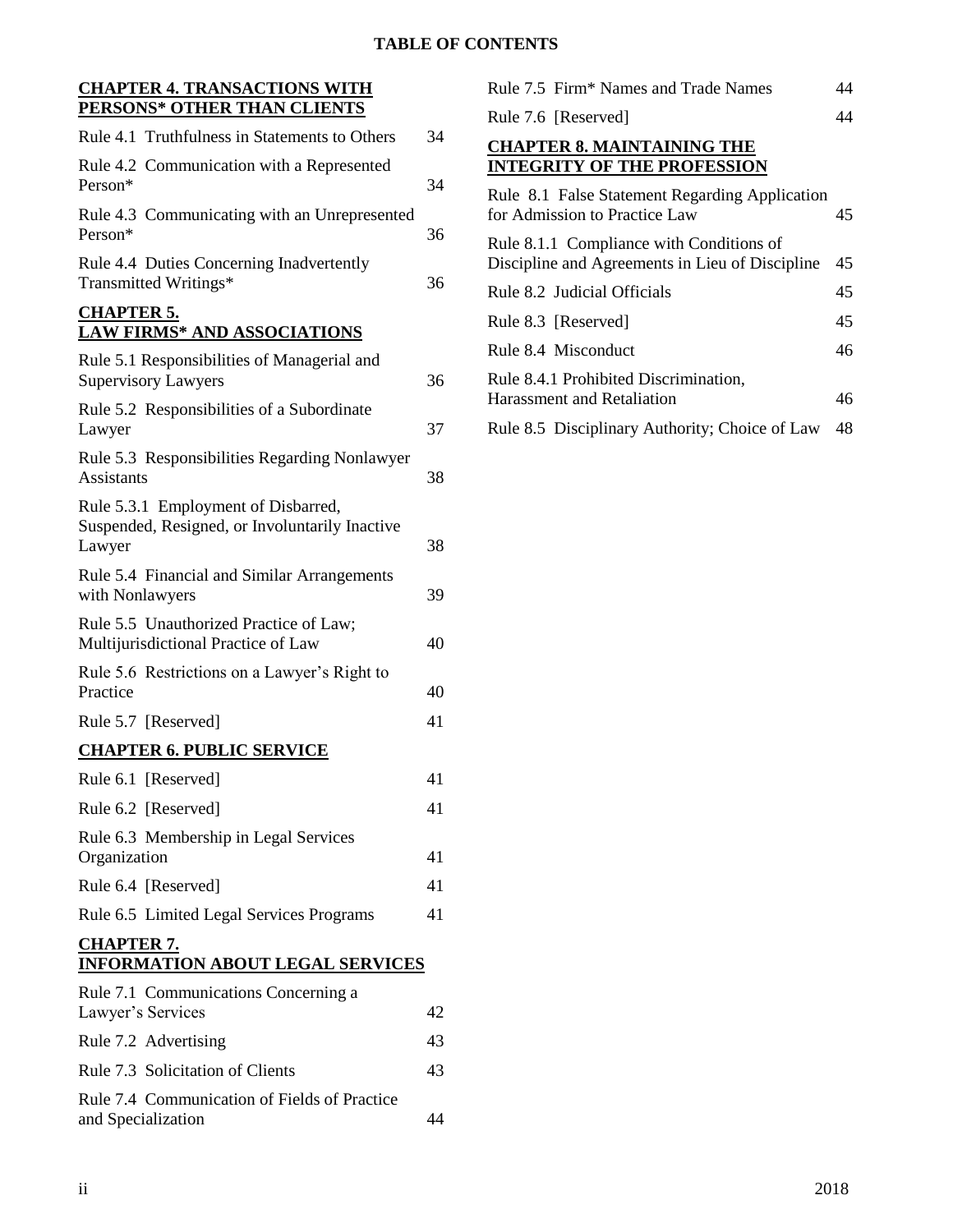# **Cross-Reference Chart of the Current Rules to the New Rules (Sorted by Current Rule)**

| <b>Current Rules of Professional Conduct</b><br>Operative until October 31, 2018<br>(Rule Number and Title) | <b>New Rules of Professional Conduct</b><br>Effective on November 1, 2018<br>(Rule Number and Title) |
|-------------------------------------------------------------------------------------------------------------|------------------------------------------------------------------------------------------------------|
| 1-100(A) [Rules of Professional Conduct, in General]                                                        | 1.0 Purpose and Function of the Rules of<br><b>Professional Conduct</b>                              |
| $1-100(B)$                                                                                                  | 1.0.1 Terminology                                                                                    |
| $1-100(D)$                                                                                                  | 8.5 Disciplinary Authority; Choice of Law                                                            |
| 1-110 Disciplinary Authority of the State Bar                                                               | 8.1.1 Compliance with Conditions of Discipline and<br>Agreements in Lieu of Discipline               |
| 1-120 Assisting, Soliciting, or Inducing Violations                                                         | 8.4 Misconduct                                                                                       |
| 1-200 False Statement Regarding Admission to the State Bar                                                  | 8.1 False Statement Regarding Application for<br><b>Admission to Practice Law</b>                    |
| 1-300 Unauthorized Practice of Law                                                                          | 5.5 Unauthorized Practice of Law; Multijurisdictional<br>Practice of Law                             |
| 1-310 Forming a Partnership With a Non-Lawyer                                                               | 5.4 Financial and Similar Arrangements with<br>Nonlawyers                                            |
| 1-311 Employment of Disbarred, Suspended, Resigned, or<br><b>Involuntarily Inactive Members</b>             | 5.3.1 Employment of Disbarred, Suspended,<br>Resigned, or Involuntarily Inactive Lawyer              |
| $1-320(A)$                                                                                                  | <b>5.4</b> Financial and Similar Arrangements with<br>Nonlawyers                                     |
| 1-320(A)(4) & (B)-(C) [Financial Arrangements With Non-Lawyer]                                              | 7.2(b) Advertising                                                                                   |
| 1-400 Advertising and Solicitation                                                                          | 7.1 Communications Concerning a Lawyer's<br><b>Services</b>                                          |
|                                                                                                             | 7.2 Advertising                                                                                      |
|                                                                                                             | 7.3 Solicitation of Clients                                                                          |
|                                                                                                             | 7.4 Communication of Fields of Practice and<br>Specialization                                        |
|                                                                                                             | <b>7.5</b> Firm Names and Trade Names                                                                |
| 1-500 Agreements Restricting a Member's Practice                                                            | 5.6 Restrictions on a Lawyer's Right to Practice                                                     |
| 1-600 Legal Service Programs                                                                                | 5.4 Financial and Similar Arrangements with<br>Nonlawyers                                            |
| 1-650 Limited Legal Service Programs                                                                        | 6.5 Limited Legal Services Programs                                                                  |
| 1-700 Member as Candidate for Judicial Office                                                               | 8.2 Judicial Officials                                                                               |
| 1-710 Member as Temporary Judge, Referee, or Court-Appointed<br>Arbitrator                                  | 2.4.1 Lawyer as Temporary Judge, Referee, or Court-<br><b>Appointed Arbitrator</b>                   |
| 2-100 Communication With a Represented Party                                                                | 4.2 Communication with a Represented Person                                                          |
| 2-200(A) Financial Arrangements Among Lawyers                                                               | <b>1.5.1</b> Fee Divisions Among Lawyers                                                             |
| $2-200(B)$                                                                                                  | 7.2(b) Advertising                                                                                   |
| 2-300 Sale or Purchase of a Law Practice of a Member, Living or<br>Deceased                                 | 1.17 Sale of a Law Practice                                                                          |
| 2-400 Prohibited Discriminatory Conduct in a Law Practice                                                   | 8.4.1 Prohibited Discrimination, Harassment and<br>Retaliation                                       |
| 3-100 Confidential Information of a Client                                                                  | 1.6 Confidential Information of a Client                                                             |
| 3-110 Failing to Act Competently                                                                            | 1.1 Competence                                                                                       |
| $3-110(B)$                                                                                                  | 1.3 Diligence                                                                                        |
| 3-110, Discussion ¶.1                                                                                       | Rule 5.1 Responsibilities of Managerial and<br><b>Supervisory Lawyers</b>                            |
|                                                                                                             | Rule 5.2 Responsibilities of a Subordinate Lawyer                                                    |
|                                                                                                             | Rule 5.3 Responsibilities Regarding Nonlawyer<br>Assistants                                          |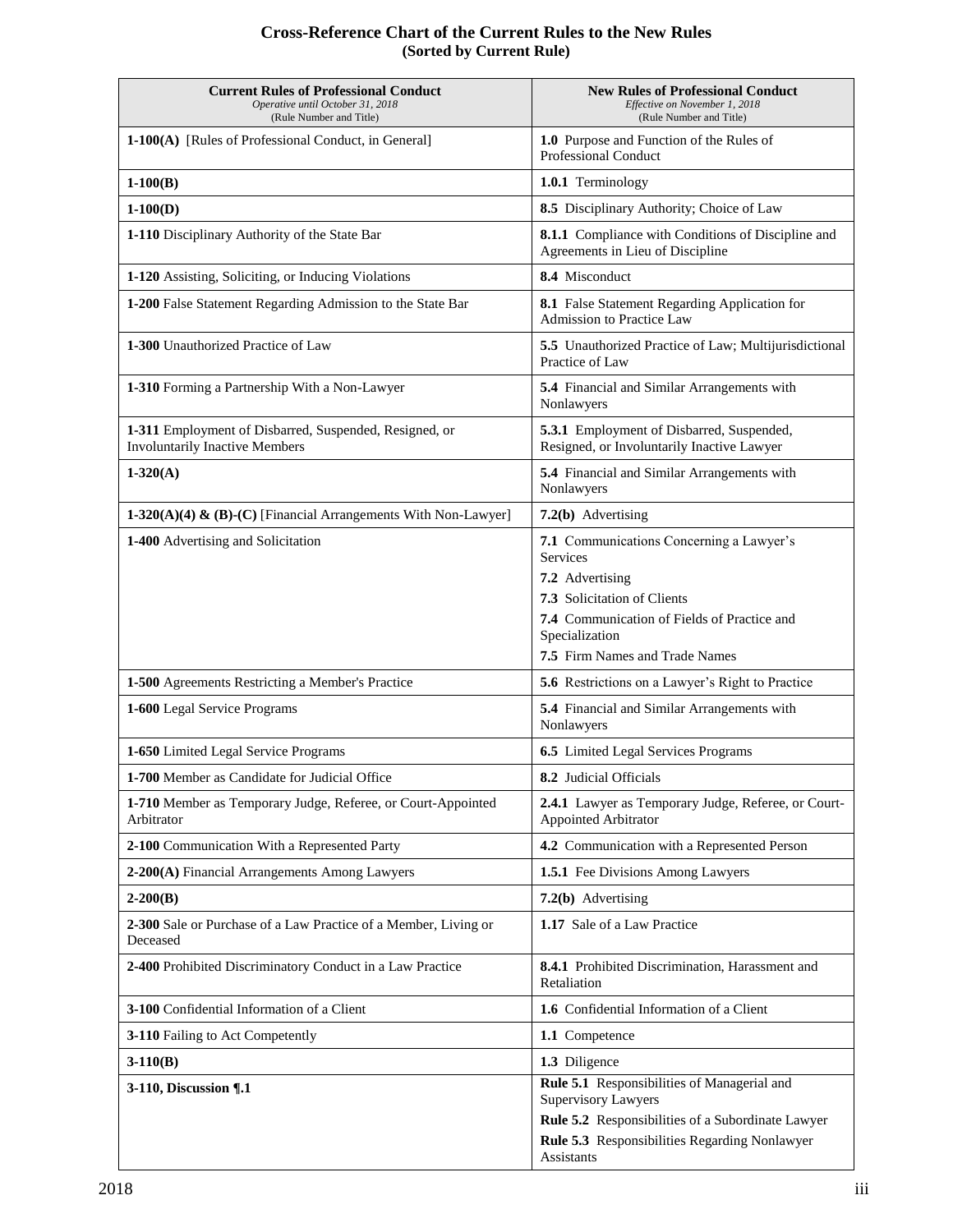### **Cross-Reference Chart of the Current Rules to the New Rules (Sorted by Current Rule)**

| <b>Current Rules of Professional Conduct</b><br>Operative until October 31, 2018<br>(Rule Number and Title)                      | <b>New Rules of Professional Conduct</b><br>Effective on November 1, 2018<br>(Rule Number and Title) |
|----------------------------------------------------------------------------------------------------------------------------------|------------------------------------------------------------------------------------------------------|
| 3-120 Sexual Relations With Client                                                                                               | <b>1.8.10</b> Sexual Relations with Current Client                                                   |
| 3-200 Prohibited Objectives of Employment                                                                                        | 3.1 Meritorious Claims and Contentions                                                               |
| 3-210 Advising the Violation of Law                                                                                              | 1.2.1 Advising or Assisting the Violation of Law                                                     |
| 3-300 Avoiding Interests Adverse to a Client                                                                                     | <b>1.8.1</b> Business Transactions with a Client and<br>Pecuniary Interests Adverse to the Client    |
| 3-310(B), (C) Avoiding the Representation of Adverse Interests                                                                   | 1.7 Conflict of Interest: Current Clients                                                            |
| $3-310(D)$                                                                                                                       | 1.8.7 Aggregate Settlements                                                                          |
| $3-310(E)$                                                                                                                       | <b>1.9</b> Duties To Former Clients                                                                  |
| $3-310(F)$                                                                                                                       | 1.8.6 Compensation from One Other than Client                                                        |
| 3-320 Relationship With Other Party's Lawyer                                                                                     | 1.7(c)(2) Conflict of Interest: Current Clients                                                      |
| 3-400 Limiting Liability to Client                                                                                               | 1.8.8 Limiting Liability to Client                                                                   |
| 3-410 Disclosure of Professional Liability Insurance                                                                             | 1.4.2 Disclosure of Professional Liability Insurance                                                 |
| 3-500 Communication                                                                                                              | <b>1.4</b> Communication with Clients                                                                |
| 3-510 Communication of Settlement Offer                                                                                          | <b>1.4.1</b> Communication of Settlement Offers                                                      |
| 3-600 Organization as Client                                                                                                     | 1.13 Organization as Client                                                                          |
| 3-700 Termination of Employment                                                                                                  | 1.16 Declining or Terminating Representation                                                         |
| 4-100 Preserving Identity of Funds and Property of a Client                                                                      | 1.15 Safekeeping Funds and Property of Clients and<br><b>Other Persons</b>                           |
| 4-200 Fees for Legal Services                                                                                                    | 1.5 Fees for Legal Services                                                                          |
| 4-210 Payment of Personal or Business Expenses Incurred by or for a<br>Client                                                    | 1.8.5 Payment of Personal or Business Expenses<br>Incurred by or for a Client                        |
| 4-300 Purchasing Property at a Foreclosure or a Sale Subject to<br><b>Judicial Review</b>                                        | 1.8.9 Purchasing Property at a Foreclosure or a Sale<br>Subject to Judicial Review                   |
| 4-400 Gifts From Client                                                                                                          | 1.8.3 Gifts from Client                                                                              |
| 5-100 Threatening Criminal, Administrative, or Disciplinary Charges                                                              | 3.10 Threatening Criminal, Administrative, or<br>Disciplinary Charges                                |
| 5-110 Performing the Duty of Member in Government Service<br>(Note: Rule 5-110 recently was revised effective November 2, 2017.) | <b>3.8</b> Special Responsibilities of a Prosecutor                                                  |
| 5-120 Trial Publicity                                                                                                            | 3.6 Trial Publicity                                                                                  |
| 5-200(A)-(D) Trial Conduct                                                                                                       | 3.3 Candor Toward the Tribunal                                                                       |
| 5-200(E) Trial Conduct                                                                                                           | 3.4 Fairness to Opposing Party and Counsel                                                           |
| 5-210 Member as Witness                                                                                                          | 3.7 Lawyer as Witness                                                                                |
| 5-220 Suppression of Evidence                                                                                                    | 3.4 Fairness to Opposing Party and Counsel                                                           |
| (Note: Rule 5-220 recently was revised effective May 1, 2017.)                                                                   | (Note: See also Rule 3.8(d) regarding the duties of a<br>prosecutor.)                                |
| 5-300 Contact With Officials                                                                                                     | 3.5 Contact with Judges, Officials, Employees, and<br>Jurors                                         |
| 5-310 Prohibited Contact With Witnesses                                                                                          | 3.4 Fairness to Opposing Party and Counsel                                                           |
| 5-320 Contact With Jurors                                                                                                        | 3.5 Contact with Judges, Officials, Employees, and<br>Jurors                                         |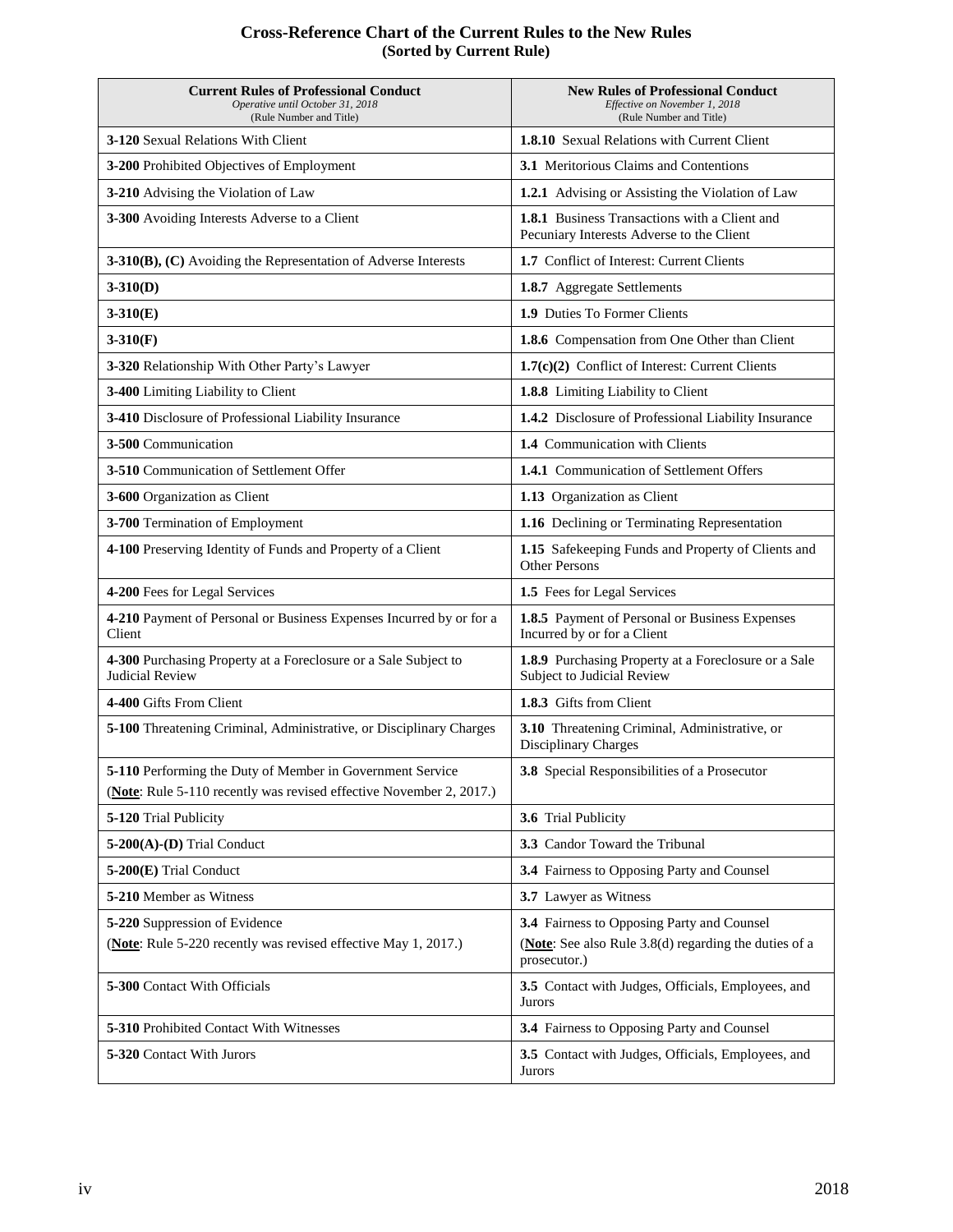### **Cross-Reference Chart of the Current Rules to the New Rules (Sorted by Current Rule)**

#### **New Rules With No California Counterpart**

- Rule 1.2 Scope of Representation and Allocation of Authority
- Rule 1.8.2 Use of Current Client's Information<sup>1</sup>
- Rule 1.8.11 Imputation of Prohibitions Under Rules 1.8.1 to 1.8.9
- Rule 1.10 Imputation of Conflicts of Interest: General Rule
- Rule 1.11 Special Conflicts of Interest for Former and Current Government Officials and Employees
- Rule 1.12 Former Judge, Arbitrator, Mediator or Other Third-Party Neutral
- Rule 1.18 Duties to Prospective Client
- Rule 2.1 Advisor
- Rule 2.4 Lawyer as Third-Party Neutral
- Rule 3.2 Delay of Litigation
- Rule 3.9 Advocate in Non-adjudicative Proceedings
- Rule 4.1 Truthfulness in Statements to Others
- Rule 4.3 Communicating with an Unrepresented Person<sup>2</sup>
- Rule 4.4 Duties Concerning Inadvertently Transmitted Writings
- Rule 5.3 Responsibilities of a Subordinate Lawyer
- Rule 6.3 Membership in Legal Services Organizations

 $\frac{1}{1}$ But see Bus. & Prof. Code § 6068(e).

<sup>2</sup> But see current rule 3-600(D) regarding similar duties in an organizational context.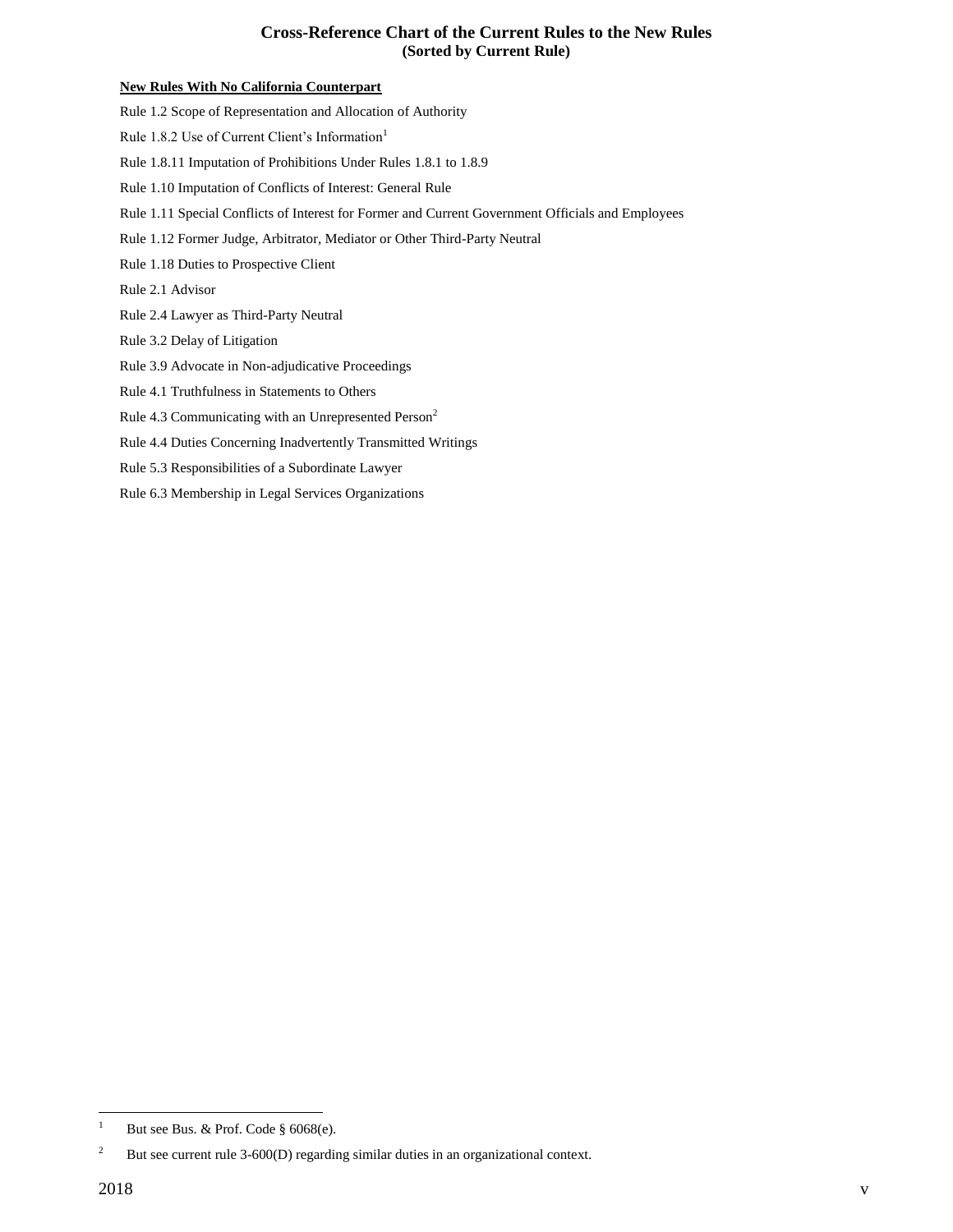# **Cross-Reference Chart of the New Rules to the Current Rules (Sorted by New Rule)**

| <b>New Rules of Professional Conduct</b><br>Effective on November 1, 2018<br>(Rule Number and Title)   | <b>Current Rules of Professional Conduct</b><br>Operative until October 31, 2018<br>(Rule Number and Title) |
|--------------------------------------------------------------------------------------------------------|-------------------------------------------------------------------------------------------------------------|
| 1.0 Purpose and Function of the Rules of Professional Conduct                                          | 1-100 Rules of Professional Conduct, in General                                                             |
| 1.0.1 Terminology                                                                                      | $1-100(B)$                                                                                                  |
| 1.1 Competence                                                                                         | 3-110 Failing to Act Competently                                                                            |
| 1.2 Scope of Representation and Allocation of Authority                                                | No California Rule Counterpart                                                                              |
| 1.2.1 Advising or Assisting the Violation of Law                                                       | 3-210 Advising the Violation of Law                                                                         |
| 1.3 Diligence                                                                                          | 3-110(B) <sup>3</sup>                                                                                       |
| 1.4 Communication with Clients                                                                         | 3-500 Communication                                                                                         |
| 1.4.1 Communication of Settlement Offers                                                               | 3-510 Communication of Settlement Offer                                                                     |
| 1.4.2 Disclosure of Professional Liability Insurance                                                   | 3-410 Disclosure of Professional Liability Insurance                                                        |
| 1.5 Fees for Legal Services                                                                            | 4-200 Fees for Legal Services                                                                               |
| 1.5.1 Fee Divisions Among Lawyers                                                                      | 2-200 Financial Arrangements Among Lawyers                                                                  |
| 1.6 Confidential Information of a Client                                                               | 3-100 Confidential Information of a Client                                                                  |
| 1.7 Conflict of Interest: Current Clients                                                              | $3-310(B)$ , (C) [Avoiding the Representation of<br>Adverse Interests]                                      |
|                                                                                                        | 3-320 Relationship With Other Party's Lawyer                                                                |
| 1.8.1 Business Transactions with a Client and Pecuniary Interests<br>Adverse to the Client             | 3-300 Avoiding Interests Adverse to a Client                                                                |
| 1.8.2 Use of Current Client's Information                                                              | No California Rule Counterpart <sup>4</sup>                                                                 |
| <b>1.8.3</b> Gifts from Client                                                                         | 4-400 Gifts From Client                                                                                     |
| 1.8.5 Payment of Personal or Business Expenses Incurred by or for a<br>Client                          | 4-210 Payment of Personal or Business Expenses<br>Incurred by or for a Client                               |
| <b>1.8.6</b> Compensation from One Other than Client                                                   | $3-310(F)$                                                                                                  |
| 1.8.7 Aggregate Settlements                                                                            | $3-310(D)$                                                                                                  |
| 1.8.8 Limiting Liability to Client                                                                     | 3-400 Limiting Liability to Client                                                                          |
| 1.8.9 Purchasing Property at a Foreclosure or a Sale Subject to<br><b>Judicial Review</b>              | 4-300 Purchasing Property at a Foreclosure or a Sale<br>Subject to Judicial Review                          |
| <b>1.8.10</b> Sexual Relations with Current Client                                                     | <b>3-120</b> Sexual Relations With Client                                                                   |
| 1.8.11 Imputation of Prohibitions Under Rules 1.8.1 to 1.8.9                                           | No California Rule Counterpart                                                                              |
| 1.9 Duties To Former Clients                                                                           | $3-310(E)$                                                                                                  |
| 1.10 Imputation of Conflicts of Interest: General Rule                                                 | No California Rule Counterpart                                                                              |
| 1.11 Special Conflicts of Interest for Former and Current Government<br><b>Officials and Employees</b> | No California Rule Counterpart                                                                              |
| 1.12 Former Judge, Arbitrator, Mediator or Other Third-Party Neutral                                   | No California Rule Counterpart                                                                              |
| 1.13 Organization as Client                                                                            | 3-600 Organization as Client                                                                                |
| 1.14 [Reserved] $5$                                                                                    |                                                                                                             |

 3 Rule 3-110(B) provides:

> (B) For purposes of this rule, "competence" in any legal service shall mean to apply the 1) *diligence*, 2) learning and skill, and 3) mental, emotional, and physical ability reasonably necessary for the performance of such service. (Emphasis added.)

4 But see Cal. Bus. & Prof. Code § 6068(e)(1).

5 ABA Model Rule 1.14 ("Client With Diminished Capacity") has not been adopted in California.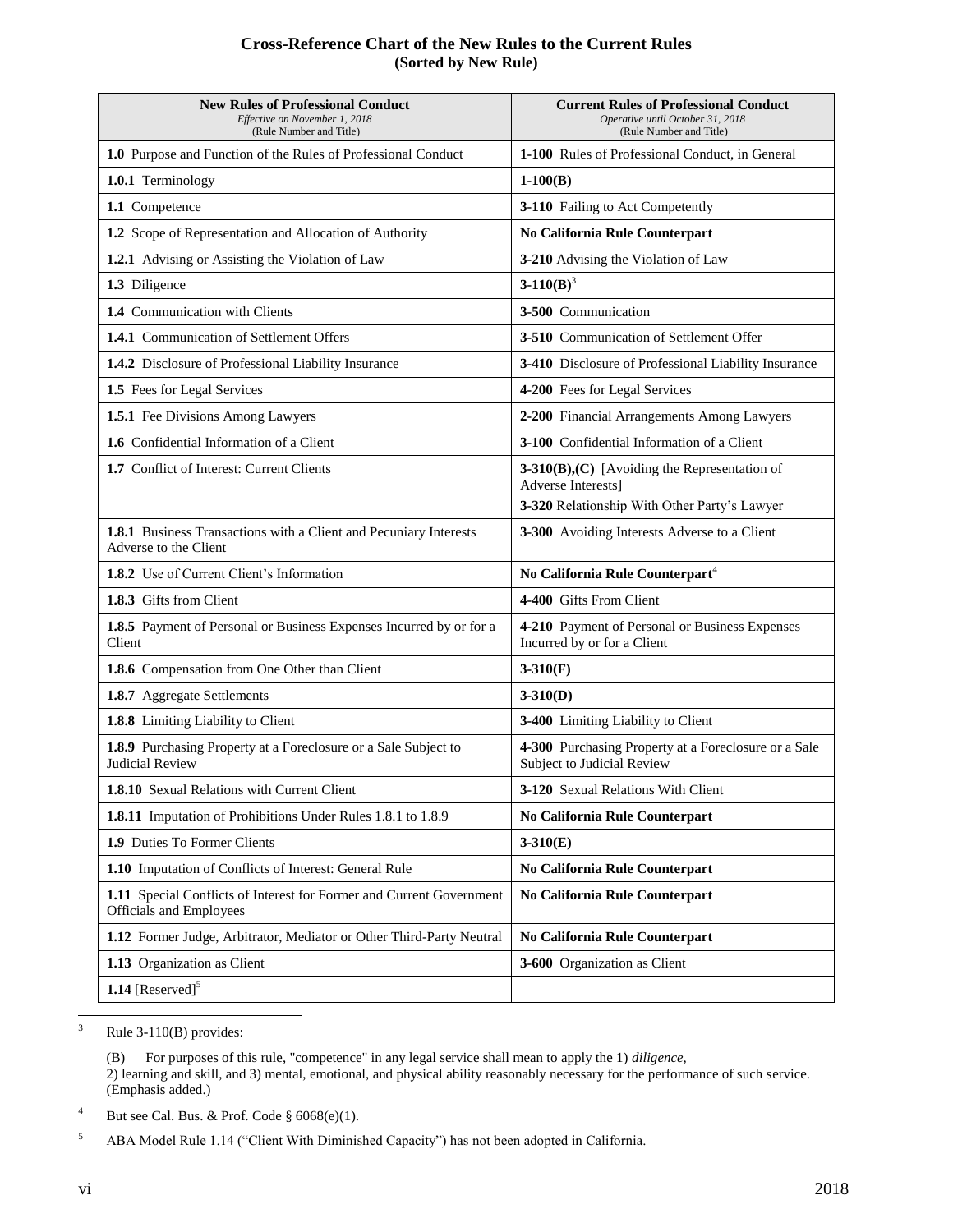# **Cross-Reference Chart of the New Rules to the Current Rules (Sorted by New Rule)**

| <b>New Rules of Professional Conduct</b><br>Effective on November 1, 2018<br>(Rule Number and Title) | <b>Current Rules of Professional Conduct</b><br>Operative until October 31, 2018<br>(Rule Number and Title)                                                                                                                                                      |
|------------------------------------------------------------------------------------------------------|------------------------------------------------------------------------------------------------------------------------------------------------------------------------------------------------------------------------------------------------------------------|
| 1.15 Safekeeping Funds and Property of Clients and Other Persons                                     | 4-100 Preserving Identity of Funds and Property of a<br>Client                                                                                                                                                                                                   |
| 1.16 Declining or Terminating Representation                                                         | 3-700 Termination of Employment                                                                                                                                                                                                                                  |
| <b>1.17</b> Sale of a Law Practice                                                                   | <b>2-300</b> Sale or Purchase of a Law Practice of a<br>Member, Living or Deceased                                                                                                                                                                               |
| 1.18 Duties to Prospective Client                                                                    | No California Rule Counterpart                                                                                                                                                                                                                                   |
| 2.1 Advisor                                                                                          | No California Rule Counterpart                                                                                                                                                                                                                                   |
| 2.3 [Reserved] $6$                                                                                   |                                                                                                                                                                                                                                                                  |
| 2.4 Lawyer as Third-Party Neutral                                                                    | No California Rule Counterpart                                                                                                                                                                                                                                   |
| 2.4.1 Lawyer as Temporary Judge, Referee, or Court-Appointed<br>Arbitrator                           | 1-710 Member as Temporary Judge, Referee, or<br>Court-Appointed Arbitrator                                                                                                                                                                                       |
| <b>3.1</b> Meritorious Claims and Contentions                                                        | 3-200 Prohibited Objectives of Employment                                                                                                                                                                                                                        |
| 3.2 Delay of Litigation                                                                              | No California Rule Counterpart                                                                                                                                                                                                                                   |
| <b>3.3</b> Candor Toward the Tribunal                                                                | $5-200(A)- (D)$ Trial Conduct                                                                                                                                                                                                                                    |
| 3.4 Fairness to Opposing Party and Counsel                                                           | 5-200(E) [Trial Conduct]<br>5-220 Suppression of Evidence<br>(Note: Rule 5-220 recently was revised effective May<br>1, 2017.<br>5-310 Prohibited Contact With Witnesses<br>(Note: See also Rule 5-110 that recently was revised<br>effective November 2, 2017.) |
| 3.5 Contact with Judges, Officials, Employees, and Jurors                                            | 5-300 Contact With Officials<br>5-320 Contact With Jurors                                                                                                                                                                                                        |
| 3.6 Trial Publicity                                                                                  | 5-120 Trial Publicity                                                                                                                                                                                                                                            |
| 3.7 Lawyer as Witness                                                                                | <b>5-210</b> Member as Witness                                                                                                                                                                                                                                   |
| 3.8 Special Responsibilities of a Prosecutor                                                         | 5-110 Performing the Duty of Member in<br>Government Service<br>(Note: Rule 5-110 recently was revised effective<br>November 2, 2017.)                                                                                                                           |
| <b>3.9</b> Advocate in Non-adjudicative Proceedings                                                  | No California Rule Counterpart                                                                                                                                                                                                                                   |
| 3.10 Threatening Criminal, Administrative, or Disciplinary Charges                                   | 5-100 Threatening Criminal, Administrative, or<br>Disciplinary Charges                                                                                                                                                                                           |
| 4.1 Truthfulness in Statements to Others                                                             | No California Rule Counterpart                                                                                                                                                                                                                                   |
| 4.2 Communication with a Represented Person                                                          | 2-100 Communication With a Represented Party                                                                                                                                                                                                                     |
| 4.3 Communicating with an Unrepresented Person                                                       | No California Rule Counterpart                                                                                                                                                                                                                                   |
| 4.4 Duties Concerning Inadvertently Transmitted Writings                                             | No California Rule Counterpart                                                                                                                                                                                                                                   |
| 5.1 Responsibilities of Managerial and Supervisory Lawyers                                           | No California Rule Counterpart <sup>7</sup>                                                                                                                                                                                                                      |
| <b>5.2</b> Responsibilities of a Subordinate Lawyer                                                  | No California Rule Counterpart                                                                                                                                                                                                                                   |
| 5.3 Responsibilities Regarding Nonlawyer Assistants                                                  | No California Rule Counterpart <sup>8</sup>                                                                                                                                                                                                                      |

 $\sqrt{6}$ <sup>6</sup>ABA Model Rule 2.3 ("Evaluation For Use By Third Persons") has not been adopted in California.

<sup>&</sup>lt;sup>7</sup> But see rule 3-110, Discussion  $\P$ . 1.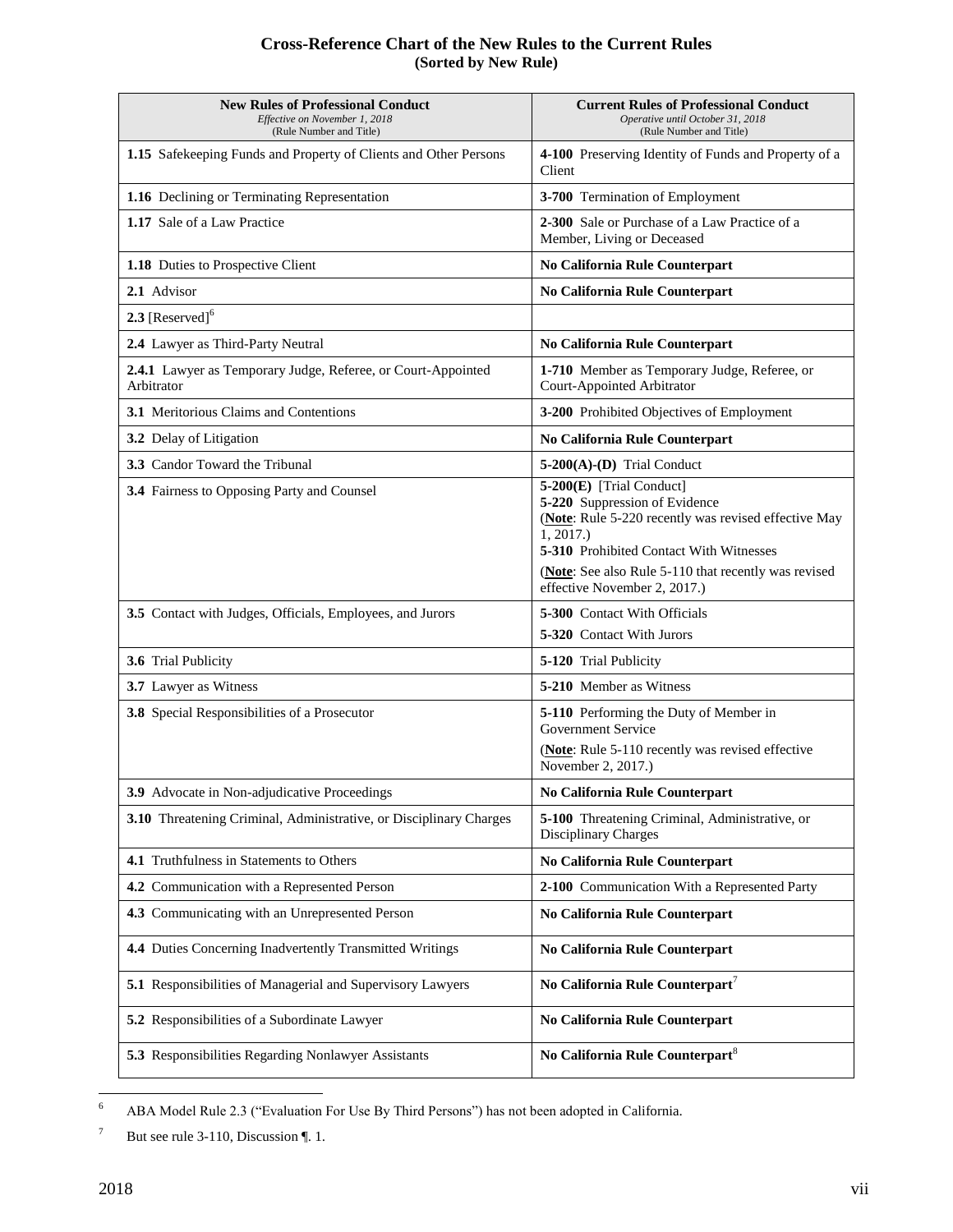# **Cross-Reference Chart of the New Rules to the Current Rules (Sorted by New Rule)**

| <b>New Rules of Professional Conduct</b><br>Effective on November 1, 2018<br>(Rule Number and Title) | <b>Current Rules of Professional Conduct</b><br>Operative until October 31, 2018<br>(Rule Number and Title)                                           |
|------------------------------------------------------------------------------------------------------|-------------------------------------------------------------------------------------------------------------------------------------------------------|
| 5.3.1 Employment of Disbarred, Suspended, Resigned, or<br>Involuntarily Inactive Lawyer              | 1-311 Employment of Disbarred, Suspended,<br>Resigned, or Involuntarily Inactive Members                                                              |
| 5.4 Financial and Similar Arrangements with Nonlawyers                                               | 1-310 Forming a Partnership With a Non-Lawyer<br>1-320 Financial Arrangements With Non-Lawyer<br>1-600 Legal Service Programs                         |
| 5.5 Unauthorized Practice of Law; Multijurisdictional Practice of<br>Law                             | 1-300 Unauthorized Practice of Law                                                                                                                    |
| 5.6 Restrictions on a Lawyer's Right to Practice                                                     | 1-500 Agreements Restricting a Member's Practice                                                                                                      |
| 6.3 Membership in Legal Services Organizations                                                       | No California Rule Counterpart                                                                                                                        |
| 6.5 Limited Legal Services Programs                                                                  | 1-650 Limited Legal Service Programs                                                                                                                  |
| 7.1 Communications Concerning a Lawyer's Services                                                    | 1-400 Advertising and Solicitation                                                                                                                    |
| 7.2 Advertising                                                                                      | 1-320(B)-(C) & (A)(4) [Financial Arrangements With<br>Non-Lawyer]<br>1-400 Advertising and Solicitation<br>2-200 Financial Arrangements Among Lawyers |
| <b>7.3</b> Solicitation of Clients                                                                   | 1-400 Advertising and Solicitation                                                                                                                    |
| 7.4 Communication of Fields of Practice and Specialization                                           | 1-400 Advertising and Solicitation                                                                                                                    |
| 7.5 Firm Names and Trade Names                                                                       | 1-400 Advertising and Solicitation                                                                                                                    |
| 7.6 [Reserved] $9$                                                                                   |                                                                                                                                                       |
| 8.1 False Statement Regarding Application for Admission to Practice<br>Law                           | 1-200 False Statement Regarding Admission to the<br>State Bar                                                                                         |
| 8.1.1 Compliance with Conditions of Discipline and Agreements in<br>Lieu of Discipline               | 1-110 Disciplinary Authority of the State Bar                                                                                                         |
| <b>8.2</b> Judicial Officials                                                                        | 1-700 Member as Candidate for Judicial Office                                                                                                         |
| 8.3 [Reserved] $^{10}$                                                                               |                                                                                                                                                       |
| 8.4 Misconduct                                                                                       | 1-120 Assisting, Soliciting, or Inducing Violations                                                                                                   |
| 8.4.1 Prohibited Discrimination, Harassment and Retaliation                                          | 2-400 Prohibited Discriminatory Conduct in a Law<br>Practice                                                                                          |
| 8.5 Disciplinary Authority; Choice of Law                                                            | 1-100(D) Rules of Professional Conduct, in General                                                                                                    |

 8 But see rule 3-110, Discussion ¶. 1.

<sup>9</sup> ABA Model Rule 7.6 ("Political Contributions To Obtain Legal Engagements Or Appointments By Judges") has not been adopted in California.

<sup>10</sup> ABA Model Rule 8.3 ("Reporting Professional Misconduct") has not been adopted in California.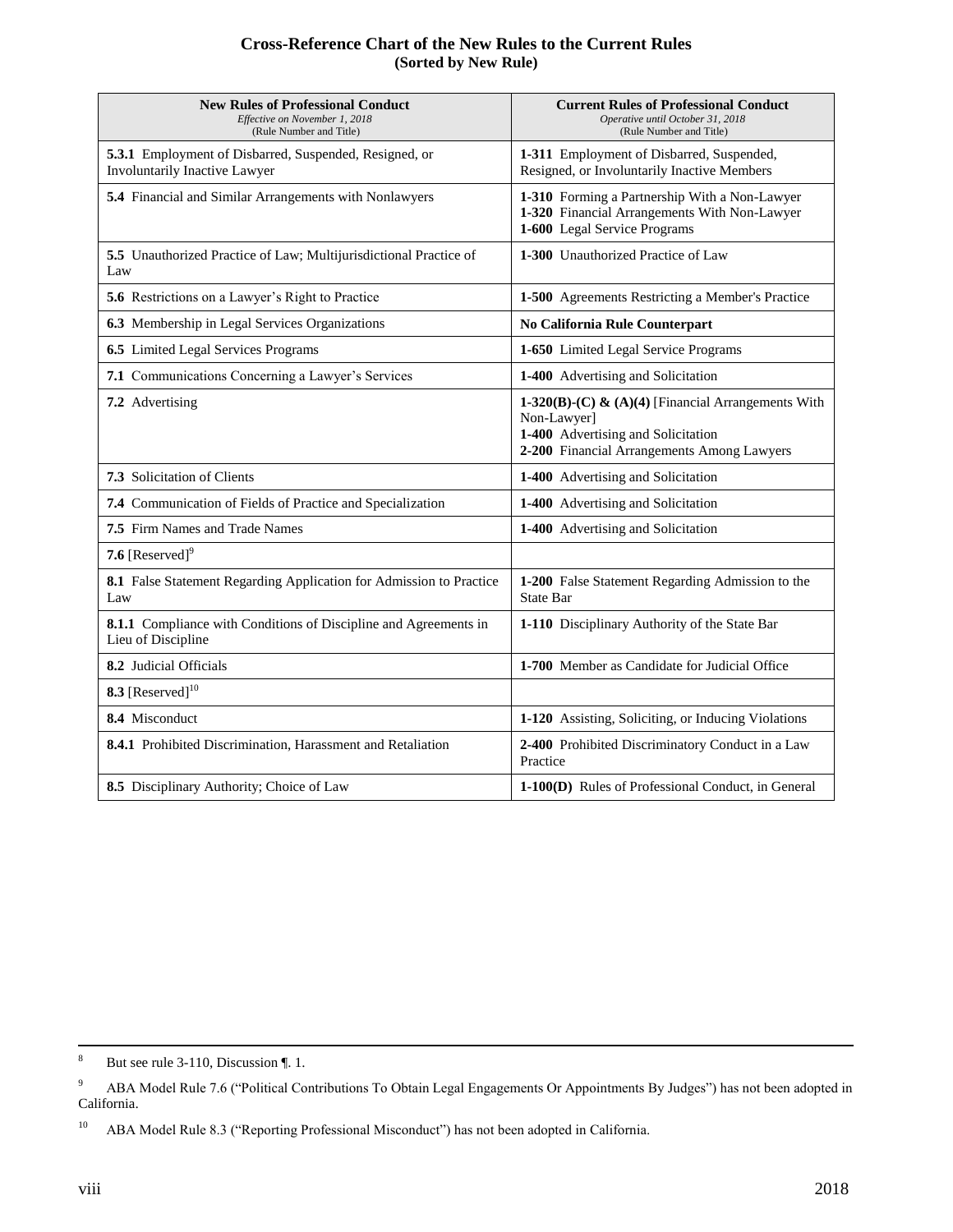*(effective on November 1, 2018)* 

*(On September 26, 2018, the California Supreme Court issued an order approving new Rules of Professional Conduct, which are effective on November 1, 2018. The current rules remain in effect until that date.)* 

### **Rule 1.0 Purpose and Function of the Rules of Professional Conduct**

(a) Purpose.

The following rules are intended to regulate professional conduct of lawyers through discipline. They have been adopted by the Board of Trustees of the State Bar of California and approved by the Supreme Court of California pursuant to Business and Professions Code sections 6076 and 6077 to protect the public, the courts, and the legal profession; protect the integrity of the legal system; and promote the administration of justice and confidence in the legal profession. These rules together with any standards adopted by the Board of Trustees pursuant to these rules shall be binding upon all lawyers.

(b) Function.

(1) A willful violation of any of these rules is a basis for discipline.

(2) The prohibition of certain conduct in these rules is not exclusive. Lawyers are also bound by applicable law including the State Bar Act (Bus. & Prof. Code, § 6000 et seq.) and opinions of California courts.

(3) A violation of a rule does not itself give rise to a cause of action for damages caused by failure to comply with the rule. Nothing in these rules or the Comments to the rules is intended to enlarge or to restrict the law regarding the liability of lawyers to others.

(c) Purpose of Comments.

The comments are not a basis for imposing discipline but are intended only to provide guidance for interpreting and practicing in compliance with the rules.

(d) These rules may be cited and referred to as the "California Rules of Professional Conduct."

### **Comment**

[1] The Rules of Professional Conduct are intended to establish the standards for lawyers for purposes of discipline. (See *Ames v. State Bar* (1973) 8 Cal.3d 910, 917 [106 Cal.Rptr. 489].) Therefore, failure to comply with an obligation or prohibition imposed by a rule is a basis for invoking the disciplinary process. Because the rules are not designed to be a basis for civil liability, a violation of a rule does not itself give rise to a cause of action for enforcement of a rule or for damages caused by failure to comply with the rule. (*Stanley v. Richmond*  (1995) 35 Cal.App.4th 1070, 1097 [41 Cal.Rptr.2d 768].) Nevertheless, a lawyer's violation of a rule may be evidence of breach of a lawyer's fiduciary or other substantive legal duty in a non-disciplinary context. (*Ibid*.; see also *Mirabito v. Liccardo* (1992) 4 Cal.App.4th 41, 44 [5 Cal.Rptr.2d 571].) A violation of a rule may have other non-disciplinary consequences. (See, e.g., *Fletcher v. Davis* (2004) 33 Cal.4th 61, 71-72 [14 Cal.Rptr.3d 58] [enforcement of attorney's lien]; *Chambers v. Kay* (2002) 29 Cal.4th 142, 161 [126 Cal.Rptr.2d 536] [enforcement of fee sharing agreement].)

[2] While the rules are intended to regulate professional conduct of lawyers, a violation of a rule can occur when a lawyer is not practicing law or acting in a professional capacity.

[3] A willful violation of a rule does not require that the lawyer intend to violate the rule. (*Phillips v. State Bar*  (1989) 49 Cal.3d 944, 952 [264 Cal.Rptr. 346]; and see Bus. & Prof. Code, § 6077.)

[4] In addition to the authorities identified in paragraph (b)(2), opinions of ethics committees in California, although not binding, should be consulted for guidance on proper professional conduct. Ethics opinions and rules and standards promulgated by other jurisdictions and bar associations may also be considered.

[5] The disciplinary standards created by these rules are not intended to address all aspects of a lawyer's professional obligations. A lawyer, as a member of the legal profession, is a representative and advisor of clients, an officer of the legal system and a public citizen having special responsibilities for the quality of justice. A lawyer should be aware of deficiencies in the administration of justice and of the fact that the poor, and sometimes persons\* who are not poor cannot afford adequate legal assistance. Therefore, all lawyers are encouraged to devote professional time and resources and use civic influence to ensure equal access to the system of justice for those who because of economic or social barriers cannot afford or secure adequate legal counsel. In meeting this responsibility of the profession, every lawyer should aspire to render at least fifty hours of pro bono publico legal services per year. The lawyer should aim to provide a substantial\* majority of such hours to indigent individuals or to nonprofit organizations with a primary purpose of providing services to the poor or on behalf of the poor or disadvantaged. Lawyers may also provide financial support to organizations providing free legal services. (See Bus. & Prof. Code, § 6073.)

### **Rule 1.0.1 Terminology**

(a) "Belief" or "believes" means that the person\* involved actually supposes the fact in question to be true. A person's\* belief may be inferred from circumstances.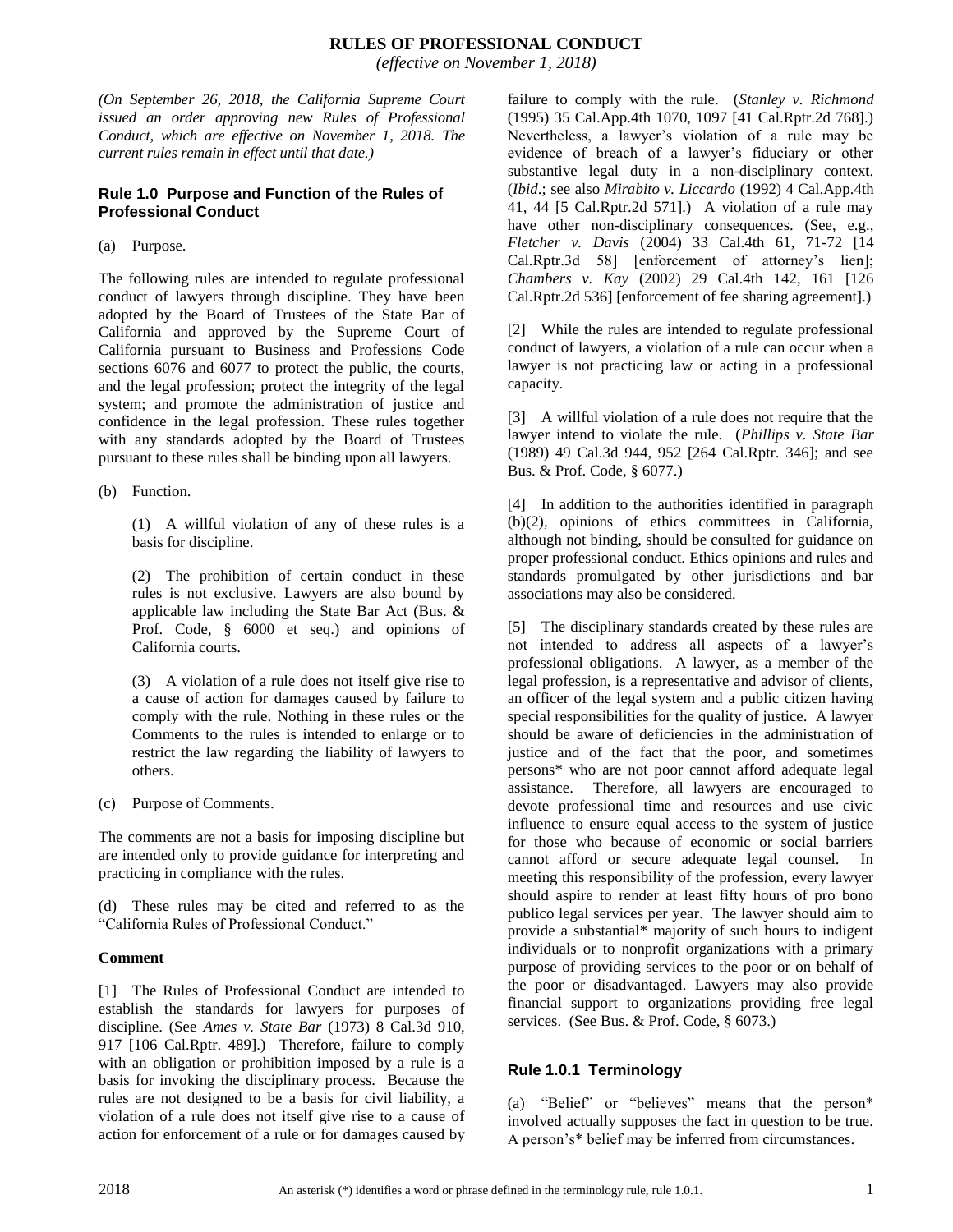*(effective on November 1, 2018)* 

#### (b) [Reserved]

(c) "Firm" or "law firm" means a law partnership; a professional law corporation; a lawyer acting as a sole proprietorship; an association authorized to practice law; or lawyers employed in a legal services organization or in the legal department, division or office of a corporation, of a government organization, or of another organization.

(d) "Fraud" or "fraudulent" means conduct that is fraudulent under the law of the applicable jurisdiction and has a purpose to deceive.

(e) "Informed consent" means a person's\* agreement to a proposed course of conduct after the lawyer has communicated and explained (i) the relevant circumstances and (ii) the material risks, including any actual and reasonably\* foreseeable adverse consequences of the proposed course of conduct.

(e-1) "Informed written consent" means that the disclosures and the consent required by paragraph (e) must be in writing.\*

(f) "Knowingly," "known," or "knows" means actual knowledge of the fact in question. A person's\* knowledge may be inferred from circumstances.

(g) "Partner" means a member of a partnership, a shareholder in a law firm\* organized as a professional corporation, or a member of an association authorized to practice law.

(g-1) "Person" has the meaning stated in Evidence Code section 175.

(h) "Reasonable" or "reasonably" when used in relation to conduct by a lawyer means the conduct of a reasonably prudent and competent lawyer.

(i) "Reasonable belief" or "reasonably believes" when used in reference to a lawyer means that the lawyer believes the matter in question and that the circumstances are such that the belief is reasonable.

(j) "Reasonably should know" when used in reference to a lawyer means that a lawyer of reasonable prudence and competence would ascertain the matter in question.

(k) "Screened" means the isolation of a lawyer from any participation in a matter, including the timely imposition of procedures within a law firm\* that are adequate under the circumstances (i) to protect information that the isolated lawyer is obligated to protect under these rules or other law; and (ii) to protect against other law firm\* lawyers and nonlawyer personnel communicating with the lawyer with respect to the matter.

(l) "Substantial" when used in reference to degree or extent means a material matter of clear and weighty importance.

(m) "Tribunal" means: (i) a court, an arbitrator, an administrative law judge, or an administrative body acting in an adjudicative capacity and authorized to make a decision that can be binding on the parties involved; or (ii) a special master or other person\* to whom a court refers one or more issues and whose decision or recommendation can be binding on the parties if approved by the court.

(n) "Writing" or "written" has the meaning stated in Evidence Code section 250. A "signed" writing includes an electronic sound, symbol, or process attached to or logically associated with a writing and executed, inserted, or adopted by or at the direction of a person\* with the intent to sign the writing.

### **Comment**

#### *Firm\* or Law Firm\**

[1] Practitioners who share office space and occasionally consult or assist each other ordinarily would not be regarded as constituting a law firm.\* However, if they present themselves to the public in a way that suggests that they are a law firm\* or conduct themselves as a law firm,\* they may be regarded as a law firm\* for purposes of these rules. The terms of any formal agreement between associated lawyers are relevant in determining whether they are a firm,\* as is the fact that they have mutual access to information concerning the clients they serve.

[2] The term "of counsel" implies that the lawyer so designated has a relationship with the law firm,\* other than as a partner\* or associate, or officer or shareholder, that is close, personal, continuous, and regular. Whether a lawyer who is denominated as "of counsel" or by a similar term should be deemed a member of a law firm\* for purposes of these rules will also depend on the specific facts. (Compare *People ex rel. Department of Corporations v. Speedee Oil Change Systems, Inc.* (1999) 20 Cal.4th 1135 [86 Cal.Rptr.2d 816] with *Chambers v. Kay* (2002) 29 Cal.4th 142 [126 Cal.Rptr.2d 536].)

#### *Fraud\**

[3] When the terms "fraud"\* or "fraudulent"\* are used in these rules, it is not necessary that anyone has suffered damages or relied on the misrepresentation or failure to inform because requiring the proof of those elements of fraud\* would impede the purpose of certain rules to prevent fraud\* or avoid a lawyer assisting in the perpetration of a fraud,\* or otherwise frustrate the imposition of discipline on lawyers who engage in fraudulent\* conduct. The term "fraud"\* or "fraudulent"\* when used in these rules does not include merely negligent misrepresentation or negligent failure to apprise another of relevant information.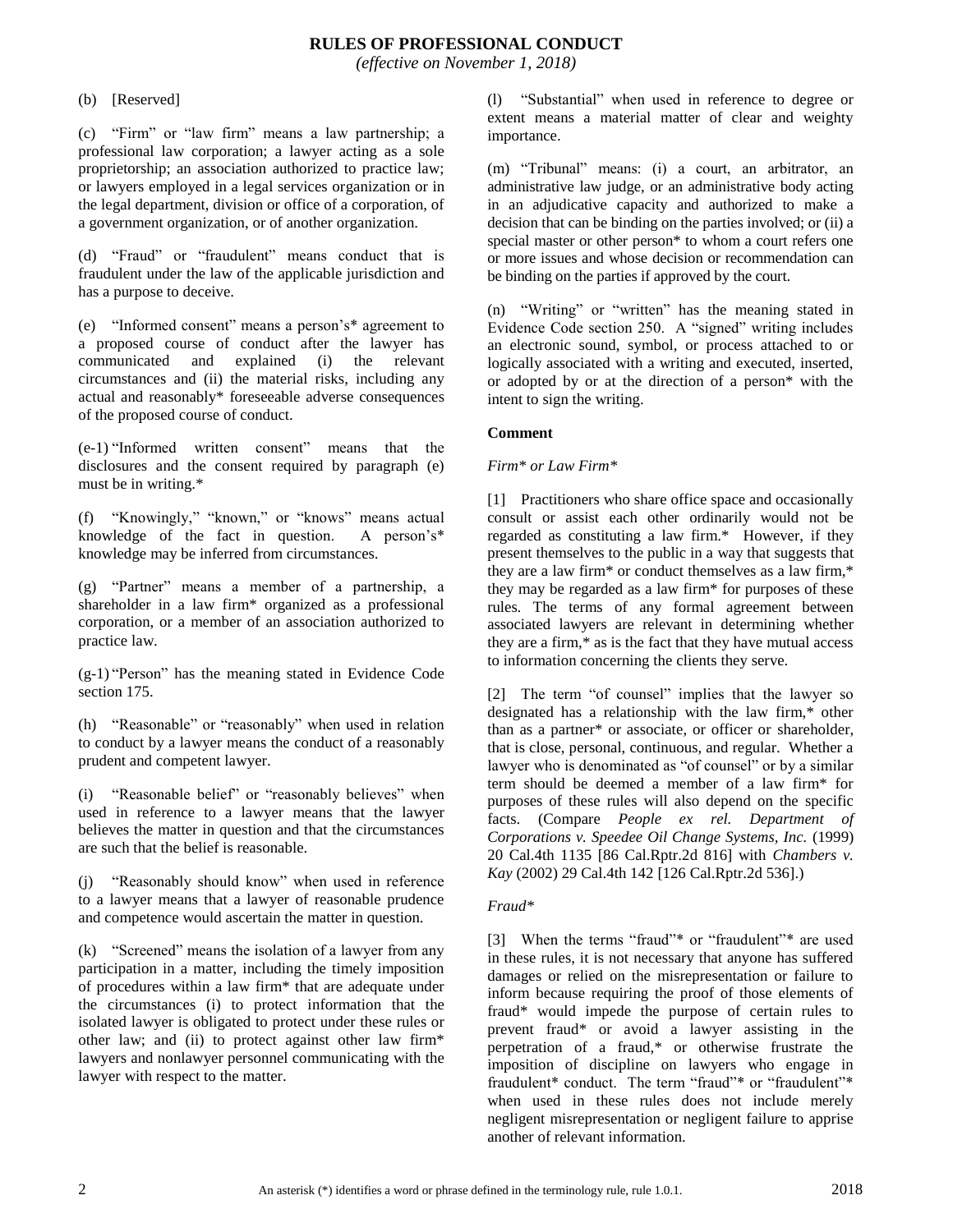*(effective on November 1, 2018)* 

#### *Informed Consent\* and Informed Written Consent\**

[4] The communication necessary to obtain informed consent\* or informed written consent\* will vary according to the rule involved and the circumstances giving rise to the need to obtain consent.

#### *Screened\**

[5] The purpose of screening\* is to assure the affected client, former client, or prospective client that confidential information known\* by the personally prohibited lawyer is neither disclosed to other law firm\* lawyers or nonlawyer personnel nor used to the detriment of the person\* to whom the duty of confidentiality is owed. The personally prohibited lawyer shall acknowledge the obligation not to communicate with any of the other lawyers and nonlawyer personnel in the law firm\* with respect to the matter. Similarly, other lawyers and nonlawyer personnel in the law firm\* who are working on the matter promptly shall be informed that the screening\* is in place and that they may not communicate with the personally prohibited lawyer with respect to the matter. Additional screening\* measures that are appropriate for the particular matter will depend on the circumstances. To implement, reinforce and remind all affected law firm\* personnel of the presence of the screening,\* it may be appropriate for the law firm\* to undertake such procedures as a written\* undertaking by the personally prohibited lawyer to avoid any communication with other law firm\* personnel and any contact with any law firm\* files or other materials relating to the matter, written\* notice and instructions to all other law firm\* personnel forbidding any communication with the personally prohibited lawyer relating to the matter, denial of access by that lawyer to law firm\* files or other materials relating to the matter, and periodic reminders of the screen\* to the personally prohibited lawyer and all other law firm\* personnel.

[6] In order to be effective, screening\* measures must be implemented as soon as practical after a lawyer or law firm\* knows\* or reasonably should know\* that there is a need for screening.\*

# **CHAPTER 1. LAWYER-CLIENT RELATIONSHIP**

### **Rule 1.1 Competence**

(a) A lawyer shall not intentionally, recklessly, with gross negligence, or repeatedly fail to perform legal services with competence.

(b) For purposes of this rule, "competence" in any legal service shall mean to apply the (i) learning and skill, and (ii) mental, emotional, and physical ability reasonably\* necessary for the performance of such service.

(c) If a lawyer does not have sufficient learning and skill when the legal services are undertaken, the lawyer nonetheless may provide competent representation by (i) associating with or, where appropriate, professionally consulting another lawyer whom the lawyer reasonably believes<sup>\*</sup> to be competent, (ii) acquiring sufficient learning and skill before performance is required, or (iii) referring the matter to another lawyer whom the lawyer reasonably believes\* to be competent.

(d) In an emergency a lawyer may give advice or assistance in a matter in which the lawyer does not have the skill ordinarily required if referral to, or association or consultation with, another lawyer would be impractical. Assistance in an emergency must be limited to that reasonably\* necessary in the circumstances.

#### **Comment**

[1] This rule addresses only a lawyer's responsibility for his or her own professional competence. See rules 5.1 and 5.3 with respect to a lawyer's disciplinary responsibility for supervising subordinate lawyers and nonlawyers.

[2] See rule 1.3 with respect to a lawyer's duty to act with reasonable\* diligence.

### **Rule 1.2 Scope of Representation and Allocation of Authority**

(a) Subject to rule 1.2.1, a lawyer shall abide by a client's decisions concerning the objectives of representation and, as required by rule 1.4, shall reasonably\* consult with the client as to the means by which they are to be pursued. Subject to Business and Professions Code section 6068, subdivision  $(e)(1)$  and rule 1.6, a lawyer may take such action on behalf of the client as is impliedly authorized to carry out the representation. A lawyer shall abide by a client's decision whether to settle a matter. Except as otherwise provided by law in a criminal case, the lawyer shall abide by the client's decision, after consultation with the lawyer, as to a plea to be entered, whether to waive jury trial and whether the client will testify.

(b) A lawyer may limit the scope of the representation if the limitation is reasonable\* under the circumstances, is not otherwise prohibited by law, and the client gives informed consent.\*

#### **Comment**

#### *Allocation of Authority between Client and Lawyer*

[1] Paragraph (a) confers upon the client the ultimate authority to determine the purposes to be served by legal representation, within the limits imposed by law and the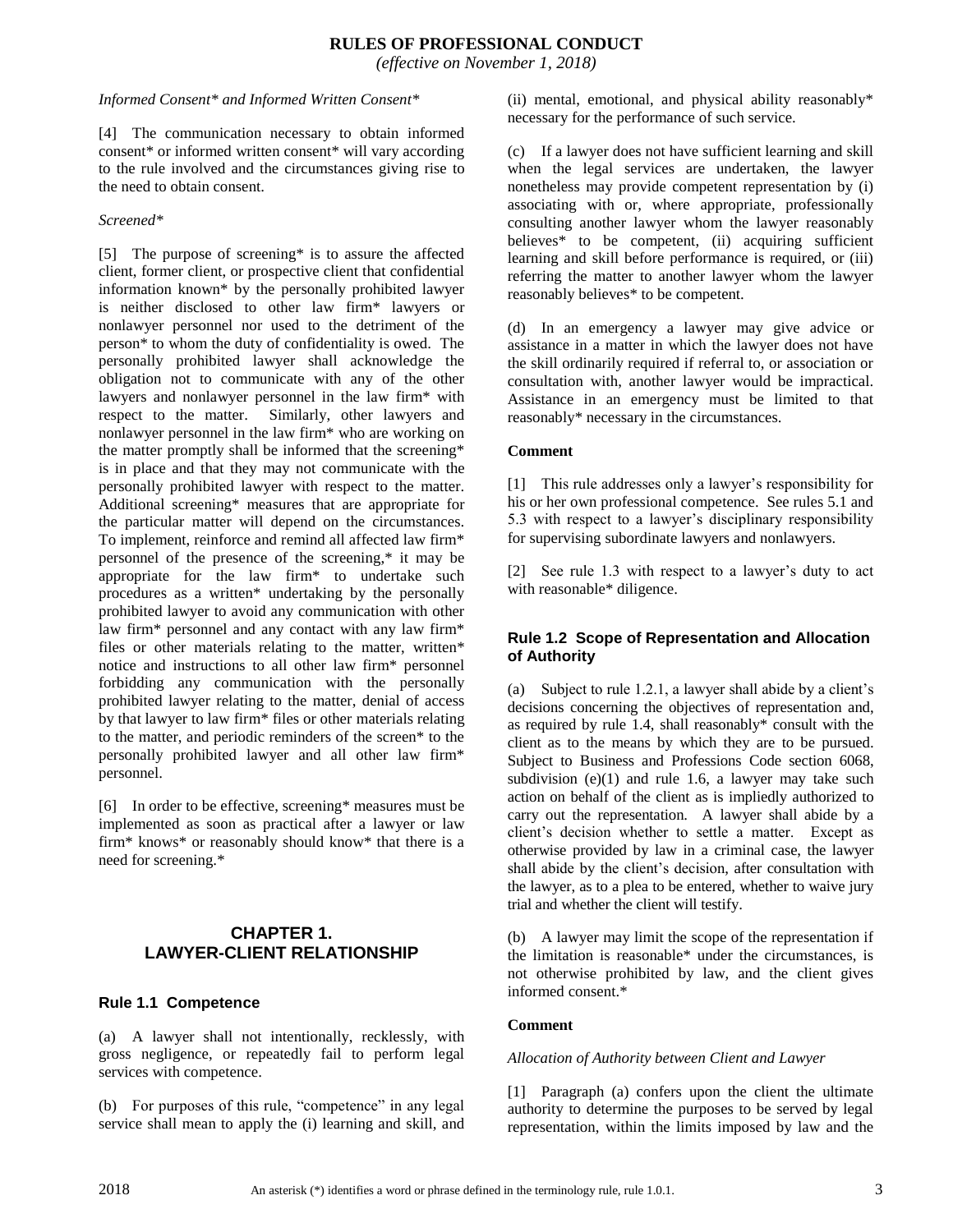*(effective on November 1, 2018)* 

lawyer's professional obligations. (See, e.g., Cal. Const., art. I, § 16; Pen. Code, § 1018.) A lawyer retained to represent a client is authorized to act on behalf of the client, such as in procedural matters and in making certain tactical decisions. A lawyer is not authorized merely by virtue of the lawyer's retention to impair the client's substantive rights or the client's claim itself. (*Blanton v. Womancare, Inc*. (1985) 38 Cal.3d 396, 404 [212 Cal.Rptr. 151, 156].)

[2] At the outset of, or during a representation, the client may authorize the lawyer to take specific action on the client's behalf without further consultation. Absent a material change in circumstances and subject to rule 1.4, a lawyer may rely on such an advance authorization. The client may revoke such authority at any time.

#### *Independence from Client's Views or Activities*

[3] A lawyer's representation of a client, including representation by appointment, does not constitute an endorsement of the client's political, economic, social or moral views or activities.

#### *Agreements Limiting Scope of Representation*

[4] All agreements concerning a lawyer's representation of a client must accord with the Rules of Professional Conduct and other law. (See, e.g., rules 1.1, 1.8.1, 5.6; see also Cal. Rules of Court, rules 3.35-3.37 [limited scope rules applicable in civil matters generally], 5.425 [limited scope rule applicable in family law matters].)

### **Rule 1.2.1 Advising or Assisting the Violation of Law**

(a) A lawyer shall not counsel a client to engage, or assist a client in conduct that the lawyer knows\* is criminal, fraudulent,\* or a violation of any law, rule, or ruling of a tribunal.\*

(b) Notwithstanding paragraph (a), a lawyer may:

(1) discuss the legal consequences of any proposed course of conduct with a client; and

(2) counsel or assist a client to make a good faith effort to determine the validity, scope, meaning, or application of a law, rule, or ruling of a tribunal.\*

### **Comment**

[1] There is a critical distinction under this rule between presenting an analysis of legal aspects of questionable conduct and recommending the means by which a crime or fraud\* might be committed with impunity. The fact that a client uses a lawyer's advice in a course of action that is criminal or fraudulent\* does not of itself make a lawyer a party to the course of action.

[2] Paragraphs (a) and (b) apply whether or not the client's conduct has already begun and is continuing. In complying with this rule, a lawyer shall not violate the lawyer's duty under Business and Professions Code section 6068, subdivision (a) to uphold the Constitution and laws of the United States and California or the duty of confidentiality as provided in Business and Professions Code section 6068, subdivision (e)(1) and rule 1.6. In some cases, the lawyer's response is limited to the lawyer's right and, where appropriate, duty to resign or withdraw in accordance with rules 1.13 and 1.16.

[3] Paragraph (b) authorizes a lawyer to advise a client in good faith regarding the validity, scope, meaning or application of a law, rule, or ruling of a tribunal\* or of the meaning placed upon it by governmental authorities, and of potential consequences to disobedience of the law, rule, or ruling of a tribunal\* that the lawyer concludes in good faith to be invalid, as well as legal procedures that may be invoked to obtain a determination of invalidity.

[4] Paragraph (b) also authorizes a lawyer to advise a client on the consequences of violating a law, rule, or ruling of a tribunal\* that the client does not contend is unenforceable or unjust in itself, as a means of protesting a law or policy the client finds objectionable. For example, a lawyer may properly advise a client about the consequences of blocking the entrance to a public building as a means of protesting a law or policy the client believes\* to be unjust or invalid.

[5] If a lawyer comes to know\* or reasonably should know\* that a client expects assistance not permitted by these rules or other law or if the lawyer intends to act contrary to the client's instructions, the lawyer must advise the client regarding the limitations on the lawyer's conduct. (See rule  $1.4(a)(4)$ .)

[6] Paragraph (b) permits a lawyer to advise a client regarding the validity, scope, and meaning of California laws that might conflict with federal or tribal law. In the event of such a conflict, the lawyer may assist a client in drafting or administering, or interpreting or complying with, California laws, including statutes, regulations, orders, and other state or local provisions, even if the client's actions might violate the conflicting federal or tribal law. If California law conflicts with federal or tribal law, the lawyer must inform the client about related federal or tribal law and policy and under certain circumstances may also be required to provide legal advice to the client regarding the conflict (see rules 1.1 and 1.4).

### **Rule 1.3 Diligence**

(a) A lawyer shall not intentionally, repeatedly, recklessly or with gross negligence fail to act with reasonable diligence in representing a client.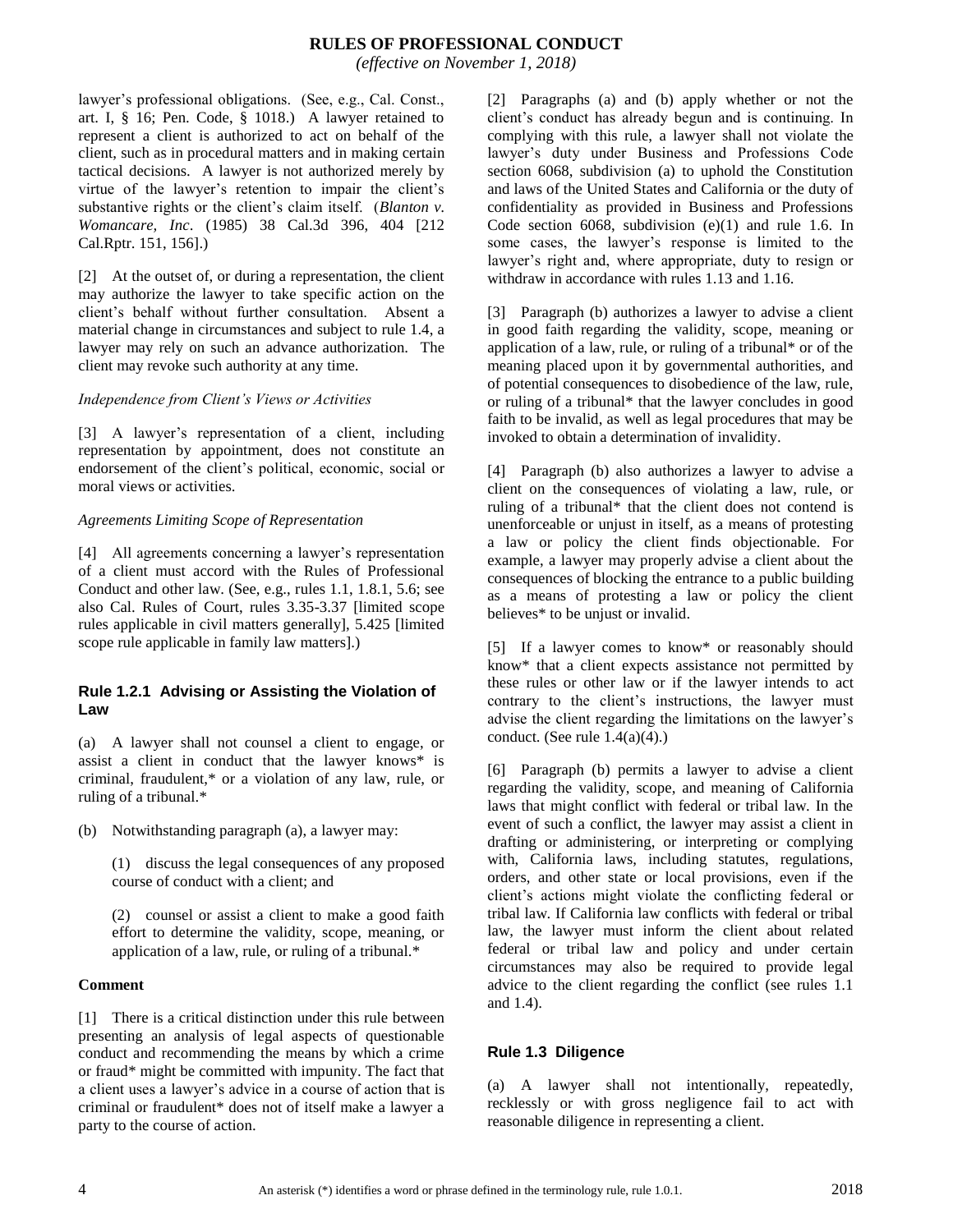*(effective on November 1, 2018)* 

(b) For purposes of this rule, "reasonable diligence" shall mean that a lawyer acts with commitment and dedication to the interests of the client and does not neglect or disregard, or unduly delay a legal matter entrusted to the lawyer.

#### **Comment**

[1] This rule addresses only a lawyer's responsibility for his or her own professional diligence. See rules 5.1 and 5.3 with respect to a lawyer's disciplinary responsibility for supervising subordinate lawyers and nonlawyers.

[2] See rule 1.1 with respect to a lawyer's duty to perform legal services with competence.

### **Rule 1.4 Communication with Clients**

(a) A lawyer shall:

(1) promptly inform the client of any decision or circumstance with respect to which disclosure or the client's informed consent\* is required by these rules or the State Bar Act;

(2) reasonably\* consult with the client about the means by which to accomplish the client's objectives in the representation;

(3) keep the client reasonably\* informed about significant developments relating to the representation, including promptly complying with reasonable\* requests for information and copies of significant documents when necessary to keep the client so informed; and

(4) advise the client about any relevant limitation on the lawyer's conduct when the lawyer knows\* that the client expects assistance not permitted by the Rules of Professional Conduct or other law.

(b) A lawyer shall explain a matter to the extent reasonably\* necessary to permit the client to make informed decisions regarding the representation.

(c) A lawyer may delay transmission of information to a client if the lawyer reasonably believes\* that the client would be likely to react in a way that may cause imminent harm to the client or others.

(d) A lawyer's obligation under this rule to provide information and documents is subject to any applicable protective order, non-disclosure agreement, or limitation under statutory or decisional law.

### **Comment**

[1] A lawyer will not be subject to discipline under paragraph  $(a)(3)$  of this rule for failing to communicate insignificant or irrelevant information. (See Bus. & Prof.

Code, § 6068, subd. (m).) Whether a particular development is significant will generally depend on the surrounding facts and circumstances.

[2] A lawyer may comply with paragraph (a)(3) by providing to the client copies of significant documents by electronic or other means. This rule does not prohibit a lawyer from seeking recovery of the lawyer's expense in any subsequent legal proceeding.

[3] Paragraph (c) applies during a representation and does not alter the obligations applicable at termination of a representation. (See rule 1.16(e)(1).)

[4] This rule is not intended to create, augment, diminish, or eliminate any application of the work product rule. The obligation of the lawyer to provide work product to the client shall be governed by relevant statutory and decisional law.

### **Rule 1.4.1 Communication of Settlement Offers**

(a) A lawyer shall promptly communicate to the lawyer's client:

(1) all terms and conditions of a proposed plea bargain or other dispositive offer made to the client in a criminal matter; and

(2) all amounts, terms, and conditions of any written\* offer of settlement made to the client in all other matters.

(b) As used in this rule, "client" includes a person\* who possesses the authority to accept an offer of settlement or plea, or, in a class action, all the named representatives of the class.

#### **Comment**

An oral offer of settlement made to the client in a civil matter must also be communicated if it is a "significant development" under rule 1.4.

### **Rule 1.4.2 Disclosure of Professional Liability Insurance**

(a) A lawyer who knows\* or reasonably should know\* that the lawyer does not have professional liability insurance shall inform a client in writing,\* at the time of the client's engagement of the lawyer, that the lawyer does not have professional liability insurance.

(b) If notice under paragraph (a) has not been provided at the time of a client's engagement of the lawyer, the lawyer shall inform the client in writing\* within thirty days of the date the lawyer knows\* or reasonably should know\* that the lawyer no longer has professional liability insurance during the representation of the client.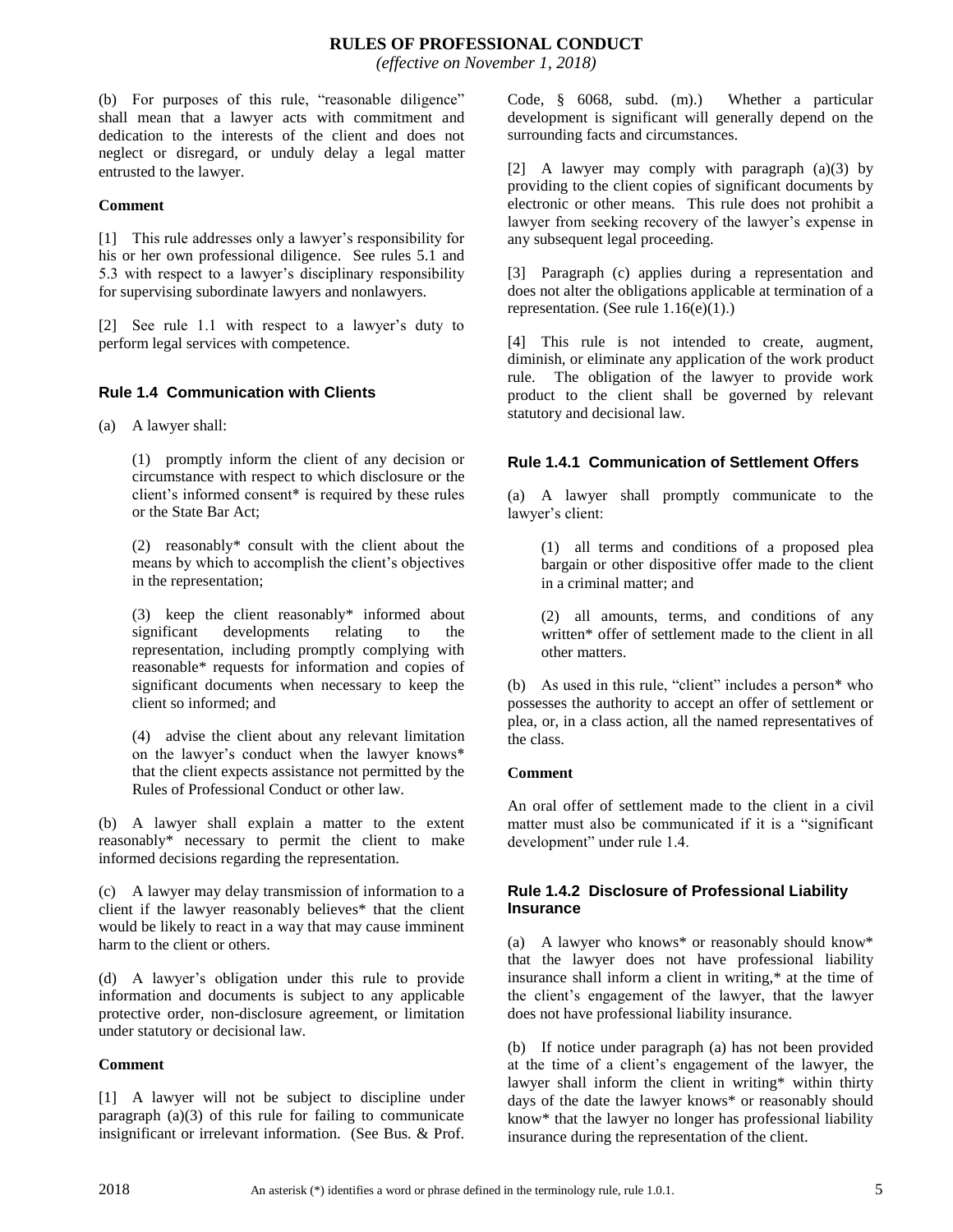*(effective on November 1, 2018)* 

(c) This rule does not apply to:

(1) a lawyer who knows\* or reasonably should know\* at the time of the client's engagement of the lawyer that the lawyer's legal representation of the client in the matter will not exceed four hours; provided that if the representation subsequently exceeds four hours, the lawyer must comply with paragraphs (a) and (b);

(2) a lawyer who is employed as a government lawyer or in-house counsel when that lawyer is representing or providing legal advice to a client in that capacity;

(3) a lawyer who is rendering legal services in an emergency to avoid foreseeable prejudice to the rights or interests of the client;

(4) a lawyer who has previously advised the client in writing\* under paragraph (a) or (b) that the lawyer does not have professional liability insurance.

#### **Comment**

[1] The disclosure obligation imposed by paragraph (a) applies with respect to new clients and new engagements with returning clients.

[2] A lawyer may use the following language in making the disclosure required by paragraph (a), and may include that language in a written\* fee agreement with the client or in a separate writing:

"*Pursuant to rule 1.4.2 of the California Rules of Professional Conduct, I am informing you in writing that I do not have professional liability insurance.*"

[3] A lawyer may use the following language in making the disclosure required by paragraph (b):

"*Pursuant to rule 1.4.2 of the California Rules of Professional Conduct, I am informing you in writing that I no longer have professional liability insurance.*"

[4] The exception in paragraph (c)(2) for government lawyers and in-house counsels is limited to situations involving direct employment and representation, and does not, for example, apply to outside counsel for a private or governmental entity, or to counsel retained by an insurer to represent an insured. If a lawyer is employed by and provides legal services directly for a private entity or a federal, state or local governmental entity, that entity is presumed to know\* whether the lawyer is or is not covered by professional liability insurance.

#### **Rule 1.5 Fees for Legal Services**

(a) A lawyer shall not make an agreement for, charge, or collect an unconscionable or illegal fee.

(b) Unconscionability of a fee shall be determined on the basis of all the facts and circumstances existing at the time the agreement is entered into except where the parties contemplate that the fee will be affected by later events. The factors to be considered in determining the unconscionability of a fee include without limitation the following:

(1) whether the lawyer engaged in fraud\* or overreaching in negotiating or setting the fee;

(2) whether the lawyer has failed to disclose material facts;

(3) the amount of the fee in proportion to the value of the services performed;

(4) the relative sophistication of the lawyer and the client;

(5) the novelty and difficulty of the questions involved, and the skill requisite to perform the legal service properly;

(6) the likelihood, if apparent to the client, that the acceptance of the particular employment will preclude other employment by the lawyer;

(7) the amount involved and the results obtained;

(8) the time limitations imposed by the client or by the circumstances;

(9) the nature and length of the professional relationship with the client;

(10) the experience, reputation, and ability of the lawyer or lawyers performing the services;

(11) whether the fee is fixed or contingent;

(12) the time and labor required; and

(13) whether the client gave informed consent\* to the fee.

(c) A lawyer shall not make an agreement for, charge, or collect:

(1) any fee in a family law matter, the payment or amount of which is contingent upon the securing of a dissolution or declaration of nullity of a marriage or upon the amount of spousal or child support, or property settlement in lieu thereof; or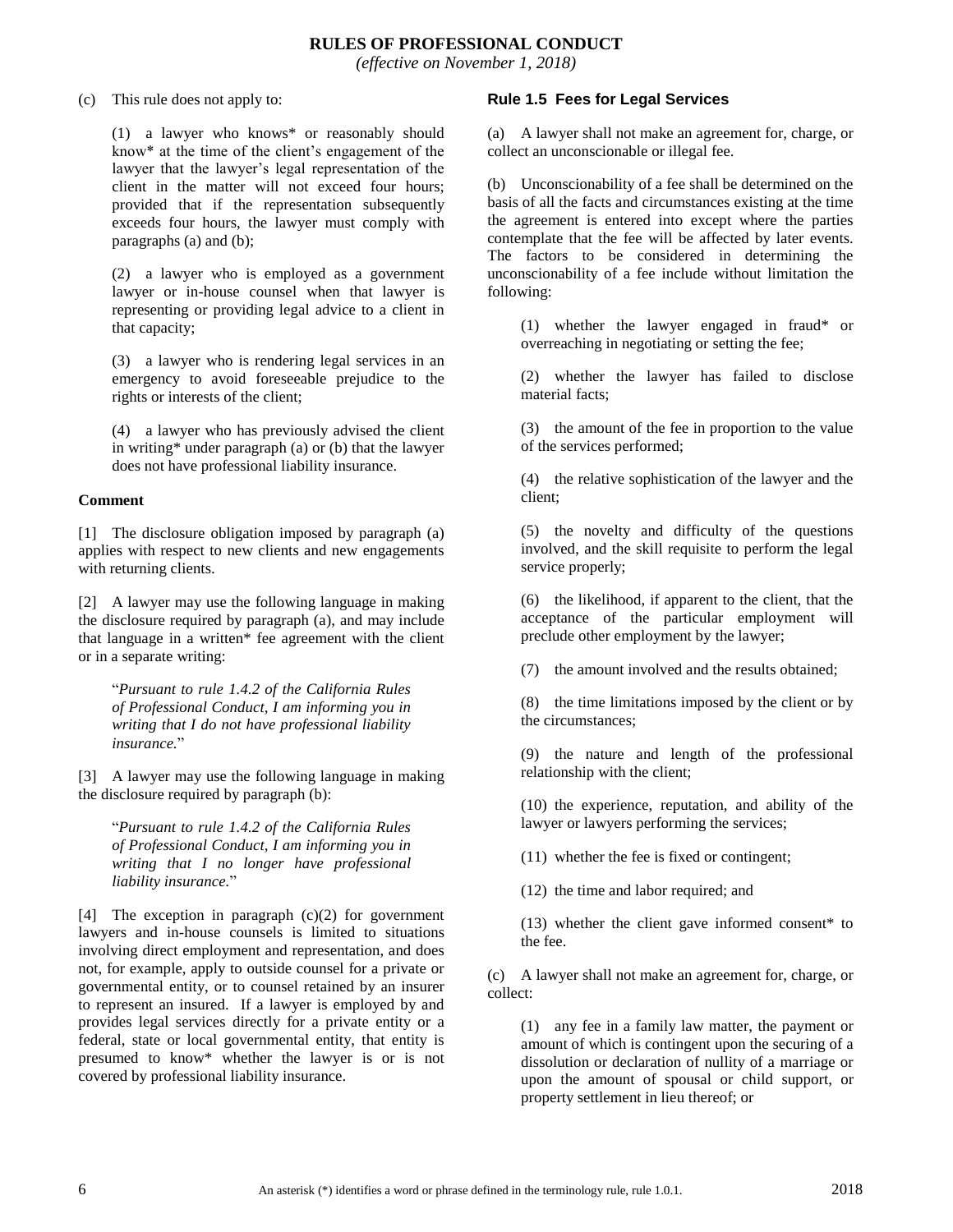*(effective on November 1, 2018)* 

(2) a contingent fee for representing a defendant in a criminal case.

(d) A lawyer may make an agreement for, charge, or collect a fee that is denominated as "earned on receipt" or "non-refundable," or in similar terms, only if the fee is a true retainer and the client agrees in writing\* after disclosure that the client will not be entitled to a refund of all or part of the fee charged. A true retainer is a fee that a client pays to a lawyer to ensure the lawyer's availability to the client during a specified period or on a specified matter, but not to any extent as compensation for legal services performed or to be performed.

(e) A lawyer may make an agreement for, charge, or collect a flat fee for specified legal services. A flat fee is a fixed amount that constitutes complete payment for the performance of described services regardless of the amount of work ultimately involved, and which may be paid in whole or in part in advance of the lawyer providing those services.

### **Comment**

### *Prohibited Contingent Fees*

[1] Paragraph (c)(1) does not preclude a contract for a contingent fee for legal representation in connection with the recovery of post-judgment balances due under child or spousal support or other financial orders.

### *Payment of Fees in Advance of Services*

[2] Rule 1.15(a) and (b) govern whether a lawyer must deposit in a trust account a fee paid in advance.

[3] When a lawyer-client relationship terminates, the lawyer must refund the unearned portion of a fee. (See rule 1.16(e)(2).)

### *Division of Fee*

[4] A division of fees among lawyers is governed by rule 1.5.1.

### *Written\* Fee Agreements*

[5] Some fee agreements must be in writing\* to be enforceable. (See, e.g., Bus. & Prof. Code, §§ 6147 and 6148.)

### **Rule 1.5.1 Fee Divisions Among Lawyers**

(a) Lawyers who are not in the same law firm\* shall not divide a fee for legal services unless:

(1) the lawyers enter into a written\* agreement to divide the fee;

(2) the client has consented in writing,\* either at the time the lawyers enter into the agreement to divide the fee or as soon thereafter as reasonably\* practicable, after a full written\* disclosure to the client of: (i) the fact that a division of fees will be made; (ii) the identity of the lawyers or law firms\* that are parties to the division; and (iii) the terms of the division; and

(3) the total fee charged by all lawyers is not increased solely by reason of the agreement to divide fees.

(b) This rule does not apply to a division of fees pursuant to court order.

### **Comment**

The writing\* requirements of paragraphs  $(a)(1)$  and  $(a)(2)$ may be satisfied by one or more writings.\*

# **Rule 1.6 Confidential Information of a Client**

(a) A lawyer shall not reveal information protected from disclosure by Business and Professions Code section 6068, subdivision  $(e)(1)$  unless the client gives informed consent,\* or the disclosure is permitted by paragraph (b) of this rule.

(b) A lawyer may, but is not required to, reveal information protected by Business and Professions Code section 6068, subdivision (e)(1) to the extent that the lawyer reasonably believes\* the disclosure is necessary to prevent a criminal act that the lawyer reasonably believes\* is likely to result in death of, or substantial\* bodily harm to, an individual, as provided in paragraph (c).

(c) Before revealing information protected by Business and Professions Code section 6068, subdivision (e)(1) to prevent a criminal act as provided in paragraph (b), a lawyer shall, if reasonable\* under the circumstances:

(1) make a good faith effort to persuade the client: (i) not to commit or to continue the criminal act; or (ii) to pursue a course of conduct that will prevent the threatened death or substantial\* bodily harm; or do both (i) and (ii); and

(2) inform the client, at an appropriate time, of the lawyer's ability or decision to reveal information protected by Business and Professions Code section 6068, subdivision (e)(1) as provided in paragraph (b).

(d) In revealing information protected by Business and Professions Code section 6068, subdivision (e)(1) as provided in paragraph (b), the lawyer's disclosure must be no more than is necessary to prevent the criminal act,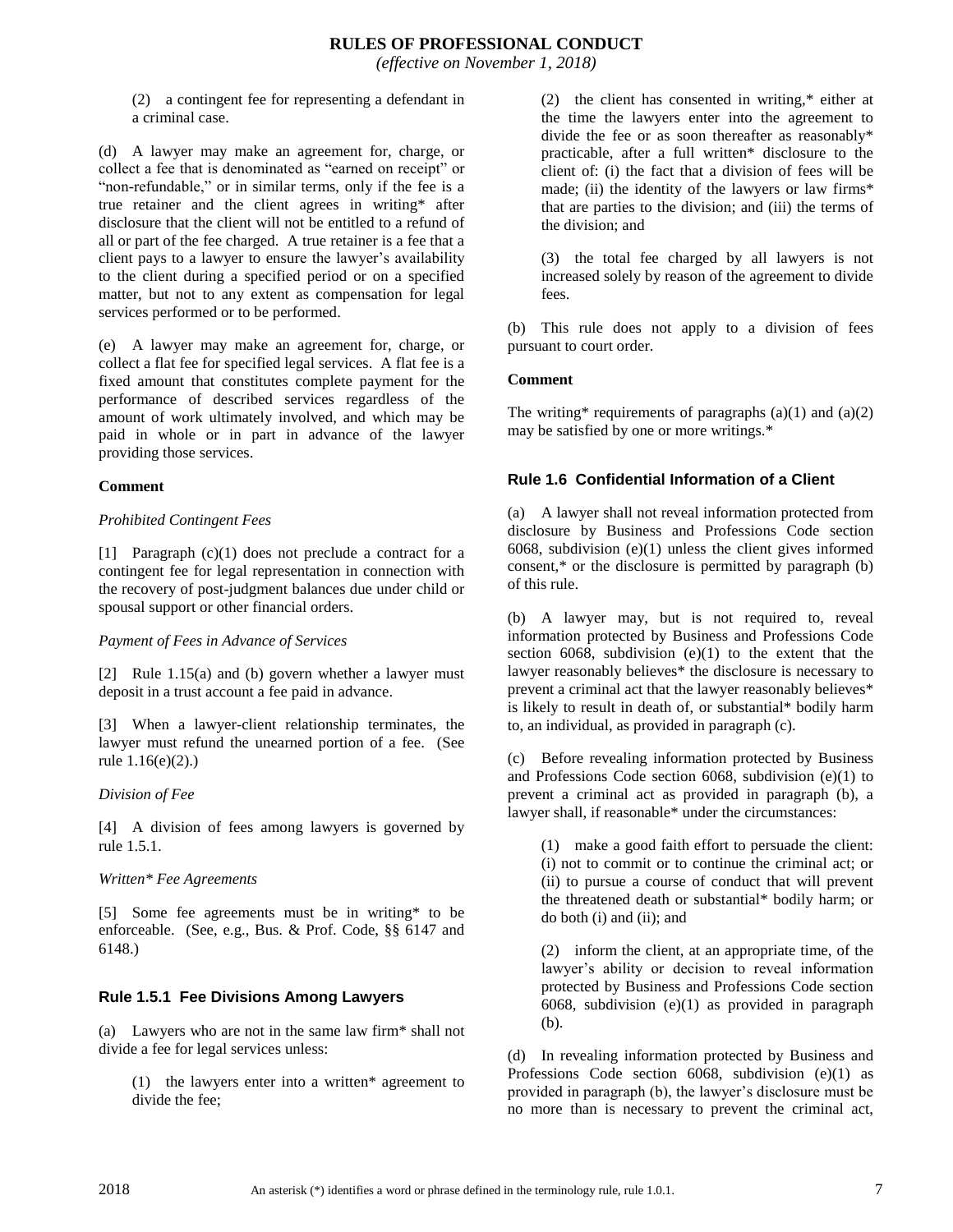given the information known\* to the lawyer at the time of the disclosure.

(e) A lawyer who does not reveal information permitted by paragraph (b) does not violate this rule.

### **Comment**

### *Duty of confidentiality*

[1] Paragraph (a) relates to a lawyer's obligations under Business and Professions Code section 6068, subdivision (e)(1), which provides it is a duty of a lawyer: "To maintain inviolate the confidence, and at every peril to himself or herself to preserve the secrets, of his or her client." A lawyer's duty to preserve the confidentiality of client information involves public policies of paramount importance. (*In Re Jordan* (1974) 12 Cal.3d 575, 580 [116 Cal.Rptr. 371].) Preserving the confidentiality of client information contributes to the trust that is the hallmark of the lawyer-client relationship. The client is thereby encouraged to seek legal assistance and to communicate fully and frankly with the lawyer even as to embarrassing or detrimental subjects. The lawyer needs this information to represent the client effectively and, if necessary, to advise the client to refrain from wrongful conduct. Almost without exception, clients come to lawyers in order to determine their rights and what is, in the complex of laws and regulations, deemed to be legal and correct. Based upon experience, lawyers know\* that almost all clients follow the advice given, and the law is upheld. Paragraph (a) thus recognizes a fundamental principle in the lawyer-client relationship, that, in the absence of the client's informed consent,\* a lawyer must not reveal information protected by Business and Professions Code section 6068, subdivision (e)(1). (See, e.g., *Commercial Standard Title Co. v. Superior Court*  (1979) 92 Cal.App.3d 934, 945 [155 Cal.Rptr.393].)

### *Lawyer-client confidentiality encompasses the lawyerclient privilege, the work-product doctrine and ethical standards of confidentiality*

[2] The principle of lawyer-client confidentiality applies to information a lawyer acquires by virtue of the representation, whatever its source, and encompasses matters communicated in confidence by the client, and therefore protected by the lawyer-client privilege, matters protected by the work product doctrine, and matters protected under ethical standards of confidentiality, all as established in law, rule and policy. (See *In the Matter of Johnson* (Rev. Dept. 2000) 4 Cal. State Bar Ct. Rptr. 179; *Goldstein v. Lees* (1975) 46 Cal.App.3d 614, 621 [120 Cal.Rptr. 253].) The lawyer-client privilege and workproduct doctrine apply in judicial and other proceedings in which a lawyer may be called as a witness or be otherwise compelled to produce evidence concerning a client. A lawyer's ethical duty of confidentiality is not so limited in its scope of protection for the lawyer-client relationship of trust and prevents a lawyer from revealing the client's

information even when not subjected to such compulsion. Thus, a lawyer may not reveal such information except with the informed consent\* of the client or as authorized or required by the State Bar Act, these rules, or other law.

### *Narrow exception to duty of confidentiality under this rule*

[3] Notwithstanding the important public policies promoted by lawyers adhering to the core duty of confidentiality, the overriding value of life permits disclosures otherwise prohibited by Business and Professions Code section 6068, subdivision (e)(1). Paragraph (b) is based on Business and Professions Code section 6068, subdivision (e)(2), which narrowly permits a lawyer to disclose information protected by Business and Professions Code section 6068, subdivision (e)(1) even without client consent. Evidence Code section 956.5, which relates to the evidentiary lawyer-client privilege, sets forth a similar express exception. Although a lawyer is not permitted to reveal information protected by section 6068, subdivision (e)(1) concerning a client's past, completed criminal acts, the policy favoring the preservation of human life that underlies this exception to the duty of confidentiality and the evidentiary privilege permits disclosure to prevent a future or ongoing criminal act.

*Lawyer not subject to discipline for revealing information protected by Business and Professions Code section 6068, subdivision (e)(1) as permitted under this rule*

[4] Paragraph (b) reflects a balancing between the interests of preserving client confidentiality and of preventing a criminal act that a lawyer reasonably believes\* is likely to result in death or substantial\* bodily harm to an individual. A lawyer who reveals information protected by Business and Professions Code section 6068, subdivision  $(e)(1)$  as permitted under this rule is not subject to discipline.

### *No duty to reveal information protected by Business and Professions Code section 6068, subdivision (e)(1)*

[5] Neither Business and Professions Code section 6068, subdivision (e)(2) nor paragraph (b) imposes an affirmative obligation on a lawyer to reveal information protected by Business and Professions Code section 6068, subdivision  $(e)(1)$  in order to prevent harm. A lawyer may decide not to reveal such information. Whether a lawyer chooses to reveal information protected by section 6068, subdivision (e)(1) as permitted under this rule is a matter for the individual lawyer to decide, based on all the facts and circumstances, such as those discussed in Comment [6] of this rule.

*Whether to reveal information protected by Business and Professions Code section 6068, subdivision (e) as permitted under paragraph (b)* 

[6] Disclosure permitted under paragraph (b) is ordinarily a last resort, when no other available action is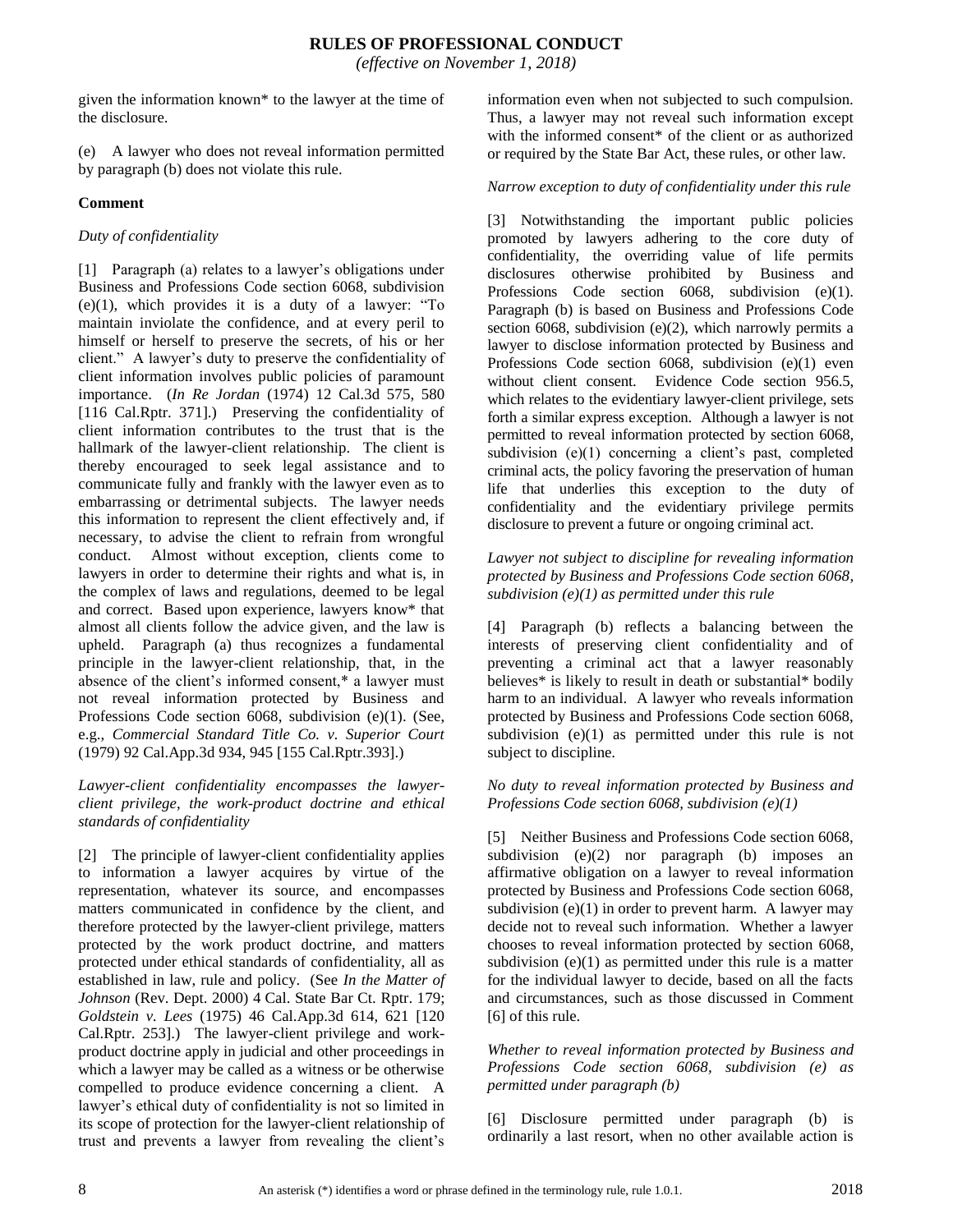*(effective on November 1, 2018)* 

reasonably\* likely to prevent the criminal act. Prior to revealing information protected by Business and Professions Code section 6068, subdivision (e)(1) as permitted by paragraph (b), the lawyer must, if reasonable\* under the circumstances, make a good faith effort to persuade the client to take steps to avoid the criminal act or threatened harm. Among the factors to be considered in determining whether to disclose information protected by section 6068, subdivision (e)(1) are the following:

(1) the amount of time that the lawyer has to make a decision about disclosure;

(2) whether the client or a third-party has made similar threats before and whether they have ever acted or attempted to act upon them;

(3) whether the lawyer believes\* the lawyer's efforts to persuade the client or a third person\* not to engage in the criminal conduct have or have not been successful;

(4) the extent of adverse effect to the client's rights under the Fifth, Sixth and Fourteenth Amendments of the United States Constitution and analogous rights and privacy rights under Article I of the Constitution of the State of California that may result from disclosure contemplated by the lawyer;

(5) the extent of other adverse effects to the client that may result from disclosure contemplated by the lawyer; and

(6) the nature and extent of information that must be disclosed to prevent the criminal act or threatened harm.

A lawyer may also consider whether the prospective harm to the victim or victims is imminent in deciding whether to disclose the information protected by section 6068, subdivision  $(e)(1)$ . However, the imminence of the harm is not a prerequisite to disclosure and a lawyer may disclose the information protected by section 6068, subdivision (e)(1) without waiting until immediately before the harm is likely to occur.

*Whether to counsel client or third person\* not to commit a criminal act reasonably\* likely to result in death or substantial\* bodily harm*

[7] Paragraph (c)(1) provides that before a lawyer may reveal information protected by Business and Professions Code section 6068, subdivision  $(e)(1)$ , the lawyer must, if reasonable\* under the circumstances, make a good faith effort to persuade the client not to commit or to continue the criminal act, or to persuade the client to otherwise pursue a course of conduct that will prevent the threatened death or substantial\* bodily harm, including persuading the client to take action to prevent a third person\* from committing or continuing a criminal act. If necessary, the client may be persuaded to do both. The interests protected by such counseling are the client's interests in limiting disclosure of information protected by section 6068, subdivision (e) and in taking responsible action to deal with situations attributable to the client. If a client, whether in response to the lawyer's counseling or otherwise, takes corrective action — such as by ceasing the client's own criminal act or by dissuading a third person\* from committing or continuing a criminal act before harm is caused — the option for permissive disclosure by the lawyer would cease because the threat posed by the criminal act would no longer be present. When the actor is a nonclient or when the act is deliberate or malicious, the lawyer who contemplates making adverse disclosure of protected information may reasonably\* conclude that the compelling interests of the lawyer or others in their own personal safety preclude personal contact with the actor. Before counseling an actor who is a nonclient, the lawyer should, if reasonable\* under the circumstances, first advise the client of the lawyer's intended course of action. If a client or another person\* has already acted but the intended harm has not yet occurred, the lawyer should consider, if reasonable\* under the circumstances, efforts to persuade the client or third person\* to warn the victim or consider other appropriate action to prevent the harm. Even when the lawyer has concluded that paragraph (b) does not permit the lawyer to reveal information protected by section 6068, subdivision (e) $(1)$ , the lawyer nevertheless is permitted to counsel the client as to why it may be in the client's best interest to consent to the attorney's disclosure of that information.

*Disclosure of information protected by Business and Professions Code section 6068, subdivision (e)(1) must be no more than is reasonably\* necessary to prevent the criminal act* 

[8] Paragraph (d) requires that disclosure of information protected by Business and Professions Code section 6068*,*  subdivision (e) as permitted by paragraph (b), when made, must be no more extensive than is necessary to prevent the criminal act. Disclosure should allow access to the information to only those persons\* who the lawyer reasonably believes\* can act to prevent the harm. Under some circumstances, a lawyer may determine that the best course to pursue is to make an anonymous disclosure to the potential victim or relevant law-enforcement authorities. What particular measures are reasonable\* depends on the circumstances known\* to the lawyer. Relevant circumstances include the time available, whether the victim might be unaware of the threat, the lawyer's prior course of dealings with the client, and the extent of the adverse effect on the client that may result from the disclosure contemplated by the lawyer.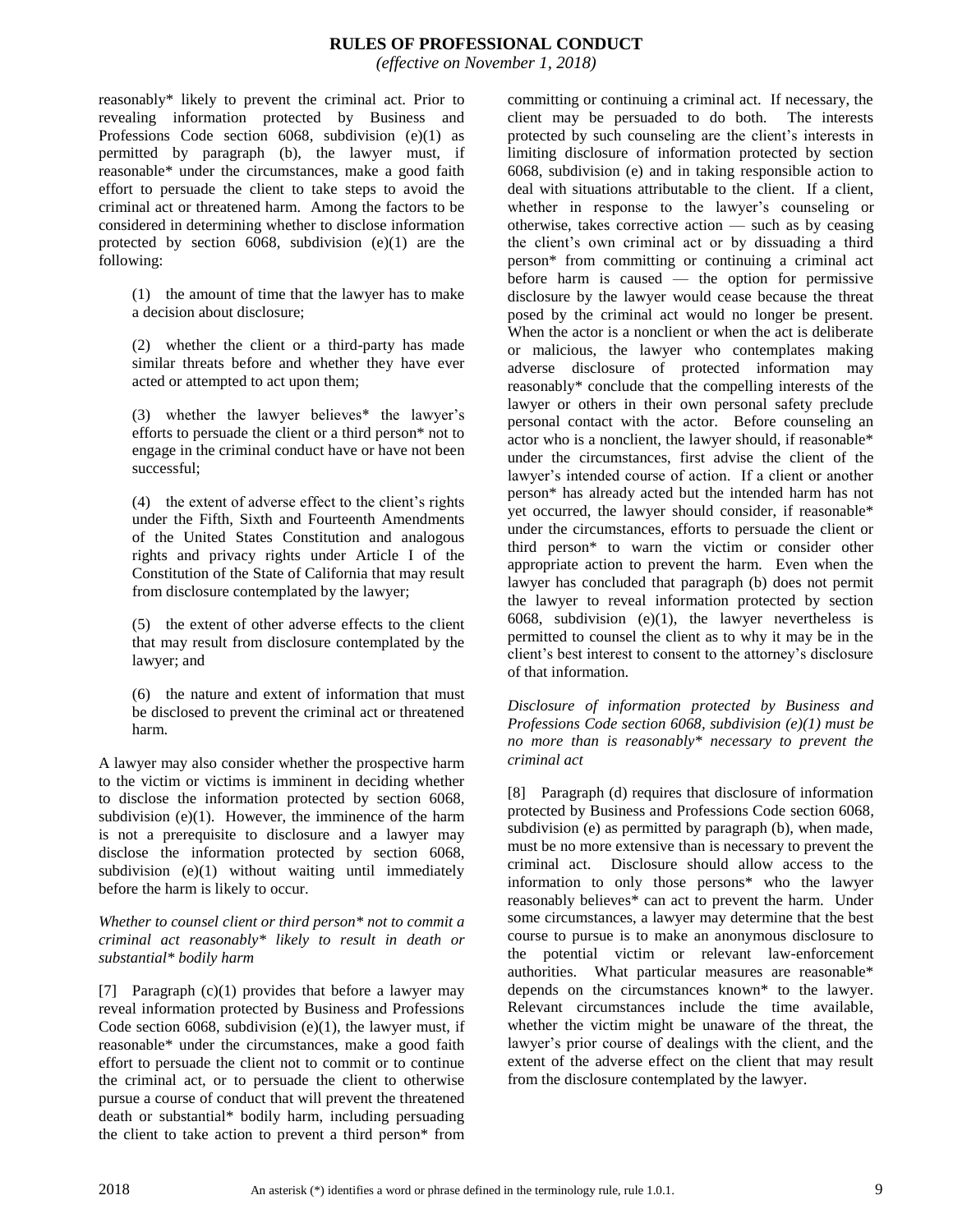*(effective on November 1, 2018)* 

*Informing client pursuant to paragraph (c)(2) of lawyer's ability or decision to reveal information protected by Business and Professions Code section 6068, subdivision (e)(1)*

[9] A lawyer is required to keep a client reasonably\* informed about significant developments regarding the representation. (See rule 1.4; Bus. & Prof. Code, § 6068, subd.  $(m)$ .) Paragraph  $(c)(2)$ , however, recognizes that under certain circumstances, informing a client of the lawyer's ability or decision to reveal information protected by section 6068, subdivision (e)(1) as permitted in paragraph (b) would likely increase the risk of death or substantial\* bodily harm, not only to the originally-intended victims of the criminal act, but also to the client or members of the client's family, or to the lawyer or the lawyer's family or associates. Therefore, paragraph (c)(2) requires a lawyer to inform the client of the lawyer's ability or decision to reveal information protected by section 6068, subdivision  $(e)(1)$  as permitted in paragraph (b) only if it is reasonable\* to do so under the circumstances. Paragraph (c)(2) further recognizes that the appropriate time for the lawyer to inform the client may vary depending upon the circumstances. (See Comment [10] of this rule.) Among the factors to be considered in determining an appropriate time, if any, to inform a client are:

(1) whether the client is an experienced user of legal services;

(2) the frequency of the lawyer's contact with the client;

(3) the nature and length of the professional relationship with the client;

(4) whether the lawyer and client have discussed the lawyer's duty of confidentiality or any exceptions to that duty;

(5) the likelihood that the client's matter will involve information within paragraph (b);

(6) the lawyer's belief,\* if applicable, that so informing the client is likely to increase the likelihood that a criminal act likely to result in the death of, or substantial\* bodily harm to, an individual; and

(7) the lawyer's belief,\* if applicable, that good faith efforts to persuade a client not to act on a threat have failed.

### *Avoiding a chilling effect on the lawyer-client relationship*

[10] The foregoing flexible approach to the lawyer's informing a client of his or her ability or decision to reveal information protected by Business and Professions Code section 6068, subdivision  $(e)(1)$  recognizes the concern that informing a client about limits on confidentiality may

have a chilling effect on client communication. (See Comment [1].) To avoid that chilling effect, one lawyer may choose to inform the client of the lawyer's ability to reveal information protected by section 6068, subdivision (e)(1) as early as the outset of the representation, while another lawyer may choose to inform a client only at a point when that client has imparted information that comes within paragraph (b), or even choose not to inform a client until such time as the lawyer attempts to counsel the client as contemplated in Comment [7]. In each situation, the lawyer will have satisfied the lawyer's obligation under paragraph  $(c)(2)$ , and will not be subject to discipline.

*Informing client that disclosure has been made; termination of the lawyer-client relationship*

[11] When a lawyer has revealed information protected by Business and Professions Code section 6068, subdivision (e) as permitted in paragraph (b), in all but extraordinary cases the relationship between lawyer and client that is based on trust and confidence will have deteriorated so as to make the lawyer's representation of the client impossible. Therefore, when the relationship has deteriorated because of the lawyer's disclosure, the lawyer is required to seek to withdraw from the representation, unless the client has given informed consent\* to the lawyer's continued representation. The lawyer normally must inform the client of the fact of the lawyer's disclosure. If the lawyer has a compelling interest in not informing the client, such as to protect the lawyer, the lawyer's family or a third person\* from the risk of death or substantial\* bodily harm, the lawyer must withdraw from the representation. (See rule 1.16.)

#### *Other consequences of the lawyer's disclosure*

[12] Depending upon the circumstances of a lawyer's disclosure of information protected by Business and Professions Code section 6068, subdivision (e)(1) as permitted by this rule, there may be other important issues that a lawyer must address. For example, a lawyer who is likely to testify as a witness in a matter involving a client must comply with rule 3.7. Similarly, the lawyer must also consider his or her duties of loyalty and competence. (See rules 1.7 and 1.1.)

#### *Other exceptions to confidentiality under California law*

[13] This rule is not intended to augment, diminish, or preclude any other exceptions to the duty to preserve information protected by Business and Professions Code section 6068, subdivision (e)(1) recognized under California law.

### **Rule 1.7 Conflict of Interest: Current Clients**

(a) A lawyer shall not, without informed written consent\* from each client and compliance with paragraph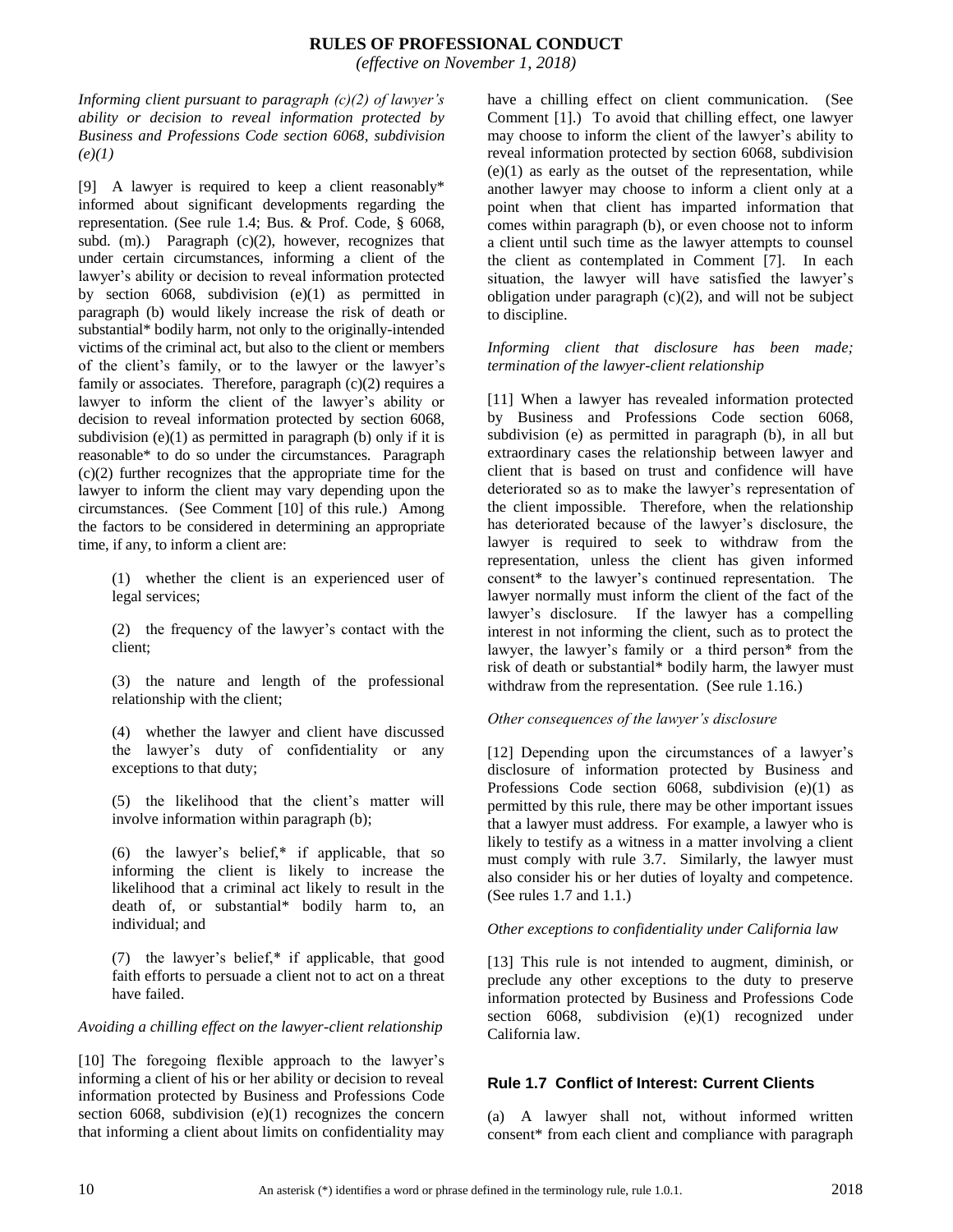*(effective on November 1, 2018)* 

(d), represent a client if the representation is directly adverse to another client in the same or a separate matter.

(b) A lawyer shall not, without informed written consent\* from each affected client and compliance with paragraph (d), represent a client if there is a significant risk the lawyer's representation of the client will be materially limited by the lawyer's responsibilities to or relationships with another client, a former client or a third person,\* or by the lawyer's own interests.

(c) Even when a significant risk requiring a lawyer to comply with paragraph (b) is not present, a lawyer shall not represent a client without written\* disclosure of the relationship to the client and compliance with paragraph (d) where:

(1) the lawyer has, or knows\* that another lawyer in the lawyer's firm\* has, a legal, business, financial, professional, or personal relationship with or responsibility to a party or witness in the same matter; or

(2) the lawyer knows\* or reasonably should know\* that another party's lawyer is a spouse, parent, child, or sibling of the lawyer, lives with the lawyer, is a client of the lawyer or another lawyer in the lawyer's firm,\* or has an intimate personal relationship with the lawyer.

(d) Representation is permitted under this rule only if the lawyer complies with paragraphs (a), (b), and (c), and:

(1) the lawyer reasonably believes\* that the lawyer will be able to provide competent and diligent representation to each affected client;

(2) the representation is not prohibited by law; and

(3) the representation does not involve the assertion of a claim by one client against another client represented by the lawyer in the same litigation or other proceeding before a tribunal.

(e) For purposes of this rule, "matter" includes any judicial or other proceeding, application, request for a ruling or other determination, contract, transaction, claim, controversy, investigation, charge, accusation, arrest, or other deliberation, decision, or action that is focused on the interests of specific persons,\* or a discrete and identifiable class of persons.\*

### **Comment**

[1] Loyalty and independent judgment are essential elements in the lawyer's relationship to a client. The duty of undivided loyalty to a current client prohibits undertaking representation directly adverse to that client without that client's informed written consent.\* Thus, absent consent, a lawyer may not act as an advocate in one matter against a person\* the lawyer represents in some other matter, even when the matters are wholly unrelated. (See *Flatt v. Superior Court* (1994) 9 Cal.4th 275 [36 Cal.Rptr.2d 537].) A directly adverse conflict under paragraph (a) can arise in a number of ways, for example, when: (i) a lawyer accepts representation of more than one client in a matter in which the interests of the clients actually conflict; (ii) a lawyer, while representing a client, accepts in another matter the representation of a person\* who, in the first matter, is directly adverse to the lawyer's client; or (iii) a lawyer accepts representation of a person\* in a matter in which an opposing party is a client of the lawyer or the lawyer's law firm.\* Similarly, direct adversity can arise when a lawyer cross-examines a nonparty witness who is the lawyer's client in another matter, if the examination is likely to harm or embarrass the witness. On the other hand, simultaneous representation in unrelated matters of clients whose interests are only economically adverse, such as representation of competing economic enterprises in unrelated litigation, does not ordinarily constitute a conflict of interest and thus may not require informed written consent\* of the respective clients.

[2] Paragraphs (a) and (b) apply to all types of legal representations, including the concurrent representation of multiple parties in litigation or in a single transaction or in some other common enterprise or legal relationship. Examples of the latter include the formation of a partnership for several partners\* or a corporation for several shareholders, the preparation of a pre-nuptial agreement, or joint or reciprocal wills for a husband and wife, or the resolution of an "uncontested" marital dissolution. If a lawyer initially represents multiple clients with the informed written consent\* as required under paragraph (b), and circumstances later develop indicating that direct adversity exists between the clients, the lawyer must obtain further informed written consent\* of the clients under paragraph (a).

[3] In *State Farm Mutual Automobile Insurance Company v. Federal Insurance Company* (1999) 72 Cal.App.4th 1422 [86 Cal.Rptr.2d 20], the court held that paragraph (C)(3) of predecessor rule 3-310 was violated when a lawyer, retained by an insurer to defend one suit, and while that suit was still pending, filed a direct action against the same insurer in an unrelated action without securing the insurer's consent. Notwithstanding *State Farm*, paragraph (a) does not apply with respect to the relationship between an insurer and a lawyer when, in each matter, the insurer's interest is only as an indemnity provider and not as a direct party to the action.

[4] Even where there is no direct adversity, a conflict of interest requiring informed written consent\* under paragraph (b) exists if there is a significant risk that a lawyer's ability to consider, recommend or carry out an appropriate course of action for the client will be materially limited as a result of the lawyer's other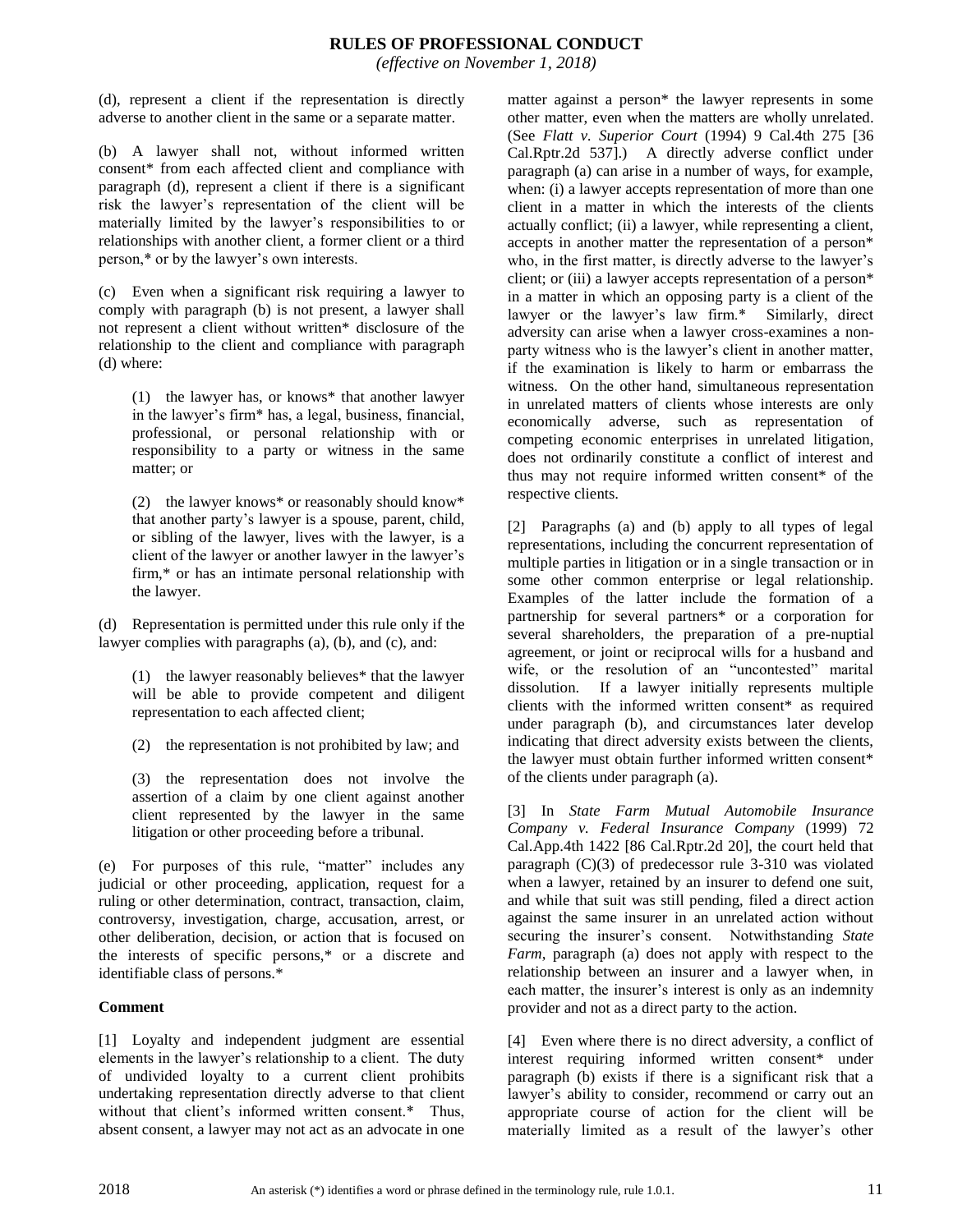*(effective on November 1, 2018)* 

responsibilities, interests, or relationships, whether legal, business, financial, professional, or personal. For example, a lawyer's obligations to two or more clients in the same matter, such as several individuals seeking to form a joint venture, may materially limit the lawyer's ability to recommend or advocate all possible positions that each might take because of the lawyer's duty of loyalty to the other clients. The risk is that the lawyer may not be able to offer alternatives that would otherwise be available to each of the clients. The mere possibility of subsequent harm does not itself require disclosure and informed written consent.\* The critical questions are the likelihood that a difference in interests exists or will eventuate and, if it does, whether it will materially interfere with the lawyer's independent professional judgment in considering alternatives or foreclose courses of action that reasonably\* should be pursued on behalf of each client. The risk that the lawyer's representation may be materially limited may also arise from present or past relationships between the lawyer, or another member of the lawyer's firm\*, with a party, a witness, or another person\* who may be affected substantially by the resolution of the matter.

[5] Paragraph (c) requires written\* disclosure of any of the specified relationships even if there is not a significant risk the relationship will materially limit the lawyer's representation of the client. However, if the particular circumstances present a significant risk the relationship will materially limit the lawyer's representation of the client, informed written consent\* is required under paragraph (b).

[6] Ordinarily paragraphs (a) and (b) will not require informed written consent\* simply because a lawyer takes inconsistent legal positions in different tribunals\* at different times on behalf of different clients. Advocating a legal position on behalf of a client that might create precedent adverse to the interests of another client represented by a lawyer in an unrelated matter is not sufficient, standing alone, to create a conflict of interest requiring informed written consent.\* Informed written consent\* may be required, however, if there is a significant risk that: (i) the lawyer may temper the lawyer's advocacy on behalf of one client out of concern about creating precedent adverse to the interest of another client; or (ii) the lawyer's action on behalf of one client will materially limit the lawyer's effectiveness in representing another client in a different case, for example, when a decision favoring one client will create a precedent likely to seriously weaken the position taken on behalf of the other client. Factors relevant in determining whether the clients' informed written consent\* is required include: the courts and jurisdictions where the different cases are pending, whether a ruling in one case would have a precedential effect on the other case, whether the legal question is substantive or procedural, the temporal relationship between the matters, the significance of the legal question to the immediate and long-term interests of the clients involved, and the clients' reasonable\* expectations in retaining the lawyer.

[7] Other rules and laws may preclude the disclosures necessary to obtain the informed written consent\* or provide the information required to permit representation under this rule. (See, e.g., Bus. & Prof. Code, § 6068, subd. (e)(1) and rule 1.6.) If such disclosure is precluded, representation subject to paragraph (a), (b), or (c) of this rule is likewise precluded.

[8] Paragraph (d) imposes conditions that must be satisfied even if informed written consent\* is obtained as required by paragraphs (a) or (b) or the lawyer has informed the client in writing\* as required by paragraph (c). There are some matters in which the conflicts are such that even informed written consent\* may not suffice to permit representation. (See *Woods v. Superior Court* (1983) 149 Cal.App.3d 931 [197 Cal.Rptr. 185]; *Klemm v. Superior Court* (1977) 75 Cal.App.3d 893 [142 Cal.Rptr. 509]; *Ishmael v. Millington* (1966) 241 Cal.App.2d 520 [50 Cal.Rptr. 592].)

[9] This rule does not preclude an informed written consent\* to a future conflict in compliance with applicable case law. The effectiveness of an advance consent is generally determined by the extent to which the client reasonably\* understands the material risks that the consent entails. The more comprehensive the explanation of the types of future representations that might arise and the actual and reasonably\* foreseeable adverse consequences to the client of those representations, the greater the likelihood that the client will have the requisite understanding. The experience and sophistication of the client giving consent, as well as whether the client is independently represented in connection with giving consent, are also relevant in determining whether the client reasonably\* understands the risks involved in giving consent. An advance consent cannot be effective if the circumstances that materialize in the future make the conflict nonconsentable under paragraph (d). A lawyer who obtains from a client an advance consent that complies with this rule will have all the duties of a lawyer to that client except as expressly limited by the consent. A lawyer cannot obtain an advance consent to incompetent representation. (See rule 1.8.8.)

[10] A material change in circumstances relevant to application of this rule may trigger a requirement to make new disclosures and, where applicable, obtain new informed written consents.\* In the absence of such consents, depending on the circumstances, the lawyer may have the option to withdraw from one or more of the representations in order to avoid the conflict. The lawyer must seek court approval where necessary and take steps to minimize harm to the clients. See rule 1.16. The lawyer must continue to protect the confidences of the clients from whose representation the lawyer has withdrawn. (See rule 1.9(c).)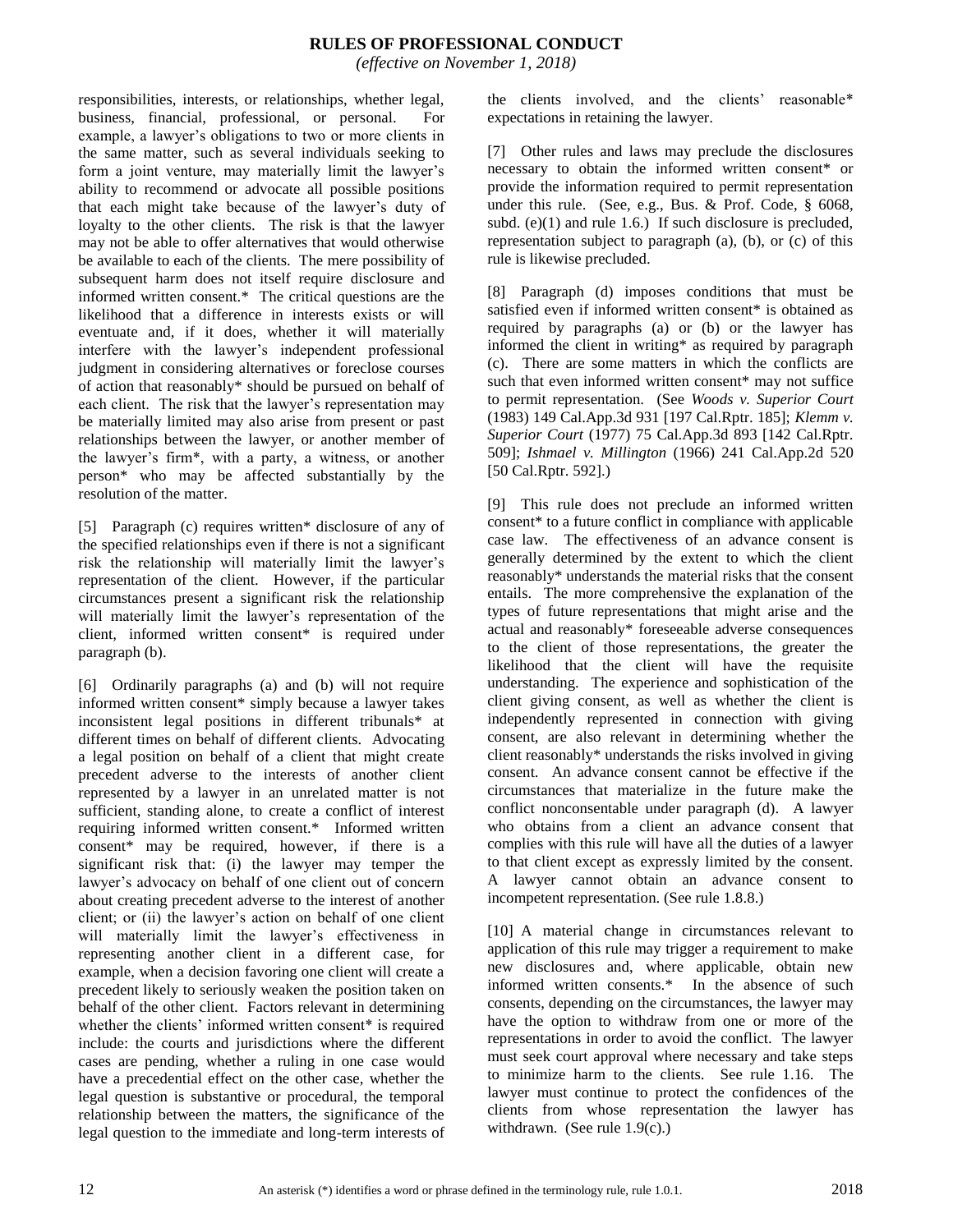[11] For special rules governing membership in a legal service organization, see rule 6.3; and for work in conjunction with certain limited legal services programs, see rule 6.5.

### **Rule 1.8.1 Business Transactions with a Client and Pecuniary Interests Adverse to a Client**

A lawyer shall not enter into a business transaction with a client, or knowingly\* acquire an ownership, possessory, security or other pecuniary interest adverse to a client, unless each of the following requirements has been satisfied:

(a) the transaction or acquisition and its terms are fair and reasonable\* to the client and the terms and the lawyer's role in the transaction or acquisition are fully disclosed and transmitted in writing\* to the client in a manner that should reasonably\* have been understood by the client;

(b) the client either is represented in the transaction or acquisition by an independent lawyer of the client's choice or the client is advised in writing\* to seek the advice of an independent lawyer of the client's choice and is given a reasonable\* opportunity to seek that advice; and

(c) the client thereafter provides informed written consent\* to the terms of the transaction or acquisition, and to the lawyer's role in it.

### **Comment**

[1] A lawyer has an "other pecuniary interest adverse to a client" within the meaning of this rule when the lawyer possesses a legal right to significantly impair or prejudice the client's rights or interests without court action. (See *Fletcher v. Davis* (2004) 33 Cal.4th 61, 68 [14 Cal.Rptr.3d 58]; see also Bus. & Prof. Code, § 6175.3 [Sale of financial products to elder or dependent adult clients; Disclosure]; Fam. Code, §§ 2033-2034 [Attorney lien on community real property].) However, this rule does not apply to a charging lien given to secure payment of a contingency fee. (See *Plummer v. Day/Eisenberg, LLP* (2010) 184 Cal.App.4th 38 [108 Cal.Rptr.3d 455].)

[2] For purposes of this rule, factors that can be considered in determining whether a lawyer is independent include whether the lawyer: (i) has a financial interest in the transaction or acquisition; and (ii) has a close legal, business, financial, professional or personal relationship with the lawyer seeking the client's consent.

[3] Fairness and reasonableness under paragraph (a) are measured at the time of the transaction or acquisition based on the facts that then exist.

[4] In some circumstances, this rule may apply to a transaction entered into with a former client. (Compare

*Hunniecutt v. State Bar* (1988) 44 Cal.3d 362, 370-71 ["[W]hen an attorney enters into a transaction with a former client regarding a fund which resulted from the attorney's representation, it is reasonable to examine the relationship between the parties for indications of special trust resulting therefrom. We conclude that if there is evidence that the client placed his trust in the attorney because of the representation, an attorney-client relationship exists for the purposes of [the predecessor rule) even if the representation has otherwise ended [and] It appears that [the client] became a target of [the lawyer's] solicitation because he knew, through his representation of her, that she had recently received the settlement fund [and the court also found the client to be unsophisticated]."] with *Wallis v. State Bar* (1942) 21 Cal.2d 322 [finding lawyer not subject to discipline for entering into business transaction with a former client where the former client was a sophisticated businesswoman who had actively negotiated for terms she thought desirable, and the transaction was not connected with the matter on which the lawyer previously represented her].)

[5]This rule does not apply to the agreement by which the lawyer is retained by the client, unless the agreement confers on the lawyer an ownership, possessory, security, or other pecuniary interest adverse to the client. Such an agreement is governed, in part, by rule 1.5. This rule also does not apply to an agreement to advance to or deposit with a lawyer a sum to be applied to fees, or costs or other expenses, to be incurred in the future. Such agreements are governed, in part, by rules 1.5 and 1.15.

[6] This rule does not apply: (i) where a lawyer and client each make an investment on terms offered by a third person\* to the general public or a significant portion thereof; or (ii) to standard commercial transactions for products or services that a lawyer acquires from a client on the same terms that the client generally markets them to others, where the lawyer has no advantage in dealing with the client.

### **Rule 1.8.2 Use of Current Client's Information**

A lawyer shall not use a client's information protected by Business and Professions Code section 6068, subdivision  $(e)(1)$  to the disadvantage of the client unless the client gives informed consent,\* except as permitted by these rules or the State Bar Act.

#### **Comment**

A lawyer violates the duty of loyalty by using information protected by Business and Professions Code section 6068, subdivision (e)(1) to the disadvantage of a current client.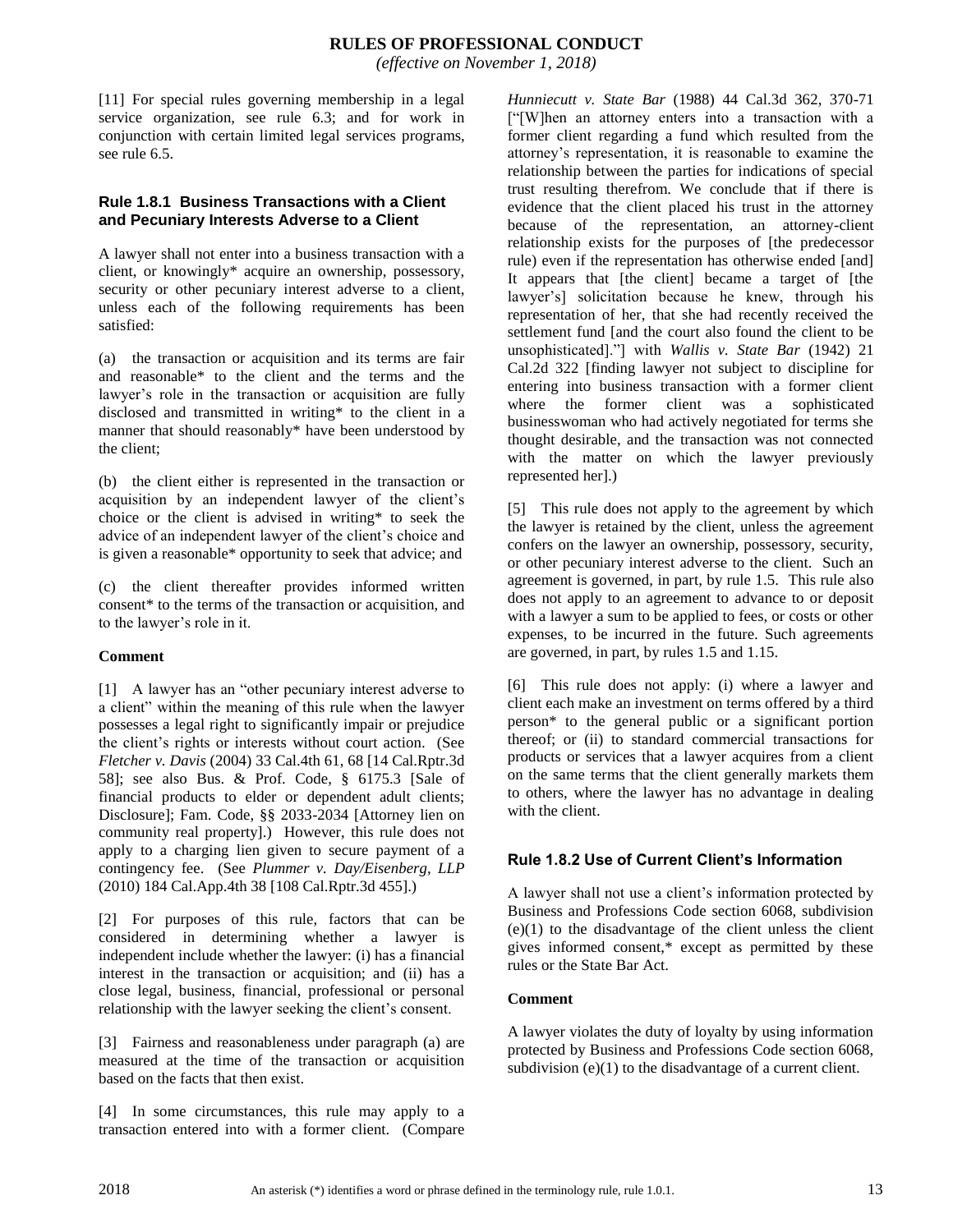### **Rule 1.8.3 Gifts from Client**

(a) A lawyer shall not:

(1) solicit a client to make a substantial\* gift, including a testamentary gift, to the lawyer or a person\* related to the lawyer, unless the lawyer or other recipient of the gift is related to the client, or

(2) prepare on behalf of a client an instrument giving the lawyer or a person\* related to the lawyer any substantial\* gift, unless (i) the lawyer or other recipient of the gift is related to the client, or (ii) the client has been advised by an independent lawyer who has provided a certificate of independent review that complies with the requirements of Probate Code section 21384.

(b) For purposes of this rule, related persons\* include a person\* who is "related by blood or affinity" as that term is defined in California Probate Code section 21374, subdivision (a).

### **Comment**

[1] A lawyer or a person\* related to a lawyer may accept a gift from the lawyer's client, subject to general standards of fairness and absence of undue influence. A lawyer also does not violate this rule merely by engaging in conduct that might result in a client making a gift, such as by sending the client a wedding announcement. Discipline is appropriate where impermissible influence occurs. (See *Magee v. State Bar* (1962) 58 Cal.2d 423 [24 Cal.Rptr. 839].)

[2] This rule does not prohibit a lawyer from seeking to have the lawyer or a partner\* or associate of the lawyer named as executor of the client's estate or to another potentially lucrative fiduciary position. Such appointments, however, will be subject to rule 1.7(b) and (c).

### **Rule 1.8.4 [Reserved]**

### **Rule 1.8.5 Payment of Personal or Business Expenses Incurred by or for a Client**

(a) A lawyer shall not directly or indirectly pay or agree to pay, guarantee, or represent that the lawyer or lawyer's law firm\* will pay the personal or business expenses of a prospective or existing client.

(b) Notwithstanding paragraph (a), a lawyer may:

(1) pay or agree to pay such expenses to third persons,\* from funds collected or to be collected for the client as a result of the representation, with the consent of the client;

(2) after the lawyer is retained by the client, agree to lend money to the client based on the client's written\* promise to repay the loan, provided the lawyer complies with rules  $1.7(b)$ ,  $1.7(c)$ , and  $1.8.1$ before making the loan or agreeing to do so;

(3) advance the costs of prosecuting or defending a claim or action, or of otherwise protecting or promoting the client's interests, the repayment of which may be contingent on the outcome of the matter; and

(4) pay the costs of prosecuting or defending a claim or action, or of otherwise protecting or promoting the interests of an indigent person\* in a matter in which the lawyer represents the client.

(c) "Costs" within the meaning of paragraphs (b)(3) and (b)(4) are not limited to those costs that are taxable or recoverable under any applicable statute or rule of court but may include any reasonable\* expenses of litigation, including court costs, and reasonable\* expenses in preparing for litigation or in providing other legal services to the client.

(d) Nothing in this rule shall be deemed to limit the application of rule 1.8.9.

### **Rule 1.8.6 Compensation from One Other than Client**

A lawyer shall not enter into an agreement for, charge, or accept compensation for representing a client from one other than the client unless:

(a) there is no interference with the lawyer's independent professional judgment or with the lawyerclient relationship;

(b) information is protected as required by Business and Professions Code section 6068, subdivision (e)(1) and rule 1.6; and

(c) the lawyer obtains the client's informed written consent\* at or before the time the lawyer has entered into the agreement for, charged, or accepted the compensation, or as soon thereafter as reasonably\* practicable, provided that no disclosure or consent is required if:

(1) nondisclosure or the compensation is otherwise authorized by law or a court order; or

(2) the lawyer is rendering legal services on behalf of any public agency or nonprofit organization that provides legal services to other public agencies or the public.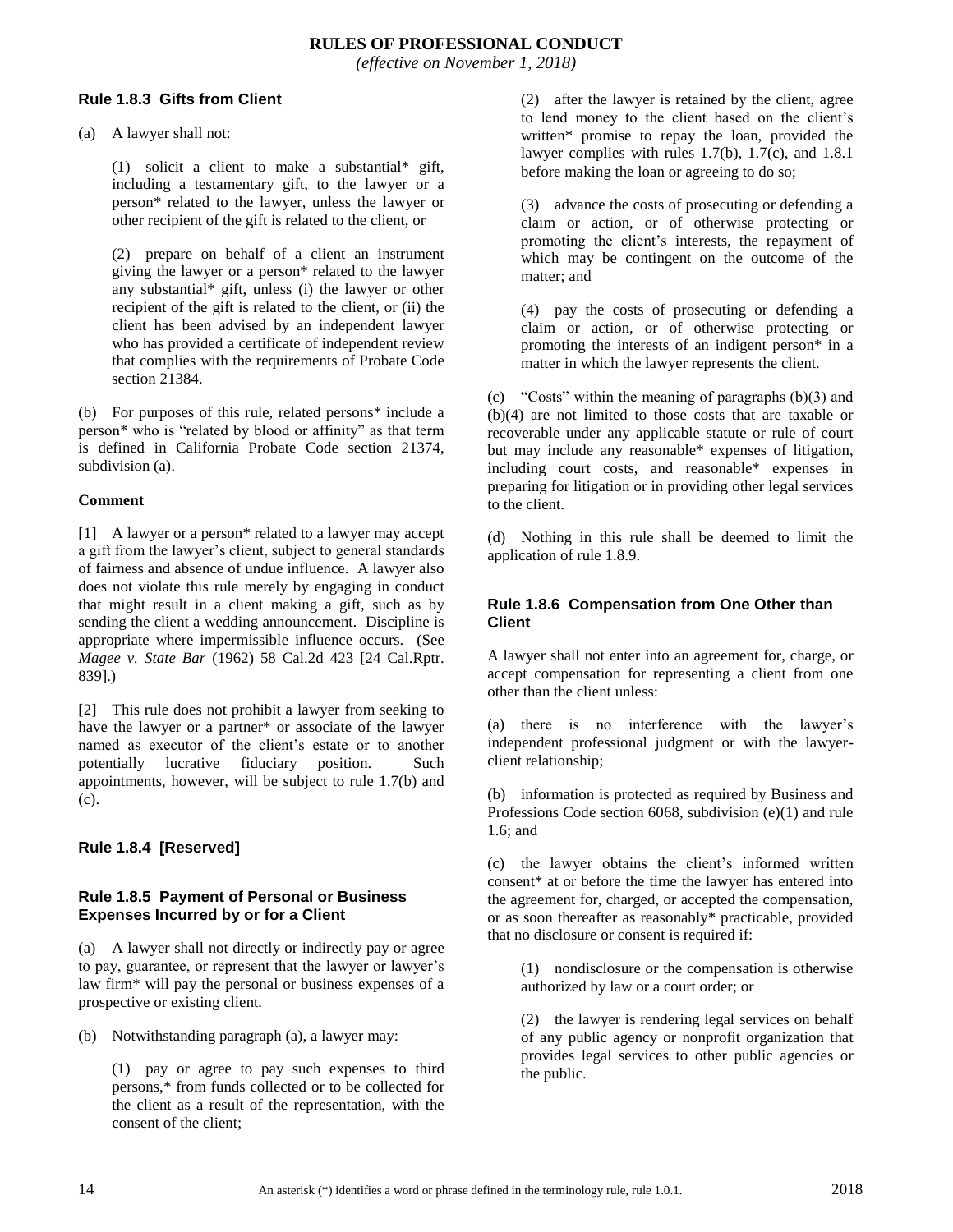*(effective on November 1, 2018)* 

#### **Comment**

[1] A lawyer's responsibilities in a matter are owed only to the client except where the lawyer also represents the payor in the same matter. With respect to the lawyer's additional duties when representing both the client and the payor in the same matter, see rule 1.7.

[2] A lawyer who is exempt from disclosure and consent requirements under paragraph (c) nevertheless must comply with paragraphs (a) and (b).

[3] This rule is not intended to abrogate existing relationships between insurers and insureds whereby the insurer has the contractual right to unilaterally select counsel for the insured, where there is no conflict of interest. (See *San Diego Navy Federal Credit Union v. Cumis Insurance Society* (1984) 162 Cal.App.3d 358 [208 Cal.Rptr. 494].).

[4] In some limited circumstances, a lawyer might not be able to obtain client consent before the lawyer has entered into an agreement for, charged, or accepted compensation, as required by this rule. This might happen, for example, when a lawyer is retained or paid by a family member on behalf of an incarcerated client or in certain commercial settings, such as when a lawyer is retained by a creditors' committee involved in a corporate debt restructuring and agrees to be compensated for any services to be provided to other similarly situated creditors who have not yet been identified. In such limited situations, paragraph (c) permits the lawyer to comply with this rule as soon thereafter as is reasonably\* practicable.

[5] This rule is not intended to alter or diminish a lawyer's obligations under rule 5.4(c).

### **Rule 1.8.7 Aggregate Settlements**

(a) A lawyer who represents two or more clients shall not enter into an aggregate settlement of the claims of or against the clients, or in a criminal case an aggregate agreement as to guilty or nolo contendere pleas, unless each client gives informed written consent.\* The lawyer's disclosure shall include the existence and nature of all the claims or pleas involved and of the participation of each person\* in the settlement.

(b) This rule does not apply to class action settlements subject to court approval.

### **Rule 1.8.8 Limiting Liability to Client**

A lawyer shall not:

(a) Contract with a client prospectively limiting the lawyer's liability to the client for the lawyer's professional malpractice; or

(b) Settle a claim or potential claim for the lawyer's liability to a client or former client for the lawyer's professional malpractice, unless the client or former client is either:

(1) represented by an independent lawyer concerning the settlement; or

(2) advised in writing\* by the lawyer to seek the advice of an independent lawyer of the client's choice regarding the settlement and given a reasonable\* opportunity to seek that advice.

#### **Comment**

[1] Paragraph (b) does not absolve the lawyer of the obligation to comply with other law. (See, e.g., Bus. & Prof. Code, § 6090.5.)

[2] This rule does not apply to customary qualifications and limitations in legal opinions and memoranda, nor does it prevent a lawyer from reasonably\* limiting the scope of the lawyer's representation. (See rule 1.2(b).)

### **Rule 1.8.9 Purchasing Property at a Foreclosure or a Sale Subject to Judicial Review**

(a) A lawyer shall not directly or indirectly purchase property at a probate, foreclosure, receiver's, trustee's, or judicial sale in an action or proceeding in which such lawyer or any lawyer affiliated by reason of personal, business, or professional relationship with that lawyer or with that lawyer's law firm\* is acting as a lawyer for a party or as executor, receiver, trustee, administrator, guardian, or conservator.

(b) A lawyer shall not represent the seller at a probate, foreclosure, receiver, trustee, or judicial sale in an action or proceeding in which the purchaser is a spouse or relative of the lawyer or of another lawyer in the lawyer's law firm\* or is an employee of the lawyer or the lawyer's law firm.\*

(c) This rule does not prohibit a lawyer's participation in transactions that are specifically authorized by and comply with Probate Code sections 9880 through 9885, but such transactions remain subject to the provisions of rules 1.8.1 and 1.7.

#### **Comment**

A lawyer may lawfully participate in a transaction involving a probate proceeding which concerns a client by following the process described in Probate Code sections 9880-9885. These provisions, which permit what would otherwise be impermissible self-dealing by specific submissions to and approval by the courts, must be strictly followed in order to avoid violation of this rule.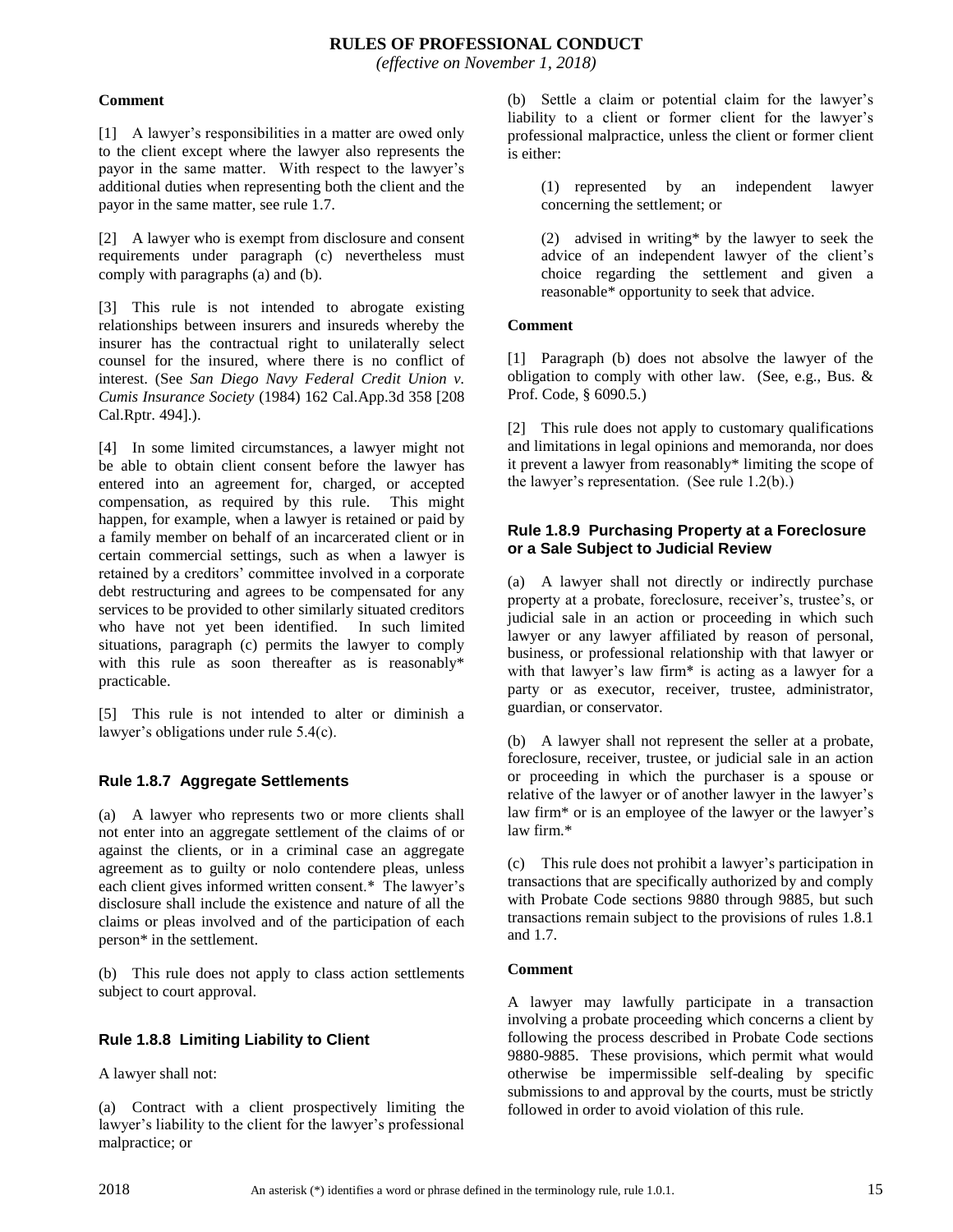*(effective on November 1, 2018)* 

### **Rule 1.8.10 Sexual Relations with Current Client**

(a) A lawyer shall not engage in sexual relations with a current client who is not the lawyer's spouse or registered domestic partner, unless a consensual sexual relationship existed between them when the lawyer-client relationship commenced.

(b) For purposes of this rule, "sexual relations" means sexual intercourse or the touching of an intimate part of another person\* for the purpose of sexual arousal, gratification, or abuse.

(c) If a person\* other than the client alleges a violation of this rule, no Notice of Disciplinary Charges may be filed by the State Bar against a lawyer under this rule until the State Bar has attempted to obtain the client's statement regarding, and has considered, whether the client would be unduly burdened by further investigation or a charge.

#### **Comment**

[1] Although this rule does not apply to a consensual sexual relationship that exists when a lawyer-client relationship commences, the lawyer nevertheless must comply with all other applicable rules. (See, e.g., rules 1.1, 1.7, and 2.1.)

[2] When the client is an organization, this rule applies to a lawyer for the organization (whether inside counsel or outside counsel) who has sexual relations with a constituent of the organization who supervises, directs or regularly consults with that lawyer concerning the organization's legal matters. (See rule 1.13.)

[3] Business and Professions Code section 6106.9, including the requirement that the complaint be verified, applies to charges under subdivision (a) of that section. This rule and the statute impose different obligations.

### **Rule 1.8.11 Imputation of Prohibitions Under Rules 1.8.1 to 1.8.9**

While lawyers are associated in a law firm,\* a prohibition in rules 1.8.1 through 1.8.9 that applies to any one of them shall apply to all of them.

### **Comment**

A prohibition on conduct by an individual lawyer in rules 1.8.1 through 1.8.9 also applies to all lawyers associated in a law firm\* with the personally prohibited lawyer. For example, one lawyer in a law firm\* may not enter into a business transaction with a client of another lawyer associated in the law firm\* without complying with rule 1.8.1, even if the first lawyer is not personally involved in the representation of the client. This rule does not apply to rule 1.8.10 since the prohibition in that rule is personal and is not applied to associated lawyers.

#### **Rule 1.9 Duties to Former Clients**

(a) A lawyer who has formerly represented a client in a matter shall not thereafter represent another person\* in the same or a substantially related matter in which that person's\* interests are materially adverse to the interests of the former client unless the former client gives informed written consent.\*

(b) A lawyer shall not knowingly\* represent a person\* in the same or a substantially related matter in which a firm\* with which the lawyer formerly was associated had previously represented a client

(1) whose interests are materially adverse to that person;\* and

(2) about whom the lawyer had acquired information protected by Business and Professions Code section 6068, subdivision (e) and rules 1.6 and 1.9(c) that is material to the matter;

unless the former client gives informed written consent.\*

(c) A lawyer who has formerly represented a client in a matter or whose present or former firm\* has formerly represented a client in a matter shall not thereafter:

(1) use information protected by Business and Professions Code section 6068, subdivision (e) and rule 1.6 acquired by virtue of the representation of the former client to the disadvantage of the former client except as these rules or the State Bar Act would permit with respect to a current client, or when the information has become generally known;\* or

(2) reveal information protected by Business and Professions Code section 6068, subdivision (e) and rule 1.6 acquired by virtue of the representation of the former client except as these rules or the State Bar Act permit with respect to a current client.

#### **Comment**

[1] After termination of a lawyer-client relationship, the lawyer owes two duties to a former client. The lawyer may not (i) do anything that will injuriously affect the former client in any matter in which the lawyer represented the former client, or (ii) at any time use against the former client knowledge or information acquired by virtue of the previous relationship. (See *Oasis West Realty, LLC v. Goldman* (2011) 51 Cal.4th 811 [124 Cal.Rptr.3d 256]; *Wutchumna Water Co. v. Bailey* (1932) 216 Cal. 564 [15 P.2d 505].) For example, (i) a lawyer could not properly seek to rescind on behalf of a new client a contract drafted on behalf of the former client and (ii) a lawyer who has prosecuted an accused person\* could not represent the accused in a subsequent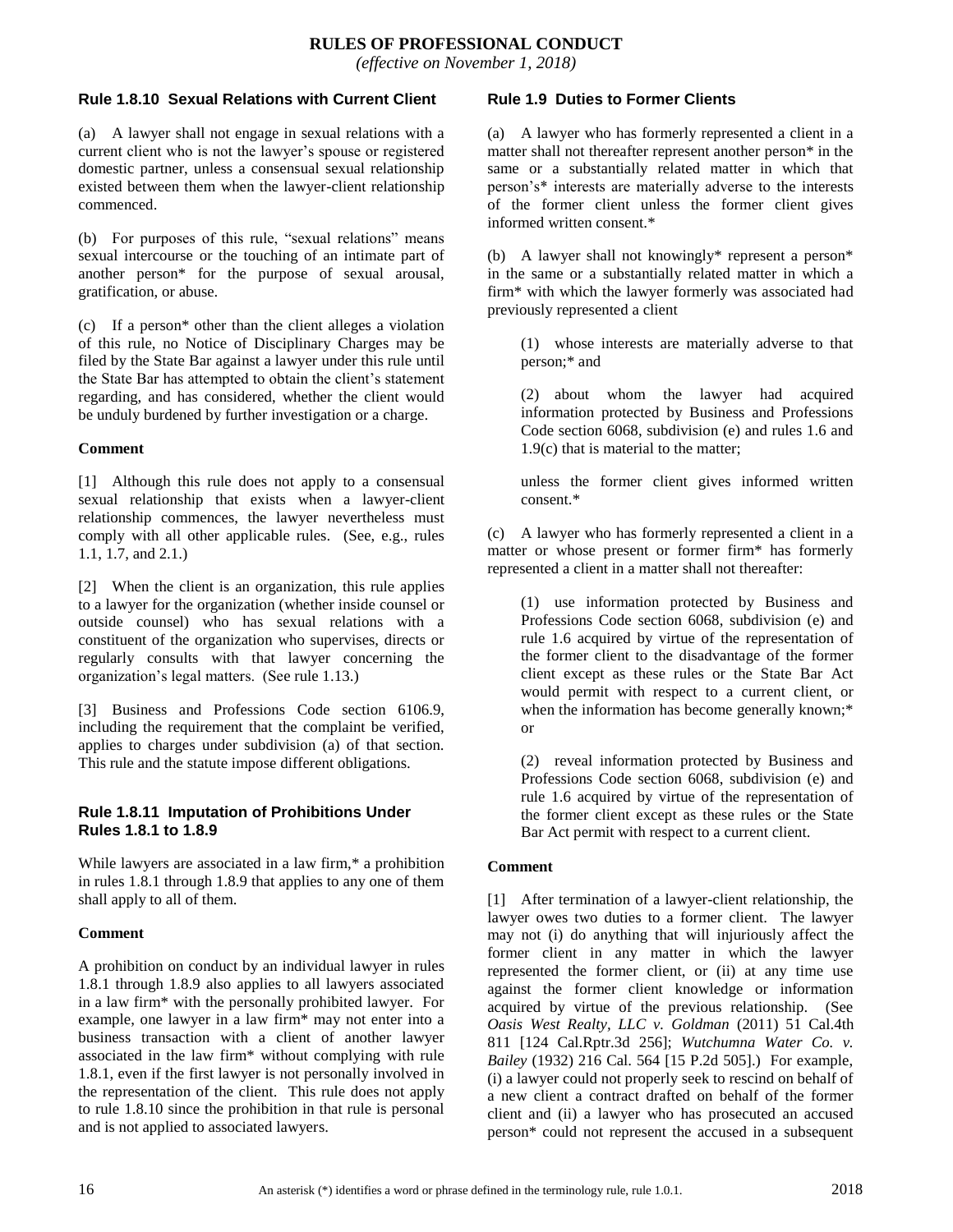civil action against the government concerning the same matter. (See also Bus. & Prof. Code, § 6131; 18 U.S.C. §  $207(a)$ .) These duties exist to preserve a client's trust in the lawyer and to encourage the client's candor in communications with the lawyer.

[2] For what constitutes a "matter" for purposes of this rule, see rule 1.7(e).

[3] Two matters are "the same or substantially related" for purposes of this rule if they involve a substantial\* risk of a violation of one of the two duties to a former client described above in Comment [1]. For example, this will occur: (i) if the matters involve the same transaction or legal dispute or other work performed by the lawyer for the former client; or (ii) if the lawyer normally would have obtained information in the prior representation that is protected by Business and Professions Code section 6068, subdivision (e) and rule 1.6, and the lawyer would be expected to use or disclose that information in the subsequent representation because it is material to the subsequent representation.

[4] Paragraph (b) addresses a lawyer's duties to a client who has become a former client because the lawyer no longer is associated with the law firm\* that represents or represented the client. In that situation, the lawyer has a conflict of interest only when the lawyer involved has actual knowledge of information protected by Business and Professions Code section 6068, subdivision (e) and rules 1.6 and 1.9(c). Thus, if a lawyer while with one firm\* acquired no knowledge or information relating to a particular client of the firm,\* and that lawyer later joined another firm,\* neither the lawyer individually nor lawyers in the second firm\* would violate this rule by representing another client in the same or a related matter even though the interests of the two clients conflict. See rule 1.10(b) for the restrictions on lawyers in a firm\* once a lawyer has terminated association with the firm.\*

[5] The fact that information can be discovered in a public record does not, by itself, render that information generally known\* under paragraph (c). (See, e.g., *In the Matter of Johnson* (Review Dept. 2000) 4 Cal. State Bar Ct. Rptr. 179.)

[6] With regard to the effectiveness of an advance consent, see rule 1.7, Comment [9]. With regard to imputation of conflicts to lawyers in a firm\* with which a lawyer is or was formerly associated, see rule 1.10. Current and former government lawyers must comply with this rule to the extent required by rule 1.11.

### **Rule 1.10 Imputation of Conflicts of Interest: General Rule**

(a) While lawyers are associated in a firm,\* none of them shall knowingly\* represent a client when any one of them practicing alone would be prohibited from doing so by rules 1.7 or 1.9, unless

(1) the prohibition is based on a personal interest of the prohibited lawyer and does not present a significant risk of materially limiting the representation of the client by the remaining lawyers in the firm;\* or

(2) the prohibition is based upon rule 1.9(a) or (b) and arises out of the prohibited lawyer's association with a prior firm,\* and

(i) the prohibited lawyer did not substantially participate in the same or a substantially related matter;

(ii) the prohibited lawyer is timely screened\* from any participation in the matter and is apportioned no part of the fee therefrom; and

(iii) written\* notice is promptly given to any affected former client to enable the former client to ascertain compliance with the provisions of this rule, which shall include a description of the screening\* procedures employed; and an agreement by the firm\* to respond promptly to any written\* inquiries or objections by the former client about the screening\* procedures.

(b) When a lawyer has terminated an association with a firm,\* the firm\* is not prohibited from thereafter representing a person\* with interests materially adverse to those of a client represented by the formerly associated lawyer and not currently represented by the firm,\* unless:

(1) the matter is the same or substantially related to that in which the formerly associated lawyer represented the client; and

(2) any lawyer remaining in the firm\* has information protected by Business and Professions Code section 6068, subdivision (e) and rules 1.6 and 1.9(c) that is material to the matter.

(c) A prohibition under this rule may be waived by each affected client under the conditions stated in rule 1.7.

(d) The imputation of a conflict of interest to lawyers associated in a firm\* with former or current government lawyers is governed by rule 1.11.

### **Comment**

[1] In determining whether a prohibited lawyer's previously participation was substantial,\* a number of factors should be considered, such as the lawyer's level of responsibility in the prior matter, the duration of the lawyer's participation, the extent to which the lawyer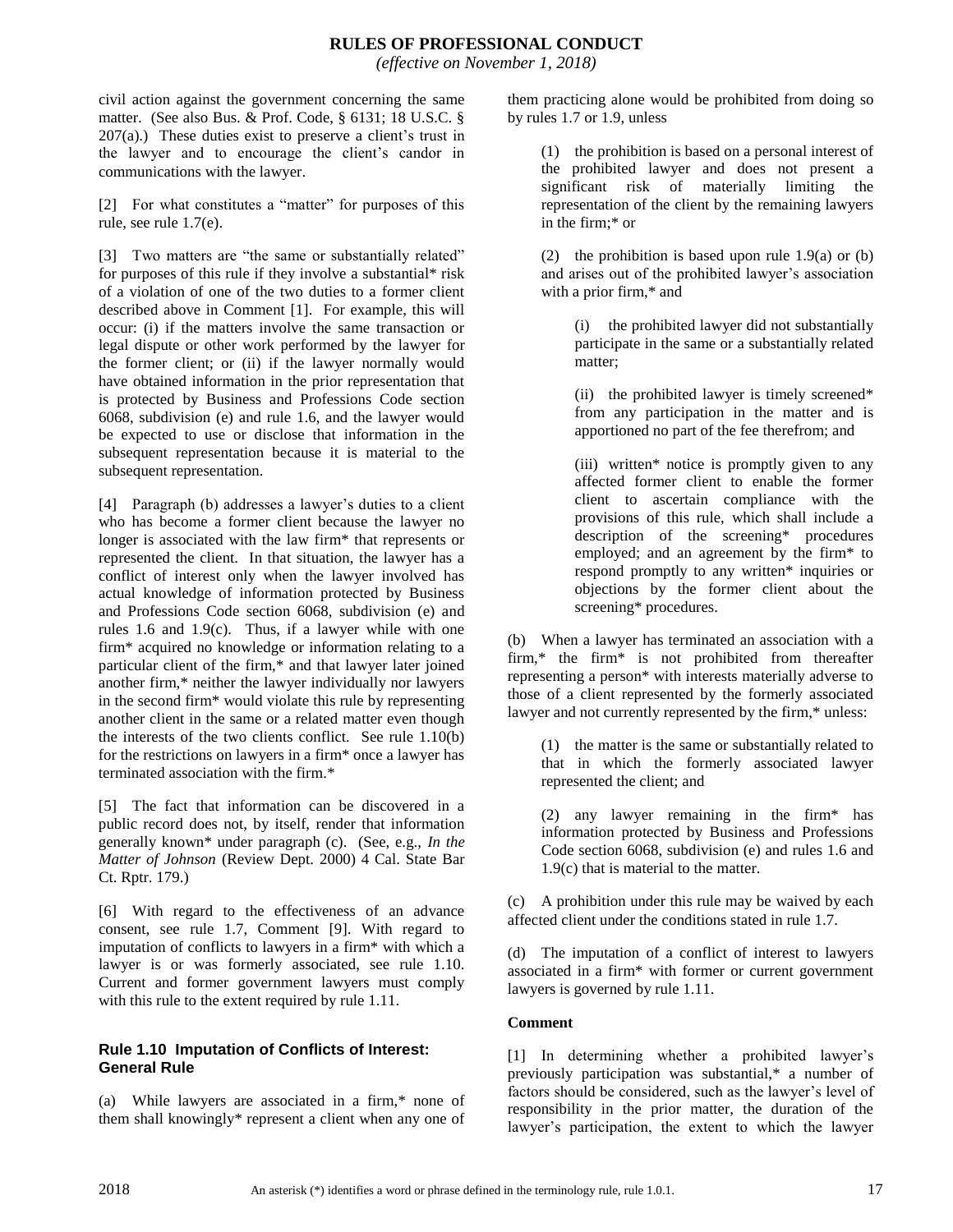*(effective on November 1, 2018)* 

advised or had personal contact with the former client, and the extent to which the lawyer was exposed to confidential information of the former client likely to be material in the current matter.

[2] Paragraph (a) does not prohibit representation by others in the law firm\* where the person\* prohibited from involvement in a matter is a nonlawyer, such as a paralegal or legal secretary. Nor does paragraph (a) prohibit representation if the lawyer is prohibited from acting because of events before the person\* became a lawyer, for example, work that the person\* did as a law student. Such persons,\* however, ordinarily must be screened\* from any personal participation in the matter. (See rules 1.0.1(k) and 5.3.)

[3] Paragraph (a)(2)(ii) does not prohibit the screened\* lawyer from receiving a salary or partnership share established by prior independent agreement, but that lawyer may not receive compensation directly related to the matter in which the lawyer is prohibited.

[4] Where a lawyer is prohibited from engaging in certain transactions under rules 1.8.1 through 1.8.9, rule 1.8.11, and not this rule, determines whether that prohibition also applies to other lawyers associated in a firm\* with the personally prohibited lawyer.

[5] The responsibilities of managerial and supervisory lawyers prescribed by rules 5.1 and 5.3 apply to screening\* arrangements implemented under this rule.

[6] Standards for disqualification, and whether in a particular matter (1) a lawyer's conflict will be imputed to other lawyers in the same firm,\* or (2) the use of a timely screen\* is effective to avoid that imputation, are also the subject of statutes and case law. (See, e.g., Code Civ. Proc., § 128, subd. (a)(5); Pen. Code, § 1424; *In re Charlisse* C. (2008) 45 Cal.4th 145 [84 Cal.Rptr.3d 597]; *Rhaburn v. Superior Court* (2006) 140 Cal.App.4th 1566 [45 Cal.Rptr.3d 464]; *Kirk v. First American Title Ins. Co.*  (2010) 183 Cal.App.4th 776 [108 Cal.Rptr.3d 620].)

### **Rule 1.11 Special Conflicts of Interest for Former and Current Government Officials and Employees**

(a) Except as law may otherwise expressly permit, a lawyer who has formerly served as a public official or employee of the government:

(1) is subject to rule 1.9(c); and

(2) shall not otherwise represent a client in connection with a matter in which the lawyer participated personally and substantially as a public official or employee, unless the appropriate government agency gives its informed written consent\* to the representation. This paragraph shall not apply to matters governed by rule 1.12(a).

(b) When a lawyer is prohibited from representation under paragraph (a), no lawyer in a firm\* with which that lawyer is associated may knowingly\* undertake or continue representation in such a matter unless:

(1) the personally prohibited lawyer is timely screened\* from any participation in the matter and is apportioned no part of the fee therefrom; and

(2) written\* notice is promptly given to the appropriate government agency to enable it to ascertain compliance with the provisions of this rule

(c) Except as law may otherwise expressly permit, a lawyer who was a public official or employee and, during that employment, acquired information that the lawyer knows\* is confidential government information about a person,\* may not represent a private client whose interests are adverse to that person\* in a matter in which the information could be used to the material disadvantage of that person.\* As used in this rule, the term "confidential government information" means information that has been obtained under governmental authority, that, at the time this rule is applied, the government is prohibited by law from disclosing to the public, or has a legal privilege not to disclose, and that is not otherwise available to the public. A firm\* with which that lawyer is associated may undertake or continue representation in the matter only if the personally prohibited lawyer is timely screened\* from any participation in the matter and is apportioned no part of the fee therefrom.

(d) Except as law may otherwise expressly permit, a lawyer currently serving as a public official or employee:

- (1) is subject to rules 1.7 and 1.9; and
- (2) shall not:

(i) participate in a matter in which the lawyer participated personally and substantially while in private practice or nongovernmental employment, unless the appropriate government agency gives its informed written consent;\* or

(ii) negotiate for private employment with any person\* who is involved as a party, or as a lawyer for a party, or with a law firm\* for a party, in a matter in which the lawyer is participating personally and substantially, except that a lawyer serving as a law clerk to a judge, other adjudicative officer or arbitrator may negotiate for private employment as permitted by rule 1.12(b) and subject to the conditions stated in rule 1.12(b).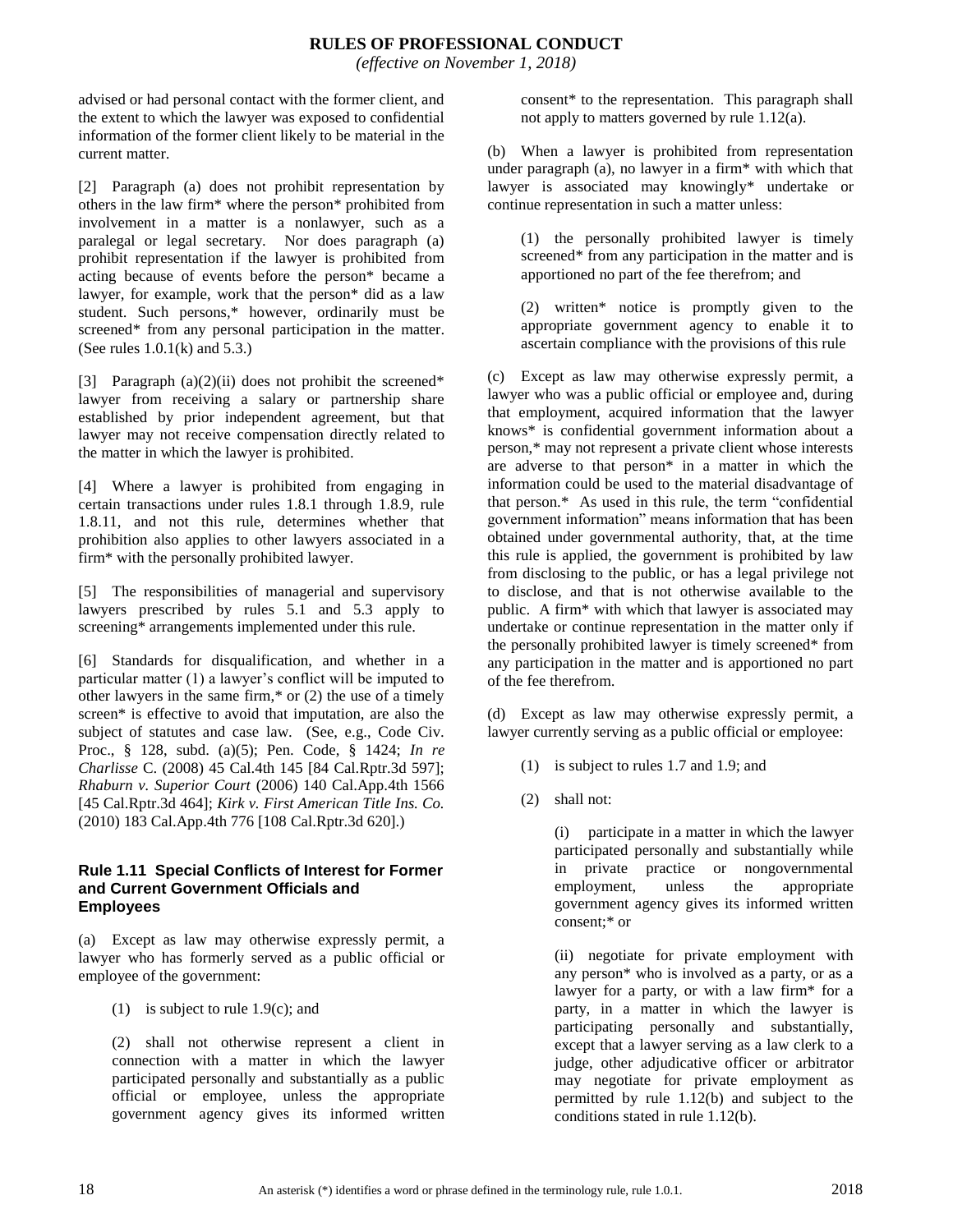*(effective on November 1, 2018)* 

#### **Comment**

[1] Rule 1.10 is not applicable to the conflicts of interest addressed by this rule.

[2] For what constitutes a "matter" for purposes of this rule, see rule 1.7(e).

[3] Paragraphs (a)(2) and (d)(2) apply regardless of whether a lawyer is adverse to a former client. Both provisions apply when the former public official or employee of the government has personally and substantially participated in the matter. Personal participation includes both direct participation and the supervision of a subordinate's participation. Substantial\* participation requires that the lawyer's involvement be of significance to the matter. Participation may be substantial\* even though it is not determinative of the outcome of a particular matter. However, it requires more than official responsibility, knowledge, perfunctory involvement, or involvement on an administrative or peripheral issue. A finding of substantiality should be based not only on the effort devoted to the matter, but also on the importance of the effort. Personal and substantial\* participation may occur when, for example, a lawyer participates through decision, approval, disapproval, recommendation, investigation or the rendering of advice in a particular matter.

[4] By requiring a former government lawyer to comply with rule 1.9(c), paragraph  $(a)(1)$  protects information obtained while working for the government to the same extent as information learned while representing a private client. This provision applies regardless of whether the lawyer was working in a "legal" capacity. Thus, information learned by the lawyer while in public service in an administrative, policy, or advisory position also is covered by paragraph (a)(1).

[5] Paragraph (c) operates only when the lawyer in question has actual knowledge of the information; it does not operate with respect to information that merely could be imputed to the lawyer.

[6] When a lawyer has been employed by one government agency and then moves to a second government agency, it may be appropriate to treat that second agency as another client for purposes of this rule, as when a lawyer is employed by a city and subsequently is employed by a federal agency. Because conflicts of interest are governed by paragraphs (a) and (b), the latter agency is required to screen\* the lawyer. Whether two government agencies should be regarded as the same or different clients for conflict of interest purposes is beyond the scope of these rules. (See rule 1.13, Comment [6]; see also *Civil Service Commission v. Superior Court* (1984) 163 Cal.App.3d 70, 76-78 [209 Cal.Rptr. 159].)

[7] Paragraphs (b) and (c) do not prohibit a lawyer from receiving a salary or partnership share established by prior independent agreement, but that lawyer may not receive compensation directly relating the lawyer's compensation to the fee in the matter in which the lawyer is personally prohibited from participating.

[8] Paragraphs (a) and (d) do not prohibit a lawyer from jointly representing a private party and a government agency when doing so is permitted by rule 1.7 and is not otherwise prohibited by law.

[9] A lawyer serving as a public official or employee of the government may participate in a matter in which the lawyer participated substantially while in private practice or non-governmental employment only if: (i) the government agency gives its informed written consent\* as required by paragraph  $(d)(2)(i)$ ; and  $(ii)$  the former client gives its informed written consent\* as required by rule 1.9, to which the lawyer is subject by paragraph  $(d)(1)$ .

[10] This rule is not intended to address whether in a particular matter: (i) a lawyer's conflict under paragraph (d) will be imputed to other lawyers serving in the same governmental agency; or (ii) the use of a timely screen\* will avoid that imputation. The imputation and screening\* rules for lawyers moving from private practice into government service under paragraph (d) are left to be addressed by case law and its development. (See *City & County of San Francisco v. Cobra Solutions, Inc.* (2006) 38 Cal.4th 839, 847, 851-54 [43 Cal.Rptr.3d 776]; *City of Santa Barbara v. Superior Court* (2004) 122 Cal.App.4th 17, 26-27 [18 Cal.Rptr.3d 403].) Regarding the standards for recusals of prosecutors in criminal matters, see Penal Code section 1424; *Haraguchi v. Superior Court* (2008) 43 Cal. 4th 706, 711-20 [76 Cal.Rptr.3d 250]; and *Hollywood v. Superior Court* (2008) 43 Cal.4th 721, 727- 35 [76 Cal.Rptr.3d 264]. Concerning prohibitions against former prosecutors participating in matters in which they served or participated in as prosecutor, see, e.g., Business and Professions Code section 6131 and 18 United States Code section 207(a).

### **Rule 1.12 Former Judge, Arbitrator, Mediator, or Other Third-Party Neutral**

(a) Except as stated in paragraph (d), a lawyer shall not represent anyone in connection with a matter in which the lawyer participated personally and substantially as a judge or other adjudicative officer, judicial staff attorney or law clerk to such a person\* or as an arbitrator, mediator, or other third-party neutral, unless all parties to the proceeding give informed written consent.\*

(b) A lawyer shall not seek employment from any person\* who is involved as a party or as lawyer for a party, or with a law firm\* for a party, in a matter in which the lawyer is participating personally and substantially as a judge or other adjudicative officer or as an arbitrator, mediator, or other third party neutral. A lawyer serving as a judicial staff attorney or law clerk to a judge or other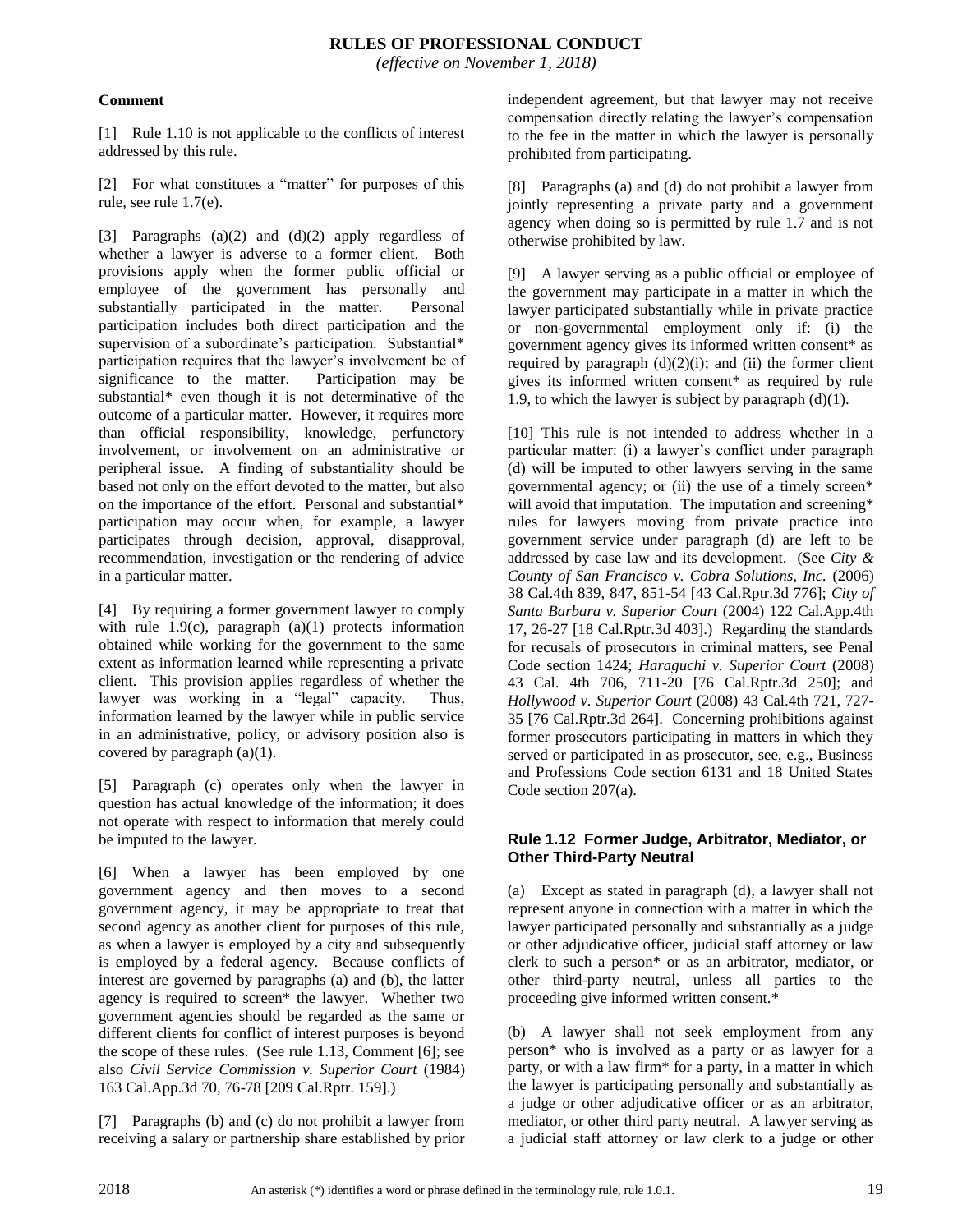*(effective on November 1, 2018)* 

adjudicative officer may seek employment from a party, or with a lawyer or a law firm\* for a party, in a matter in which the staff attorney or clerk is participating personally and substantially, but only with the approval of the court.

(c) If a lawyer is prohibited from representation by paragraph (a), other lawyers in a firm\* with which that lawyer is associated may knowingly\* undertake or continue representation in the matter only if:

(1) the prohibition does not arise from the lawyer's service as a mediator or settlement judge;

(2) the prohibited lawyer is timely screened\* from any participation in the matter and is apportioned no part of the fee therefrom; and

(3) written\* notice is promptly given to the parties and any appropriate tribunal\* to enable them to ascertain compliance with the provisions of this rule.

(d) An arbitrator selected as a partisan of a party in a multimember arbitration panel is not prohibited from subsequently representing that party.

#### **Comment**

[1] Paragraphs (a) and (b) apply when a former judge or other adjudicative officer, or a judicial staff attorney or law clerk to such a person,\* or an arbitrator, mediator, or other third-party neutral, has personally and substantially participated in the matter. Personal participation includes both direct participation and the supervision of a subordinate's participation, as may occur in a chambers with several staff attorneys or law clerks. Substantial\* participation requires that the lawyer's involvement was of significance to the matter. Participation may be substantial\* even though it was not determinative of the outcome of a particular case or matter. A finding of substantiality should be based not only on the effort devoted to the matter, but also on the importance of the effort. Personal and substantial\* participation may occur when, for example, the lawyer participated through decision, recommendation, or the rendering of advice on a particular case or matter. However, a judge who was a member of a multi-member court, and thereafter left judicial office to practice law, is not prohibited from representing a client in a matter pending in the court, but in which the former judge did not participate, or acquire material confidential information. The fact that a former judge exercised administrative responsibility in a court also does not prevent the former judge from acting as a lawyer in a matter where the judge had previously exercised remote or incidental administrative responsibility that did not affect the merits, such as uncontested procedural duties typically performed by a presiding or supervising judge or justice. The term "adjudicative officer" includes such officials as judges pro tempore, referees, and special masters.

[2] Other law or codes of ethics governing third-party neutrals may impose more stringent standards of personal or imputed disqualification. (See rule 2.4.)

[3] Paragraph (c)(2) does not prohibit the screened\* lawyer from receiving a salary or partnership share established by prior independent agreement, but that lawyer may not receive compensation directly related to the matter in which the lawyer is personally prohibited from participating.

### **Rule 1.13 Organization as Client**

(a) A lawyer employed or retained by an organization shall conform his or her representation to the concept that the client is the organization itself, acting through its duly authorized directors, officers, employees, members, shareholders, or other constituents overseeing the particular engagement.

(b) If a lawyer representing an organization knows\* that a constituent is acting, intends to act or refuses to act in a matter related to the representation in a manner that the lawyer knows\* or reasonably should know\* is (i) a violation of a legal obligation to the organization or a violation of law reasonably\* imputable to the organization, and (ii) likely to result in substantial\* injury to the organization, the lawyer shall proceed as is reasonably\* necessary in the best lawful interest of the organization. Unless the lawyer reasonably believes\* that it is not necessary in the best lawful interest of the organization to do so, the lawyer shall refer the matter to higher authority in the organization, including, if warranted by the circumstances, to the highest authority that can act on behalf of the organization as determined by applicable law.

(c) In taking any action pursuant to paragraph (b), the lawyer shall not reveal information protected by Business and Professions Code section 6068, subdivision (e).

(d) If, despite the lawyer's actions in accordance with paragraph (b), the highest authority that can act on behalf of the organization insists upon action, or fails to act, in a manner that is a violation of a legal obligation to the organization or a violation of law reasonably\* imputable to the organization, and is likely to result in substantial\* injury to the organization, the lawyer shall continue to proceed as is reasonably\* necessary in the best lawful interests of the organization. The lawyer's response may include the lawyer's right and, where appropriate, duty to resign or withdraw in accordance with rule 1.16.

(e) A lawyer who reasonably believes\* that he or she has been discharged because of the lawyer's actions taken pursuant to paragraph (b), or who resigns or withdraws under circumstances described in paragraph (d), shall proceed as the lawyer reasonably believes\* necessary to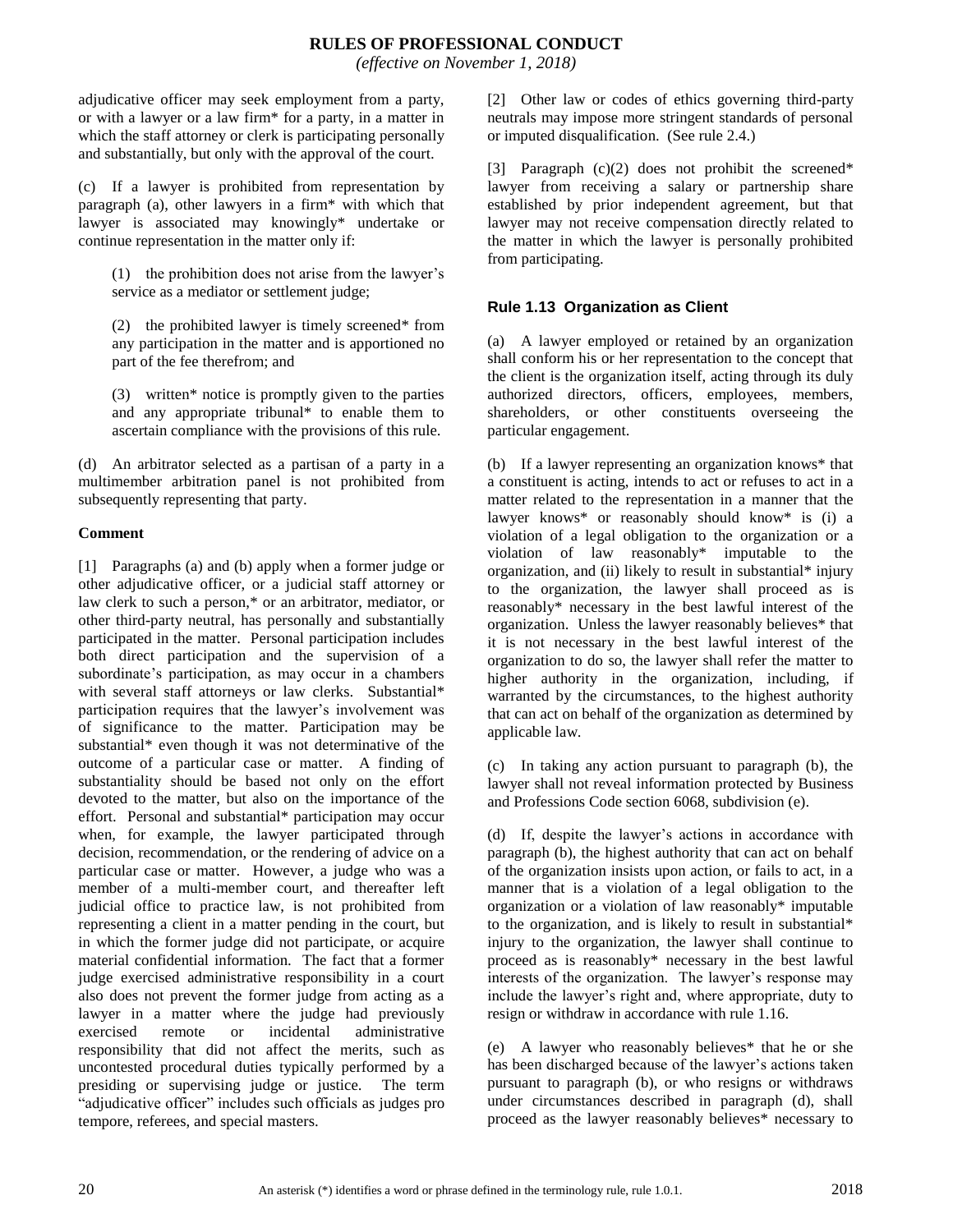assure that the organization's highest authority is informed of the lawyer's discharge, resignation, or withdrawal.

(f) In dealing with an organization's constituents, a lawyer representing the organization shall explain the identity of the lawyer's client whenever the lawyer knows\* or reasonably should know\* that the organization's interests are adverse to those of the constituent(s) with whom the lawyer is dealing.

(g) A lawyer representing an organization may also represent any of its constituents, subject to the provisions of rules 1.7, 1.8.2, 1.8.6, and 1.8.7. If the organization's consent to the dual representation is required by any of these rules, the consent shall be given by an appropriate official, constituent, or body of the organization other than the individual who is to be represented, or by the shareholders.

### **Comment**

### *The Entity as the Client*

[1] This rule applies to all forms of private, public and governmental organizations. (See Comment [6].) An organizational client can only act through individuals who are authorized to conduct its affairs. The identity of an organization's constituents will depend on its form, structure, and chosen terminology. For example, in the case of a corporation, constituents include officers, directors, employees and shareholders. In the case of other organizational forms, constituents include the equivalents of officers, directors, employees, and shareholders. For purposes of this rule, any agent or fiduciary authorized to act on behalf of an organization is a constituent of the organization.

[2] A lawyer ordinarily must accept decisions an organization's constituents make on behalf of the organization, even if the lawyer questions their utility or prudence. It is not within the lawyer's province to make decisions on behalf of the organization concerning policy and operations, including ones entailing serious risk. A lawyer, however, has a duty to inform the client of significant developments related to the representation under Business and Professions Code section 6068, subdivision (m) and rule 1.4. Even when a lawyer is not obligated to proceed in accordance with paragraph (b), the lawyer may refer to higher authority, including the organization's highest authority, matters that the lawyer reasonably believes\* are sufficiently important to refer in the best interest of the organization subject to Business and Professions Code section 6068, subdivision (e) and rule 1.6.

[3] Paragraph (b) distinguishes between knowledge of the conduct and knowledge of the consequences of that conduct. When a lawyer knows\* of the conduct, the lawyer's obligations under paragraph (b) are triggered when the lawyer knows\* or reasonably should know\* that the conduct is (i) a violation of a legal obligation to the organization, or a violation of law reasonably\* imputable to the organization, and (ii) likely to result in substantial\* injury to the organization.

[4] In determining how to proceed under paragraph (b), the lawyer should consider the seriousness of the violation and its potential consequences, the responsibility in the organization and the apparent motivation of the person\* involved, the policies of the organization concerning such matters, and any other relevant considerations. Ordinarily, referral to a higher authority would be necessary. In some circumstances, however, the lawyer may ask the constituent to reconsider the matter. For example, if the circumstances involve a constituent's innocent misunderstanding of law and subsequent acceptance of the lawyer's advice, the lawyer may reasonably\* conclude that the best interest of the organization does not require that the matter be referred to higher authority. If a constituent persists in conduct contrary to the lawyer's advice, it will be necessary for the lawyer to take steps to have the matter reviewed by a higher authority in the organization. If the matter is of sufficient seriousness and importance or urgency to the organization, referral to higher authority in the organization may be necessary even if the lawyer has not communicated with the constituent. For the responsibility of a subordinate lawyer in representing an organization, see rule 5.2.

[5] In determining how to proceed in the best lawful interests of the organization, a lawyer should consider the extent to which the organization should be informed of the circumstances, the actions taken by the organization with respect to the matter and the direction the lawyer has received from the organizational client.

### *Governmental Organizations*

[6] It is beyond the scope of this rule to define precisely the identity of the client and the lawyer's obligations when representing a governmental agency. Although in some circumstances the client may be a specific agency, it may also be a branch of government or the government as a whole. In a matter involving the conduct of government officials, a government lawyer may have authority under applicable law to question such conduct more extensively than that of a lawyer for a private organization in similar circumstances. Duties of lawyers employed by the government or lawyers in military service may be defined by statutes and regulations. In addition, a governmental organization may establish internal organizational rules and procedures that identify an official, agency, organization, or other person\* to serve as the designated recipient of whistle-blower reports from the organization's lawyers, consistent with Business and Professions Code section 6068, subdivision (e) and rule 1.6. This rule is not intended to limit that authority.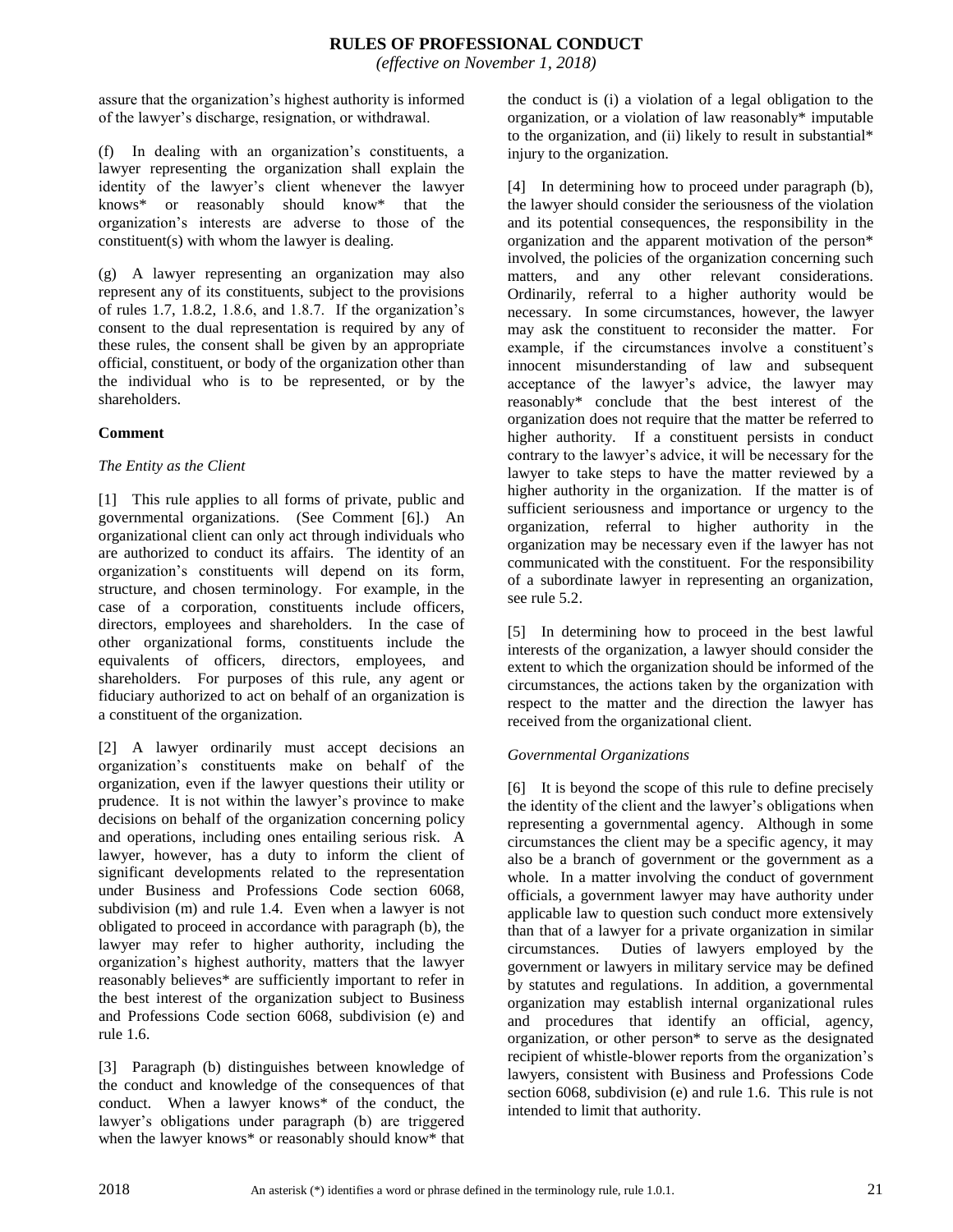*(effective on November 1, 2018)* 

**Rule 1.14 [Reserved]** 

### **Rule 1.15 Safekeeping Funds and Property of Clients and Other Persons\***

(a) All funds received or held by a lawyer or law firm\* for the benefit of a client, or other person\* to whom the lawyer owes a contractual, statutory, or other legal duty, including advances for fees, costs and expenses, shall be deposited in one or more identifiable bank accounts labeled "Trust Account" or words of similar import, maintained in the State of California, or, with written\* consent of the client, in any other jurisdiction where there is a substantial\* relationship between the client or the client's business and the other jurisdiction.

(b) Notwithstanding paragraph (a), a flat fee paid in advance for legal services may be deposited in a lawyer's or law firm's operating account, provided:

(1) the lawyer or law firm\* discloses to the client in writing\* (i) that the client has a right under paragraph (a) to require that the flat fee be deposited in an identified trust account until the fee is earned, and (ii) that the client is entitled to a refund of any amount of the fee that has not been earned in the event the representation is terminated or the services for which the fee has been paid are not completed; and

(2) if the flat fee exceeds \$1,000.00, the client's agreement to deposit the flat fee in the lawyer's operating account and the disclosures required by paragraph  $(b)(1)$  are set forth in a writing\* signed by the client.

(c) Funds belonging to the lawyer or the law firm\* shall not be deposited or otherwise commingled with funds held in a trust account except:

(1) funds reasonably\* sufficient to pay bank charges; and

(2) funds belonging in part to a client or other person\* and in part presently or potentially to the lawyer or the law firm,\* in which case the portion belonging to the lawyer or law firm\* must be withdrawn at the earliest reasonable\* time after the lawyer or law firm's interest in that portion becomes fixed. However, if a client or other person\* disputes the lawyer or law firm's right to receive a portion of trust funds, the disputed portion shall not be withdrawn until the dispute is finally resolved.

(d) A lawyer shall:

(1) promptly notify a client or other person\* of the receipt of funds, securities, or other property in

which the lawyer knows\* or reasonably should know\* the client or other person\* has an interest;

(2) identify and label securities and properties of a client or other person\* promptly upon receipt and place them in a safe deposit box or other place of safekeeping as soon as practicable;

(3) maintain complete records of all funds, securities, and other property of a client or other person\* coming into the possession of the lawyer or law firm;\*

(4) promptly account in writing\* to the client or other person\* for whom the lawyer holds funds or property;

(5) preserve records of all funds and property held by a lawyer or law firm\* under this rule for a period of no less than five years after final appropriate distribution of such funds or property;

(6) comply with any order for an audit of such records issued pursuant to the Rules of Procedure of the State Bar; and

(7) promptly distribute, as requested by the client or other person,\* any undisputed funds or property in the possession of the lawyer or law firm\* that the client or other person\* is entitled to receive.

(e) The Board of Trustees of the State Bar shall have the authority to formulate and adopt standards as to what "records" shall be maintained by lawyers and law firms\* in accordance with paragraph  $(d)(3)$ . The standards formulated and adopted by the Board, as from time to time amended, shall be effective and binding on all lawyers.

### *Standards:*

Pursuant to this rule, the Board of Trustees of the State Bar adopted the following standards, effective November 1, 2018, as to what "records" shall be maintained by lawyers and law firms\* in accordance with paragraph  $(d)(3)$ .

(1) A lawyer shall, from the date of receipt of funds of the client or other person\* through the period ending five years from the date of appropriate disbursement of such funds, maintain:

(a) a written\* ledger for each client or other person\* on whose behalf funds are held that sets forth:

> (i) the name of such client or other person;\*

> (ii) the date, amount and source of all funds received on behalf of such client or other person;\*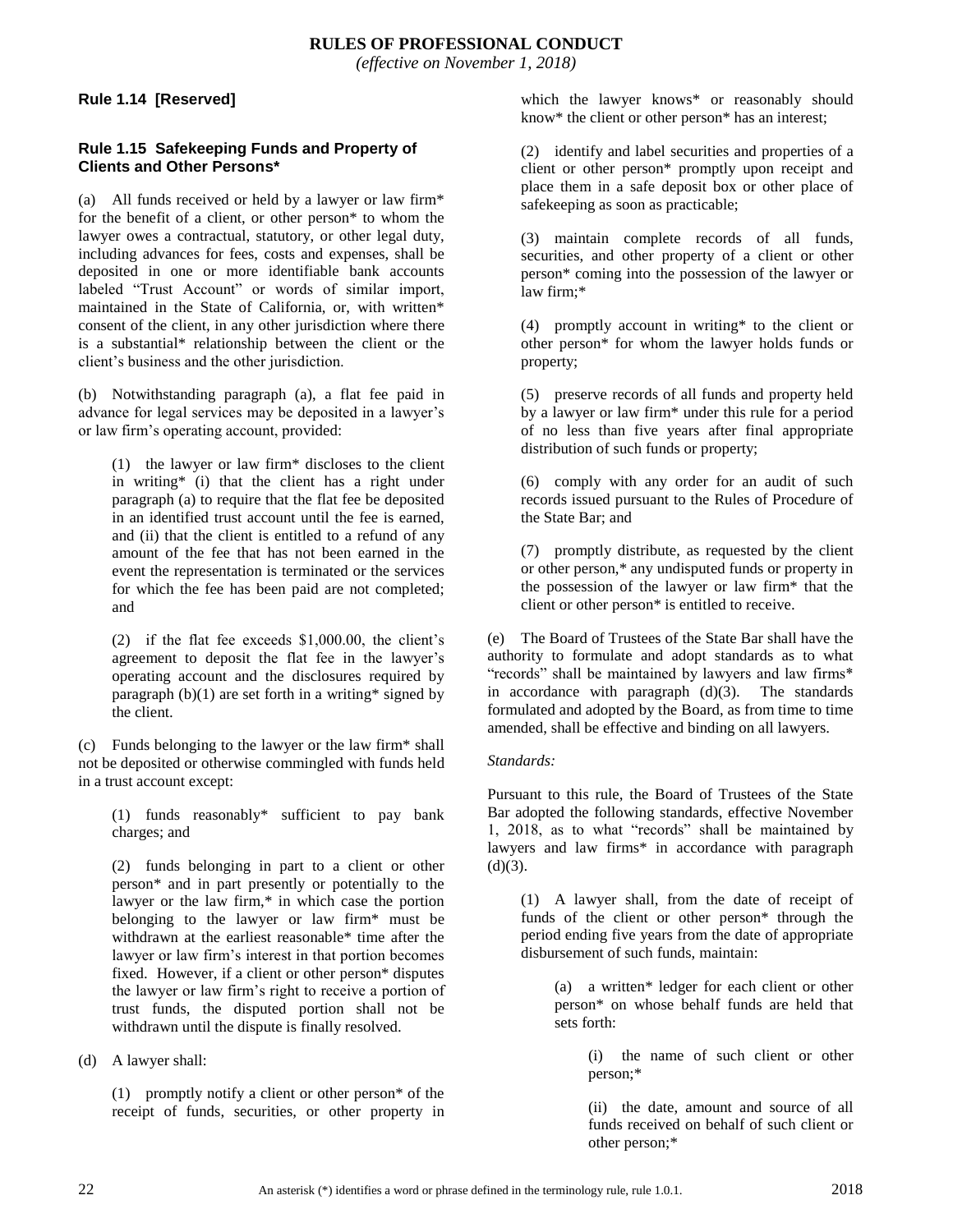*(effective on November 1, 2018)* 

(iii) the date, amount, payee and purpose of each disbursement made on behalf of such client or other person;\* and

(iv) the current balance for such client or other person;\*

(b) a written\* journal for each bank account that sets forth:

(i) the name of such account;

(ii) the date, amount and client or other person\* affected by each debit and credit; and

(iii) the current balance in such account;

(c) all bank statements and cancelled checks for each bank account; and

(d) each monthly reconciliation (balancing) of (a), (b), and (c).

(2) A lawyer shall, from the date of receipt of all securities and other properties held for the benefit of client or other person\* through the period ending five years from the date of appropriate disbursement of such securities and other properties, maintain a written\* journal that specifies:

(a) each item of security and property held;

(b) the person\* on whose behalf the security or property is held;

(c) the date of receipt of the security or property;

(d) the date of distribution of the security or property; and

(e) person\* to whom the security or property was distributed.

### **Comment**

[1] Whether a lawyer owes a contractual, statutory or other legal duty under paragraph (a) to hold funds on behalf of a person\* other than a client in situations where client funds are subject to a third-party lien will depend on the relationship between the lawyer and the third-party, whether the lawyer has assumed a contractual obligation to the third person\* and whether the lawyer has an independent obligation to honor the lien under a statute or other law. In certain circumstances, a lawyer may be civilly liable when the lawyer has notice of a lien and disburses funds in contravention of the lien. (See *Kaiser Foundation Health Plan, Inc. v. Aguiluz* (1996) 47 Cal.App.4th 302 [54 Cal.Rptr.2d 665].) However, civil liability by itself does not establish a violation of this rule. (Compare *Johnstone v. State Bar of California* (1966) 64 Cal.2d 153, 155-156 [49 Cal.Rptr. 97] ["'When an attorney assumes a fiduciary relationship and violates his duty in a manner that would justify disciplinary action if the relationship had been that of attorney and client, he may properly be disciplined for his misconduct.'"] with *Crooks v. State Bar* (1970) 3 Cal.3d 346, 358 [90 Cal.Rptr. 600] [lawyer who agrees to act as escrow or stakeholder for a client and a third-party owes a duty to the nonclient with regard to held funds].)

[2] As used in this rule, "advances for fees" means a payment intended by the client as an advance payment for some or all of the services that the lawyer is expected to perform on the client's behalf. With respect to the difference between a true retainer and a flat fee, which is one type of advance fee, see rule 1.5(d) and (e). Subject to rule 1.5, a lawyer or law firm\* may enter into an agreement that defines when or how an advance fee is earned and may be withdrawn from the client trust account.

[3] Absent written\* disclosure and the client's agreement in a writing\* signed by the client as provided in paragraph (b), a lawyer must deposit a flat fee paid in advance of legal services in the lawyer's trust account. Paragraph (b) does not apply to advance payment for costs and expenses. Paragraph (b) does not alter the lawyer's obligations under paragraph (d) or the lawyer's burden to establish that the fee has been earned.

### **Rule 1.16 Declining or Terminating Representation**

 (a) Except as stated in paragraph (c), a lawyer shall not represent a client or, where representation has commenced, shall withdraw from the representation of a client if:

(1) the lawyer knows\* or reasonably should know\* that the client is bringing an action, conducting a defense, asserting a position in litigation, or taking an appeal, without probable cause and for the purpose of harassing or maliciously injuring any person;\*

(2) the lawyer knows\* or reasonably should know\* that the representation will result in violation of these rules or of the State Bar Act;

(3) the lawyer's mental or physical condition renders it unreasonably difficult to carry out the representation effectively; or

(4) the client discharges the lawyer.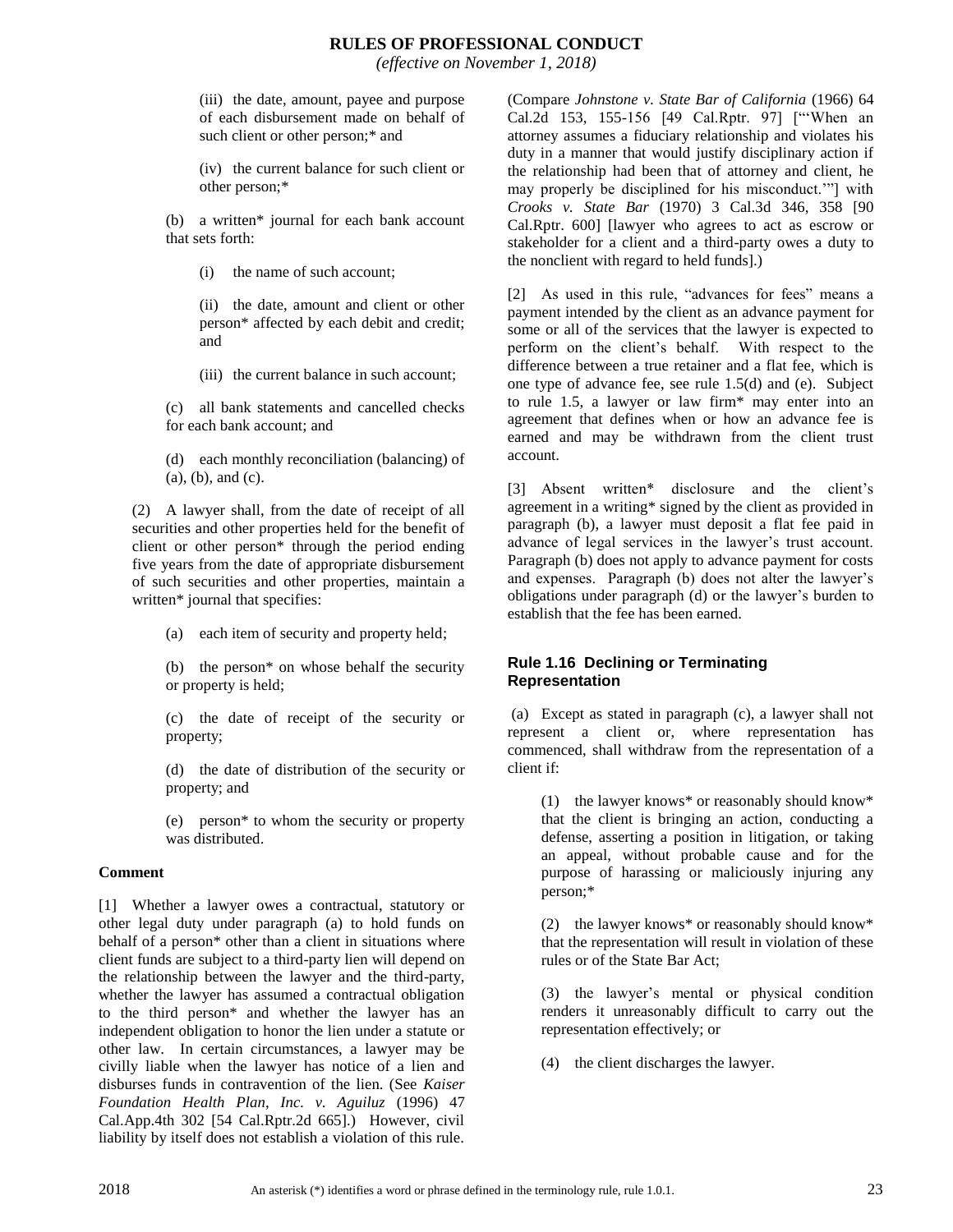(b) Except as stated in paragraph (c), a lawyer may withdraw from representing a client if:

(1) the client insists upon presenting a claim or defense in litigation, or asserting a position or making a demand in a non-litigation matter, that is not warranted under existing law and cannot be supported by good faith argument for an extension, modification, or reversal of existing law;

(2) the client either seeks to pursue a criminal or fraudulent\* course of conduct or has used the lawyer's services to advance a course of conduct that the lawyer reasonably believes\* was a crime or fraud;\*

(3) the client insists that the lawyer pursue a course of conduct that is criminal or fraudulent;\*

(4) the client by other conduct renders it unreasonably difficult for the lawyer to carry out the representation effectively;

(5) the client breaches a material term of an agreement with, or obligation, to the lawyer relating to the representation, and the lawyer has given the client a reasonable\* warning after the breach that the lawyer will withdraw unless the client fulfills the agreement or performs the obligation;

(6) the client knowingly\* and freely assents to termination of the representation;

(7) the inability to work with co-counsel indicates that the best interests of the client likely will be served by withdrawal;

(8) the lawyer's mental or physical condition renders it difficult for the lawyer to carry out the representation effectively;

(9) a continuation of the representation is likely to result in a violation of these rules or the State Bar Act; or

(10) the lawyer believes\* in good faith, in a proceeding pending before a tribunal,\* that the tribunal\* will find the existence of other good cause for withdrawal.

(c) If permission for termination of a representation is required by the rules of a tribunal,\* a lawyer shall not terminate a representation before that tribunal\* without its permission.

(d) A lawyer shall not terminate a representation until the lawyer has taken reasonable\* steps to avoid reasonably\* foreseeable prejudice to the rights of the client, such as giving the client sufficient notice to permit

the client to retain other counsel, and complying with paragraph (e).

(e) Upon the termination of a representation for any reason:

(1) subject to any applicable protective order, nondisclosure agreement, statute or regulation, the lawyer promptly shall release to the client, at the request of the client, all client materials and property. "Client materials and property" includes correspondence, pleadings, deposition transcripts, experts' reports and other writings,\* exhibits, and physical evidence, whether in tangible, electronic or other form, and other items reasonably\* necessary to the client's representation, whether the client has paid for them or not; and

(2) the lawyer promptly shall refund any part of a fee or expense paid in advance that the lawyer has not earned or incurred. This provision is not applicable to a true retainer fee paid solely for the purpose of ensuring the availability of the lawyer for the matter.

#### **Comment**

[1] This rule applies, without limitation, to a sale of a law practice under rule 1.17. A lawyer can be subject to discipline for improperly threatening to terminate a representation. (See *In the Matter of Shalant* (Review Dept. 2005) 4 Cal. State Bar Ct. Rptr. 829, 837.)

[2] When a lawyer withdraws from the representation of a client in a particular matter under paragraph (a) or (b), the lawyer might not be obligated to withdraw from the representation of the same client in other matters. For example, a lawyer might be obligated under paragraph  $(a)(1)$  to withdraw from representing a client because the lawyer has a conflict of interest under rule 1.7, but that conflict might not arise in other representations of the client.

[3] Withdrawal under paragraph  $(a)(1)$  is not mandated where a lawyer for the defendant in a criminal proceeding, or the respondent in a proceeding that could result in incarceration, or involuntary commitment or confinement, defends the proceeding by requiring that every element of the case be established. (See rule  $3.1(b)$ .)

[4] Lawyers must comply with their obligations to their clients under Business and Professions Code section 6068, subdivision (e) and rule 1.6, and to the courts under rule 3.3 when seeking permission to withdraw under paragraph (c). If a tribunal\* denies a lawyer permission to withdraw, the lawyer is obligated to comply with the tribunal's\* order. (See Bus. & Prof. Code, §§ 6068, subd. (b) and 6103.) This duty applies even if the lawyer sought permission to withdraw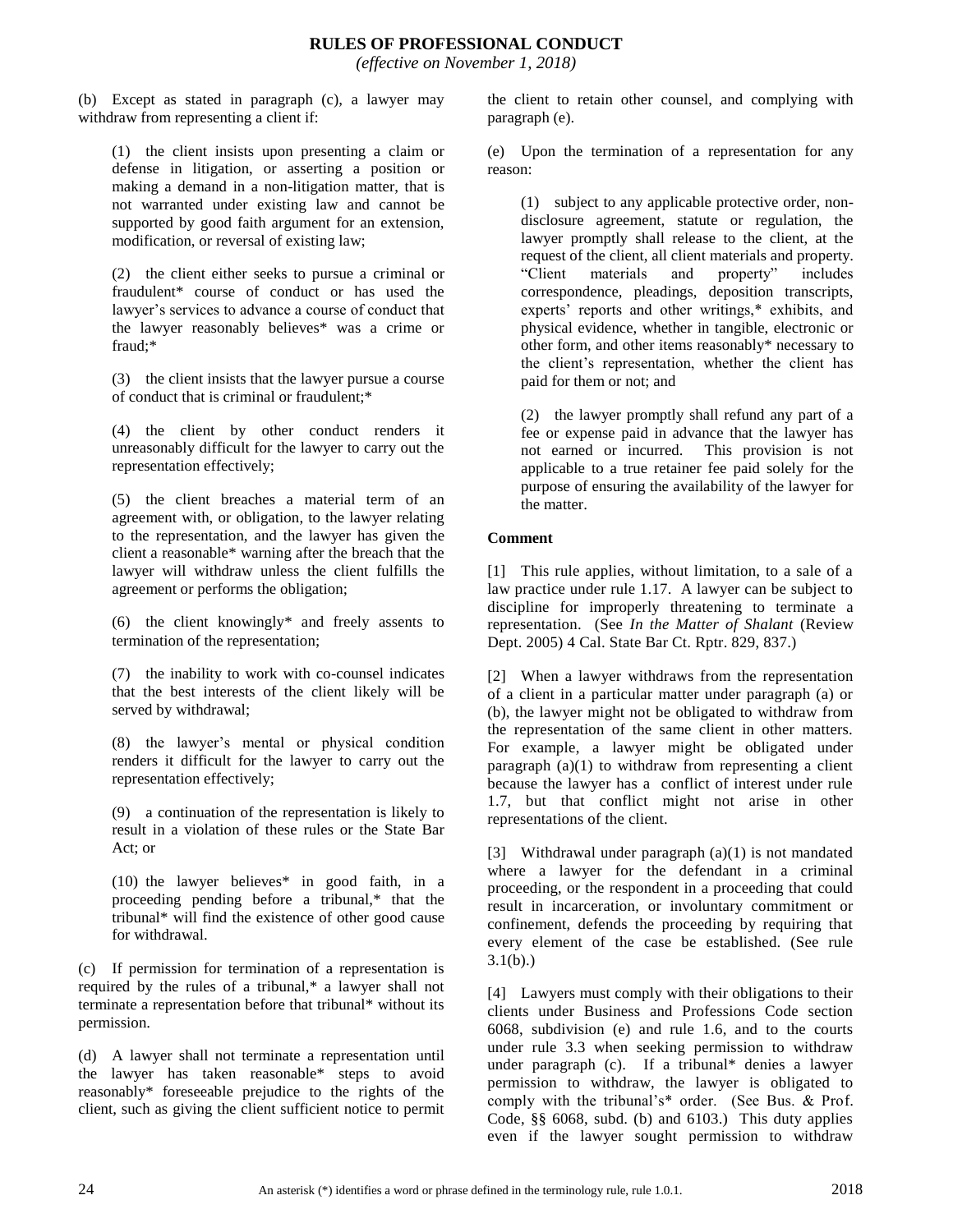because of a conflict of interest. Regarding withdrawal from limited scope representations that involve court appearances, compliance with applicable California Rules of Court concerning limited scope representation satisfies paragraph (c).

[5] Statutes may prohibit a lawyer from releasing information in the client materials and property under certain circumstances. (See, e.g., Pen. Code, §§ 1054.2 and 1054.10.)

[6] Paragraph (e)(1) does not prohibit a lawyer from making, at the lawyer's own expense, and retaining copies of papers released to the client, or to prohibit a claim for the recovery of the lawyer's expense in any subsequent legal proceeding.

### **Rule 1.17 Sale of a Law Practice**

All or substantially\* all of the law practice of a lawyer, living or deceased, including goodwill, may be sold to another lawyer or law firm\* subject to all the following conditions:

(a) Fees charged to clients shall not be increased solely by reason of the sale.

(b) If the sale contemplates the transfer of responsibility for work not yet completed or responsibility for client files or information protected by Business and Professions Code section 6068, subdivision  $(e)(1)$ , then;

(1) if the seller is deceased, or has a conservator or other person\* acting in a representative capacity, and no lawyer has been appointed to act for the seller pursuant to Business and Professions Code section 6180.5, then prior to the transfer;

> (i) the purchaser shall cause a written\* notice to be given to each client whose matter is included in the sale, stating that the interest in the law practice is being transferred to the purchaser; that the client has the right to retain other counsel; that the client may take possession of any client materials and property, as required by rule  $1.16(e)(1)$ ; and that if no response is received to the notice within 90 days after it is sent, or if the client's rights would be prejudiced by a failure of the purchaser to act during that time, the purchaser may act on behalf of the client until otherwise notified by the client, and

> (ii) the purchaser shall obtain the written\* consent of the client. If reasonable\* efforts have been made to locate the client and no response to the paragraph  $(b)(1)(i)$  notice is received within 90 days, consent shall be presumed until otherwise notified by the client.

(2) in all other circumstances, not less than 90 days prior to the transfer;

> (i) the seller, or the lawyer appointed to act for the seller pursuant to Business and Professions Code section 6180.5, shall cause a written\* notice to be given to each client whose matter is included in the sale, stating that the interest in the law practice is being transferred to the purchaser; that the client has the right to retain other counsel; that the client may take possession of any client materials and property, as required by rule  $1.16(e)(1)$ ; and that if no response is received to the notice within 90 days after it is sent, or if the client's rights would be prejudiced by a failure of the purchaser to act during that time, the purchaser may act on behalf of the client until otherwise notified by the client, and

> (ii) the seller, or the lawyer appointed to act for the seller pursuant to Business and Professions Code section 6180.5, shall obtain the written\* consent of the client prior to the transfer. If reasonable\* efforts have been made to locate the client and no response to the paragraph  $(b)(2)(i)$ notice is received within 90 days, consent shall be presumed until otherwise notified by the client.

(c) If substitution is required by the rules of a tribunal\* in which a matter is pending, all steps necessary to substitute a lawyer shall be taken.

(d) The purchaser shall comply with the applicable requirements of rules 1.7 and 1.9.

(e) Confidential information shall not be disclosed to a nonlawyer in connection with a sale under this rule.

(f) This rule does not apply to the admission to or retirement from a law firm,\* retirement plans and similar arrangements, or sale of tangible assets of a law practice.

### **Comment**

[1] The requirement that the sale be of "all or substantially\* all of the law practice of a lawyer" prohibits the sale of only a field or area of practice or the seller's practice in a geographical area or in a particular jurisdiction. The prohibition against the sale of less than all or substantially\* all of a practice protects those clients whose matters are less lucrative and who might find it difficult to secure other counsel if a sale could be limited to substantial\* fee-generating matters. The purchasers are required to undertake all client matters sold in the transaction, subject to client consent. This requirement is satisfied, however, even if a purchaser is unable to undertake a particular client matter because of a conflict of interest.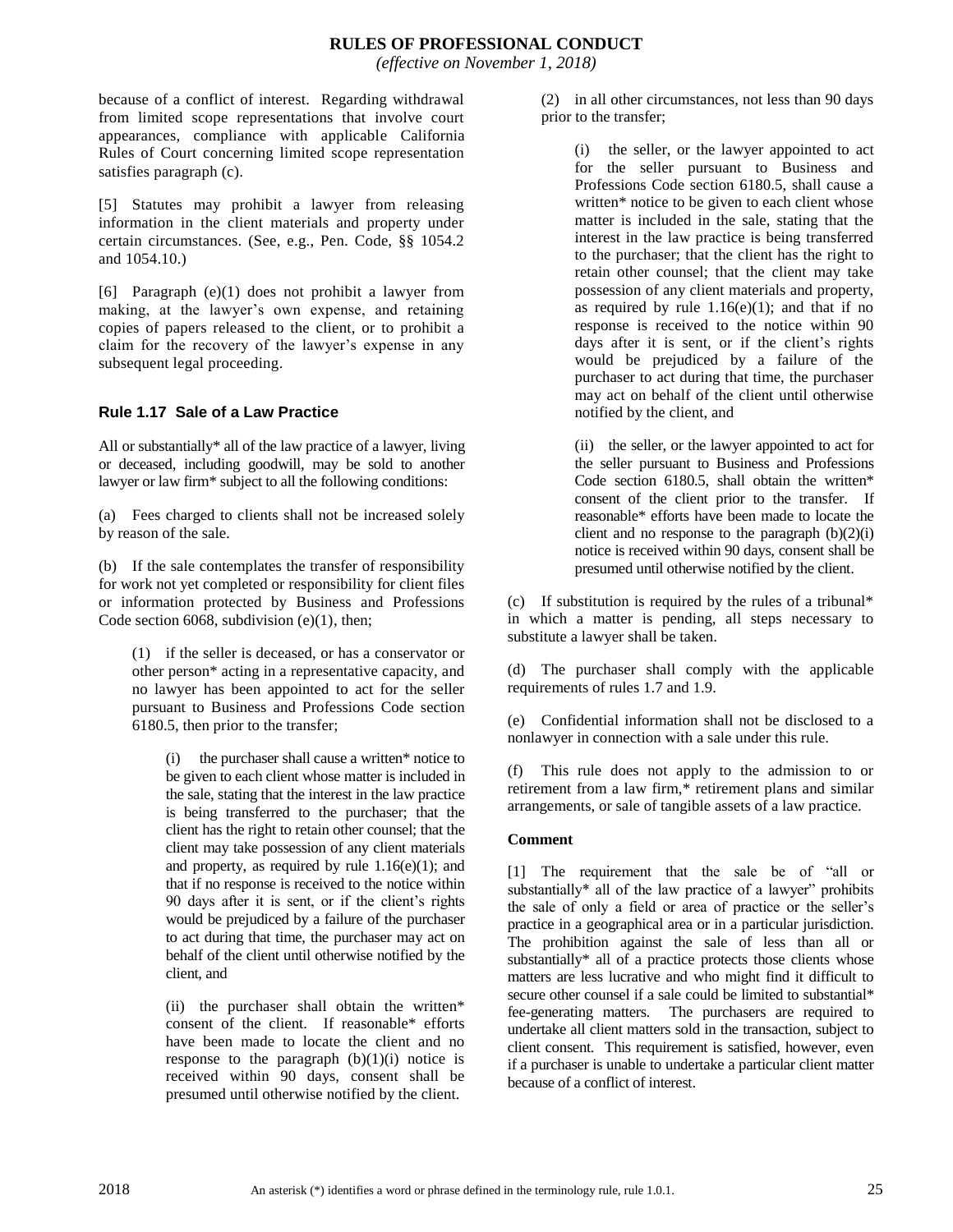[2] Under paragraph (a), the purchaser must honor existing arrangements between the seller and the client as to fees and scope of work and the sale may not be financed by increasing fees charged for client matters transferred through the sale. However, fee increases or other changes to the fee arrangements might be justified by other factors, such as modifications of the purchaser's responsibilities, the passage of time, or reasonable\* costs that were not addressed in the original agreement. Any such modifications must comply with rules 1.4 and 1.5 and other relevant provisions of these rules and the State Bar Act.

[3] Transfer of individual client matters, where permitted, is governed by rule 1.5.1. Payment of a fee to a nonlawyer broker for arranging the sale or purchase of a law practice is governed by rule 5.4(a).

### **Rule 1.18 Duties to Prospective Client**

(a) A person\* who, directly or through an authorized representative, consults a lawyer for the purpose of retaining the lawyer or securing legal service or advice from the lawyer in the lawyer's professional capacity, is a prospective client.

(b) Even when no lawyer-client relationship ensues, a lawyer who has communicated with a prospective client shall not use or reveal information protected by Business and Professions Code section 6068, subdivision (e) and rule 1.6 that the lawyer learned as a result of the consultation, except as rule 1.9 would permit with respect to information of a former client.

(c) A lawyer subject to paragraph (b) shall not represent a client with interests materially adverse to those of a prospective client in the same or a substantially related matter if the lawyer received from the prospective client information protected by Business and Professions Code section 6068, subdivision (e) and rule 1.6 that is material to the matter, except as provided in paragraph (d). If a lawyer is prohibited from representation under this paragraph, no lawyer in a firm\* with which that lawyer is associated may knowingly\* undertake or continue representation in such a matter, except as provided in paragraph (d).

(d) When the lawyer has received information that prohibits representation as provided in paragraph (c), representation of the affected client is permissible if:

(1) both the affected client and the prospective client have given informed written consent,\* or

(2) the lawyer who received the information took reasonable\* measures to avoid exposure to more information than was reasonably\* necessary to determine whether to represent the prospective client; and

(i) the prohibited lawyer is timely screened\* from any participation in the matter and is apportioned no part of the fee therefrom; and

(ii) written\* notice is promptly given to the prospective client to enable the prospective client to ascertain compliance with the provisions of this rule.

### **Comment**

[1] As used in this rule, a prospective client includes a person's\* authorized representative. A lawyer's discussions with a prospective client can be limited in time and depth and leave both the prospective client and the lawyer free, and sometimes required, to proceed no further. Although a prospective client's information is protected by Business and Professions Code section 6068, subdivision (e) and rule 1.6 the same as that of a client, in limited circumstances provided under paragraph (d), a law firm\* is permitted to accept or continue representation of a client with interests adverse to the prospective client. This rule is not intended to limit the application of Evidence Code section 951 (defining "client" within the meaning of the Evidence Code).

[2] Not all persons\* who communicate information to a lawyer are entitled to protection under this rule. A person\* who by any means communicates information unilaterally to a lawyer, without reasonable\* expectation that the lawyer is willing to discuss the possibility of forming a lawyer-client relationship or provide legal advice is not a "prospective client" within the meaning of paragraph (a). In addition, a person\* who discloses information to a lawyer after the lawyer has stated his or her unwillingness or inability to consult with the person\* (*People v. Gionis* (1995) 9 Cal.4th 1196 [40 Cal.Rptr.2d 456]), or who communicates information to a lawyer without a good faith intention to seek legal advice or representation, is not a prospective client within the meaning of paragraph (a).

[3] In order to avoid acquiring information from a prospective client that would prohibit representation as provided in paragraph (c), a lawyer considering whether or not to undertake a new matter must limit the initial interview to only such information as reasonably\* appears necessary for that purpose.

[4] Under paragraph (c), the prohibition in this rule is imputed to other lawyers in a law firm\* as provided in rule 1.10. However, under paragraph  $(d)(1)$ , the consequences of imputation may be avoided if the informed written consent\* of both the prospective and affected clients is obtained. (See rule 1.0.1(e-1) [informed written consent].) In the alternative, imputation may be avoided if the conditions of paragraph (d)(2) are met and all prohibited lawyers are timely screened\* and written\* notice is promptly given to the prospective client. Paragraph  $(d)(2)(i)$  does not prohibit the screened\* lawyer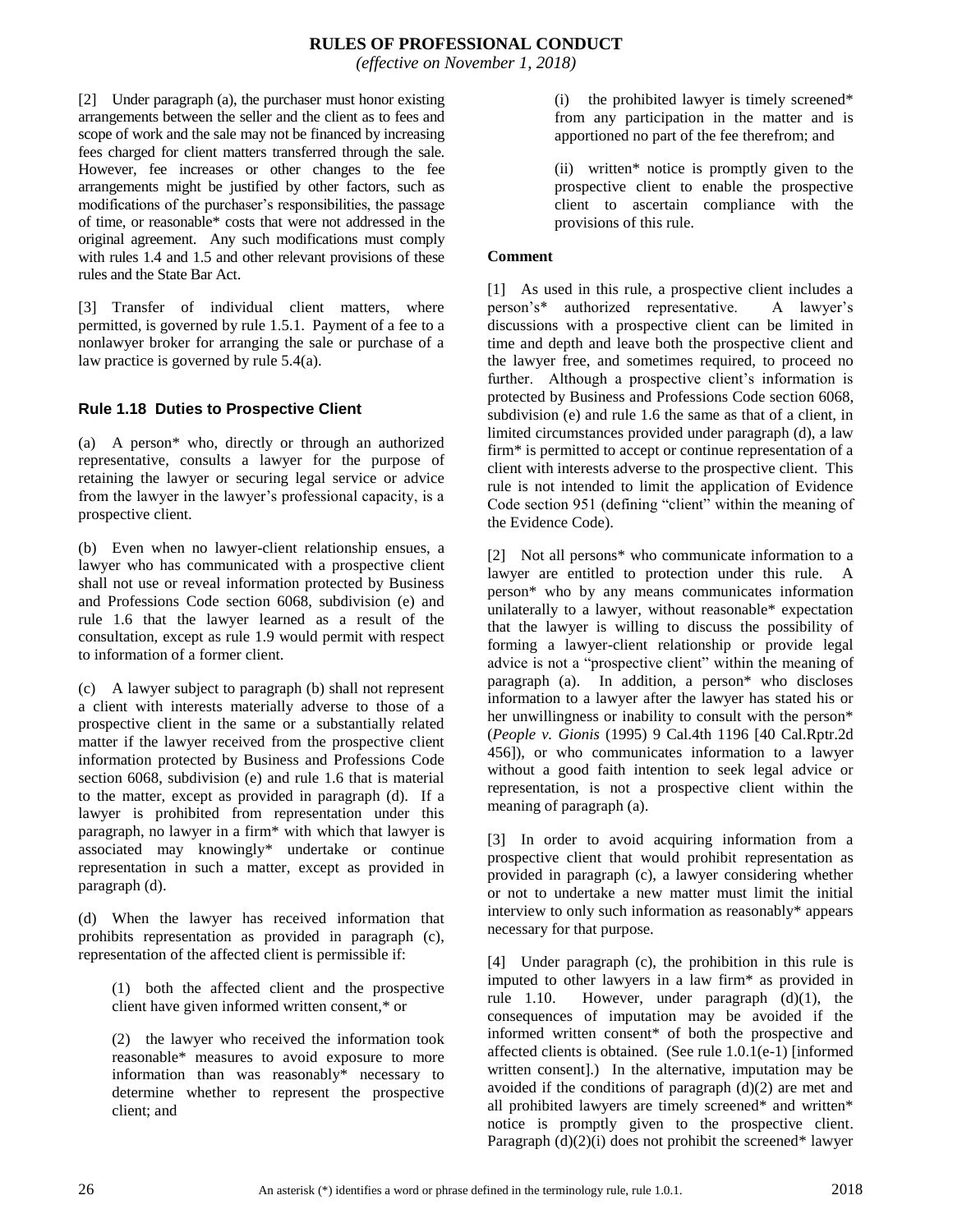*(effective on November 1, 2018)* 

from receiving a salary or partnership share established by prior independent agreement, but that lawyer may not receive compensation directly related to the matter in which the lawyer is prohibited.

[5] Notice under paragraph (d)(2)(ii) must include a general description of the subject matter about which the lawyer was consulted, and the screening\* procedures employed.

### **CHAPTER 2. COUNSELOR**

### **Rule 2.1 Advisor**

In representing a client, a lawyer shall exercise independent professional judgment and render candid advice.

#### **Comment**

[1] A lawyer ordinarily has no duty to initiate investigation of a client's affairs or to give advice that the client has indicated is unwanted, but a lawyer may initiate advice to a client when doing so appears to be in the client's interest.

[2] This rule does not preclude a lawyer who renders advice from referring to considerations other than the law, such as moral, economic, social and political factors that may be relevant to the client's situation.

### **Rule 2.2 [Reserved]**

### **Rule 2.3 [Reserved]**

### **Rule 2.4 Lawyer as Third-Party Neutral**

(a) A lawyer serves as a third-party neutral when the lawyer assists two or more persons\* who are not clients of the lawyer to reach a resolution of a dispute, or other matter, that has arisen between them. Service as a thirdparty neutral may include service as an arbitrator, a mediator or in such other capacity as will enable the lawyer to assist the parties to resolve the matter.

(b) A lawyer serving as a third-party neutral shall inform unrepresented parties that the lawyer is not representing them. When the lawyer knows\* or reasonably should know\* that a party does not understand the lawyer's role in the matter, the lawyer shall explain the difference between the lawyer's role as a third-party neutral and a lawyer's role as one who represents a client.

#### **Comment**

[1] In serving as a third-party neutral, the lawyer may be subject to court rules or other law that apply either to third-party neutrals generally or to lawyers serving as third-party neutrals. Lawyer neutrals may also be subject to various codes of ethics, such as the Judicial Council Standards for Mediators in Court Connected Mediation Programs or the Judicial Council Ethics Standards for Neutral Arbitrators in Contractual Arbitration.

[2] A lawyer who serves as a third-party neutral subsequently may be asked to serve as a lawyer representing a client in the same matter. The conflicts of interest that arise for both the individual lawyer and the lawyer's law firm\* are addressed in rule 1.12.

[3] This rule is not intended to apply to temporary judges, referees or court-appointed arbitrators. (See rule  $2.4.1.$ 

### **Rule 2.4.1 Lawyer as Temporary Judge, Referee, or Court-Appointed Arbitrator**

A lawyer who is serving as a temporary judge, referee, or court-appointed arbitrator, and is subject to canon 6D of the California Code of Judicial Ethics, shall comply with the terms of that canon.

#### **Comment**

[1] This rule is intended to permit the State Bar to discipline lawyers who violate applicable portions of the California Code of Judicial Ethics while acting in a judicial capacity pursuant to an order or appointment by a court.

[2] This rule is not intended to apply to a lawyer serving as a third-party neutral in a mediation or a settlement conference, or as a neutral arbitrator pursuant to an arbitration agreement. (See rule 2.4.)

### **CHAPTER 3. ADVOCATE**

### **Rule 3.1 Meritorious Claims and Contentions**

(a) A lawyer shall not:

(1) bring or continue an action, conduct a defense, assert a position in litigation, or take an appeal, without probable cause and for the purpose of harassing or maliciously injuring any person;\* or

(2) present a claim or defense in litigation that is not warranted under existing law, unless it can be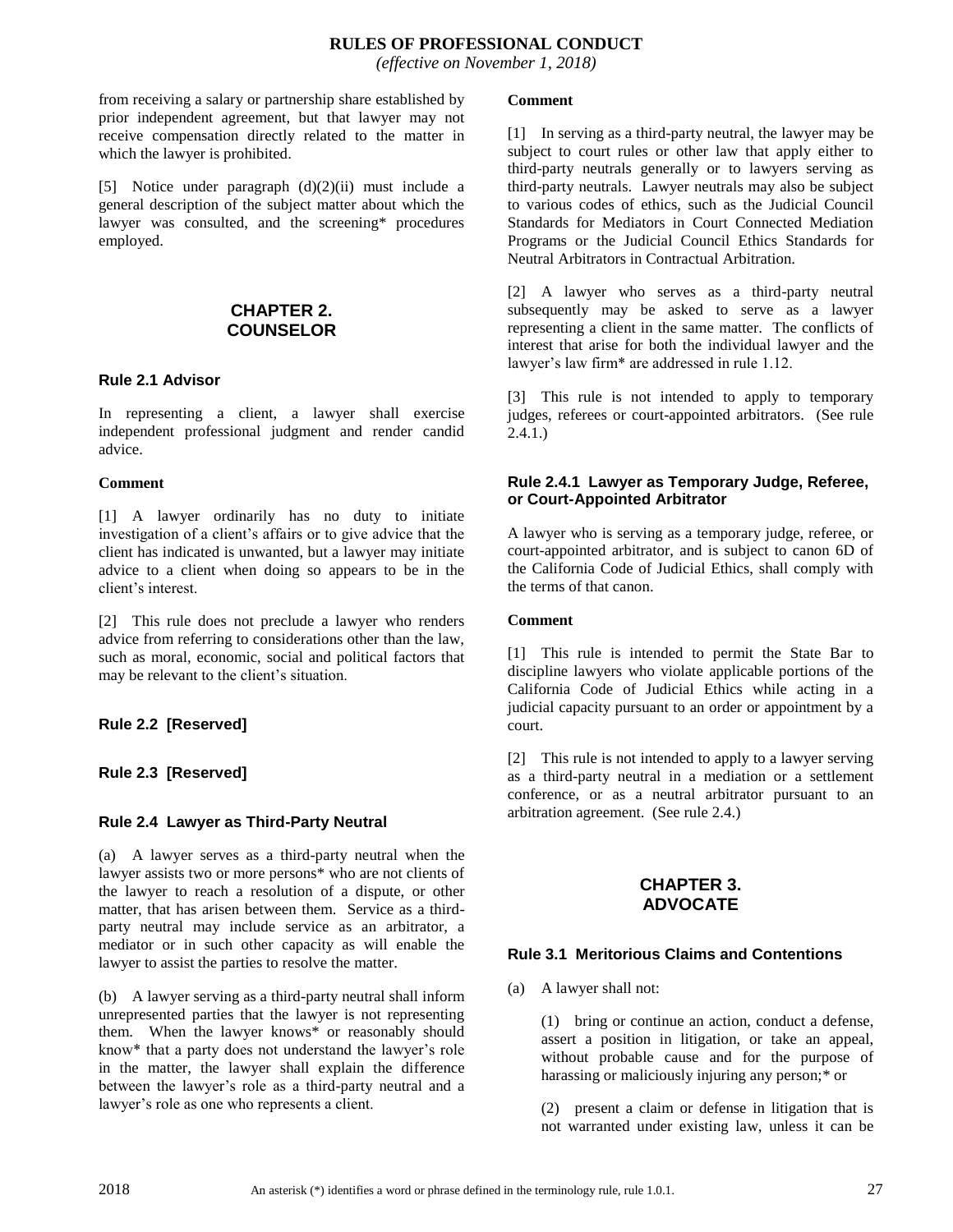supported by a good faith argument for an extension, modification, or reversal of the existing law.

(b) A lawyer for the defendant in a criminal proceeding, or the respondent in a proceeding that could result in incarceration, or involuntary commitment or confinement, may nevertheless defend the proceeding by requiring that every element of the case be established.

# **Rule 3.2 Delay of Litigation**

In representing a client, a lawyer shall not use means that have no substantial\* purpose other than to delay or prolong the proceeding or to cause needless expense.

### **Comment**

See rule 1.3 with respect to a lawyer's duty to act with reasonable\* diligence and rule 3.1(b) with respect to a lawyer's representation of a defendant in a criminal proceeding. See also Business and Professions Code section 6128, subdivision (b).

### **Rule 3.3 Candor Toward the Tribunal\***

(a) A lawyer shall not:

(1) knowingly\* make a false statement of fact or law to a tribunal\* or fail to correct a false statement of material fact or law previously made to the tribunal\* by the lawyer;

(2) fail to disclose to the tribunal\* legal authority in the controlling jurisdiction known\* to the lawyer to be directly adverse to the position of the client and not disclosed by opposing counsel, or knowingly\* misquote to a tribunal\* the language of a book, statute, decision or other authority; or

(3) offer evidence that the lawyer knows\* to be false. If a lawyer, the lawyer's client, or a witness called by the lawyer, has offered material evidence, and the lawyer comes to know\* of its falsity, the lawyer shall take reasonable\* remedial measures, including, if necessary, disclosure to the tribunal,\* unless disclosure is prohibited by Business and Professions Code section 6068, subdivision (e) and rule 1.6. A lawyer may refuse to offer evidence, other than the testimony of a defendant in a criminal matter, that the lawyer reasonably believes\* is false.

(b) A lawyer who represents a client in a proceeding before a tribunal\* and who knows\* that a person\* intends to engage, is engaging or has engaged in criminal or fraudulent\* conduct related to the proceeding shall take reasonable\* remedial measures to the extent permitted by Business and Professions Code section 6068, subdivision (e) and rule 1.6.

(c) The duties stated in paragraphs (a) and (b) continue to the conclusion of the proceeding.

(d) In an ex parte proceeding where notice to the opposing party in the proceeding is not required or given and the opposing party is not present, a lawyer shall inform the tribunal\* of all material facts known\* to the lawyer that will enable the tribunal\* to make an informed decision, whether or not the facts are adverse to the position of the client*.* 

### **Comment**

[1] This rule governs the conduct of a lawyer in proceedings of a tribunal,\* including ancillary proceedings such as a deposition conducted pursuant to a tribunal's\* authority. See rule 1.0.1(m) for the definition of "tribunal."

[2] The prohibition in paragraph  $(a)(1)$  against making false statements of law or failing to correct a material misstatement of law includes citing as authority a decision that has been overruled or a statute that has been repealed or declared unconstitutional, or failing to correct such a citation previously made to the tribunal\* by the lawyer.

### *Legal Argument*

[3] Legal authority in the controlling jurisdiction may include legal authority outside the jurisdiction in which the tribunal\* sits, such as a federal statute or case that is determinative of an issue in a state court proceeding or a Supreme Court decision that is binding on a lower court.

[4] The duties stated in paragraphs (a) and (b) apply to all lawyers, including defense counsel in criminal cases. If a lawyer knows\* that a client intends to testify falsely or wants the lawyer to introduce false evidence, the lawyer should seek to persuade the client that the evidence should not be offered and, if unsuccessful, must refuse to offer the false evidence. If a criminal defendant insists on testifying, and the lawyer knows\* that the testimony will be false, the lawyer may offer the testimony in a narrative form if the lawyer made reasonable\* efforts to dissuade the client from the unlawful course of conduct and the lawyer has sought permission from the court to withdraw as required by rule 1.16. (See, e.g., *People v. Johnson* (1998) 62 Cal.App.4th 608 [72 Cal.Rptr.2d 805]; *People v. Jennings* (1999) 70 Cal.App.4th 899 [83 Cal.Rptr.2d 33].) The obligations of a lawyer under these rules and the State Bar Act are subordinate to applicable constitutional provisions.

### *Remedial Measures*

[5] Reasonable\* remedial measures under paragraphs (a)(3) and (b) refer to measures that are available under these rules and the State Bar Act, and which a reasonable\* lawyer would consider appropriate under the circumstances to comply with the lawyer's duty of candor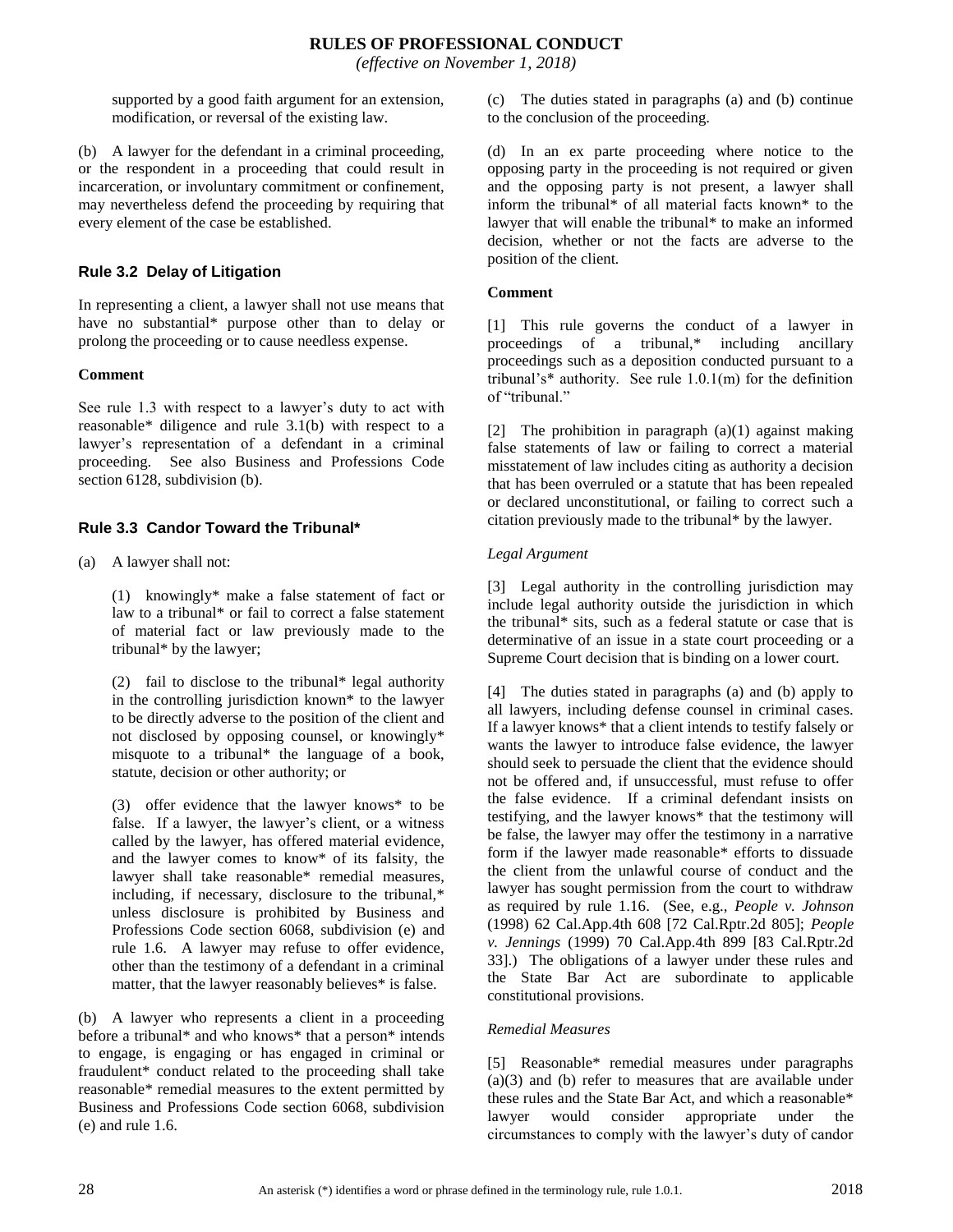to the tribunal.\* (See, e.g., rules 1.2.1, 1.4(a)(4), 1.16(a), 8.4; Bus. & Prof. Code, §§ 6068, subd. (d), 6128.) Remedial measures also include explaining to the client the lawyer's obligations under this rule and, where applicable, the reasons for the lawyer's decision to seek permission from the tribunal\* to withdraw, and remonstrating further with the client to take corrective action that would eliminate the need for the lawyer to withdraw. If the client is an organization, the lawyer should also consider the provisions of rule 1.13. Remedial measures do not include disclosure of client confidential information, which the lawyer is required to protect under Business and Professions Code section 6068, subdivision (e) and rule 1.6.

#### *Duration of Obligation*

[6] A proceeding has concluded within the meaning of this rule when a final judgment in the proceeding has been affirmed on appeal or the time for review has passed. A prosecutor may have obligations that go beyond the scope of this rule. (See, e.g., rule 3.8(f) and (g).)

#### *Ex Parte Communications*

[7] Paragraph (d) does not apply to ex parte communications that are not otherwise prohibited by law or the tribunal.\*

#### *Withdrawal*

[8] A lawyer's compliance with the duty of candor imposed by this rule does not require that the lawyer withdraw from the representation. The lawyer may, however, be required by rule 1.16 to seek permission of the tribunal\* to withdraw if the lawyer's compliance with this rule results in a deterioration of the lawyer-client relationship such that the lawyer can no longer competently and diligently represent the client, or where continued employment will result in a violation of these rules. A lawyer must comply with Business and Professions Code section 6068, subdivision (e) and rule 1.6 with respect to a request to withdraw that is premised on a client's misconduct.

[9] In addition to this rule, lawyers remain bound by Business and Professions Code sections 6068, subdivision (d) and 6106.

### **Rule 3.4 Fairness to Opposing Party and Counsel**

A lawyer shall not:

(a) unlawfully obstruct another party's access to evidence, including a witness, or unlawfully alter, destroy or conceal a document or other material having potential evidentiary value. A lawyer shall not counsel or assist another person\* to do any such act;

(b) suppress any evidence that the lawyer or the lawyer's client has a legal obligation to reveal or to produce;

(c) falsify evidence, counsel or assist a witness to testify falsely, or offer an inducement to a witness that is prohibited by law;

(d) directly or indirectly pay, offer to pay, or acquiesce in the payment of compensation to a witness contingent upon the content of the witness's testimony or the outcome of the case. Except where prohibited by law, a lawyer may advance, guarantee, or acquiesce in the payment of:

(1) expenses reasonably\* incurred by a witness in attending or testifying;

(2) reasonable\* compensation to a witness for loss of time in attending or testifying; or

(3) a reasonable\* fee for the professional services of an expert witness;

(e) advise or directly or indirectly cause a person\* to secrete himself or herself or to leave the jurisdiction of a tribunal\* for the purpose of making that person\* unavailable as a witness therein;

(f) knowingly\* disobey an obligation under the rules of a tribunal\* except for an open refusal based on an assertion that no valid obligation exists; or

(g) in trial, assert personal knowledge of facts in issue except when testifying as a witness, or state a personal opinion as to the guilt or innocence of an accused.

### **Comment**

[1] Paragraph (a) applies to evidentiary material generally, including computerized information. It is a criminal offense to destroy material for purpose of impairing its availability in a pending proceeding or one whose commencement can be foreseen. (See, e.g., Pen. Code, § 135; 18 U.S.C. §§ 1501-1520.) Falsifying evidence is also generally a criminal offense. (See, e.g., Pen. Code, § 132; 18 U.S.C. § 1519.) Applicable law may permit a lawyer to take temporary possession of physical evidence of client crimes for the purpose of conducting a limited examination that will not alter or destroy material characteristics of the evidence. Applicable law may require a lawyer to turn evidence over to the police or other prosecuting authorities, depending on the circumstances. (See *People v. Lee* (1970) 3 Cal.App.3d 514, 526 [83 Cal.Rptr. 715]; *People v. Meredith* (1981) 29 Cal.3d 682 [175 Cal.Rptr. 612].)

[2] A violation of a civil or criminal discovery rule or statute does not by itself establish a violation of this rule. See rule 3.8 for special disclosure responsibilities of a prosecutor.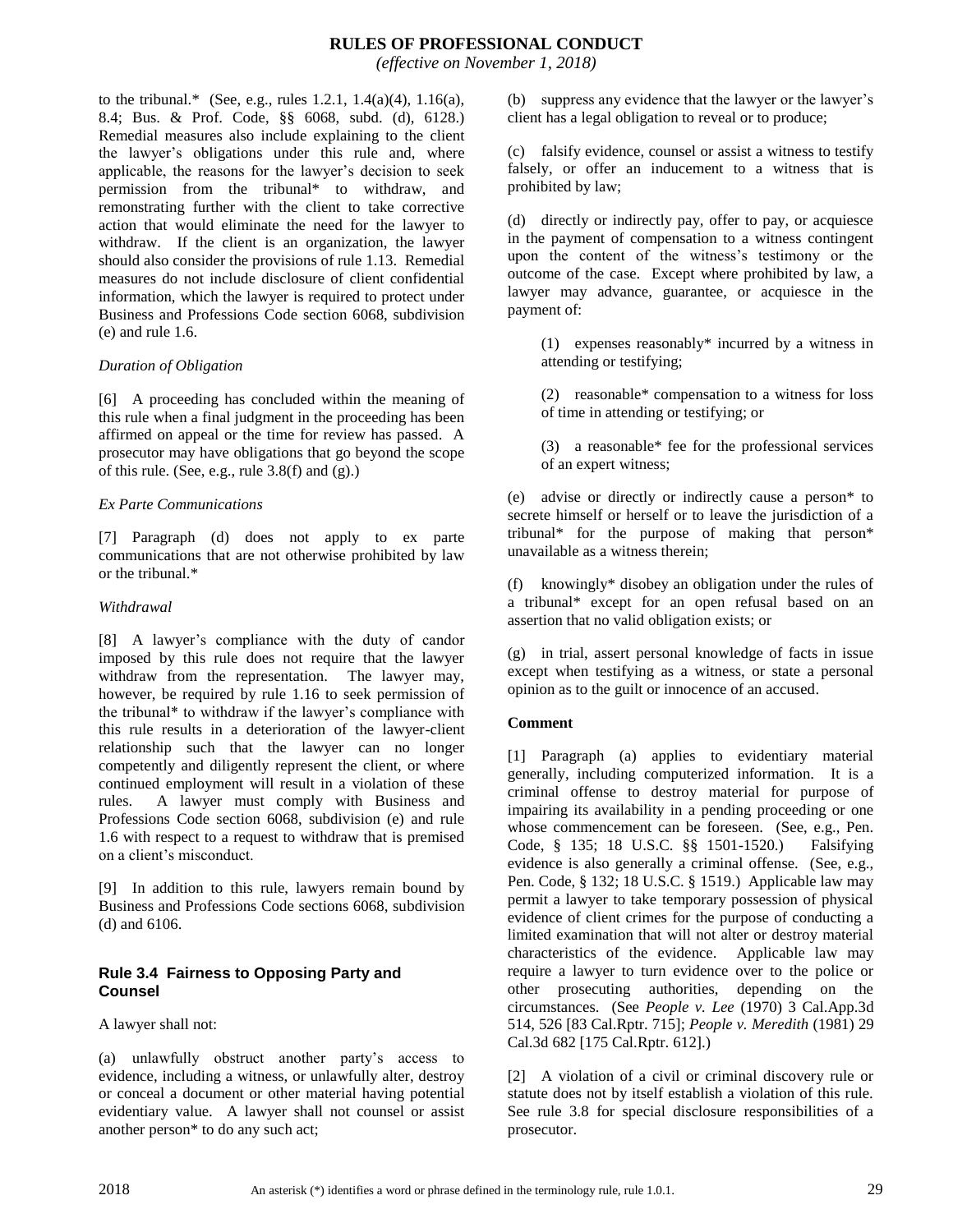*(effective on November 1, 2018)* 

#### **Rule 3.5 Contact with Judges, Officials, Employees, and Jurors**

(a) Except as permitted by statute, an applicable code of judicial ethics or code of judicial conduct, or standards governing employees of a tribunal,\* a lawyer shall not directly or indirectly give or lend anything of value to a judge, official, or employee of a tribunal.\* This rule does not prohibit a lawyer from contributing to the campaign fund of a judge or judicial officer running for election or confirmation pursuant to applicable law pertaining to such contributions.

(b) Unless permitted to do so by law, an applicable code of judicial ethics or code of judicial conduct, a rule or ruling of a tribunal,\* or a court order, a lawyer shall not directly or indirectly communicate with or argue to a judge or judicial officer upon the merits of a contested matter pending before the judge or judicial officer, except:

(1) in open court;

(2) with the consent of all other counsel and any unrepresented parties in the matter;

(3) in the presence of all other counsel and any unrepresented parties in the matter;

(4) in writing\* with a copy thereof furnished to all other counsel and any unrepresented parties in the matter; or

(5) in ex parte matters.

(c) As used in this rule, "judge" and "judicial officer" shall also include: (i) administrative law judges; (ii) neutral arbitrators; (iii) State Bar Court judges; (iv) members of an administrative body acting in an adjudicative capacity; and (v) law clerks, research attorneys, or other court personnel who participate in the decision-making process, including referees, special masters, or other persons\* to whom a court refers one or more issues and whose decision or recommendation can be binding on the parties if approved by the court.

(d) A lawyer connected with a case shall not communicate directly or indirectly with anyone the lawyer knows\* to be a member of the venire from which the jury will be selected for trial of that case.

(e) During trial, a lawyer connected with the case shall not communicate directly or indirectly with any juror.

(f) During trial, a lawyer who is not connected with the case shall not communicate directly or indirectly concerning the case with anyone the lawyer knows\* is a juror in the case.

(g) After discharge of the jury from further consideration of a case a lawyer shall not communicate directly or indirectly with a juror if:

(1) the communication is prohibited by law or court order;

(2) the juror has made known\* to the lawyer a desire not to communicate; or

(3) the communication involves misrepresentation, coercion, or duress, or is intended to harass or embarrass the juror or to influence the juror's actions in future jury service.

(h) A lawyer shall not directly or indirectly conduct an out of court investigation of a person\* who is either a member of a venire or a juror in a manner likely to influence the state of mind of such person\* in connection with present or future jury service.

(i) All restrictions imposed by this rule also apply to communications with, or investigations of, members of the family of a person\* who is either a member of a venire or a juror.

(j) A lawyer shall reveal promptly to the court improper conduct by a person\* who is either a member of a venire or a juror, or by another toward a person\* who is either a member of a venire or a juror or a member of his or her family, of which the lawyer has knowledge.

(k) This rule does not prohibit a lawyer from communicating with persons\* who are members of a venire or jurors as a part of the official proceedings.

(l) For purposes of this rule, "juror" means any empaneled, discharged, or excused juror.

### **Comment**

[1] An applicable code of judicial ethics or code of judicial conduct under this rule includes the California Code of Judicial Ethics and the Code of Conduct for United States Judges. Regarding employees of a tribunal\* not subject to judicial ethics or conduct codes, applicable standards include the Code of Ethics for the Court Employees of California and 5 United States Code section 7353 (Gifts to Federal employees). The statutes applicable to adjudicatory proceedings of state agencies generally are contained in the Administrative Procedure Act (Gov. Code, § 11340 et seq.; see Gov. Code, § 11370 [listing statutes with the act].) State and local agencies also may adopt their own regulations and rules governing communications with members or employees of a tribunal.\*

[2] For guidance on permissible communications with a juror in a criminal action after discharge of the jury, see Code of Civil Procedure section 206.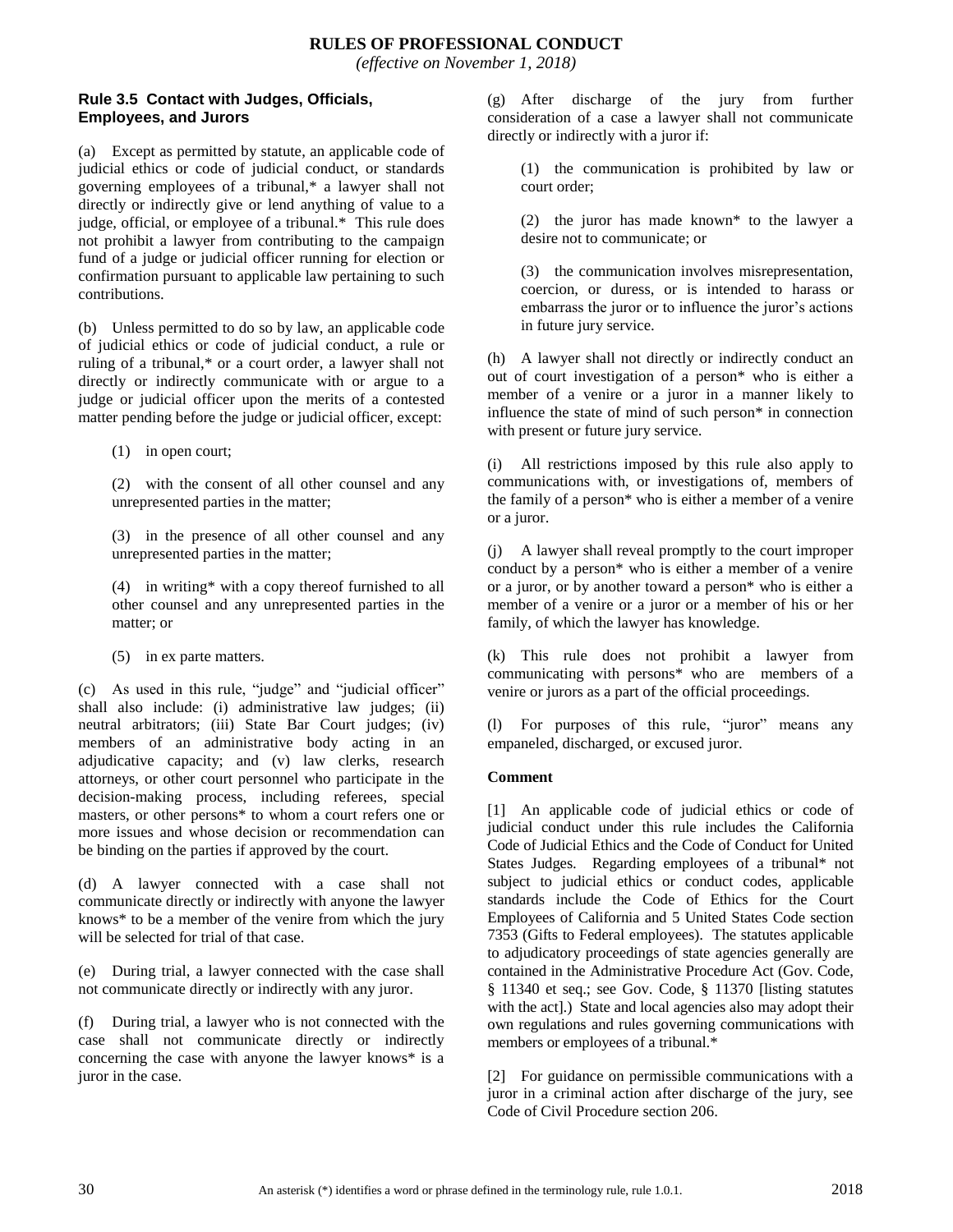*(effective on November 1, 2018)* 

[3] It is improper for a lawyer to communicate with a juror who has been removed, discharged, or excused from an empaneled jury, regardless of whether notice is given to other counsel, until such time as the entire jury has been discharged from further service or unless the communication is part of the official proceedings of the case.

### **Rule 3.6 Trial Publicity**

(a) A lawyer who is participating or has participated in the investigation or litigation of a matter shall not make an extrajudicial statement that the lawyer knows\* or reasonably should know\* will (i) be disseminated by means of public communication and (ii) have a substantial\* likelihood of materially prejudicing an adjudicative proceeding in the matter.

(b) Notwithstanding paragraph (a), but only to the extent permitted by Business and Professions Code section 6068, subdivision (e) and rule 1.6, lawyer may state:

(1) the claim, offense or defense involved and, except when prohibited by law, the identity of the persons\* involved;

- (2) information contained in a public record;
- (3) that an investigation of a matter is in progress;

(4) the scheduling or result of any step in litigation;

(5) a request for assistance in obtaining evidence and information necessary thereto;

(6) a warning of danger concerning the behavior of a person\* involved, when there is reason to believe\* that there exists the likelihood of substantial\* harm to an individual or to the public but only to the extent that dissemination by public communication is reasonably\* necessary to protect the individual or the public; and

(7) in a criminal case, in addition to paragraphs (1) through (6):

(i) the identity, general area of residence, and occupation of the accused;

(ii) if the accused has not been apprehended, the information necessary to aid in apprehension of that person;\*

(iii) the fact, time, and place of arrest; and

(iv) the identity of investigating and arresting officers or agencies and the length of the investigation.

(c) Notwithstanding paragraph (a), a lawyer may make a statement that a reasonable\* lawyer would believe\* is required to protect a client from the substantial\* undue prejudicial effect of recent publicity not initiated by the lawyer or the lawyer's client. A statement made pursuant to this paragraph shall be limited to such information as is necessary to mitigate the recent adverse publicity.

(d) No lawyer associated in a law firm\* or government agency with a lawyer subject to paragraph (a) shall make a statement prohibited by paragraph (a).

#### **Comment**

[1] Whether an extrajudicial statement violates this rule depends on many factors, including: (i) whether the extrajudicial statement presents information clearly inadmissible as evidence in the matter for the purpose of proving or disproving a material fact in issue; (ii) whether the extrajudicial statement presents information the lawyer knows\* is false, deceptive, or the use of which would violate Business and Professions Code section 6068, subdivision (d) or rule 3.3; (iii) whether the extrajudicial statement violates a lawful "gag" order, or protective order, statute, rule of court, or special rule of confidentiality, for example, in juvenile, domestic, mental disability, and certain criminal proceedings, (see Bus. & Prof. Code,  $\S$  6068, subd. (a) and rule 3.4(f), which require compliance with such obligations); and (iv) the timing of the statement.

[2] This rule applies to prosecutors and criminal defense counsel. See rule 3.8(e) for additional duties of prosecutors in connection with extrajudicial statements about criminal proceedings.

### **Rule 3.7 Lawyer as Witness**

(a) A lawyer shall not act as an advocate in a trial in which the lawyer is likely to be a witness unless:

(1) the lawyer's testimony relates to an uncontested issue or matter;

(2) the lawyer's testimony relates to the nature and value of legal services rendered in the case; or

(3) the lawyer has obtained informed written consent\* from the client. If the lawyer represents the People or a governmental entity, the consent shall be obtained from the head of the office or a designee of the head of the office by which the lawyer is employed.

(b) A lawyer may act as advocate in a trial in which another lawyer in the lawyer's firm\* is likely to be called as a witness unless precluded from doing so by rule 1.7 or rule 1.9.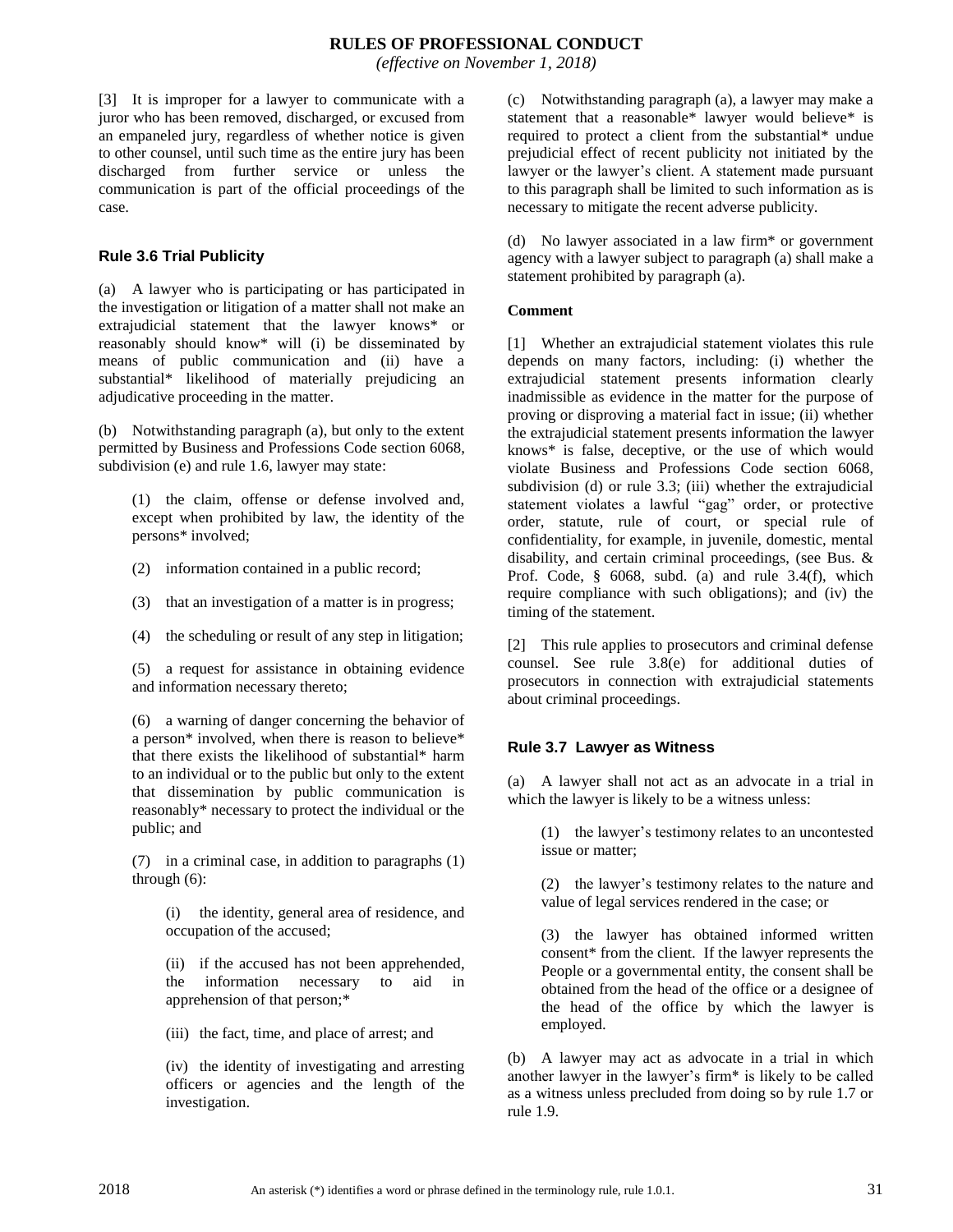*(effective on November 1, 2018)* 

#### **Comment**

[1] This rule applies to a trial before a jury, judge, administrative law judge or arbitrator. This rule does not apply to other adversarial proceedings. This rule also does not apply in non-adversarial proceedings, as where a lawyer testifies on behalf of a client in a hearing before a legislative body.

[2] A lawyer's obligation to obtain informed written consent\* may be satisfied when the lawyer makes the required disclosure, and the client gives informed consent\* on the record in court before a licensed court reporter or court recorder who prepares a transcript or recording of the disclosure and consent. See definition of "written" in rule  $1.0.1(n)$ .

[3] Notwithstanding a client's informed written consent,\* courts retain discretion to take action, up to and including disqualification of a lawyer who seeks to both testify and serve as an advocate, to protect the trier of fact from being misled or the opposing party from being prejudiced. (See, e.g., *Lyle v. Superior Court* (1981) 122 Cal.App.3d 470 [175 Cal.Rptr. 918].)

### **Rule 3.8 Special Responsibilities of a Prosecutor**

The prosecutor in a criminal case shall:

(a) not institute or continue to prosecute a charge that the prosecutor knows\* is not supported by probable cause;

(b) make reasonable\* efforts to assure that the accused has been advised of the right to, and the procedure for obtaining, counsel and has been given reasonable\* opportunity to obtain counsel;

(c) not seek to obtain from an unrepresented accused a waiver of important pretrial rights unless the tribunal\* has approved the appearance of the accused in propria persona;

(d) make timely disclosure to the defense of all evidence or information known\* to the prosecutor that the prosecutor knows\* or reasonably should know\* tends to negate the guilt of the accused, mitigate the offense, or mitigate the sentence, except when the prosecutor is relieved of this responsibility by a protective order of the tribunal;\* and

(e) exercise reasonable\* care to prevent persons\* under the supervision or direction of the prosecutor, including investigators, law enforcement personnel, employees or other persons\* assisting or associated with the prosecutor in a criminal case from making an extrajudicial statement that the prosecutor would be prohibited from making under rule 3.6.

(f) When a prosecutor knows\* of new, credible and material evidence creating a reasonable\* likelihood that a convicted defendant did not commit an offense of which the defendant was convicted, the prosecutor shall:

(1) promptly disclose that evidence to an appropriate court or authority, and

(2) if the conviction was obtained in the prosecutor's jurisdiction,

(i) promptly disclose that evidence to the defendant unless a court authorizes delay, and

(ii) undertake further investigation, or make reasonable\* efforts to cause an investigation, to determine whether the defendant was convicted of an offense that the defendant did not commit.

(g) When a prosecutor knows\* of clear and convincing evidence establishing that a defendant in the prosecutor's jurisdiction was convicted of an offense that the defendant did not commit, the prosecutor shall seek to remedy the conviction.

### **Comment**

[1] A prosecutor has the responsibility of a minister of justice and not simply that of an advocate. This responsibility carries with it specific obligations to see that the defendant is accorded procedural justice, that guilt is decided upon the basis of sufficient evidence, and that special precautions are taken to prevent and to rectify the conviction of innocent persons.\* This rule is intended to achieve those results. All lawyers in government service remain bound by rules 3.1 and 3.4.

[2] Paragraph (c) does not forbid the lawful questioning of an uncharged suspect who has knowingly\* waived the right to counsel and the right to remain silent. Paragraph (c) also does not forbid prosecutors from seeking from an unrepresented accused a reasonable\* waiver of time for initial appearance or preliminary hearing as a means of facilitating the accused's voluntary cooperation in an ongoing law enforcement investigation.

[3] The disclosure obligations in paragraph (d) are not limited to evidence or information that is material as defined by *Brady v. Maryland* (1963) 373 U.S. 83 [83 S.Ct. 1194] and its progeny. For example, these obligations include, at a minimum, the duty to disclose impeachment evidence or information that a prosecutor knows\* or reasonably should know\* casts significant doubt on the accuracy or admissibility of witness testimony on which the prosecution intends to rely. Paragraph (d) does not require disclosure of information protected from disclosure by federal or California laws and rules, as interpreted by case law or court orders. Nothing in this rule is intended to be applied in a manner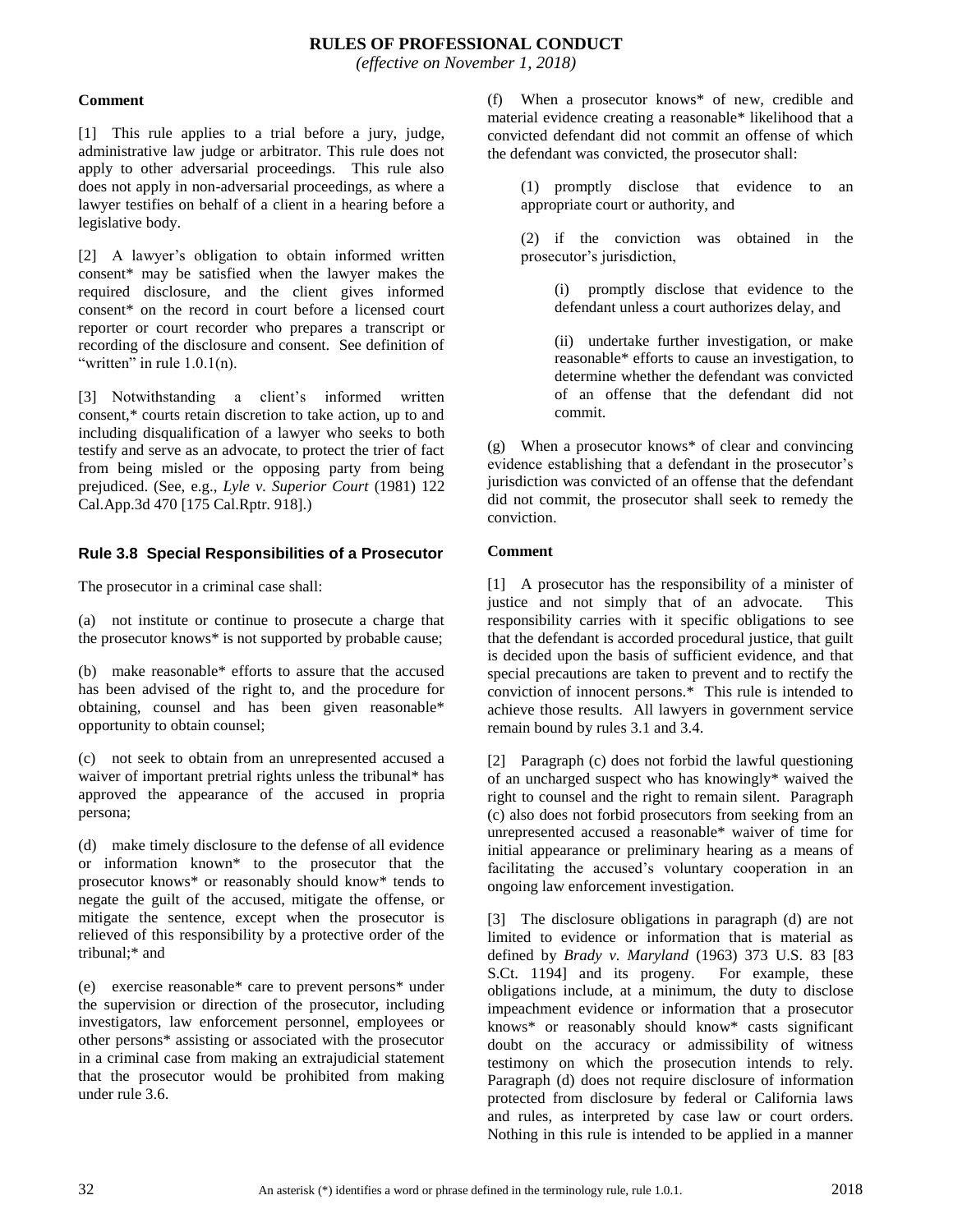*(effective on November 1, 2018)* 

inconsistent with statutory and constitutional provisions governing discovery in California courts. A disclosure's timeliness will vary with the circumstances, and paragraph (d) is not intended to impose timing requirements different from those established by statutes, procedural rules, court orders, and case law interpreting those authorities and the California and federal constitutions.

[4] The exception in paragraph (d) recognizes that a prosecutor may seek an appropriate protective order from the tribunal\* if disclosure of information to the defense could result in substantial\* harm to an individual or to the public interest.

[5] Paragraph (e) supplements rule 3.6, which prohibits extrajudicial statements that have a substantial\* likelihood of prejudicing an adjudicatory proceeding. Paragraph (e) is not intended to restrict the statements which a prosecutor may make which comply with rule 3.6(b) or 3.6(c).

[6] Prosecutors have a duty to supervise the work of subordinate lawyers and nonlawyer employees or agents. (See rules 5.1 and 5.3.) Ordinarily, the reasonable\* care standard of paragraph (e) will be satisfied if the prosecutor issues the appropriate cautions to law enforcement personnel and other relevant individuals.

[7] When a prosecutor knows\* of new, credible and material evidence creating a reasonable\* likelihood that a person\* outside the prosecutor's jurisdiction was convicted of a crime that the person\* did not commit, paragraph (f) requires prompt disclosure to the court or other appropriate authority, such as the chief prosecutor of the jurisdiction where the conviction occurred. If the conviction was obtained in the prosecutor's jurisdiction, paragraph (f) requires the prosecutor to examine the evidence and undertake further investigation to determine whether the defendant is in fact innocent or make reasonable\* efforts to cause another appropriate authority to undertake the necessary investigation, and to promptly disclose the evidence to the court and, absent court authorized delay, to the defendant. Disclosure to a represented defendant must be made through the defendant's counsel, and, in the case of an unrepresented defendant, would ordinarily be accompanied by a request to a court for the appointment of counsel to assist the defendant in taking such legal measures as may be appropriate. (See rule 4.2.)

[8] Under paragraph (g), once the prosecutor knows\* of clear and convincing evidence that the defendant was convicted of an offense that the defendant did not commit, the prosecutor must seek to remedy the conviction. Depending upon the circumstances, steps to remedy the conviction could include disclosure of the evidence to the defendant, requesting that the court appoint counsel for an unrepresented indigent defendant and, where appropriate, notifying the court that the prosecutor has knowledge that the defendant did not commit the offense of which the defendant was convicted.

[9] A prosecutor's independent judgment, made in good faith, that the new evidence is not of such nature as to trigger the obligations of paragraphs (f) and (g), though subsequently determined to have been erroneous, does not constitute a violation of this rule.

### **Rule 3.9 Advocate in Nonadjudicative Proceedings**

A lawyer representing a client before a legislative body or administrative agency in connection with a pending nonadjudicative matter or proceeding shall disclose that the appearance is in a representative capacity, except when the lawyer seeks information from an agency that is available to the public.

### **Comment**

This rule only applies when a lawyer represents a client in connection with an official hearing or meeting of a governmental agency or a legislative body to which the lawyer or the lawyer's client is presenting evidence or argument. It does not apply to representation of a client in a negotiation or other bilateral transaction with a governmental agency or in connection with an application for a license or other privilege or the client's compliance with generally applicable reporting requirements, such as the filing of income-tax returns. This rule also does not apply to the representation of a client in connection with an investigation or examination of the client's affairs conducted by government investigators or examiners. Representation in such matters is governed by rules 4.1 through 4.4. This rule does not require a lawyer to disclose a client's identity.

### **Rule 3.10 Threatening Criminal, Administrative, or Disciplinary Charges**

(a) A lawyer shall not threaten to present criminal, administrative, or disciplinary charges to obtain an advantage in a civil dispute.

(b) As used in paragraph (a) of this rule, the term "administrative charges" means the filing or lodging of a complaint with any governmental organization that may order or recommend the loss or suspension of a license, or may impose or recommend the imposition of a fine, pecuniary sanction, or other sanction of a quasi-criminal nature but does not include filing charges with an administrative entity required by law as a condition precedent to maintaining a civil action.

(c) As used in this rule, the term "civil dispute" means a controversy or potential controversy over the rights and duties of two or more persons\* under civil law, whether or not an action has been commenced, and includes an administrative proceeding of a quasi-civil nature pending before a federal, state, or local governmental entity.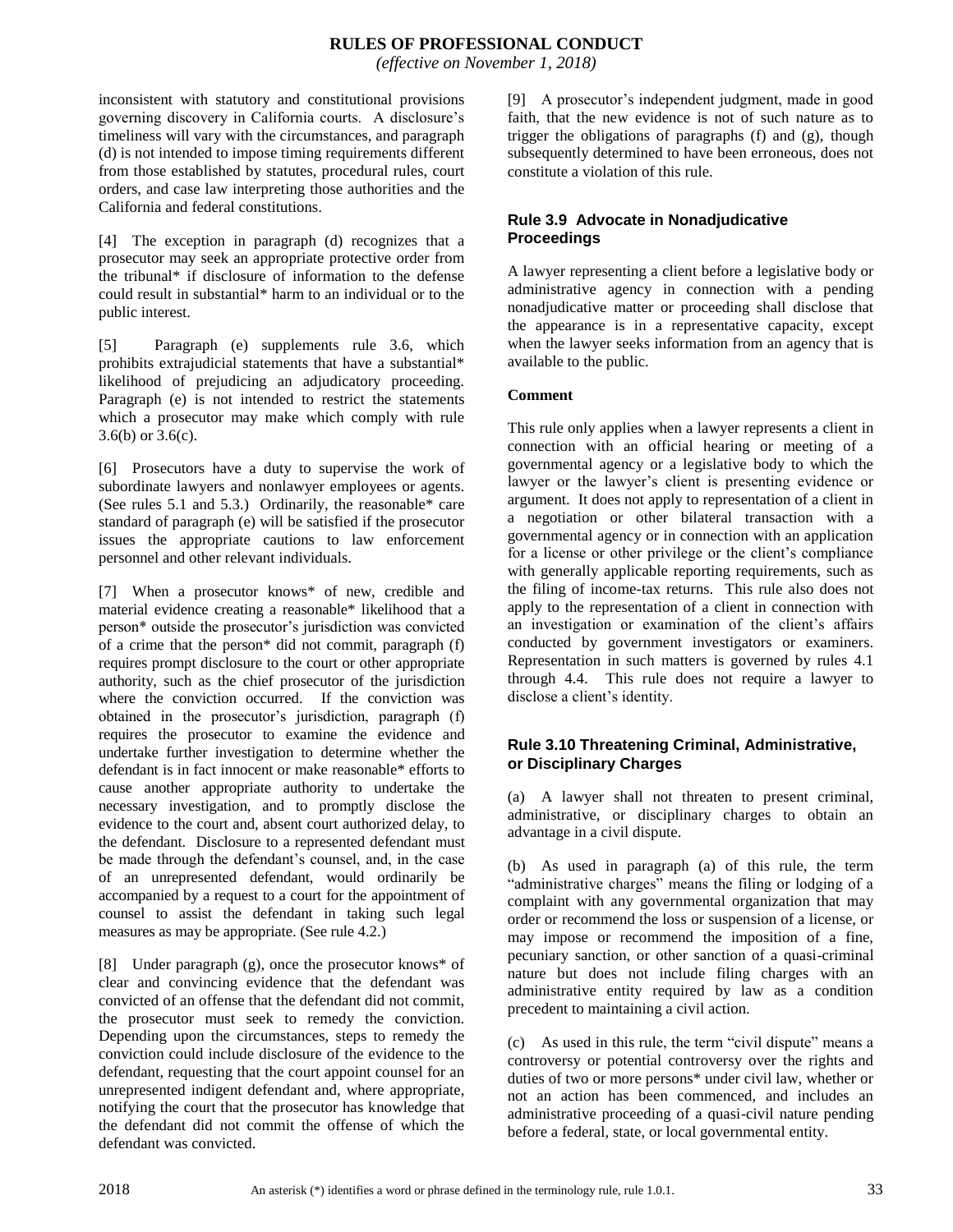*(effective on November 1, 2018)* 

#### **Comment**

[1] Paragraph (a) does not prohibit a statement by a lawyer that the lawyer will present criminal, administrative, or disciplinary charges, unless the statement is made to obtain an advantage in a civil dispute. For example, if a lawyer believes\* in good faith that the conduct of the opposing lawyer or party violates criminal or other laws, the lawyer may state that if the conduct continues the lawyer will report it to criminal or administrative authorities. On the other hand, a lawyer could not state or imply that a criminal or administrative action will be pursued unless the opposing party agrees to settle the civil dispute.

[2] This rule does not apply to a threat to bring a civil action. It also does not prohibit actually presenting criminal, administrative or disciplinary charges, even if doing so creates an advantage in a civil dispute. Whether a lawyer's statement violates this rule depends on the specific facts. (See, e.g., *Crane v. State Bar* (1981) 30 Cal.3d 117 [177 Cal.Rptr. 670].) A statement that the lawyer will pursue "all available legal remedies," or words of similar import, does not by itself violate this rule.

[3] This rule does not apply to: (i) a threat to initiate contempt proceedings for a failure to comply with a court order; or (ii) the offer of a civil compromise in accordance with a statute such as Penal Code sections 1377 and 1378.

[4] This rule does not prohibit a government lawyer from offering a global settlement or release-dismissal agreement in connection with related criminal, civil or administrative matters. The government lawyer must have probable cause for initiating or continuing criminal charges. (See rule 3.8(a).)

[5] As used in paragraph (b), "governmental organizations" includes any federal, state, local, and foreign governmental organizations. Paragraph (b) exempts the threat of filing an administrative charge that is a prerequisite to filing a civil complaint on the same transaction or occurrence.

# **CHAPTER 4. TRANSACTIONS WITH PERSONS\* OTHER THAN CLIENTS**

### **Rule 4.1 Truthfulness in Statements to Others**

In the course of representing a client a lawyer shall not knowingly:\*

(a) make a false statement of material fact or law to a third person;\* or

(b) fail to disclose a material fact to a third person\* when disclosure is necessary to avoid assisting a criminal or fraudulent\* act by a client, unless disclosure is prohibited by Business and Professions Code section 6068, subdivision (e)(1) or rule 1.6.

#### **Comment**

[1] A lawyer is required to be truthful when dealing with others on a client's behalf, but generally has no affirmative duty to inform an opposing party of relevant facts. A misrepresentation can occur if the lawyer incorporates or affirms the truth of a statement of another person\* that the lawyer knows\* is false. However, in drafting an agreement or other document on behalf of a client, a lawyer does not necessarily affirm or vouch for the truthfulness of representations made by the client in the agreement or document. A nondisclosure can be the equivalent of a false statement of material fact or law under paragraph (a) where a lawyer makes a partially true but misleading material statement or material omission. In addition to this rule, lawyers remain bound by Business and Professions Code section 6106 and rule 8.4.

[2] This rule refers to statements of fact. Whether a particular statement should be regarded as one of fact can depend on the circumstances. For example, in negotiation, certain types of statements ordinarily are not taken as statements of material fact. Estimates of price or value placed on the subject of a transaction and a party's intentions as to an acceptable settlement of a claim are ordinarily in this category, and so is the existence of an undisclosed principal except where nondisclosure of the principal would constitute fraud.\*

[3] Under rule 1.2.1, a lawyer is prohibited from counseling or assisting a client in conduct that the lawyer knows\* is criminal or fraudulent.\* See rule  $1.4(a)(4)$ regarding a lawyer's obligation to consult with the client about limitations on the lawyer's conduct. In some circumstances, a lawyer can avoid assisting a client's crime or fraud\* by withdrawing from the representation in compliance with rule 1.16.

[4] Regarding a lawyer's involvement in lawful covert activity in the investigation of violations of law, see rule 8.4, Comment [5].

### **Rule 4.2 Communication with a Represented Person\***

(a) In representing a client, a lawyer shall not communicate directly or indirectly about the subject of the representation with a person\* the lawyer knows\* to be represented by another lawyer in the matter, unless the lawyer has the consent of the other lawyer.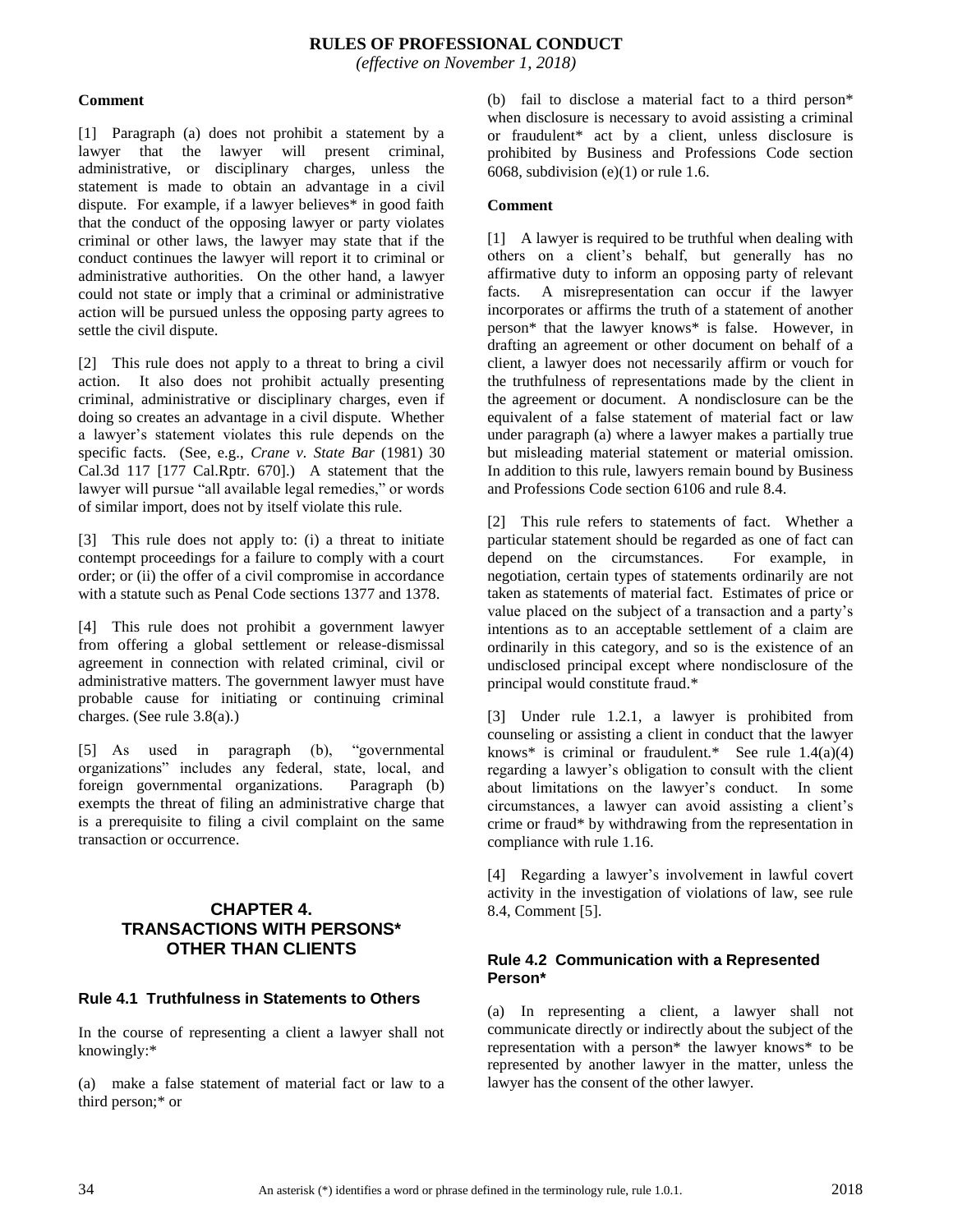(b) In the case of a represented corporation, partnership, association, or other private or governmental organization, this rule prohibits communications with:

(1) A current officer, director, partner,\*or managing agent of the organization; or

(2) A current employee, member, agent, or other constituent of the organization, if the subject of the communication is any act or omission of such person\* in connection with the matter which may be binding upon or imputed to the organization for purposes of civil or criminal liability.

(c) This rule shall not prohibit:

(1) communications with a public official, board, committee, or body; or

(2) communications otherwise authorized by law or a court order.

(d) For purposes of this rule:

(1) "Managing agent" means an employee, member, agent, or other constituent of an organization with substantial\* discretionary authority over decisions that determine organizational policy.

(2) "Public official" means a public officer of the United States government, or of a state, county, city, town, political subdivision, or other governmental organization, with the comparable decision-making authority and responsibilities as the organizational constituents described in paragraph (b)(1).

### **Comment**

[1] This rule applies even though the represented person\* initiates or consents to the communication. A lawyer must immediately terminate communication with a person\* if, after commencing communication, the lawyer learns that the person\* is one with whom communication is not permitted by this rule.

[2] "Subject of the representation," "matter," and "person" are not limited to a litigation context. This rule applies to communications with any person,\* whether or not a party to a formal adjudicative proceeding, contract, or negotiation, who is represented by counsel concerning the matter to which the communication relates.

[3] The prohibition against communicating "indirectly" with a person\* represented by counsel in paragraph (a) is intended to address situations where a lawyer seeks to communicate with a represented person\* through an intermediary such as an agent, investigator or the lawyer's client. This rule, however, does not prevent represented persons\* from communicating directly with one another with respect to the subject of the representation, nor does

it prohibit a lawyer from advising a client concerning such a communication. A lawyer may also advise a client not to accept or engage in such communications. The rule also does not prohibit a lawyer who is a party to a legal matter from communicating on his or her own behalf with a represented person\* in that matter.

[4] This rule does not prohibit communications with a represented person\* concerning matters outside the representation. Similarly, a lawyer who knows\* that a person\* is being provided with limited scope representation is not prohibited from communicating with that person\* with respect to matters that are outside the scope of the limited representation. (See, e.g., Cal. Rules of Court, rules 3.35 – 3.37, 5.425 [Limited Scope Representation].)

[5] This rule does not prohibit communications initiated by a represented person\* seeking advice or representation from an independent lawyer of the person's\* choice.

[6] If a current constituent of the organization is represented in the matter by his or her own counsel, the consent by that counsel to a communication is sufficient for purposes of this rule.

[7] This rule applies to all forms of governmental and private organizations, such as cities, counties, corporations, partnerships, limited liability companies, and unincorporated associations. When a lawyer communicates on behalf of a client with a governmental organization, or certain employees, members, agents, or other constituents of a governmental organization, however, special considerations exist as a result of the right to petition conferred by the First Amendment of the United States Constitution and article I, section 3 of the California Constitution. Paragraph  $(c)(1)$  recognizes these special considerations by generally exempting from application of this rule communications with public boards, committees, and bodies, and with public officials as defined in paragraph (d)(2) of this rule. Communications with a governmental organization constituent who is not a public official, however, will remain subject to this rule when the lawyer knows\* the governmental organization is represented in the matter and the communication with that constituent falls within paragraph (b)(2).

[8] Paragraph (c)(2) recognizes that statutory schemes, case law, and court orders may authorize communications between a lawyer and a person\* that would otherwise be subject to this rule. Examples of such statutory schemes include those protecting the right of employees to organize and engage in collective bargaining, employee health and safety, and equal employment opportunity. The law also recognizes that prosecutors and other government lawyers are authorized to contact represented persons,\* either directly or through investigative agents and informants, in the context of investigative activities, as limited by relevant federal and state constitutions, statutes, rules, and case law. (See, e.g., *United States v.*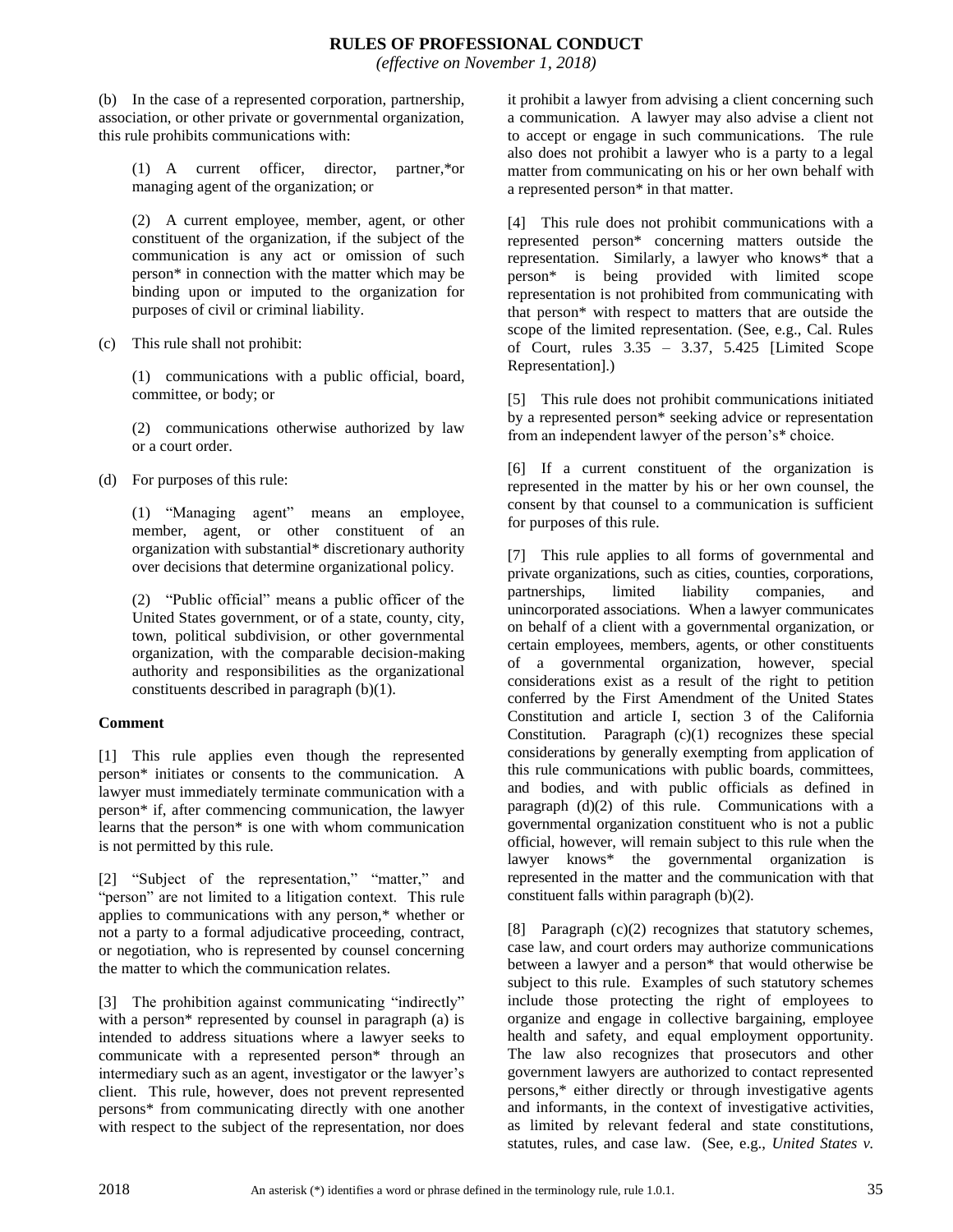*(effective on November 1, 2018)* 

*Carona* (9th Cir. 2011) 630 F.3d 917; *United States v. Talao* (9th Cir. 2000) 222 F.3d 1133.) The rule is not intended to preclude communications with represented persons\* in the course of such legitimate investigative activities as authorized by law. This rule also is not intended to preclude communications with represented persons\* in the course of legitimate investigative activities engaged in, directly or indirectly, by lawyers representing persons\* whom the government has accused of or is investigating for crimes, to the extent those investigative activities are authorized by law.

[9] A lawyer who communicates with a represented person\* pursuant to paragraph (c) is subject to other restrictions in communicating with the person.\* (See, e.g. Bus. & Prof. Code, § 6106; *Snider v. Superior Court* (2003) 113 Cal.App.4th 1187, 1213 [7 Cal.Rptr.3d 119]; *In the Matter of Dale* (2005) 4 Cal. State Bar Ct. Rptr. 798.)

### **Rule 4.3 Communicating with an Unrepresented Person\***

(a) In communicating on behalf of a client with a person\* who is not represented by counsel, a lawyer shall not state or imply that the lawyer is disinterested. When the lawyer knows\* or reasonably should know\* that the unrepresented person\* incorrectly believes\* the lawyer is disinterested in the matter, the lawyer shall make reasonable\* efforts to correct the misunderstanding. If the lawyer knows\* or reasonably should know\* that the interests of the unrepresented person\* are in conflict with the interests of the client, the lawyer shall not give legal advice to that person,\* except that the lawyer may, but is not required to, advise the person\* to secure counsel.

(b) In communicating on behalf of a client with a person\* who is not represented by counsel, a lawyer shall not seek to obtain privileged or other confidential information the lawyer knows\* or reasonably should know\* the person\* may not reveal without violating a duty to another or which the lawyer is not otherwise entitled to receive.

#### **Comment**

[1] This rule is intended to protect unrepresented persons,\* whatever their interests, from being misled when communicating with a lawyer who is acting for a client.

[2] Paragraph (a) distinguishes between situations in which a lawyer knows\* or reasonably should know\* that the interests of an unrepresented person\* are in conflict with the interests of the lawyer's client and situations in which the lawyer does not. In the former situation, the possibility that the lawyer will compromise the unrepresented person's\* interests is so great that the rule prohibits the giving of any legal advice, apart from the advice to obtain counsel. A lawyer does not give legal advice merely by stating a legal position on behalf of the

lawyer's client. This rule does not prohibit a lawyer from negotiating the terms of a transaction or settling a dispute with an unrepresented person.\* So long as the lawyer discloses that the lawyer represents an adverse party and not the person,\* the lawyer may inform the person\* of the terms on which the lawyer's client will enter into the agreement or settle the matter, prepare documents that require the person's\* signature, and explain the lawyer's own view of the meaning of the document and the underlying legal obligations.

[3] Regarding a lawyer's involvement in lawful covert activity in the investigation of violations of law, see rule 8.4, Comment [5].

### **Rule 4.4 Duties Concerning Inadvertently Transmitted Writings\***

Where it is reasonably\* apparent to a lawyer who receives a writing\* relating to a lawyer's representation of a client that the writing\* was inadvertently sent or produced, and the lawyer knows\* or reasonably should know\* that the writing\* is privileged or subject to the work product doctrine, the lawyer shall:

(a) refrain from examining the writing\* any more than is necessary to determine that it is privileged or subject to the work product doctrine, and

(b) promptly notify the sender.

#### **Comment**

[1] If a lawyer determines this rule applies to a transmitted writing,\* the lawyer should return the writing\* to the sender, seek to reach agreement with the sender regarding the disposition of the writing,\* or seek guidance from a tribunal.\* (See *Rico v. Mitsubishi* (2007) 42 Cal.4th 807, 817 [68 Cal.Rptr.3d 758].) In providing notice required by this rule, the lawyer shall comply with rule 4.2.

[2] This rule does not address the legal duties of a lawyer who receives a writing\* that the lawyer knows\* or reasonably should know\* may have been inappropriately disclosed by the sending person.\* (See *Clark v. Superior Court* (2011) 196 Cal.App.4th 37 [125 Cal.Rptr.3d 361].)

### **CHAPTER 5. LAW FIRMS\* AND ASSOCIATIONS**

### **Rule 5.1 Responsibilities of Managerial and Supervisory Lawyers**

(a) A lawyer who individually or together with other lawyers possesses managerial authority in a law firm,\*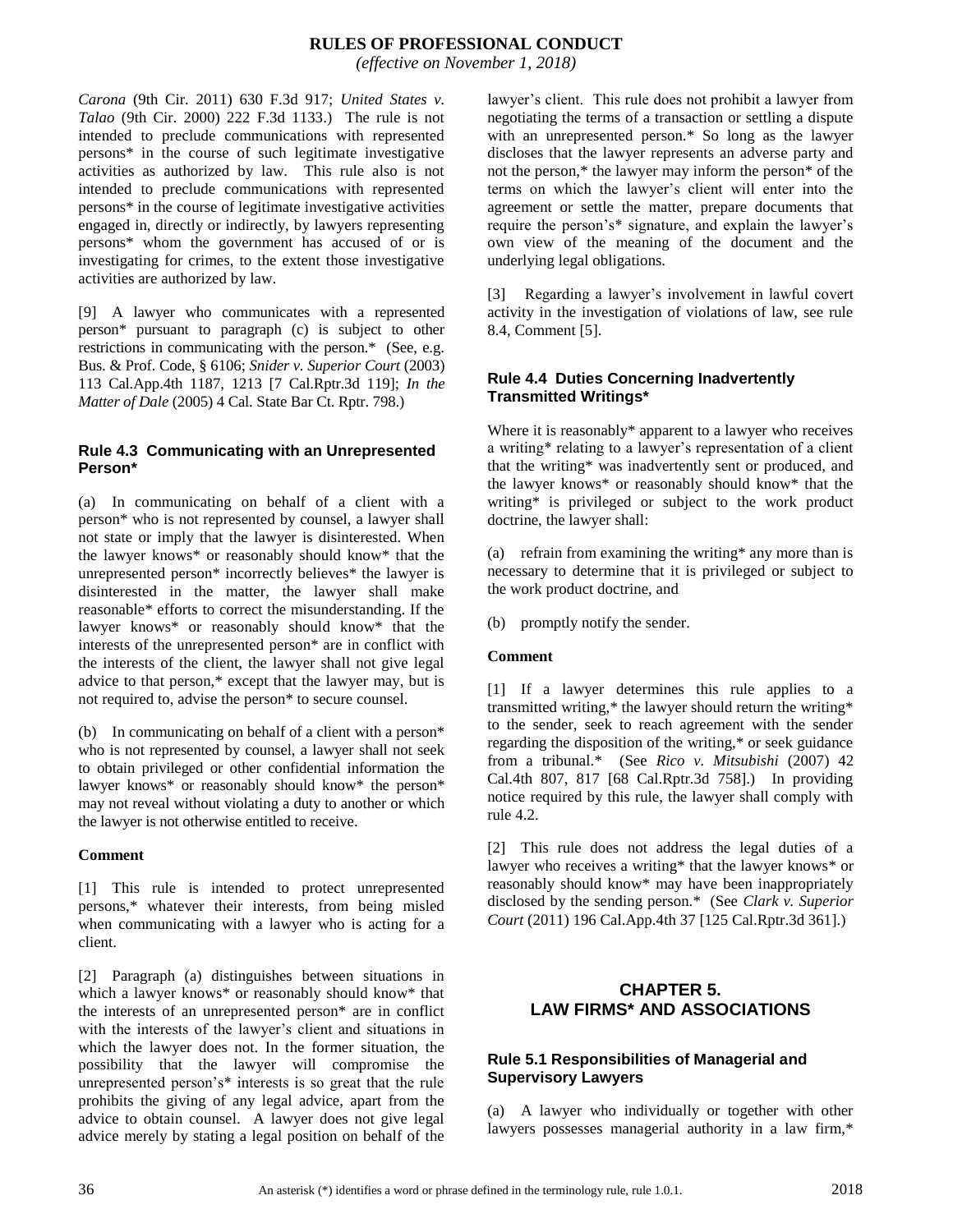*(effective on November 1, 2018)* 

shall make reasonable\* efforts to ensure that the firm\* has in effect measures giving reasonable\* assurance that all lawyers in the firm\* comply with these rules and the State Bar Act.

(b) A lawyer having direct supervisory authority over another lawyer, whether or not a member or employee of the same law firm,\* shall make reasonable\* efforts to ensure that the other lawyer complies with these rules and the State Bar Act.

(c) A lawyer shall be responsible for another lawyer's violation of these rules and the State Bar Act if:

(1) the lawyer orders or, with knowledge of the relevant facts and of the specific conduct, ratifies the conduct involved; or

(2) the lawyer, individually or together with other lawyers, possesses managerial authority in the law firm\* in which the other lawyer practices, or has direct supervisory authority over the other lawyer, whether or not a member or employee of the same law firm,\* and knows\* of the conduct at a time when its consequences can be avoided or mitigated but fails to take reasonable\* remedial action.

#### **Comment**

*Paragraph (a) – Duties Of Managerial Lawyers To Reasonably\* Assure Compliance with the Rules*

[1] Paragraph (a) requires lawyers with managerial authority within a law firm\* to make reasonable\* efforts to establish internal policies and procedures designed, for example, to detect and resolve conflicts of interest, identify dates by which actions must be taken in pending matters, account for client funds and property, and ensure that inexperienced lawyers are properly supervised.

[2] Whether particular measures or efforts satisfy the requirements of paragraph (a) might depend upon the law firm's structure and the nature of its practice, including the size of the law firm,\* whether it has more than one office location or practices in more than one jurisdiction, or whether the firm\* or its partners\* engage in any ancillary business.

[3] A partner,\* shareholder or other lawyer in a law firm\* who has intermediate managerial responsibilities satisfies paragraph (a) if the law firm\* has a designated managing lawyer charged with that responsibility, or a management committee or other body that has appropriate managerial authority and is charged with that responsibility. For example, the managing lawyer of an office of a multi-office law firm\* would not necessarily be required to promulgate firm-wide policies intended to reasonably\* assure that the law firm's lawyers comply with the rules or State Bar Act. However, a lawyer remains responsible to take corrective steps if the lawyer

knows\* or reasonably should know\* that the delegated body or person\* is not providing or implementing measures as required by this rule.

[4] Paragraph (a) also requires managerial lawyers to make reasonable\* efforts to assure that other lawyers in an agency or department comply with these rules and the State Bar Act. This rule contemplates, for example, the creation and implementation of reasonable\* guidelines relating to the assignment of cases and the distribution of workload among lawyers in a public sector legal agency or other legal department. (See, e.g., State Bar of California, Guidelines on Indigent Defense Services Delivery Systems (2006).)

*Paragraph (b) – Duties of Supervisory Lawyers* 

[5] Whether a lawyer has direct supervisory authority over another lawyer in particular circumstances is a question of fact.

*Paragraph (c) – Responsibility for Another's Lawyer's Violation* 

[6] The appropriateness of remedial action under paragraph (c)(2) would depend on the nature and seriousness of the misconduct and the nature and immediacy of its harm. A managerial or supervisory lawyer must intervene to prevent avoidable consequences of misconduct if the lawyer knows\* that the misconduct occurred.

[7] A supervisory lawyer violates paragraph (b) by failing to make the efforts required under that paragraph, even if the lawyer does not violate paragraph (c) by knowingly\* directing or ratifying the conduct, or where feasible, failing to take reasonable\* remedial action.

[8] Paragraphs (a), (b), and (c) create independent bases for discipline. This rule does not impose vicarious responsibility on a lawyer for the acts of another lawyer who is in or outside the law firm.\* Apart from paragraph (c) of this rule and rule 8.4(a), a lawyer does not have disciplinary liability for the conduct of a partner,\* associate, or subordinate lawyer. The question of whether a lawyer can be liable civilly or criminally for another lawyer's conduct is beyond the scope of these rules.

### **Rule 5.2 Responsibilities of a Subordinate Lawyer**

(a) A lawyer shall comply with these rules and the State Bar Act notwithstanding that the lawyer acts at the direction of another lawyer or other person.\*

(b) A subordinate lawyer does not violate these rules or the State Bar Act if that lawyer acts in accordance with a supervisory lawyer's reasonable\* resolution of an arguable question of professional duty.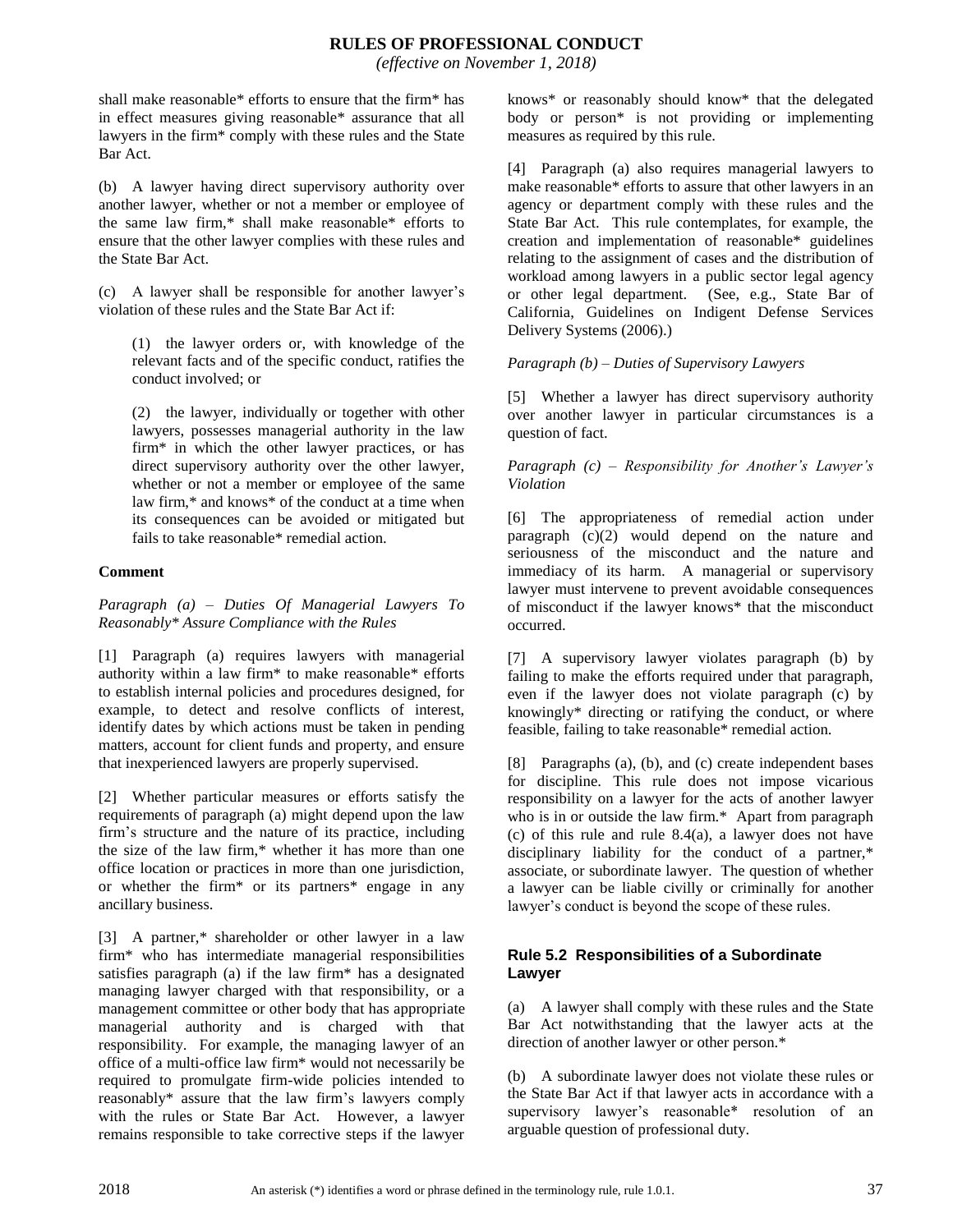*(effective on November 1, 2018)* 

#### **Comment**

When lawyers in a supervisor-subordinate relationship encounter a matter involving professional judgment as to the lawyers' responsibilities under these rules or the State Bar Act and the question can reasonably\* be answered only one way, the duty of both lawyers is clear and they are equally responsible for fulfilling it. Accordingly, the subordinate lawyer must comply with his or her obligations under paragraph (a). If the question reasonably\* can be answered more than one way, the supervisory lawyer may assume responsibility for determining which of the reasonable\* alternatives to select, and the subordinate may be guided accordingly. If the subordinate lawyer believes\* that the supervisor's proposed resolution of the question of professional duty would result in a violation of these rules or the State Bar Act, the subordinate is obligated to communicate his or her professional judgment regarding the matter to the supervisory lawyer.

### **Rule 5.3 Responsibilities Regarding Nonlawyer Assistants**

With respect to a nonlawyer employed or retained by or associated with a lawyer:

(a) a lawyer who individually or together with other lawyers possesses managerial authority in a law firm,\* shall make reasonable\* efforts to ensure that the firm\* has in effect measures giving reasonable\* assurance that the nonlawyer's conduct is compatible with the professional obligations of the lawyer;

(b) a lawyer having direct supervisory authority over the nonlawyer, whether or not an employee of the same law firm,\* shall make reasonable\* efforts to ensure that the person's\* conduct is compatible with the professional obligations of the lawyer; and

(c) a lawyer shall be responsible for conduct of such a person\* that would be a violation of these rules or the State Bar Act if engaged in by a lawyer if:

(1) the lawyer orders or, with knowledge of the relevant facts and of the specific conduct, ratifies the conduct involved; or

(2) the lawyer, individually or together with other lawyers, possesses managerial authority in the law firm\* in which the person\* is employed, or has direct supervisory authority over the person,\* whether or not an employee of the same law firm,\* and knows\* of the conduct at a time when its consequences can be avoided or mitigated but fails to take reasonable\* remedial action.

#### **Comment**

Lawyers often utilize nonlawyer personnel, including secretaries, investigators, law student interns, and paraprofessionals. Such assistants, whether employees or independent contractors, act for the lawyer in rendition of the lawyer's professional services. A lawyer must give such assistants appropriate instruction and supervision concerning all ethical aspects of their employment. The measures employed in instructing and supervising nonlawyers should take account of the fact that they might not have legal training.

#### **Rule 5.3.1 Employment of Disbarred, Suspended, Resigned, or Involuntarily Inactive Lawyer**

(a) For purposes of this rule:

(1) "Employ" means to engage the services of another, including employees, agents, independent contractors and consultants, regardless of whether any compensation is paid;

(2) "Member" means a member of the State Bar of California;

(3) "Involuntarily inactive member" means a member who is ineligible to practice law as a result of action taken pursuant to Business and Professions Code sections  $6007$ ,  $6203$ , subdivision  $(d)(1)$ , or California Rules of Court, rule 9.31(d);

(4) "Resigned member" means a member who has resigned from the State Bar while disciplinary charges are pending; and

(5) "Ineligible person" means a member whose current status with the State Bar of California is disbarred, suspended, resigned, or involuntarily inactive.

(b) A lawyer shall not employ, associate in practice with, or assist a person\* the lawyer knows\* or reasonably should know\* is an ineligible person to perform the following on behalf of the lawyer's client:

(1) Render legal consultation or advice to the client;

(2) Appear on behalf of a client in any hearing or proceeding or before any judicial officer, arbitrator, mediator, court, public agency, referee, magistrate, commissioner, or hearing officer;

(3) Appear as a representative of the client at a deposition or other discovery matter;

(4) Negotiate or transact any matter for or on behalf of the client with third parties;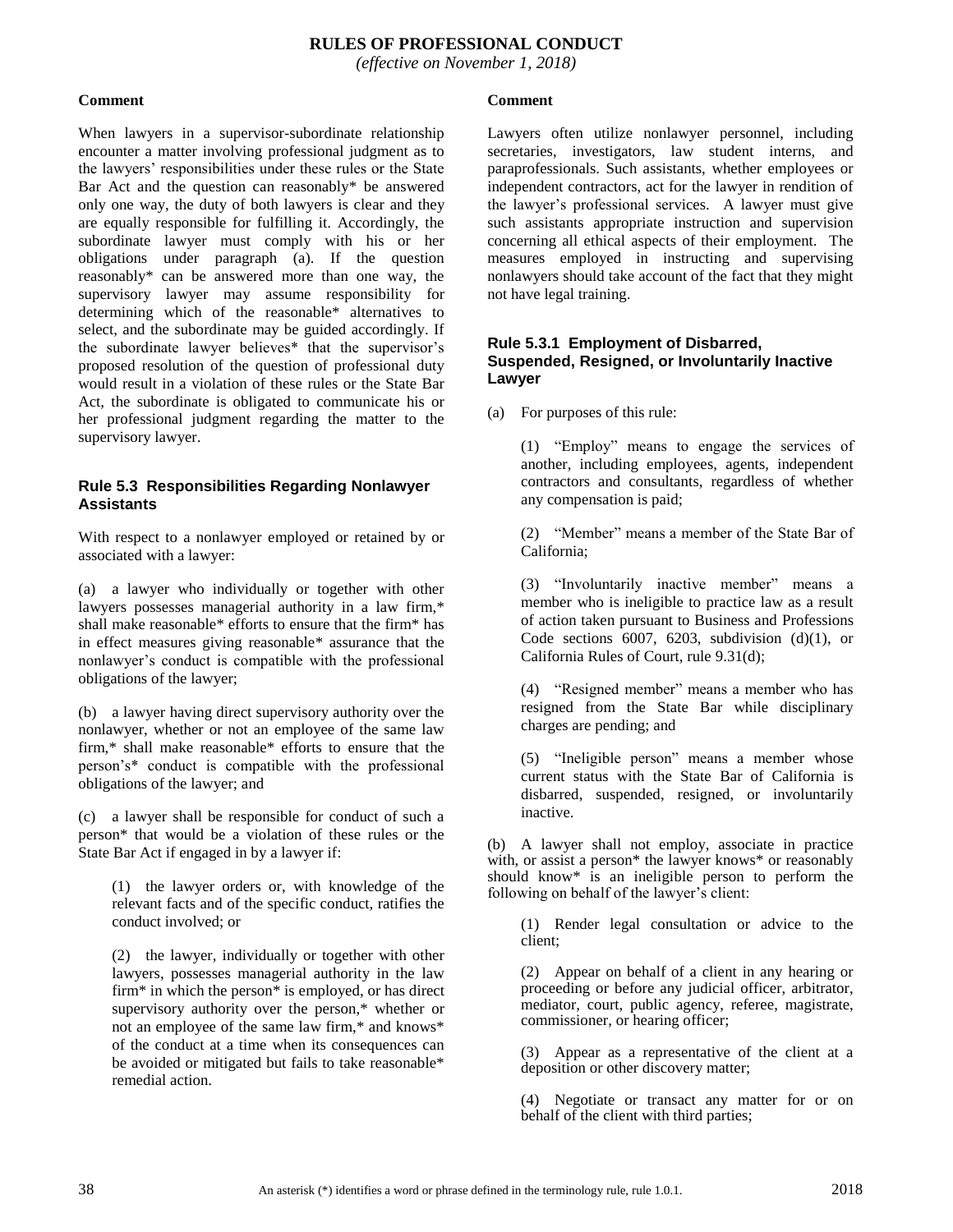(5) Receive, disburse or otherwise handle the client's funds; or

(6) Engage in activities that constitute the practice of law.

(c) A lawyer may employ, associate in practice with, or assist an ineligible person to perform research, drafting or clerical activities, including but not limited to:

(1) Legal work of a preparatory nature, such as legal research, the assemblage of data and other necessary information, drafting of pleadings, briefs, and other similar documents;

(2) Direct communication with the client or third parties regarding matters such as scheduling, billing, updates, confirmation of receipt or sending of correspondence and messages; or

(3) Accompanying an active lawyer in attending a deposition or other discovery matter for the limited purpose of providing clerical assistance to the active lawyer who will appear as the representative of the client.

(d) Prior to or at the time of employing, associating in practice with, or assisting a person\* the lawyer knows\* or reasonably should know\* is an ineligible person, the lawyer shall serve upon the State Bar written\* notice of the employment, including a full description of such person's current bar status. The written\* notice shall also list the activities prohibited in paragraph (b) and state that the ineligible person will not perform such activities. The lawyer shall serve similar written\* notice upon each client on whose specific matter such person\* will work, prior to or at the time of employing, associating with, or assisting such person\* to work on the client's specific matter. The lawyer shall obtain proof of service of the client's written\* notice and shall retain such proof and a true and correct copy of the client's written\* notice for two years following termination of the lawyer's employment by the client.

(e) A lawyer may, without client or State Bar notification, employ, associate in practice with, or assist an ineligible person whose sole function is to perform office physical plant or equipment maintenance, courier or delivery services, catering, reception, typing or transcription, or other similar support activities.

(f) When the lawyer no longer employs, associates in practice with, or assists the ineligible person, the lawyer shall promptly serve upon the State Bar written\* notice of the termination.

### **Comment**

If the client is an organization, the lawyer shall serve the notice required by paragraph (d) on its highest authorized officer, employee, or constituent overseeing the particular engagement. (See rule 1.13.)

### **Rule 5.4 Financial and Similar Arrangements with Nonlawyers**

(a) A lawyer or law firm\* shall not share legal fees directly or indirectly with a nonlawyer or with an organization that is not authorized to practice law, except that:

(1) an agreement by a lawyer with the lawyer's firm,\* partner,\* or associate may provide for the payment of money or other consideration over a reasonable\* period of time after the lawyer's death, to the lawyer's estate or to one or more specified persons;\*

(2) a lawyer purchasing the practice of a deceased, disabled or disappeared lawyer may pay the agreedupon purchase price, pursuant to rule 1.17, to the lawyer's estate or other representative;

(3) a lawyer or law firm\* may include nonlawyer employees in a compensation or retirement plan, even though the plan is based in whole or in part on a profit-sharing arrangement, provided the plan does not otherwise violate these rules or the State Bar Act;

(4) a lawyer or law firm\* may pay a prescribed registration, referral, or other fee to a lawyer referral service established, sponsored and operated in accordance with the State Bar of California's Minimum Standards for Lawyer Referral Services; or

(5) a lawyer or law firm\* may share with or pay a court-awarded legal fee to a nonprofit organization that employed, retained or recommended employment of the lawyer or law firm\* in the matter.

(b) A lawyer shall not form a partnership or other organization with a nonlawyer if any of the activities of the partnership or other organization consist of the practice of law.

(c) A lawyer shall not permit a person\* who recommends, employs, or pays the lawyer to render legal services for another to direct or regulate the lawyer's independent professional judgment or interfere with the lawyer-client relationship in rendering legal services.

(d) A lawyer shall not practice with or in the form of a professional corporation or other organization authorized to practice law for a profit if:

(1) a nonlawyer owns any interest in it, except that a fiduciary representative of a lawyer's estate may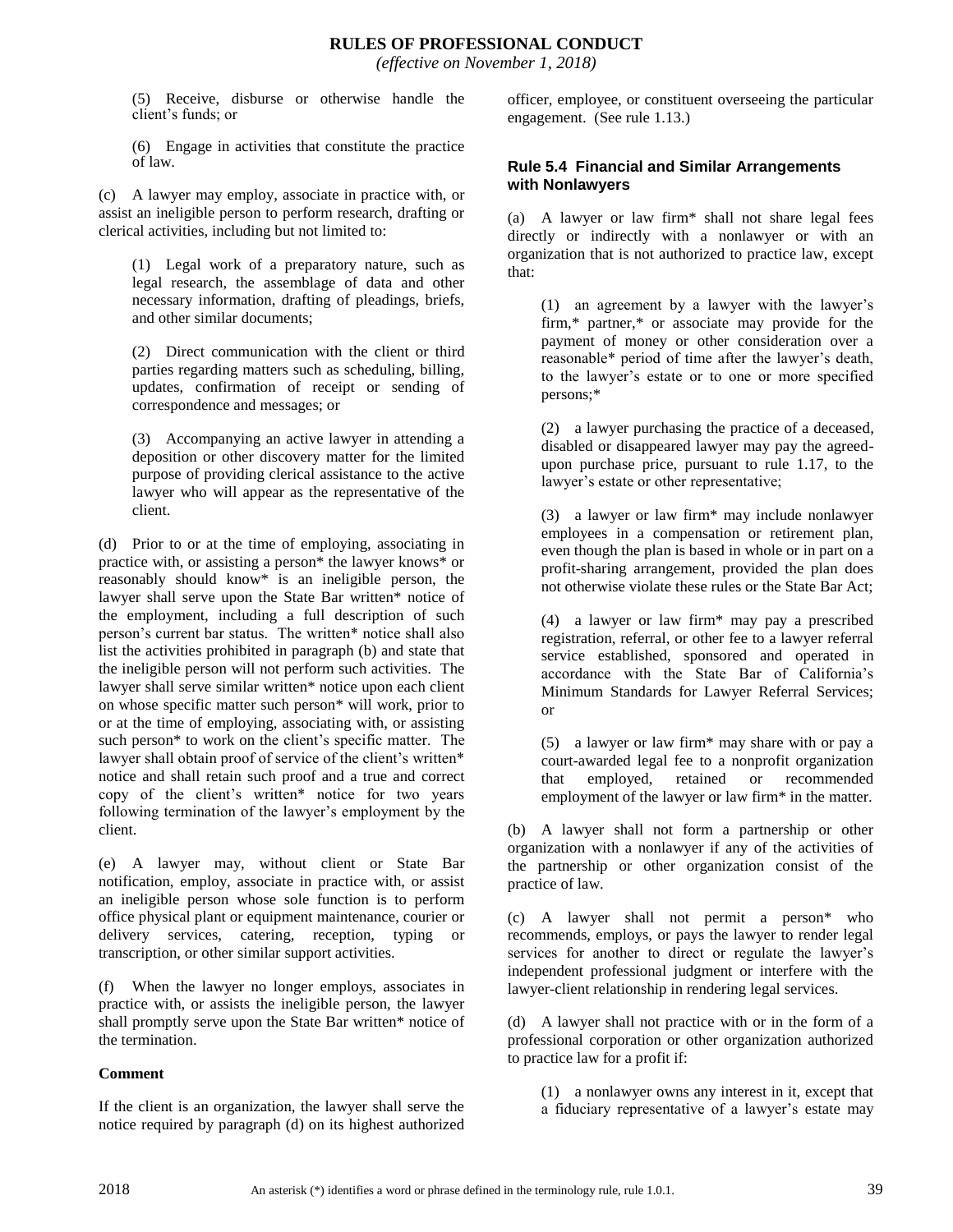hold the lawyer's stock or other interest for a reasonable\* time during administration;

(2) a nonlawyer is a director or officer of the corporation or occupies a position of similar responsibility in any other form of organization; or

(3) a nonlawyer has the right or authority to direct or control the lawyer's independent professional judgment.

(e) The Board of Trustees of the State Bar shall formulate and adopt Minimum Standards for Lawyer Referral Services, which, as from time to time amended, shall be binding on lawyers. A lawyer shall not accept a referral from, or otherwise participate in, a lawyer referral service unless it complies with such Minimum Standards for Lawyer Referral Services.

(f) A lawyer shall not practice with or in the form of a nonprofit legal aid, mutual benefit or advocacy group if the nonprofit organization allows any third person\* to interfere with the lawyer's independent professional judgment, or with the lawyer-client relationship, or allows or aids any person\* to practice law in violation of these rules or the State Bar Act.

### **Comment**

[1] Paragraph (a) does not prohibit a lawyer or law firm\* from paying a bonus to or otherwise compensating a nonlawyer employee from general revenues received for legal services, provided the arrangement does not interfere with the independent professional judgment of the lawyer or lawyers in the firm\* and does not violate these rules or the State Bar Act. However, a nonlawyer employee's bonus or other form of compensation may not be based on a percentage or share of fees in specific cases or legal matters.

[2] Paragraph (a) also does not prohibit payment to a nonlawyer third-party for goods and services provided to a lawyer or law firm;\* however, the compensation to a nonlawyer third-party may not be determined as a percentage or share of the lawyer's or law firm's overall revenues or tied to fees in particular cases or legal matters. A lawyer may pay to a nonlawyer third-party, such as a collection agency, a percentage of past due or delinquent fees in concluded matters that the third-party collects on the lawyer's behalf.

[3] Paragraph (a)(5) permits a lawyer to share with or pay court-awarded legal fees to nonprofit legal aid, mutual benefit, and advocacy groups that are not engaged in the unauthorized practice of law. (See *Frye v. Tenderloin Housing Clinic, Inc.* (2006) 38 Cal.4th 23 [40 Cal.Rptr.3d 221]; see also rule 6.3.) Regarding a lawyer's contribution of legal fees to a legal services organization, see rule 1.0, Comment [5] on financial support for programs providing pro bono legal services.

[4] This rule is not intended to affect case law regarding the relationship between insurers and lawyers providing legal services to insureds. (See, e.g., *Gafcon, Inc. v. Ponsor Associates* (2002) 98 Cal.App.4th 1388 [120 Cal.Rptr.2d 392].)

[5] Paragraph (c) is not intended to alter or diminish a lawyer's obligations under rule 1.8.6 (Compensation from One Other than Client).

### **Rule 5.5 Unauthorized Practice of Law; Multijurisdictional Practice of Law**

(a) A lawyer admitted to practice law in California shall not:

(1) practice law in a jurisdiction where to do so would be in violation of regulations of the profession in that jurisdiction; or

(2) knowingly\* assist a person\* in the unauthorized practice of law in that jurisdiction.

(b) A lawyer who is not admitted to practice law in California shall not:

(1) except as authorized by these rules or other law, establish or maintain a resident office or other systematic or continuous presence in California for the practice of law; or

(2) hold out to the public or otherwise represent that the lawyer is admitted to practice law in California.

### **Comment**

Paragraph (b)(1) prohibits lawyers from practicing law in California unless otherwise entitled to practice law in this state by court rule or other law. (See, e.g., Bus. & Prof. Code, § 6125 et seq.; see also Cal. Rules of Court, rules 9.40 [counsel pro hac vice], 9.41 [appearances by military counsel], 9.42 [certified law students], 9.43 [out-of-state attorney arbitration counsel program], 9.44 [registered foreign legal consultant], 9.45 [registered legal services attorneys], 9.46 [registered in-house counsel], 9.47 [attorneys practicing temporarily in California as part of litigation], 9.48 [non-litigating attorneys temporarily in California to provide legal services].)

### **Rule 5.6 Restrictions on a Lawyer's Right to Practice**

(a) Unless authorized by law, a lawyer shall not participate in offering or making:

(1) a partnership, shareholders, operating, employment, or other similar type of agreement that restricts the right of a lawyer to practice after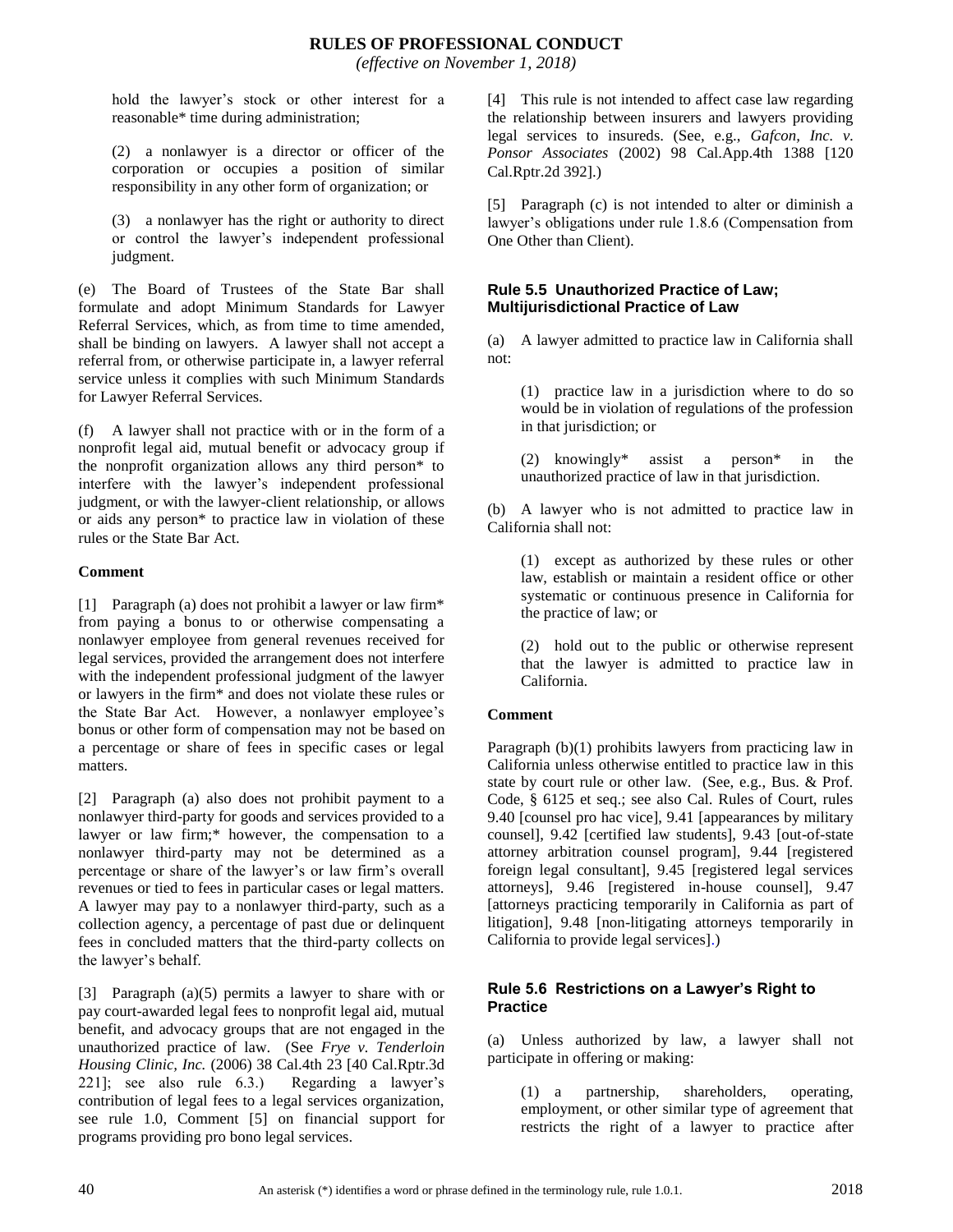*(effective on November 1, 2018)* 

termination of the relationship, except an agreement that concerns benefits upon retirement; or

(2) an agreement that imposes a restriction on a lawyer's right to practice in connection with a settlement of a client controversy, or otherwise.

(b) A lawyer shall not participate in offering or making an agreement which precludes the reporting of a violation of these rules.

(c) This rule does not prohibit an agreement that is authorized by Business and Professions Code sections 6092.5, subdivision (i) or 6093.

#### **Comment**

[1] Concerning the application of paragraph (a)(1), see Business and Professions Code section 16602; *Howard v. Babcock* (1993) 6 Cal.4th 409, 425 [25 Cal.Rptr.2d 80].

[2] Paragraph (a)(2) prohibits a lawyer from offering or agreeing not to represent other persons\* in connection with settling a claim on behalf of a client.

[3] This rule does not prohibit restrictions that may be included in the terms of the sale of a law practice pursuant to rule 1.17.

### **Rule 5.7 [Reserved]**

### **CHAPTER 6. PUBLIC SERVICE**

### **Rule 6.1 [Reserved]**

### **Rule 6.2 [Reserved]**

#### **Rule 6.3 Membership in Legal Services Organization**

A lawyer may serve as a director, officer or member of a legal services organization, apart from the law firm\* in which the lawyer practices, notwithstanding that the organization serves persons\* having interests adverse to a client of the lawyer. The lawyer shall not knowingly\* participate in a decision or action of the organization:

(a) if participating in the decision or action would be incompatible with the lawyer's obligations to a client under Business and Professions Code section 6068, subdivision (e)(1) or rules 1.6(a), 1.7, 1.9, or 1.18; or

(b) where the decision or action could have a material adverse effect on the representation of a client of the organization whose interests are adverse to a client of the lawyer.

#### **Comment**

Lawyers should support and participate in legal service organizations. A lawyer who is an officer or a member of such an organization does not thereby have a lawyer-client relationship with persons\* served by the organization. However, there is potential conflict between the interests of such persons\* and the interests of the lawyer's clients. If the possibility of such conflict disqualified a lawyer from serving on the board of a legal services organization, the profession's involvement in such organizations would be severely curtailed.

### **Rule 6.4 [Reserved]**

### **Rule 6.5 Limited Legal Services Programs**

(a) A lawyer who, under the auspices of a program sponsored by a court, government agency, bar association, law school, or nonprofit organization, provides short-term limited legal services to a client without expectation by either the lawyer or the client that the lawyer will provide continuing representation in the matter:

(1) is subject to rules 1.7 and 1.9(a) only if the lawyer knows\* that the representation of the client involves a conflict of interest; and

(2) is subject to rule 1.10 only if the lawyer knows\* that another lawyer associated with the lawyer in a law firm\* is prohibited from representation by rule 1.7 or 1.9(a) with respect to the matter.

(b) Except as provided in paragraph  $(a)(2)$ , rule 1.10 is inapplicable to a representation governed by this rule.

(c) The personal disqualification of a lawyer participating in the program will not be imputed to other lawyers participating in the program.

#### **Comment**

[1] Courts, government agencies, bar associations, law schools and various nonprofit organizations have established programs through which lawyers provide shortterm limited legal services — such as advice or the completion of legal forms that will assist persons\* in addressing their legal problems without further representation by a lawyer. In these programs, such as legal-advice hotlines, advice-only clinics or pro se counseling programs, whenever a lawyer-client relationship is established, there is no expectation that the lawyer's representation of the client will continue beyond that limited consultation. Such programs are normally operated under circumstances in which it is not feasible for a lawyer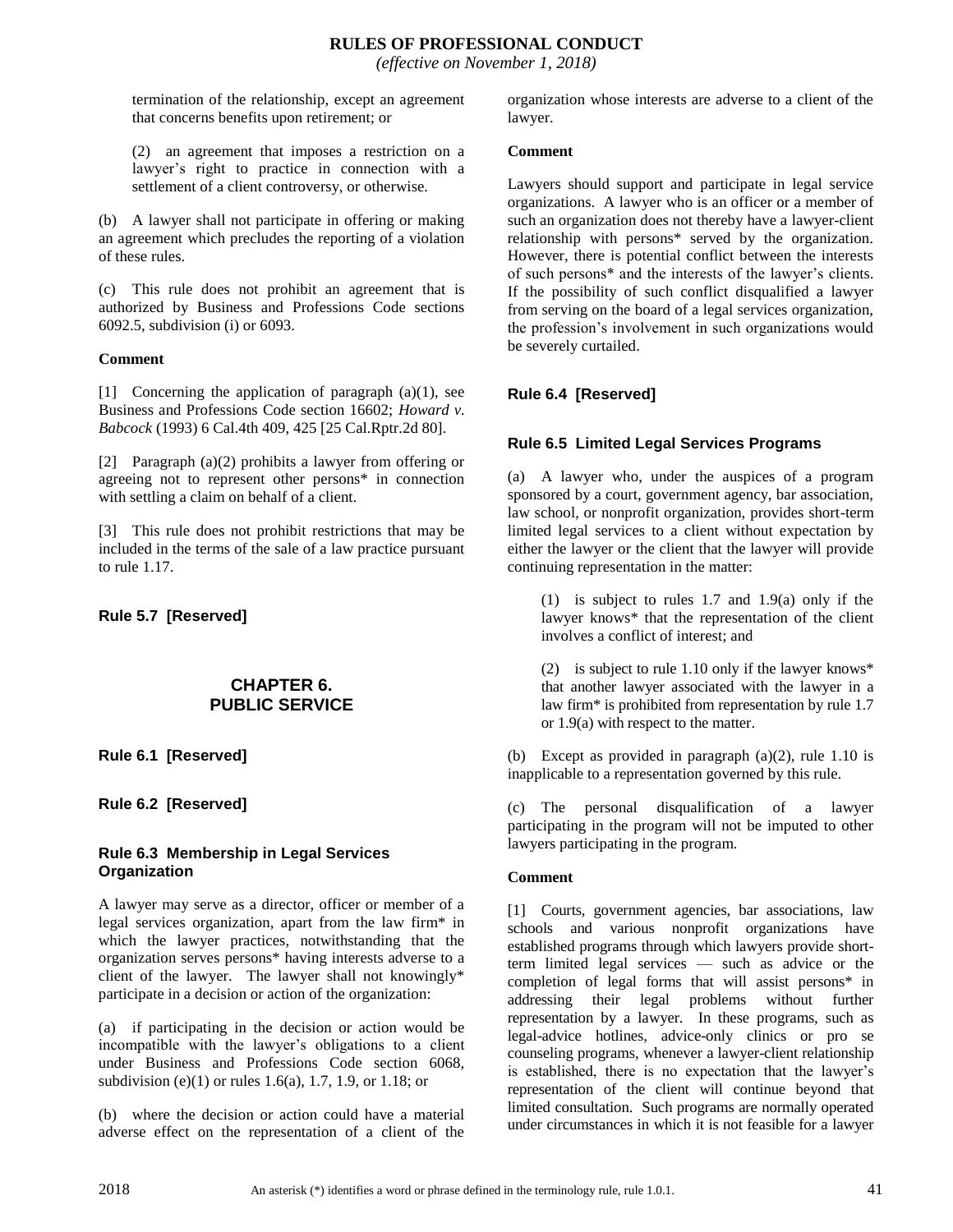to systematically screen\* for conflicts of interest as is generally required before undertaking a representation.

[2] A lawyer who provides short-term limited legal services pursuant to this rule must secure the client's informed consent\* to the limited scope of the representation. (See rule 1.2(b).) If a short-term limited representation would not be reasonable\* under the circumstances, the lawyer may offer advice to the client but must also advise the client of the need for further assistance of counsel. Except as provided in this rule, these rules and the State Bar Act, including the lawyer's duty of confidentiality under Business and Professions Code section 6068, subdivision (e)(1) and rules 1.6 and 1.9, are applicable to the limited representation.

[3] A lawyer who is representing a client in the circumstances addressed by this rule ordinarily is not able to check systematically for conflicts of interest. Therefore, paragraph (a)(1) requires compliance with rules 1.7 and 1.9(a) only if the lawyer knows\* that the representation presents a conflict of interest for the lawyer. In addition, paragraph (a)(2) imputes conflicts of interest to the lawyer only if the lawyer knows\* that another lawyer in the lawyer's law firm\* would be disqualified under rules 1.7 or 1.9(a).

[4] Because the limited nature of the services significantly reduces the risk of conflicts of interest with other matters being handled by the lawyer's law firm,\* paragraph (b) provides that imputed conflicts of interest are inapplicable to a representation governed by this rule except as provided by paragraph  $(a)(2)$ . Paragraph  $(a)(2)$  imputes conflicts of interest to the participating lawyer when the lawyer knows\* that any lawyer in the lawyer's firm\* would be disqualified under rules 1.7 or 1.9(a). By virtue of paragraph (b), moreover, a lawyer's participation in a shortterm limited legal services program will not be imputed to the lawyer's law firm\* or preclude the lawyer's law firm\* from undertaking or continuing the representation of a client with interests adverse to a client being represented under the program's auspices. Nor will the personal disqualification of a lawyer participating in the program be imputed to other lawyers participating in the program.

[5] If, after commencing a short-term limited representation in accordance with this rule, a lawyer undertakes to represent the client in the matter on an ongoing basis, rules 1.7, 1.9(a), and 1.10 become applicable.

# **CHAPTER 7. INFORMATION ABOUT LEGAL SERVICES**

### **Rule 7.1 Communications Concerning a Lawyer's Services**

(a) A lawyer shall not make a false or misleading communication about the lawyer or the lawyer's services. A communication is false or misleading if it contains a material misrepresentation of fact or law, or omits a fact necessary to make the communication considered as a whole not materially misleading.

(b) The Board of Trustees of the State Bar may formulate and adopt standards as to communications that will be presumed to violate rule 7.1, 7.2, 7.3, 7.4 or 7.5. The standards shall only be used as presumptions affecting the burden of proof in disciplinary proceedings involving alleged violations of these rules. "Presumption affecting the burden of proof" means that presumption defined in Evidence Code sections 605 and 606. Such standards formulated and adopted by the Board, as from time to time amended, shall be effective and binding on all lawyers.

### **Comment**

[1] This rule governs all communications of any type whatsoever about the lawyer or the lawyer's services, including advertising permitted by rule 7.2. A communication includes any message or offer made by or on behalf of a lawyer concerning the availability for professional employment of a lawyer or a lawyer's law firm\* directed to any person.\*

[2] A communication that contains an express guarantee or warranty of the result of a particular representation is a false or misleading communication under this rule. (See also Bus. & Prof. Code, § 6157.2, subd. (a).)

[3] This rule prohibits truthful statements that are misleading. A truthful statement is misleading if it omits a fact necessary to make the lawyer's communication considered as a whole not materially misleading. A truthful statement is also misleading if it is presented in a manner that creates a substantial\* likelihood that it will lead a reasonable\* person\* to formulate a specific conclusion about the lawyer or the lawyer's services for which there is no reasonable\* factual foundation. Any communication that states or implies "no fee without recovery" is also misleading unless the communication also expressly discloses whether or not the client will be liable for costs.

[4] A communication that truthfully reports a lawyer's achievements on behalf of clients or former clients, or a testimonial about or endorsement of the lawyer, may be misleading if presented so as to lead a reasonable\* person\* to form an unjustified expectation that the same results could be obtained for other clients in similar matters without reference to the specific factual and legal circumstances of each client's case. Similarly, an unsubstantiated comparison of the lawyer's services or fees with the services or fees of other lawyers may be misleading if presented with such specificity as would lead a reasonable\* person\* to conclude that the comparison can be substantiated. An appropriate disclaimer or qualifying language often avoids creating unjustified expectations.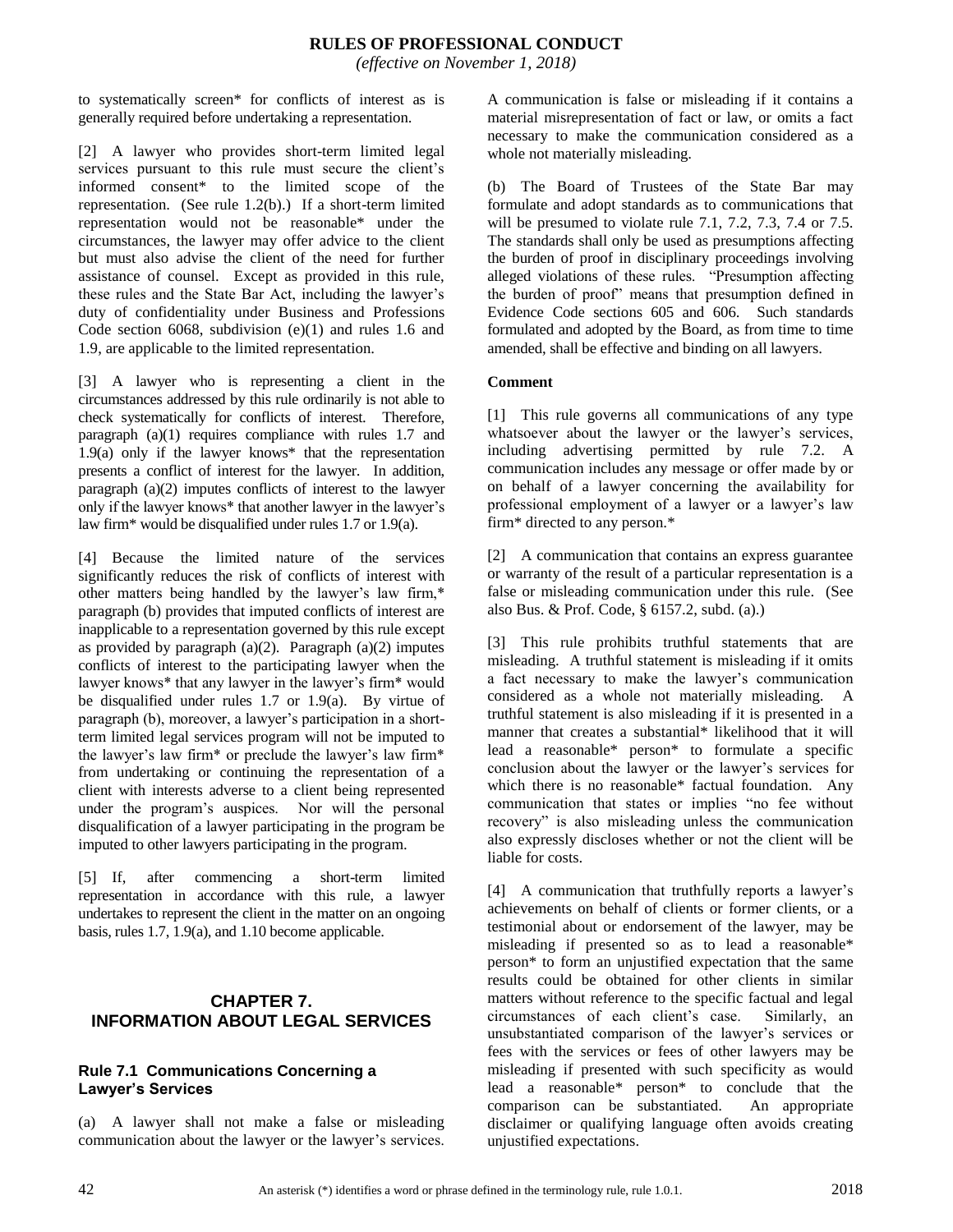*(effective on November 1, 2018)* 

[5] This rule prohibits a lawyer from making a communication that states or implies that the lawyer is able to provide legal services in a language other than English unless the lawyer can actually provide legal services in that language or the communication also states in the language of the communication the employment title of the person\* who speaks such language.

[6] Rules 7.1 through 7.5 are not the sole basis for regulating communications concerning a lawyer's services. (See, e.g., Bus. & Prof. Code, §§ 6150–6159.2, 17000 et. seq.) Other state or federal laws may also apply.

### **Rule 7.2 Advertising**

(a) Subject to the requirements of rules 7.1 and 7.3, a lawyer may advertise services through any written,\* recorded or electronic means of communication, including public media.

(b) A lawyer shall not compensate, promise or give anything of value to a person\* for the purpose of recommending or securing the services of the lawyer or the lawyer's law firm,\* except that a lawyer may:

(1) pay the reasonable\* costs of advertisements or communications permitted by this rule;

(2) pay the usual charges of a legal services plan or a qualified lawyer referral service. A qualified lawyer referral service is a lawyer referral service established, sponsored and operated in accordance with the State Bar of California's Minimum Standards for a Lawyer Referral Service in California;

(3) pay for a law practice in accordance with rule 1.17;

(4) refer clients to another lawyer or a nonlawyer professional pursuant to an arrangement not otherwise prohibited under these Rules or the State Bar Act that provides for the other person\* to refer clients or customers to the lawyer, if:

> (i) the reciprocal referral arrangement is not exclusive; and

> (ii) the client is informed of the existence and nature of the arrangement;

(5) offer or give a gift or gratuity to a person\* having made a recommendation resulting in the employment of the lawyer or the lawyer's law firm,\* provided that the gift or gratuity was not offered or given in consideration of any promise, agreement, or understanding that such a gift or gratuity would be forthcoming or that referrals would be made or encouraged in the future.

(c) Any communication made pursuant to this rule shall include the name and address of at least one lawyer or law firm\* responsible for its content.

#### **Comment**

[1] This rule permits public dissemination of accurate information concerning a lawyer and the lawyer's services, including for example, the lawyer's name or firm\* name, the lawyer's contact information; the kinds of services the lawyer will undertake; the basis on which the lawyer's fees are determined, including prices for specific services and payment and credit arrangements; a lawyer's foreign language ability; names of references and, with their consent, names of clients regularly represented; and other information that might invite the attention of those seeking legal assistance. This rule, however, prohibits the dissemination of false or misleading information, for example, an advertisement that sets forth a specific fee or range of fees for a particular service where, in fact, the lawyer charges or intends to charge a greater fee than that stated in the advertisement.

[2] Neither this rule nor rule 7.3 prohibits communications authorized by law, such as courtapproved class action notices.

### *Paying Others to Recommend a Lawyer*

[3] Paragraph (b)(1) permits a lawyer to compensate employees, agents, and vendors who are engaged to provide marketing or client-development services, such as publicists, public-relations personnel, businessdevelopment staff, and website designers. See rule 5.3 for the duties of lawyers and law firms\* with respect to supervising the conduct of nonlawyers who prepare marketing materials and provide client development services.

[4] Paragraph (b)(4) permits a lawyer to make referrals to another lawyer or nonlawyer professional, in return for the undertaking of that person\* to refer clients or customers to the lawyer. Such reciprocal referral arrangements must not interfere with the lawyer's professional judgment as to making referrals or as to providing substantive legal services. (See rules  $2.1$  and  $5.4(c)$ .) Conflicts of interest created by arrangements made pursuant to paragraph (b)(4) are governed by rule 1.7. A division of fees between or among lawyers not in the same law firm\* is governed by rule 1.5.1.

### **Rule 7.3 Solicitation of Clients**

(a) A lawyer shall not by in-person, live telephone or real-time electronic contact solicit professional employment when a significant motive for doing so is the lawyer's pecuniary gain, unless the person\* contacted:

```
(1) is a lawyer; or
```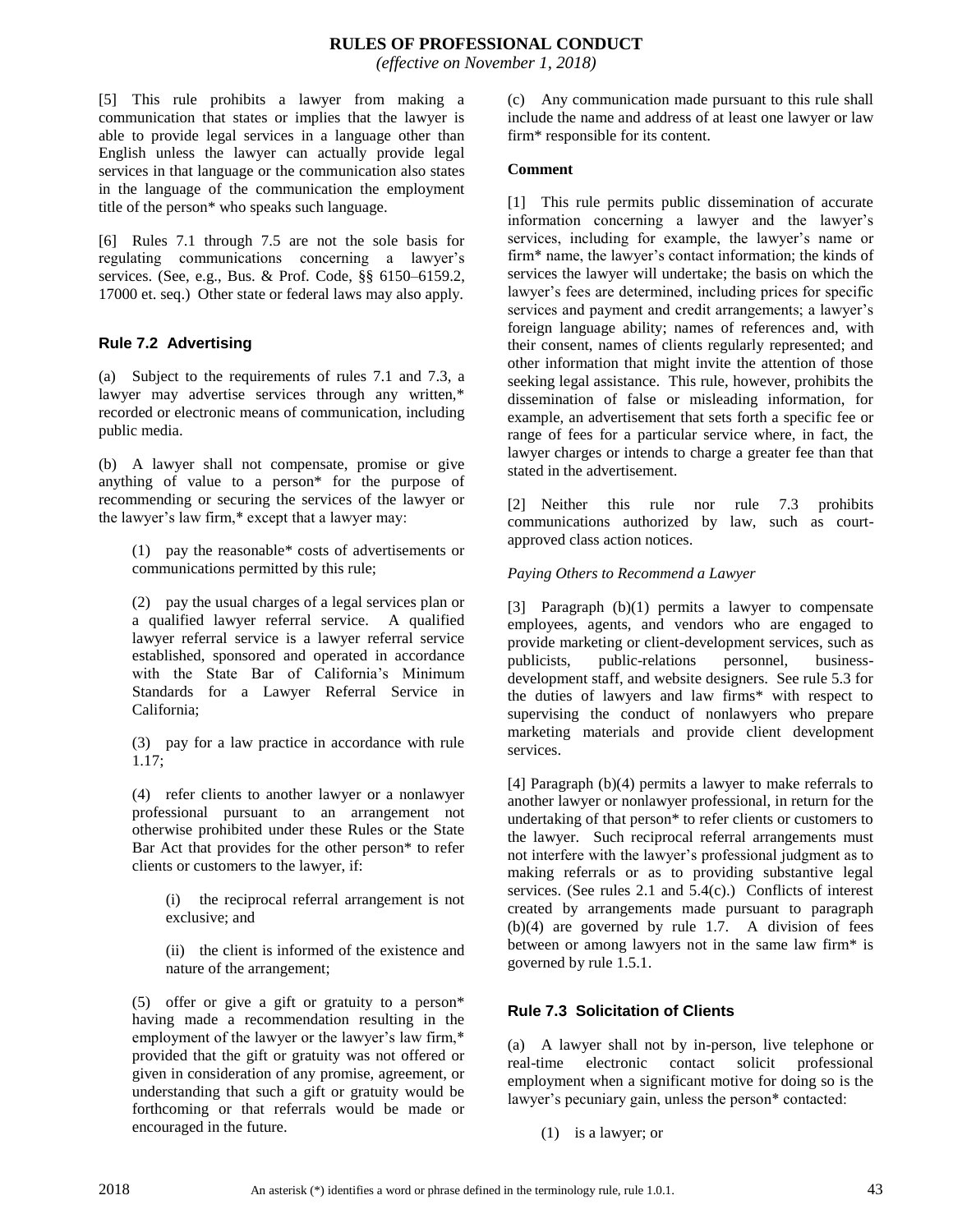(2) has a family, close personal, or prior professional relationship with the lawyer.

(b) A lawyer shall not solicit professional employment by written,\* recorded or electronic communication or by in-person, telephone or real-time electronic contact even when not otherwise prohibited by paragraph (a), if:

(1) the person\* being solicited has made known\* to the lawyer a desire not to be solicited by the lawyer; or

(2) the solicitation is transmitted in any manner which involves intrusion, coercion, duress or harassment.

(c) Every written,\* recorded or electronic communication from a lawyer soliciting professional employment from any person\* known\* to be in need of legal services in a particular matter shall include the word "Advertisement" or words of similar import on the outside envelope, if any, and at the beginning and ending of any recorded or electronic communication, unless the recipient of the communication is a person\* specified in paragraphs  $(a)(1)$  or  $(a)(2)$ , or unless it is apparent from the context that the communication is an advertisement.

(d) Notwithstanding the prohibitions in paragraph (a), a lawyer may participate with a prepaid or group legal service plan operated by an organization not owned or directed by the lawyer that uses in-person, live telephone or real-time electronic contact to solicit memberships or subscriptions for the plan from persons\* who are not known\* to need legal services in a particular matter covered by the plan.

(e) As used in this rule, the terms "solicitation" and "solicit" refer to an oral or written\* targeted communication initiated by or on behalf of the lawyer that is directed to a specific person\* and that offers to provide, or can reasonably\* be understood as offering to provide, legal services.

### **Comment**

[1] A lawyer's communication does not constitute a solicitation if it is directed to the general public, such as through a billboard, an Internet banner advertisement, a website or a television commercial, or if it is in response to a request for information or is automatically generated in response to Internet searches.

[2] Paragraph (a) does not apply to situations in which the lawyer is motivated by considerations other than the lawyer's pecuniary gain. Therefore, paragraph (a) does not prohibit a lawyer from participating in constitutionally protected activities of bona fide public or charitable legalservice organizations, or bona fide political, social, civic, fraternal, employee or trade organizations whose purposes include providing or recommending legal services to its

members or beneficiaries. (See, e.g., *In re Primus* (1978) 436 U.S. 412 [98 S.Ct. 1893].)

[3] This rule does not prohibit a lawyer from contacting representatives of organizations or groups that may be interested in establishing a bona fide group or prepaid legal plan for their members, insureds, beneficiaries or other third parties for the purpose of informing such entities of the availability of and details concerning the plan or arrangement which the lawyer or lawyer's firm\* is willing to offer.

[4] Lawyers who participate in a legal service plan as permitted under paragraph (d) must comply with rules 7.1, 7.2, and 7.3(b). (See also rules 5.4 and 8.4(a).)

### **Rule 7.4 Communication of Fields of Practice and Specialization**

(a) A lawyer shall not state that the lawyer is a certified specialist in a particular field of law, unless:

(1) the lawyer is currently certified as a specialist by the Board of Legal Specialization, or any other entity accredited by the State Bar to designate specialists pursuant to standards adopted by the Board of Trustees; and

(2) the name of the certifying organization is clearly identified in the communication.

(b) Notwithstanding paragraph (a), a lawyer may communicate the fact that the lawyer does or does not practice in particular fields of law. A lawyer may also communicate that his or her practice specializes in, is limited to, or is concentrated in a particular field of law, subject to the requirements of rule 7.1.

### **Rule 7.5 Firm\* Names and Trade Names**

(a) A lawyer shall not use a firm\* name, trade name or other professional designation that violates rule 7.1.

(b) A lawyer in private practice shall not use a firm\* name, trade name or other professional designation that states or implies a relationship with a government agency or with a public or charitable legal services organization, or otherwise violates rule 7.1.

(c) A lawyer shall not state or imply that the lawyer practices in or has a professional relationship with a law firm\* or other organization unless that is the fact.

### **Comment**

The term "other professional designation" includes, but is not limited to, logos, letterheads, URLs, and signature blocks.

### **Rule 7.6 [Reserved]**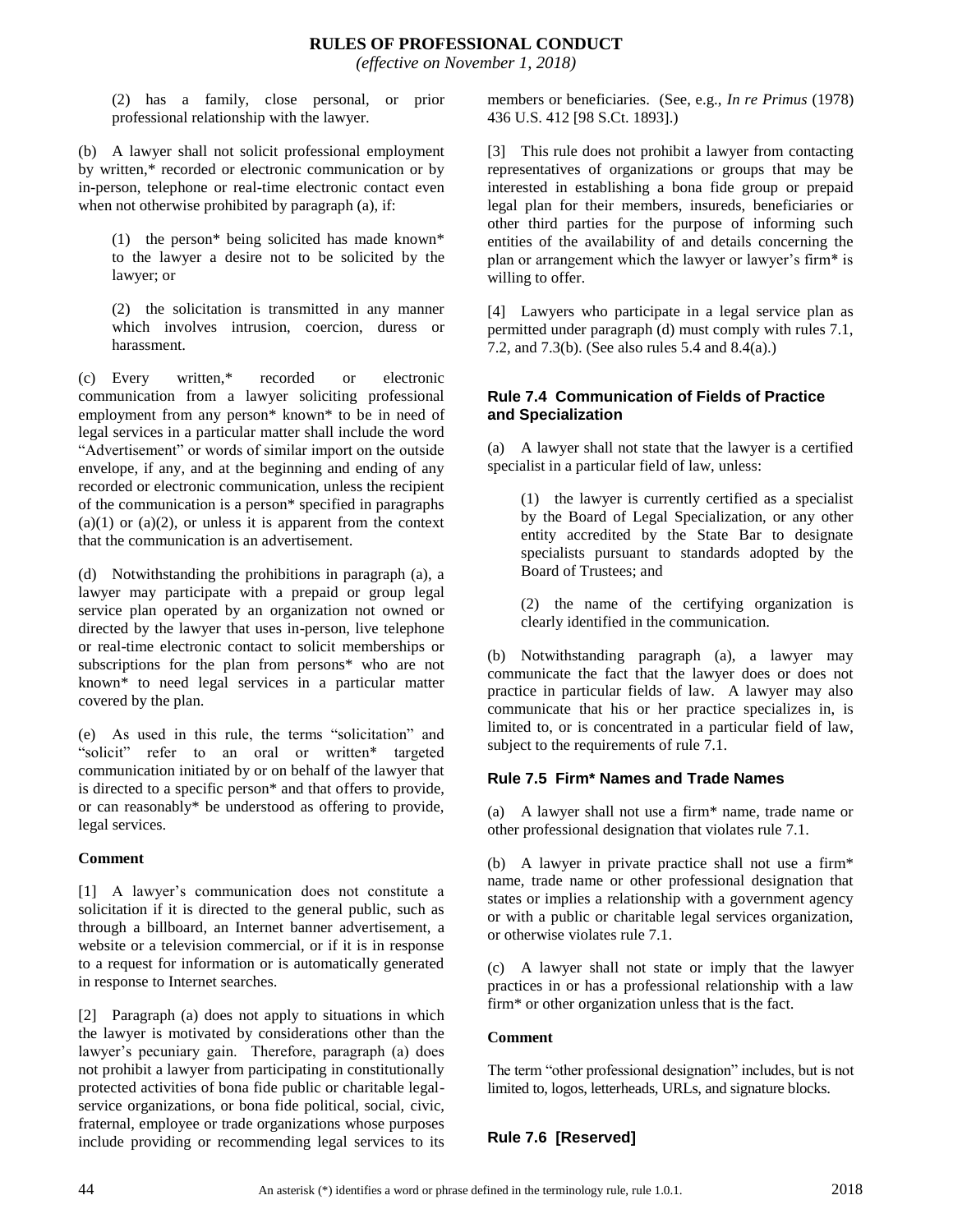# **CHAPTER 8. MAINTAINING THE INTEGRITY OF THE PROFESSION**

### **Rule 8.1 False Statement Regarding Application for Admission to Practice Law**

(a) An applicant for admission to practice law shall not, in connection with that person's\* own application for admission, make a statement of material fact that the lawyer knows\* to be false, or make such a statement with reckless disregard as to its truth or falsity.

(b) A lawyer shall not, in connection with another person's\* application for admission to practice law, make a statement of material fact that the lawyer knows\* to be false.

(c) An applicant for admission to practice law, or a lawyer in connection with an application for admission, shall not fail to disclose a fact necessary to correct a statement known\* by the applicant or the lawyer to have created a material misapprehension in the matter, except that this rule does not authorize disclosure of information protected by Business and Professions Code section 6068, subdivision (e) and rule 1.6.

(d) As used in this rule, "admission to practice law" includes admission or readmission to membership in the State Bar; reinstatement to active membership in the State Bar; and any similar process relating to admission or certification to practice law in California or elsewhere.

#### **Comment**

[1] A person\* who makes a false statement in connection with that person's\* own application for admission to practice law may be subject to discipline under this rule after that person\* has been admitted. (See, e.g., *In re Gossage* (2000) 23 Cal.4th 1080 [99 Cal.Rptr.2d 130].)

[2] A lawyer's duties with respect to a *pro hac vice* application or other application to a court for admission to practice law are governed by rule 3.3.

[3] A lawyer representing an applicant for admission to practice law is governed by the rules applicable to the lawyer-client relationship, including Business and Professions Code section 6068, subdivision (e)(1) and rule 1.6. A lawyer representing a lawyer who is the subject of a disciplinary proceeding is not governed by this rule but is subject to the requirements of rule 3.3.

### **Rule 8.1.1 Compliance with Conditions of Discipline and Agreements in Lieu of Discipline**

A lawyer shall comply with the terms and conditions attached to any agreement in lieu of discipline, any public or private reproval, or to other discipline administered by the State Bar pursuant to Business and Professions Code sections 6077 and 6078 and California Rules of Court, rule 9.19.

#### **Comment**

Other provisions also require a lawyer to comply with agreements in lieu of discipline and conditions of discipline. (See, e.g., Bus. & Prof. Code, § 6068, subds.  $(k), (l).$ 

### **Rule 8.2 Judicial Officials**

(a) A lawyer shall not make a statement of fact that the lawyer knows\* to be false or with reckless disregard as to its truth or falsity concerning the qualifications or integrity of a judge or judicial officer, or of a candidate for election or appointment to judicial office.

(b) A lawyer who is a candidate for judicial office in California shall comply with canon 5 of the California Code of Judicial Ethics. For purposes of this rule, "candidate for judicial office" means a lawyer seeking judicial office by election. The determination of when a lawyer is a candidate for judicial office by election is defined in the terminology section of the California Code of Judicial Ethics. A lawyer's duty to comply with this rule shall end when the lawyer announces withdrawal of the lawyer's candidacy or when the results of the election are final, whichever occurs first.

(c) A lawyer who seeks appointment to judicial office shall comply with canon 5B(1) of the California Code of Judicial Ethics. A lawyer becomes an applicant seeking judicial office by appointment at the time of first submission of an application or personal data questionnaire to the appointing authority. A lawyer's duty to comply with this rule shall end when the lawyer advises the appointing authority of the withdrawal of the lawyer's application.

### **Comment**

To maintain the fair and independent administration of justice, lawyers should defend judges and courts unjustly criticized. Lawyers also are obligated to maintain the respect due to the courts of justice and judicial officers. (See Bus. & Prof. Code, § 6068, subd. (b).)

### **Rule 8.3 [Reserved]**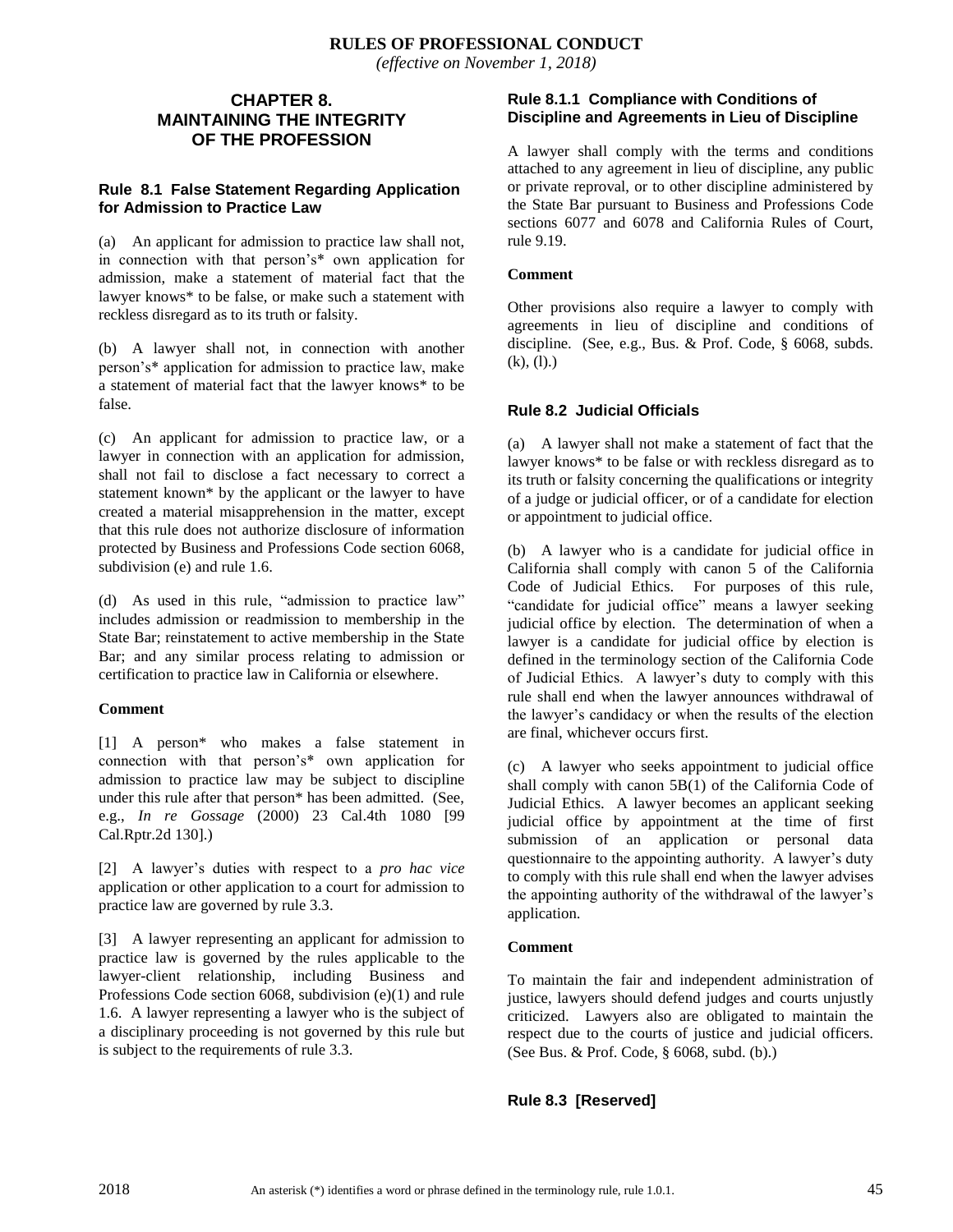*(effective on November 1, 2018)* 

#### **Rule 8.4 Misconduct**

It is professional misconduct for a lawyer to:

(a) violate these rules or the State Bar Act, knowingly\* assist, solicit, or induce another to do so, or do so through the acts of another;

(b) commit a criminal act that reflects adversely on the lawyer's honesty, trustworthiness, or fitness as a lawyer in other respects;

(c) engage in conduct involving dishonesty, fraud,\* deceit, or reckless or intentional misrepresentation;

(d) engage in conduct that is prejudicial to the administration of justice;

(e) state or imply an ability to influence improperly a government agency or official, or to achieve results by means that violate these rules, the State Bar Act, or other law; or

(f) knowingly\* assist, solicit, or induce a judge or judicial officer in conduct that is a violation of an applicable code of judicial ethics or code of judicial conduct, or other law. For purposes of this rule, "judge" and "judicial officer" have the same meaning as in rule  $3.5(c)$ .

#### **Comment**

[1] A violation of this rule can occur when a lawyer is acting in propria persona or when a lawyer is not practicing law or acting in a professional capacity.

[2] Paragraph (a) does not prohibit a lawyer from advising a client concerning action the client is legally entitled to take.

[3] A lawyer may be disciplined for criminal acts as set forth in Business and Professions Code sections 6101 et seq., or if the criminal act constitutes "other misconduct warranting discipline" as defined by California Supreme Court case law. (See *In re Kelley* (1990) 52 Cal.3d 487 [276 Cal.Rptr. 375].)

[4] A lawyer may be disciplined under Business and Professions Code section 6106 for acts involving moral turpitude, dishonesty, or corruption, whether intentional, reckless, or grossly negligent.

[5] Paragraph (c) does not apply where a lawyer advises clients or others about, or supervises, lawful covert activity in the investigation of violations of civil or criminal law or constitutional rights, provided the lawyer's conduct is otherwise in compliance with these rules and the State Bar Act.

[6] This rule does not prohibit those activities of a particular lawyer that are protected by the First Amendment to the United States Constitution or by Article I, section 2 of the California Constitution.

#### **Rule 8.4.1 Prohibited Discrimination, Harassment and Retaliation**

(a) In representing a client, or in terminating or refusing to accept the representation of any client, a lawyer shall not:

(1) unlawfully harass or unlawfully discriminate against persons\* on the basis of any protected characteristic; or

(2) unlawfully retaliate against persons.\*

(b) In relation to a law firm's operations, a lawyer shall not:

(1) on the basis of any protected characteristic,

(i) unlawfully discriminate or knowingly\* permit unlawful discrimination;

(ii) unlawfully harass or knowingly\* permit the unlawful harassment of an employee, an applicant, an unpaid intern or volunteer, or a person\* providing services pursuant to a contract; or

(iii) unlawfully refuse to hire or employ a person\*, or refuse to select a person\* for a training program leading to employment, or bar or discharge a person\* from employment or from a training program leading to employment, or discriminate against a person\* in compensation or in terms, conditions, or privileges of employment; or

(2) unlawfully retaliate against persons.\*

(c) For purposes of this rule:

(1) "protected characteristic" means race, religious creed, color, national origin, ancestry, physical disability, mental disability, medical condition, genetic information, marital status, sex, gender, gender identity, gender expression, sexual orientation, age, military and veteran status, or other category of discrimination prohibited by applicable law, whether the category is actual or perceived;

(2) "knowingly permit" means to fail to advocate corrective action where the lawyer knows\* of a discriminatory policy or practice that results in the unlawful discrimination or harassment prohibited by paragraph (b);

(3) "unlawfully" and "unlawful" shall be determined by reference to applicable state and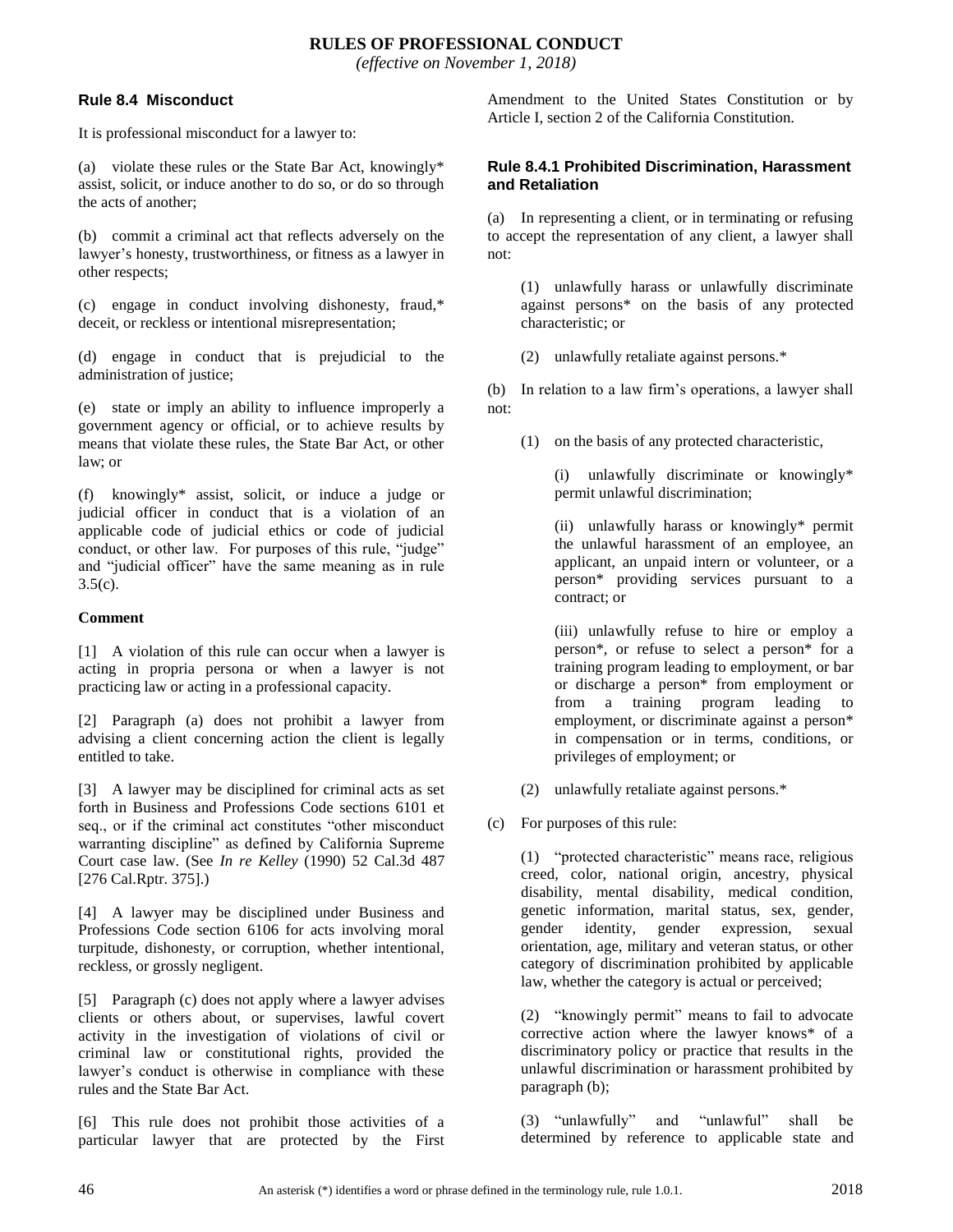*(effective on November 1, 2018)* 

federal statutes and decisions making unlawful discrimination or harassment in employment and in offering goods and services to the public; and

(4) "retaliate" means to take adverse action against a person\* because that person\* has (i) opposed, or (ii) pursued, participated in, or assisted any action alleging, any conduct prohibited by paragraphs (a)(1) or  $(b)(1)$  of this rule.

(d) A lawyer who is the subject of a State Bar investigation or State Bar Court proceeding alleging a violation of this rule shall promptly notify the State Bar of any criminal, civil, or administrative action premised, whether in whole or part, on the same conduct that is the subject of the State Bar investigation or State Bar Court proceeding.

(e) Upon being issued a notice of a disciplinary charge under this rule, a lawyer shall:

(1) if the notice is of a disciplinary charge under paragraph (a) of this rule, provide a copy of the notice to the California Department of Fair Employment and Housing and the United States Department of Justice, Coordination and Review Section; or

(2) if the notice is of a disciplinary charge under paragraph (b) of this rule, provide a copy of the notice to the California Department of Fair Employment and Housing and the United States Equal Employment Opportunity Commission.

(f) This rule shall not preclude a lawyer from:

(1) representing a client alleged to have engaged in unlawful discrimination, harassment, or retaliation;

(2) declining or withdrawing from a representation as required or permitted by rule 1.16; or

(3) providing advice and engaging in advocacy as otherwise required or permitted by these rules and the State Bar Act.

### **Comment**

[1] Conduct that violates this rule undermines confidence in the legal profession and our legal system and is contrary to the fundamental principle that all people are created equal. A lawyer may not engage in such conduct through the acts of another. (See rule 8.4(a).) In relation to a law firm's operations, this rule imposes on all law firm\* lawyers the responsibility to advocate corrective action to address known\* harassing or discriminatory conduct by the firm\* or any of its other lawyers or nonlawyer personnel. Law firm\* management and supervisorial lawyers retain their separate responsibility under rules 5.1 and 5.3. Neither this rule nor rule 5.1 or 5.3 imposes on the alleged victim of any conduct prohibited by this rule any responsibility to advocate corrective action.

[2] The conduct prohibited by paragraph (a) includes the conduct of a lawyer in a proceeding before a judicial officer. (See Cal. Code Jud. Ethics, canon 3B(6) ["A judge shall require lawyers in proceedings before the judge to refrain from manifesting, by words or conduct, bias or prejudice based upon race, sex, gender, religion, national origin, ethnicity, disability, age, sexual orientation, marital status, socioeconomic status, or political affiliation against parties, witnesses, counsel, or others."].) A lawyer does not violate paragraph (a) by referring to any particular status or group when the reference is relevant to factual or legal issues or arguments in the representation. While both the parties and the court retain discretion to refer such conduct to the State Bar, a court's finding that peremptory challenges were exercised on a discriminatory basis does not alone establish a violation of paragraph (a).

[3] A lawyer does not violate this rule by limiting the scope or subject matter of the lawyer's practice or by limiting the lawyer's practice to members of underserved populations. A lawyer also does not violate this rule by otherwise restricting who will be accepted as clients for advocacy-based reasons, as required or permitted by these rules or other law.

[4] This rule does not apply to conduct protected by the First Amendment to the United States Constitution or by Article I, section 2 of the California Constitution.

[5] What constitutes a failure to advocate corrective action under paragraph (c)(2) will depend on the nature and seriousness of the discriminatory policy or practice, the extent to which the lawyer knows\* of unlawful discrimination or harassment resulting from that policy or practice, and the nature of the lawyer's relationship to the lawyer or law firm\* implementing that policy or practice. For example, a law firm\* non-management and nonsupervisorial lawyer who becomes aware that the law firm\* is engaging in a discriminatory hiring practice may advocate corrective action by bringing that discriminatory practice to the attention of a law firm\* management lawyer who would have responsibility under rule 5.1 or 5.3 to take reasonable\* remedial action upon becoming aware of a violation of this rule.

[6] Paragraph (d) ensures that the State Bar and the State Bar Court will be provided with information regarding related proceedings that may be relevant in determining whether a State Bar investigation or a State Bar Court proceeding relating to a violation of this rule should be abated.

[7] Paragraph (e) recognizes the public policy served by enforcement of laws and regulations prohibiting unlawful discrimination, by ensuring that the state and federal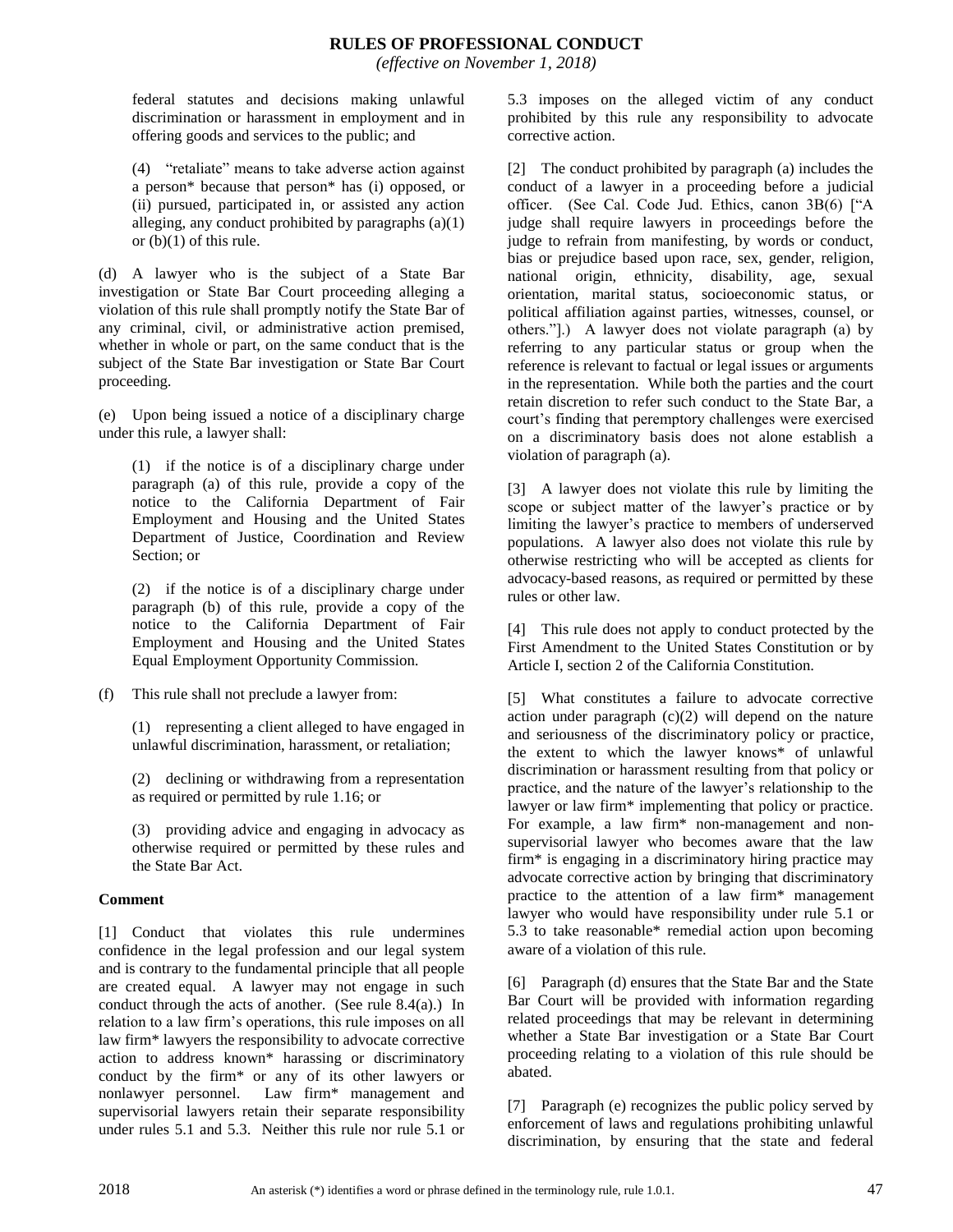*(effective on November 1, 2018)* 

agencies with primary responsibility for coordinating the enforcement of those laws and regulations is provided with notice of any allegation of unlawful discrimination, harassment, or retaliation by a lawyer that the State Bar finds has sufficient merit to warrant issuance of a notice of a disciplinary charge.

[8] This rule permits the imposition of discipline for conduct that would not necessarily result in the award of a remedy in a civil or administrative proceeding if such proceeding were filed.

[9] A disciplinary investigation or proceeding for conduct coming within this rule may also be initiated and maintained if such conduct warrants discipline under California Business and Professions Code sections 6106 and 6068, the California Supreme Court's inherent authority to impose discipline, or other disciplinary standard.

### **Rule 8.5 Disciplinary Authority; Choice of Law**

(a) Disciplinary Authority.

A lawyer admitted to practice in California is subject to the disciplinary authority of California, regardless of where the lawyer's conduct occurs. A lawyer not admitted in California is also subject to the disciplinary authority of California if the lawyer provides or offers to provide any legal services in California. A lawyer may be subject to the disciplinary authority of both California and another jurisdiction for the same conduct.

(b) Choice of Law.

In any exercise of the disciplinary authority of California, the rules of professional conduct to be applied shall be as follows:

(1) for conduct in connection with a matter pending before a tribunal,\* the rules of the jurisdiction in which the tribunal\* sits, unless the rules of the tribunal\* provide otherwise; and

(2) for any other conduct, the rules of the jurisdiction in which the lawyer's conduct occurred, or, if the predominant effect of the conduct is in a different jurisdiction, the rules of that jurisdiction shall be applied to the conduct. A lawyer shall not be subject to discipline if the lawyer's conduct conforms to the rules of a jurisdiction in which the lawyer reasonably believes\* the predominant effect of the lawyer's conduct will occur.

#### **Comment**

### *Disciplinary Authority*

The conduct of a lawyer admitted to practice in California is subject to the disciplinary authority of California. (See

Bus. & Prof. Code, §§ 6077, 6100.) Extension of the disciplinary authority of California to other lawyers who provide or offer to provide legal services in California is for the protection of the residents of California. A lawyer disciplined by a disciplinary authority in another jurisdiction may be subject to discipline in California for the same conduct. (See, e.g., § 6049.1.)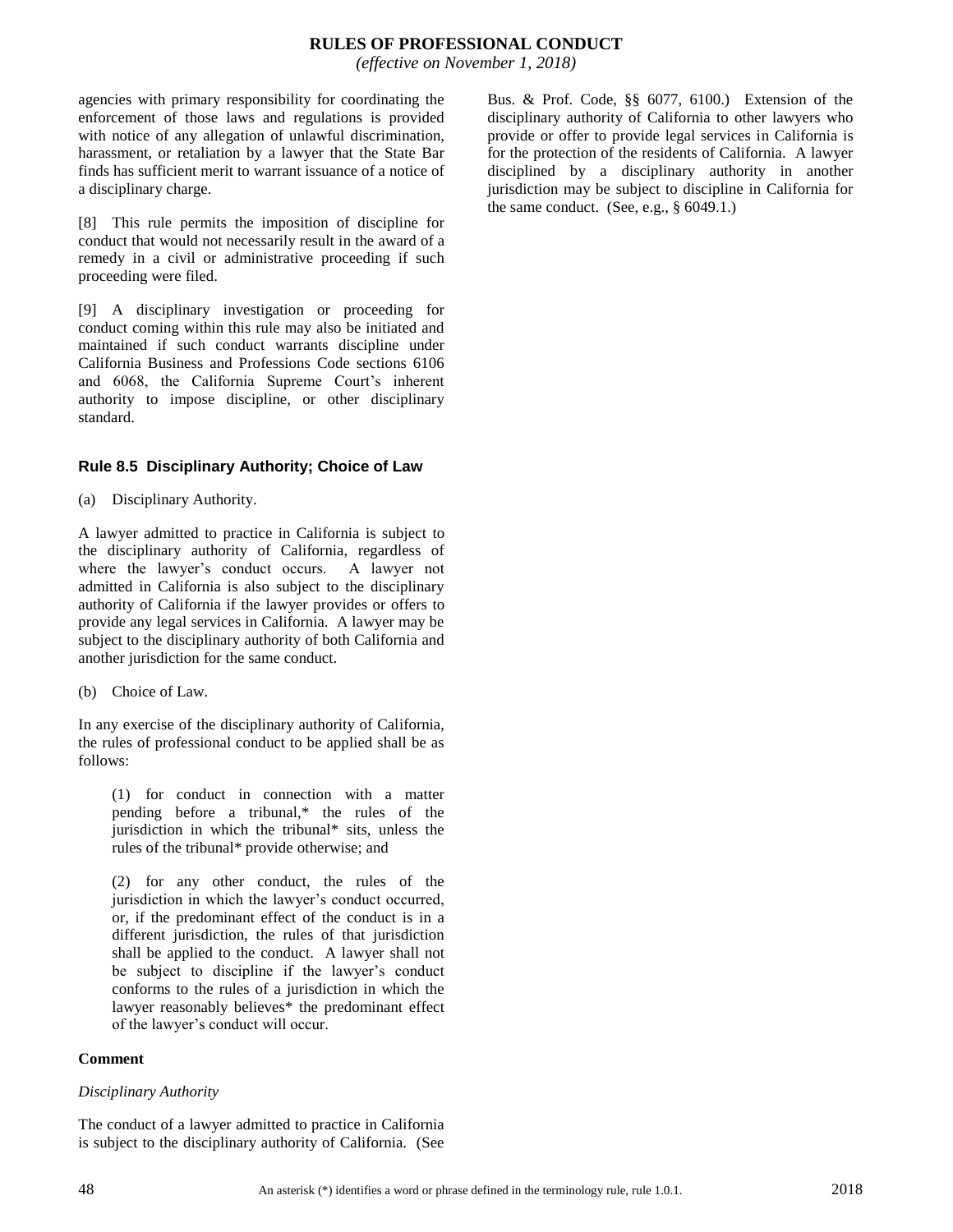# **STATE BAR ETHICS RESOURCES**

The State Bar of California's Office of Professional Competence offers the following attorney regulatory resources provided to assist attorneys in maintaining their professional responsibilities:

#### **Ethics Hotline 1-800-238-4427 (1-800-2ETHICS)**

The Ethics Hotline, a confidential research service for attorneys only, helps lawyers identify and analyze their professional responsibilities. Since 1983, the Ethics Hotline has been one of the State Bar's most popular services. Although staff members cannot provide legal counsel, advice, or opinions, they can discuss issues and authorities with lawyers. By referring callers to statutes, rules, cases, and non-binding opinions of ethics committees, staff members strive to assist attorneys in reaching informed decisions about their professional responsibility questions. Staff members monitor new cases and laws to provide up-to-date information. Some of the topics addressed by the Hotline are: advertising, communications, competence, confidences and secrets, conflicts of interest, fees and costs, files, misconduct, unauthorized practice of law, and withdrawal from employment.

Attorneys can reach the Ethics Hotline from 9:00 a.m. to 5:00 p.m. on weekdays by calling 800-238-4427 (800- 2-ETHICS) within California or 415-538-2150 from outside of California (*number printed on back of each member's bar card*). All calls to the Ethics Hotline are confidential. Due to limited staff, the Hotline receptionist will take your name and phone number, and a Hotline staff member will return your call, often calling you in a couple of hours. An emergency call receives top priority and at the discretion of Hotline staff will get an immediate response. The Hotline accommodates attorneys who do not wish to divulge their names or telephone numbers. The receptionist will take pseudonyms and schedule appointments for callers who desire to remain anonymous.

#### **Online Ethics Resources:** *www.calbar.ca.gov/ethics*

#### *Client Trust Accounting Resources*

The Client Trust Accounting page is a collection of client trust accounting resources which includes links to relevant rules and statutes, publications (including the Client Trust Accounting Handbook), forms, ethics opinions, links to trust accounting MCLE programs, and online videos. The Client Trust Accounting Handbook is a downloadable practical guide created to assist attorneys in complying with the record-keeping standards for client trust accounts. The handbook includes: a copy of the standards and statutes relating to an attorney's trust accounting requirements; a step-by-step description of how to maintain a client trust account; information on FDIC coverage for IOLTA trust accounts; and sample forms. [\(http://www.calbar.ca.gov/Attorneys/Conduct-](http://www.calbar.ca.gov/Attorneys/Conduct-Discipline/Client-Trust-Accounting-IOLTA/Client-Trust-Accounting-Resources)[Discipline/Client-Trust-Accounting-IOLTA/Client-Trust-Accounting-Resources\)](http://www.calbar.ca.gov/Attorneys/Conduct-Discipline/Client-Trust-Accounting-IOLTA/Client-Trust-Accounting-Resources)

### *Ethics and Technology Resources*

The Ethics and Technology page is a collection of resources addressing attorney professional responsibility issues that arise in connection with the use of Internet websites, social media, email, chat rooms and other technologies. The resources include advisory ethics opinions, articles and MCLE programs. [\(http://www.calbar.ca.gov/Attorneys/Conduct-Discipline/Ethics/Ethics-Technology-Resources\)](http://www.calbar.ca.gov/Attorneys/Conduct-Discipline/Ethics/Ethics-Technology-Resources).

#### *Senior Lawyers Resources*

Many attorneys reach their senior years with questions about what to do if they face health problems that might affect how long they can work. They may be thinking of closing their practices or how to handle their business if they were to suddenly become seriously ill. This Senior Lawyers Ethics Resources page is a collection of resources addressing attorney professional responsibility issues that arise in connection with retirement, disability, and death of attorneys. The resources include rules, advisory ethics opinions, articles, publications, and MCLE programs. Additionally, this page includes information regarding closing a law practice and attorney surrogacy.

[\(http://www.calbar.ca.gov/Attorneys/Conduct-Discipline/Ethics/Senior-Lawyers-Resources\)](http://www.calbar.ca.gov/Attorneys/Conduct-Discipline/Ethics/Senior-Lawyers-Resources)

### **Ethics Opinions**

The State Bar's Committee on Professional Responsibility and Conduct (COPRAC) publishes advisory opinions regarding the ethical propriety of hypothetical attorney conduct. Although not binding, they are often cited in the decisions of the Supreme Court, the State Bar Court Review Department, and the Court of Appeal. The full text of COPRAC's over 190 opinions are available under the Ethics Opinions link from the Ethics Information page.